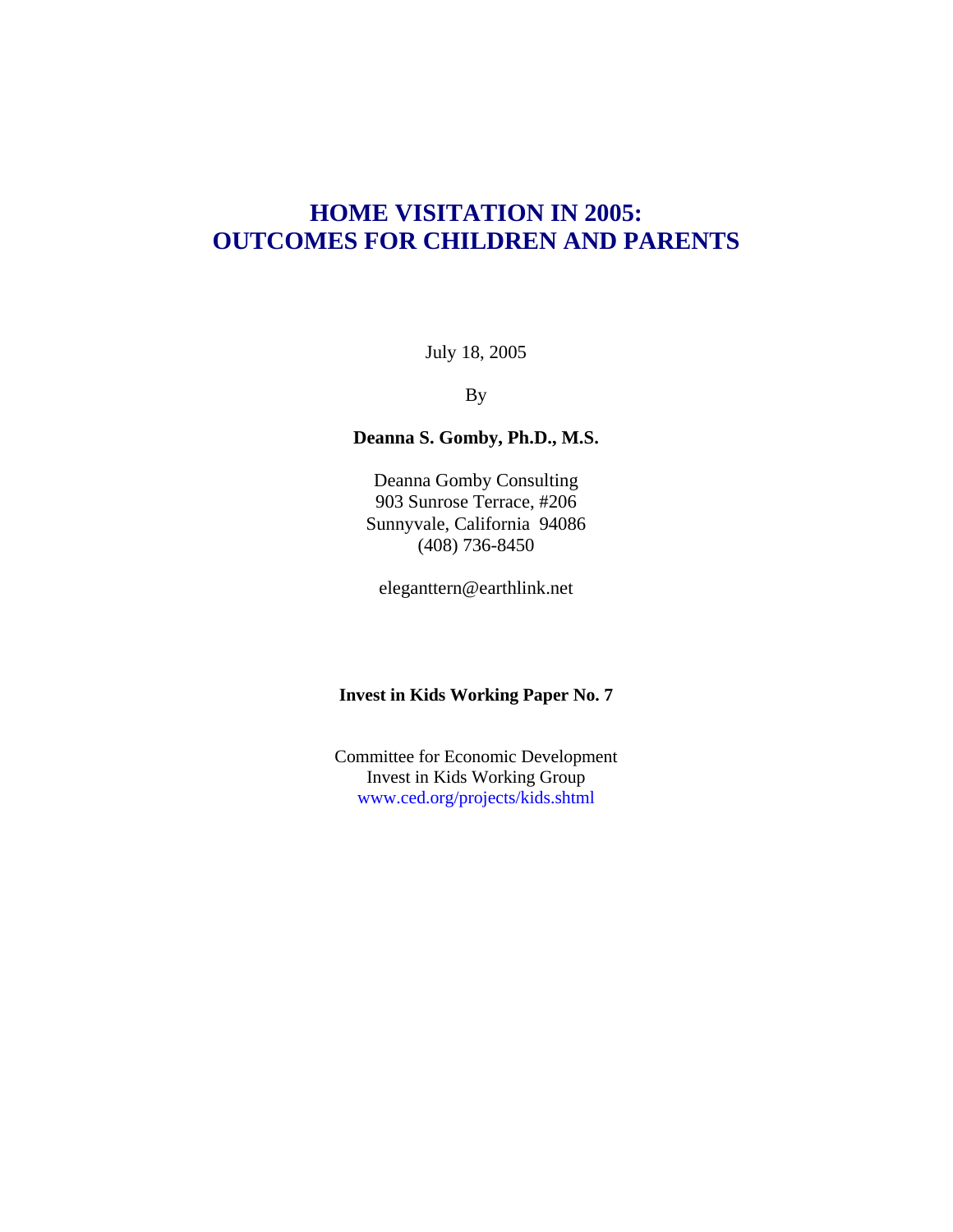# **TABLE OF CONTENTS**

| П. | <b>COMMONALITIES AND DIFFERENCES ACROSS HOME VISITING</b><br>PROGRAMS |                |                                                               |  |  |  |  |  |  |  |
|----|-----------------------------------------------------------------------|----------------|---------------------------------------------------------------|--|--|--|--|--|--|--|
|    |                                                                       |                |                                                               |  |  |  |  |  |  |  |
|    |                                                                       |                |                                                               |  |  |  |  |  |  |  |
| I. | 1.                                                                    | Goals          |                                                               |  |  |  |  |  |  |  |
|    | 2.                                                                    |                | <b>Intensity of Services</b>                                  |  |  |  |  |  |  |  |
|    |                                                                       |                | 3. Staffing                                                   |  |  |  |  |  |  |  |
|    | 4.                                                                    |                | <b>Populations Served</b>                                     |  |  |  |  |  |  |  |
|    |                                                                       |                |                                                               |  |  |  |  |  |  |  |
|    |                                                                       |                | III. BENEFITS OF HOME VISITATION PROGRAMS FOR PARENTS AND     |  |  |  |  |  |  |  |
|    |                                                                       |                |                                                               |  |  |  |  |  |  |  |
|    | 1.                                                                    |                | Parenting Knowledge, Attitudes, and Behavior                  |  |  |  |  |  |  |  |
|    | 2.                                                                    |                | <b>Maternal Life Course</b>                                   |  |  |  |  |  |  |  |
|    |                                                                       | a.             | Mothers' Stress, Social Support, and Mental Health            |  |  |  |  |  |  |  |
|    |                                                                       | $\mathbf{b}$ . | Mothers' Self-Sufficiency                                     |  |  |  |  |  |  |  |
|    |                                                                       |                |                                                               |  |  |  |  |  |  |  |
|    | 1.                                                                    |                | Child Health and Safety                                       |  |  |  |  |  |  |  |
|    |                                                                       | a.             | Nutrition: Breastfeeding and Diet                             |  |  |  |  |  |  |  |
|    |                                                                       | b.             | Preventive Health Services and a Medical Home                 |  |  |  |  |  |  |  |
|    |                                                                       | $\mathbf{c}$ . | <b>Child Health Status</b>                                    |  |  |  |  |  |  |  |
|    |                                                                       |                | (1) Birth Outcomes: Preterm Birth and Low Birth Weight        |  |  |  |  |  |  |  |
|    |                                                                       |                | (2) Child Health Status and Physical Growth                   |  |  |  |  |  |  |  |
|    |                                                                       | d.             | Child Safety: Unintentional Injuries and Child Maltreatment   |  |  |  |  |  |  |  |
|    |                                                                       |                | (1) Home Safety Hazards                                       |  |  |  |  |  |  |  |
|    |                                                                       |                | (2) Unintentional Injuries                                    |  |  |  |  |  |  |  |
|    |                                                                       |                | (3) Child Abuse and Neglect<br>(a) Rates of Abuse and Neglect |  |  |  |  |  |  |  |
|    |                                                                       |                | (b) Other Measures of Child Maltreatment                      |  |  |  |  |  |  |  |
|    |                                                                       |                | (c) Deciphering the Mixed Evidence Concerning Child Abuse and |  |  |  |  |  |  |  |
|    |                                                                       |                | Neglect                                                       |  |  |  |  |  |  |  |
|    | 2.                                                                    |                | Child Development, Achievement, and Behavior                  |  |  |  |  |  |  |  |
|    |                                                                       | a.             | Children's Cognitive Development, Language Development, and   |  |  |  |  |  |  |  |
|    |                                                                       |                | Academic Achievement                                          |  |  |  |  |  |  |  |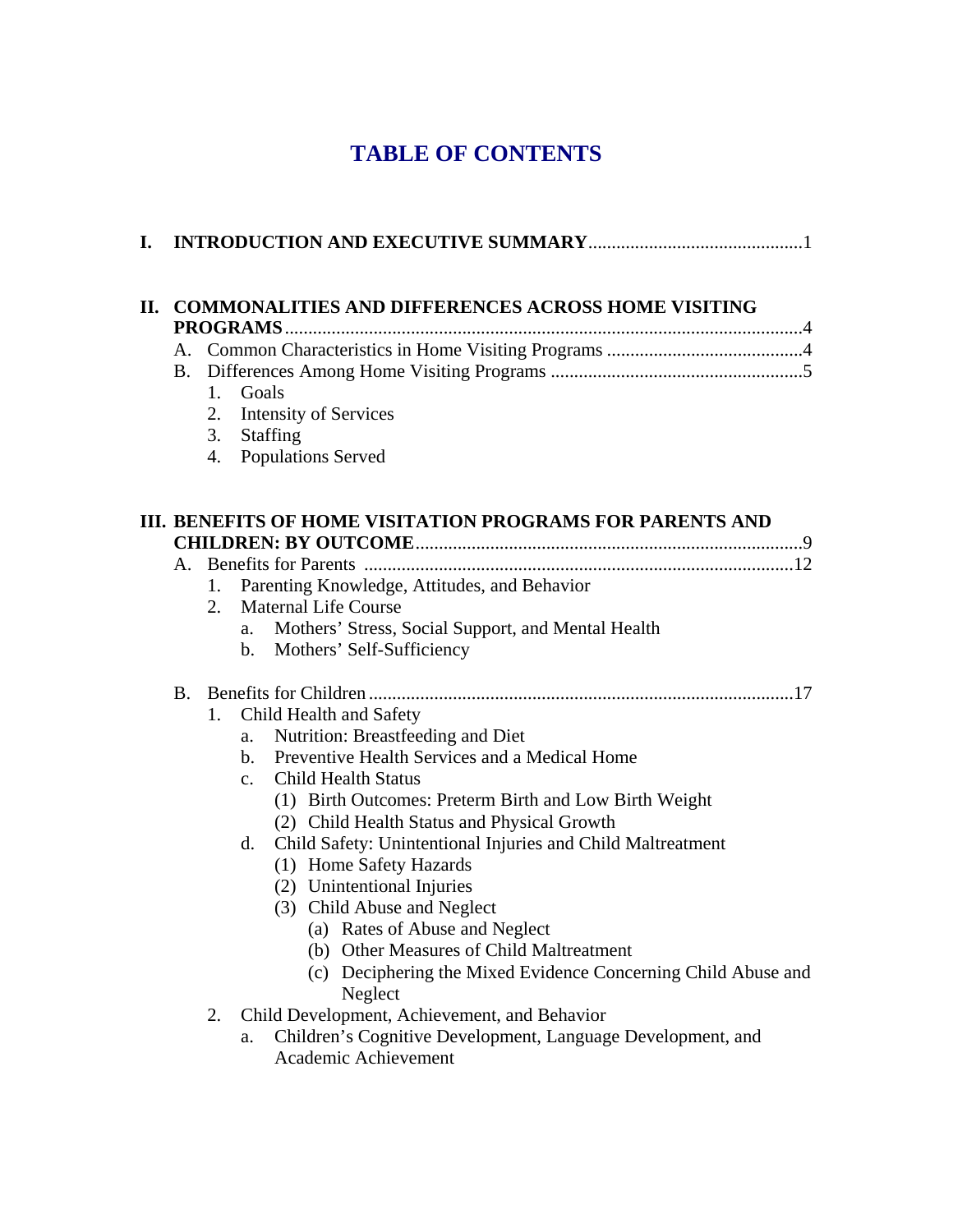|             | (1) Deciphering the Mixed Evidence Concerning Cognitive<br>Development     |  |
|-------------|----------------------------------------------------------------------------|--|
|             | Social and Emotional Development, and Children's Behavior<br>$\mathbf b$ . |  |
| $C_{\cdot}$ |                                                                            |  |
|             |                                                                            |  |
|             | IV. BENEFITS OF HOME VISITATION PROGRAMS: LONG-TERM                        |  |
|             |                                                                            |  |
| A.          |                                                                            |  |
|             |                                                                            |  |
|             |                                                                            |  |
| D.          |                                                                            |  |
| Е.          | Conclusions About Longitudinal Studies of Home Visiting31                  |  |
|             | V. DELIVERING HOME VISITS IN COMBINATION WITH OTHER                        |  |
|             |                                                                            |  |
|             | A. Home Visiting and Center-Based Early Childhood Education 32             |  |
| <b>B</b> .  |                                                                            |  |
|             |                                                                            |  |
|             |                                                                            |  |
|             |                                                                            |  |
|             | B. Additional Cost and Benefit Analyses of the Nurse-Family Partnership35  |  |
|             |                                                                            |  |
|             |                                                                            |  |
| A.          |                                                                            |  |
|             |                                                                            |  |
|             |                                                                            |  |
|             |                                                                            |  |
| Ε.          |                                                                            |  |
| F.          |                                                                            |  |
|             |                                                                            |  |
|             |                                                                            |  |
|             |                                                                            |  |
|             |                                                                            |  |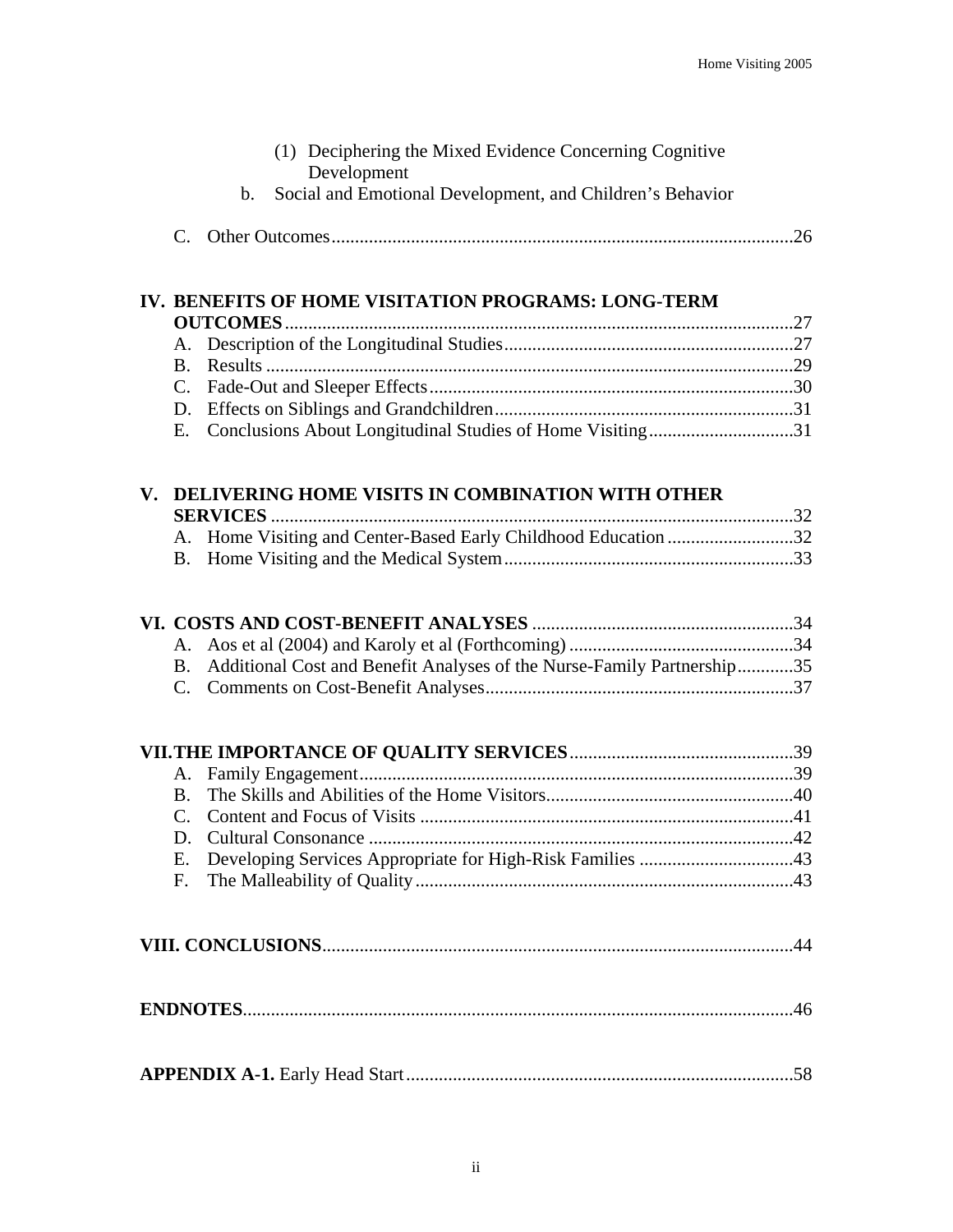| <b>APPENDIX A-3.</b> Home Instruction Program for Parents of Preschool Youngsters |  |
|-----------------------------------------------------------------------------------|--|
|                                                                                   |  |
|                                                                                   |  |
|                                                                                   |  |
|                                                                                   |  |
|                                                                                   |  |

| <b>APPENDIX B.</b> Meta-Analyses and Literature Reviews of Home Visiting Programs 70    |  |  |
|-----------------------------------------------------------------------------------------|--|--|
| <b>APPENDIX C.</b> Longitudinal Studies of Home Visiting Programs with Follow-Up at Age |  |  |
|                                                                                         |  |  |

## **EXHIBITS**

| Table 1. Examples of Types of Home Visiting Programs For 0-5-Year-Olds and Their               |
|------------------------------------------------------------------------------------------------|
|                                                                                                |
| Table 2. Descriptions of Key National Home Visiting Program Models (as of February             |
|                                                                                                |
|                                                                                                |
| Table 4. Statistical Significance and Effect Sizes: When is a Result Large Enough to Be        |
|                                                                                                |
| Table 5. The Infant Health and Development Program (IHDP): Home Visiting, Center-              |
| Based Early Childhood Education, and Health Services for Low Birthweight                       |
|                                                                                                |
|                                                                                                |
| Table 7. Costs and Benefits for Selected Home Visiting Programs: Results from Aos et al        |
|                                                                                                |
| Table 8a. Nurse-Family Partnership: Average per Family Net Cost to Government,                 |
| Period from Study Child's Birth to 15 <sup>th</sup> Year. Elmira, New York, 2001 dollars 36    |
| Table 8b. Nurse-Family Partnership: Comparison of Per Family Government                        |
| Expenditures and Taxes Paid Between Study Child's Birth and 15 <sup>th</sup> Year According    |
| to Hollingshead Socio-economic Status Categories. Elmira, New York,                            |
|                                                                                                |
| Table 9. Average per Family Net Cost to Government, Pregnancy to Study Child's 4 <sup>th</sup> |
| Year, Comparison Group, Nurse-visited, and Paraprofessional-Visited Families in                |
|                                                                                                |
| Table 10. Nurse-Family Partnership: Average per Family Net Cost to Government,                 |
| Period from Study Child's Birth to Age 4½ Years; Comparison Group and Nurse-                   |
|                                                                                                |
|                                                                                                |
|                                                                                                |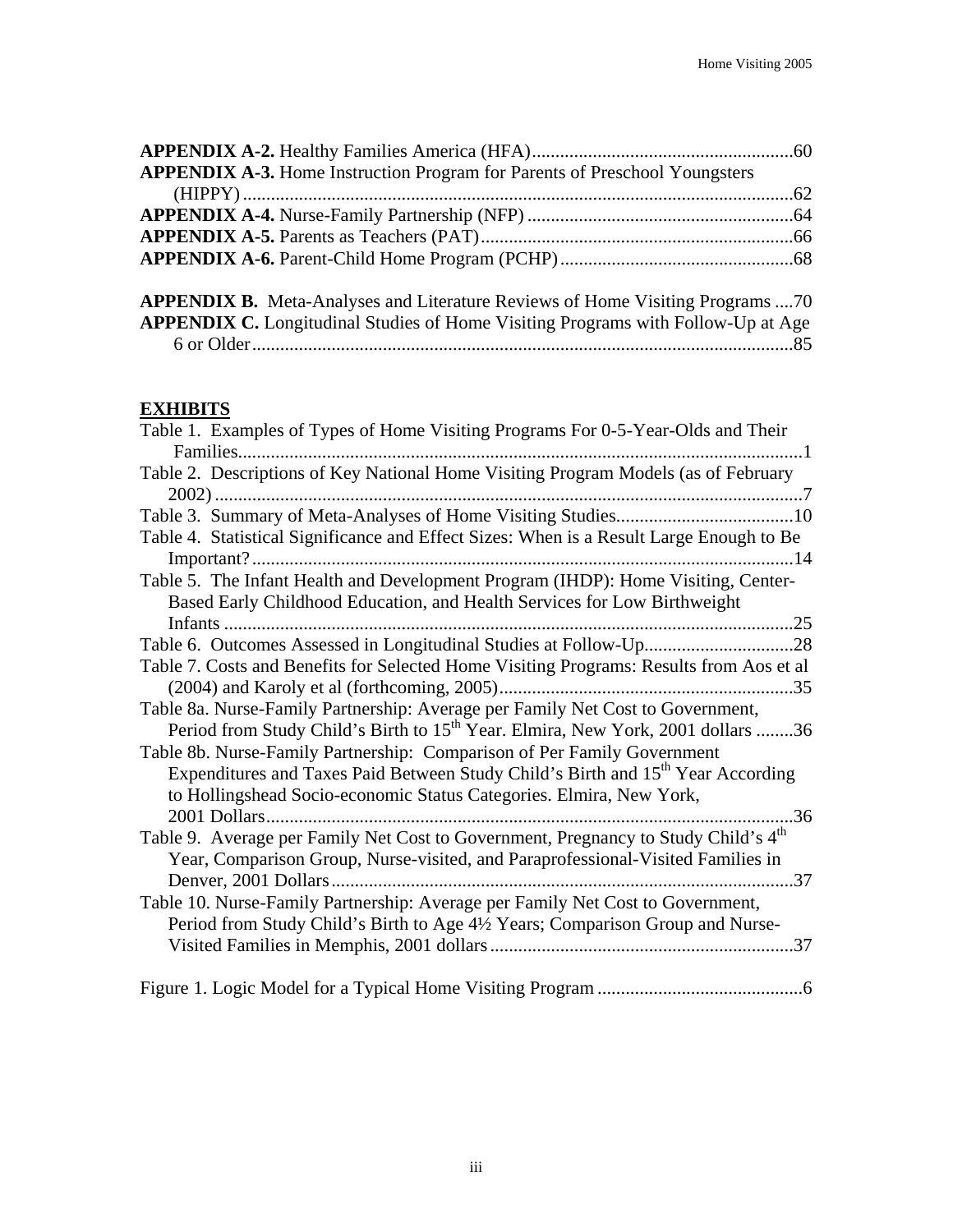## **I. INTRODUCTION AND EXECUTIVE SUMMARY**

Home visiting is one of the most commonly used approaches in serving families with young children, reaching as many as 400,000 children and families annually across the nation at a cost of perhaps  $$750$  million to \$1 billion.<sup>1</sup> In 2001, at least 37 states had state-based home visiting systems. $<sup>2</sup>$ </sup>

Home visiting is an attractive strategy because it can bring services to socially or geographically isolated families, because services can be tailored to meet the needs of individual families, and because, if services result in parents improving their parenting skills, the programs can conceivably benefit siblings as well as target children. In addition, home visiting programs may also be more palatable to families who want to keep their children at home rather than place them in a center-based early childhood education program, especially when children are very young (birth  $-3$ ).

This paper explores the extent to which research indicates that home visitation produces benefits for parents and children. Although there are many different types of home visiting programs, this paper focuses on a subset – those primary prevention programs that send individuals into the homes of families with pregnant women, newborns, or young children under age 5 on an ongoing basis, and seek to improve the lives of the children by encouraging change in the attitudes, knowledge, and/or behaviors of the parents (See Table 1; endnote 3 provides references to exemplars or reviews of other types of home visiting programs not included in this review.).

| Table 1.                                    |
|---------------------------------------------|
| Examples of Types of Home Visiting Programs |
| For 0-5-Year-Olds and Their Families        |

Home visiting is a strategy that is used in a wide variety of programs.3 Home visiting program types that are highlighted in **bold** are included in this review:

Home Visiting as the Primary Service Strategy

- One-time visits to mothers who have been discharged early from the maternity ward
- One-time visits to all mothers in a community to screen children and refer to additional services
- **Ongoing home visiting to help promote child health and development and/or to prevent child abuse and neglect**
- Ongoing home visiting for families whose children are born low birth weight, are diagnosed with failure to thrive, or have physical or developmental delays or disabilities
- Home visits by Child Protective Services to determine if a child should be removed from the home
- Ongoing home visits by Child Protective Services to help families that have been reported to CPS remain together ("family preservation")
- Visits to families with children who are chronically ill to train them in disease management (e.g., asthma control)

Home Visiting in Combination with Other Services

- **Home visits in combination with early childhood education (e.g., preschool)**
- **Home visits as part of enhanced pediatric practice**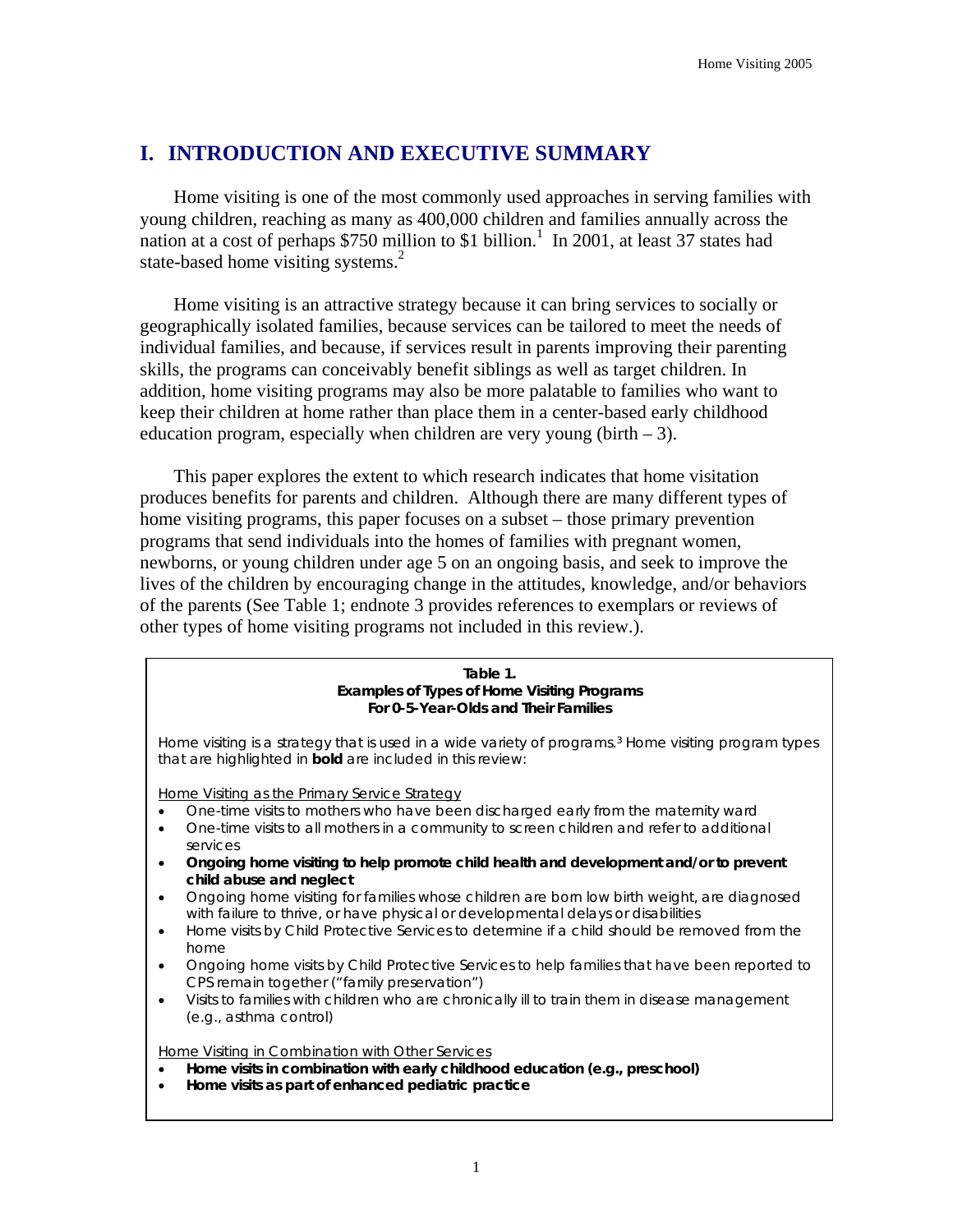The following are the main conclusions of this review:

- The popularity of home visiting has been driven by the results of a few studies of programs such as the Nurse-Family Partnership that demonstrate long-term benefits for parents and children.
- However, there are very few long-term studies of home visiting programs. Instead, most home visiting evaluations assess results for children at the end of services or shortly thereafter. Results of these studies vary widely across program goals, program models, program sites implementing the same model, and families within a single program site.
- Home visiting programs *can* produce benefits for children and parents, but, with a few exceptions, most programs produce benefits that are modest in magnitude (.1 - .2 of a standard deviation in effect size).
- It is likely that results would improve if quality of home visiting services were bolstered. This would mean focusing on intensity of services that families actually receive, the skills of the home visitors, and the content of the home visiting curriculum.
- Home visiting services appear to be most beneficial for families where either the initial need is greatest and/or where parents perceive that their children need the services (e.g., because their children are born low birth weight, have special needs, or have behavioral problems which the parents are trying to address).
- Programs that offer home visiting services in conjunction with center-based early childhood education appear to produce larger and more long-lasting results than programs that offer home visiting services alone, especially for children's cognitive development or school achievement outcomes.

These findings suggest that program planners and funders should maintain modest expectations for what home visiting alone can accomplish, should link home visiting programs with center-based early childhood education, and, above all, should focus on making sure that services are of the highest quality.

This paper describes home visiting programs, including some of the largest national models in the United States (Section II), and then summarizes the literature on the effectiveness of home visiting in two ways. First, Section III summarizes short-term and long-term results by outcome area (e.g., changes in parenting skills, children's development, children's health, etc.). Then, for the convenience of readers interested in longitudinal studies, Section IV summarizes just those studies in which long-term results were obtained (children assessed at age 6 or older). Section V describes results from studies in which home visiting is not the primary service strategy but is linked with other services. Data on cost and cost-benefit analyses of home visiting programs are summarized in Section VI. Research on the importance of high-quality implementation of services in developing strong home visiting programs is summarized in Section VII.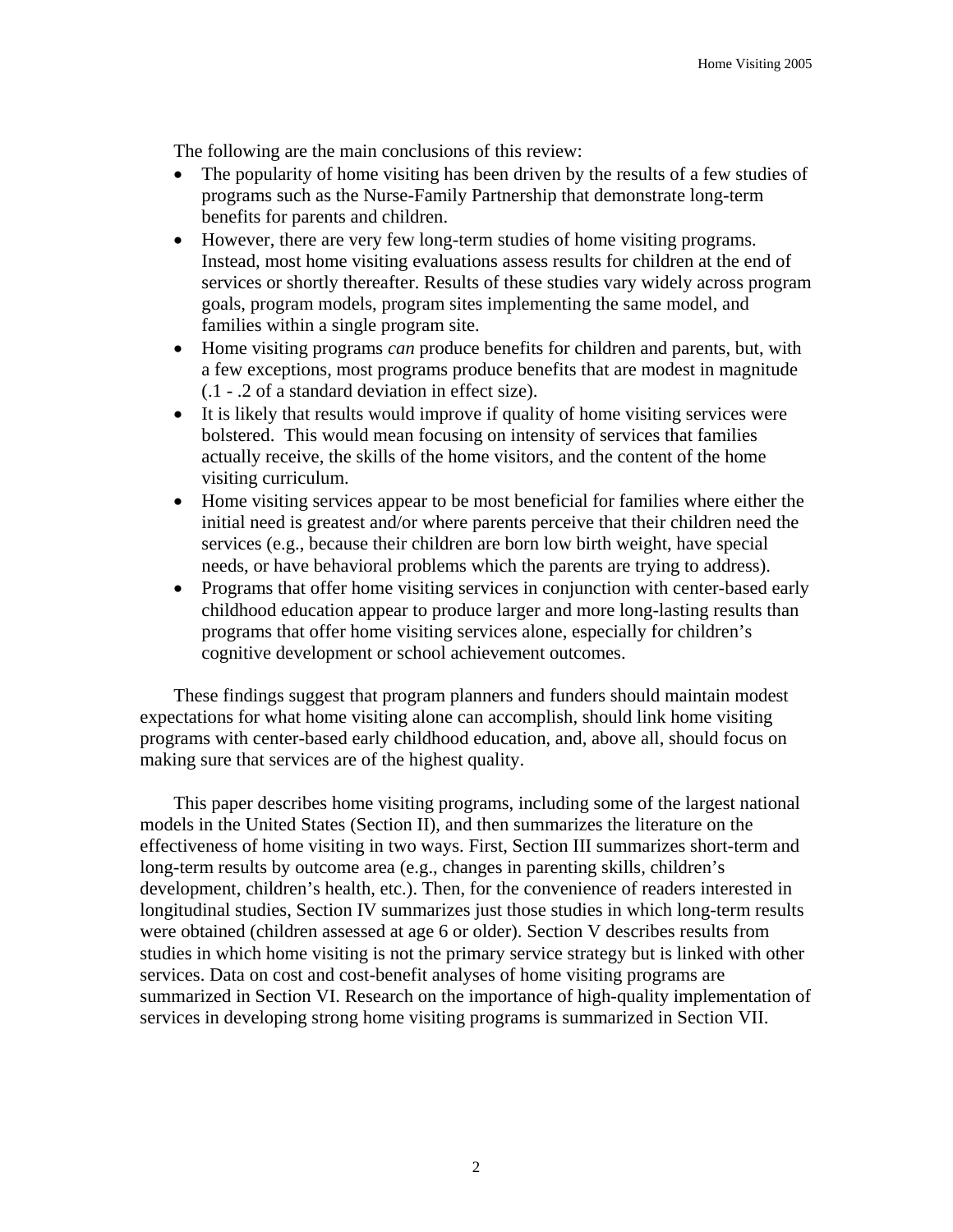Appendix A presents detailed descriptions of the six largest home visiting models in the United States today. Appendix B is an annotated bibliography of the recent literature reviews and meta-analyses of home visiting programs resources that were the primary source material for this review. Appendix C lists longitudinal studies of home visiting services.<sup>a</sup>

 $\overline{a}$ 

<sup>a</sup> **Acknowledgements**: Portions of this paper were adapted from Gomby, D.S. (2003) *Building school readiness through home visitation*. Prepared for and supported by the First 5 California Children and Families Commission. Available at: http://www.ccfc.ca.gov/SchoolReady.htm. Thanks to Ann Segal for her comments on earlier versions of this paper.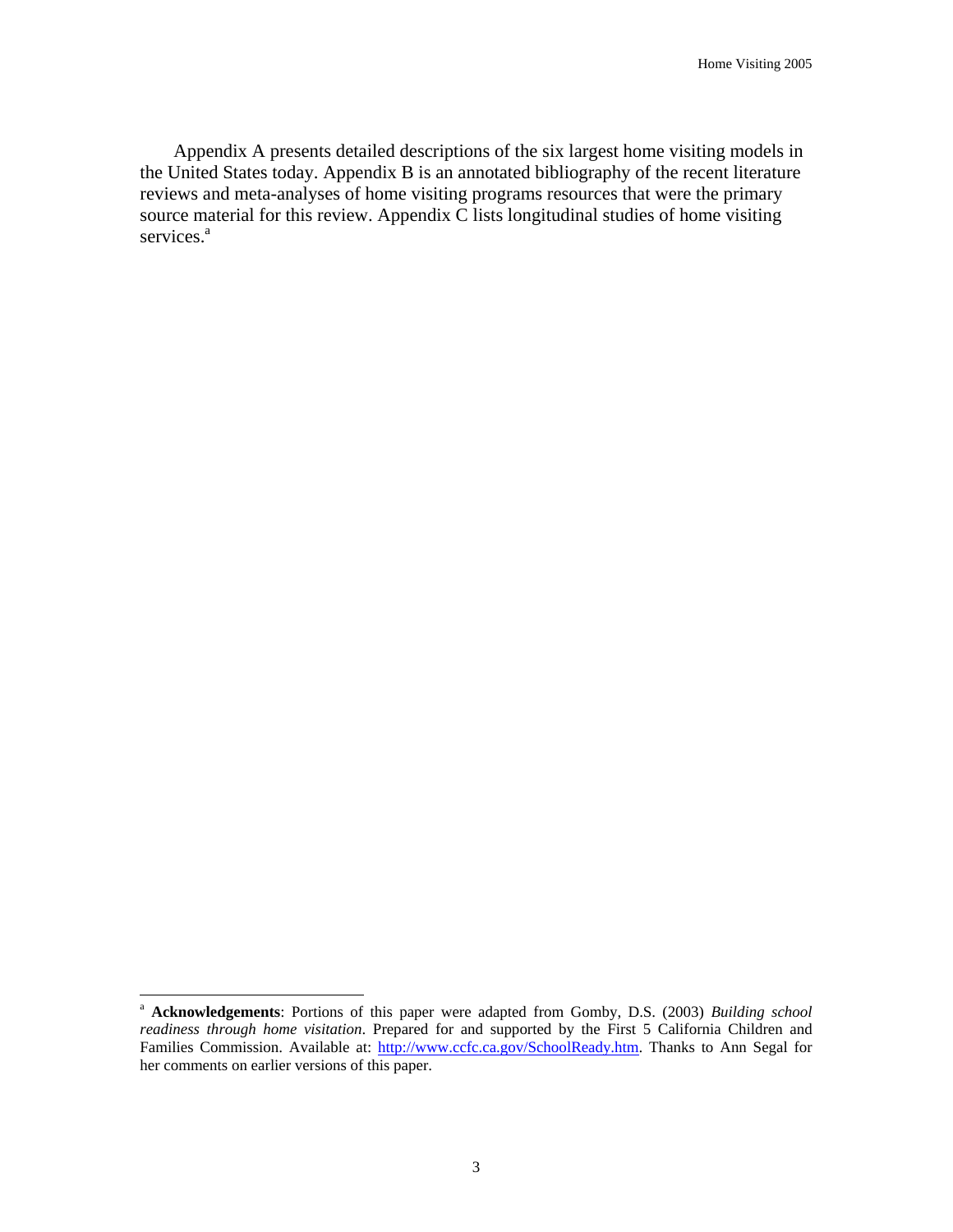## **II. COMMONALITIES AND DIFFERENCES ACROSS HOME VISITING PROGRAMS**

The home visiting programs discussed in this paper are primary prevention programs, beginning prenatally or soon after birth, and continuing for as long as the first 3 or 5 years of the child's life. These programs include nationally known models such as Early Head Start<sup>b</sup>, Healthy Families America (HFA), Home Instruction for Parents of Preschool Youngsters (HIPPY), Nurse-Family Partnership (NFP), Parents as Teachers (PAT), and the Parent-Child Home Program (PCHP). Together, these programs have thousands of sites across the nation. Many other home visiting programs, not affiliated with these large national models exist nationally, but these programs are among the best known, most carefully researched, and probably also the most influential. They are the prototypes of most of the home visiting programs in the nation.

Specific goals vary, but these programs generally seek to:

- Promote enhanced parent knowledge, attitudes, and/or behavior related to childrearing;
- Promote children's health:
- Promote children's early learning and development;
- Prevent child abuse and neglect; and/or
- Enhance mothers' lives (e.g., decrease stress, provide social support, decrease rates of subsequent births and tenure on welfare rolls, and increase employment and education).

## **A. Common Characteristics in Home Visiting Programs**

Home visiting programs share a reliance on a service delivery strategy (the home visit). In addition, most home visiting programs seek to create change by providing

parents with (1) social support; (2) practical assistance, sometimes in the form of case management that links families with other community services; and (3) education about parenting or child development.<sup>4</sup> Figure 1 illustrates the logic model for a typical home visiting program.

 $\overline{a}$ 

*The success of home visiting depends upon the relationship between the home visitor and the parent.* 

The social support and practical assistance help to engage families and to build a relationship of trust between home visitor and parent. A strong relationship, in turn, can help reassure and persuade parents that they should act on the information and advice provided by the program. Some researchers and practitioners also believe that, for some

<sup>&</sup>lt;sup>b</sup> Early Head Start is offered as a center-based program, a home visiting program, or a mixed model that offers both services. This review focuses primarily on results of Early Head Start home-based services.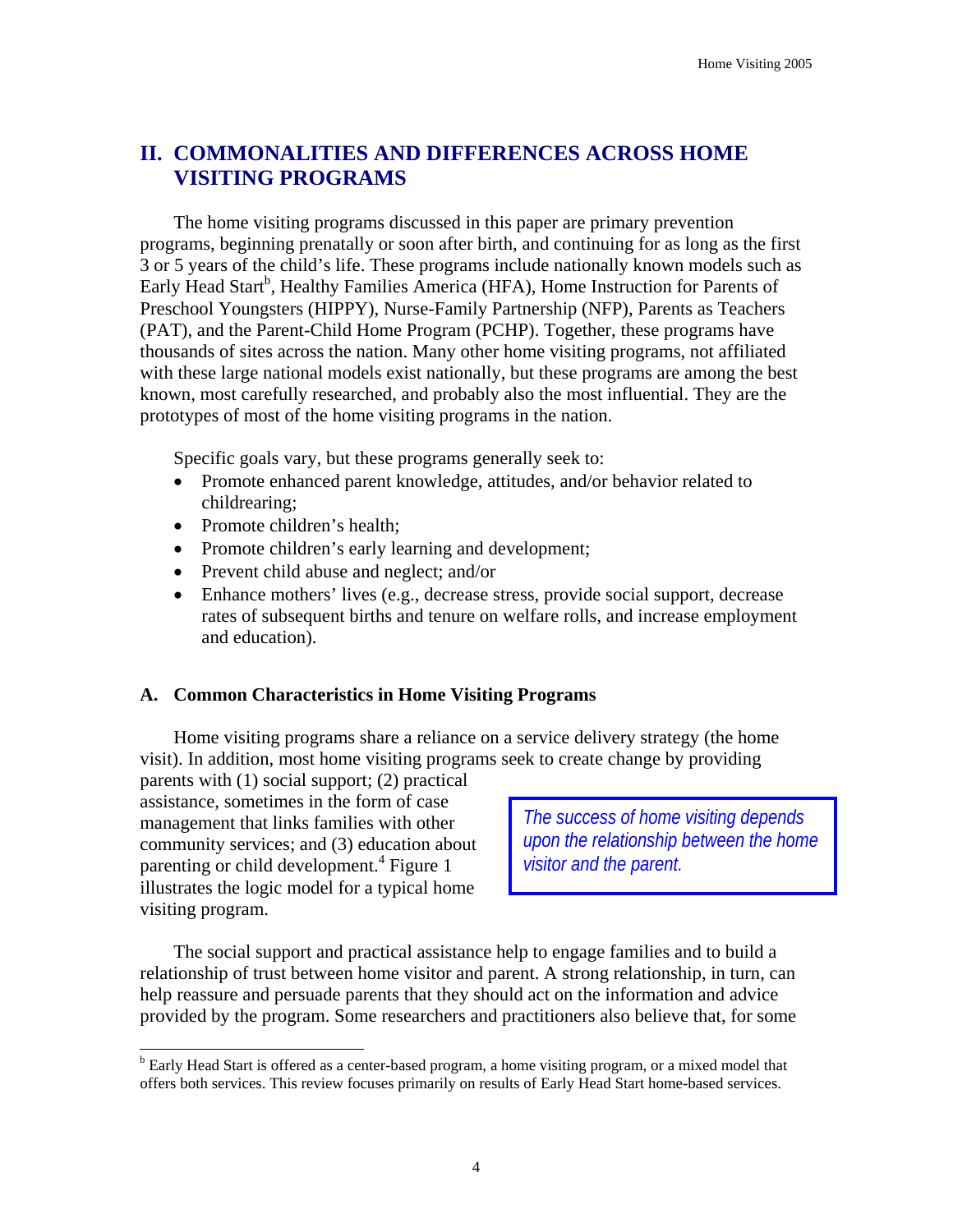parents, creating a trusting relationship between the home visitor and the parent can be a first step in developing the parent's ability to form and sustain secure relationships with others, including with her own children.<sup>5,6</sup> If the home visitor-parent relationship is weak, then benefits for parents or children are much less likely. Many of the ways in which programs differ influence the capacity of the program to establish that home visitorparent relationship.

#### **B. Differences Among Home Visiting Programs**

Home visiting programs differ in their goals, intensity of services, staffing, and whom they serve. Table 2 briefly describes the largest national home visiting models, and Appendix A provides more in-depth information. The differences among home visiting programs are not trivial. They have important implications for which program models should be selected for use in any community, for the families they are most likely to benefit, and for the likelihood that home visitor and parent will be able to form a close rapport.

#### 1. *Goals*

Most of the large home visiting program models focus on improving parenting skills to promote healthy child development and to prevent child abuse and neglect. Some explicitly seek to improve the lives of parents by encouraging mothers to return to school, find a job, or defer subsequent pregnancies.

#### 2. *Intensity of Services*

Programs also differ in the onset, duration, and intensity of their services. Some programs begin during pregnancy, while others begin at birth or later. Programs are slated to last from two to five years, and visits are scheduled from weekly to monthly. If visits are limited or too infrequent, it may be difficult to establish the close home visitorparent relationship that is the precursor to behavior change.

## 3. *Staffing*

The experience and training requirements for home visitors also vary. Some programs primarily employ paraprofessionals, typically individuals from the community being served, with little formal education or training beyond that provided by the program. Because their backgrounds are similar to the backgrounds of the parents, they may be able to more easily form a rapport with the parents. Others employ both professional and paraprofessional home visitors, including individuals with bachelors and masters' degrees. Some require particular types of professionals, such as nurses.

#### 4. *Populations Served*

Programs also vary in terms of the populations that they serve. Some programs screen a wide number of families at the birth of a child but enroll only those families identified as highly stressed or at-risk for potential child abuse; others seek to enroll all or most of the families who live in the geographic catchment area for the program.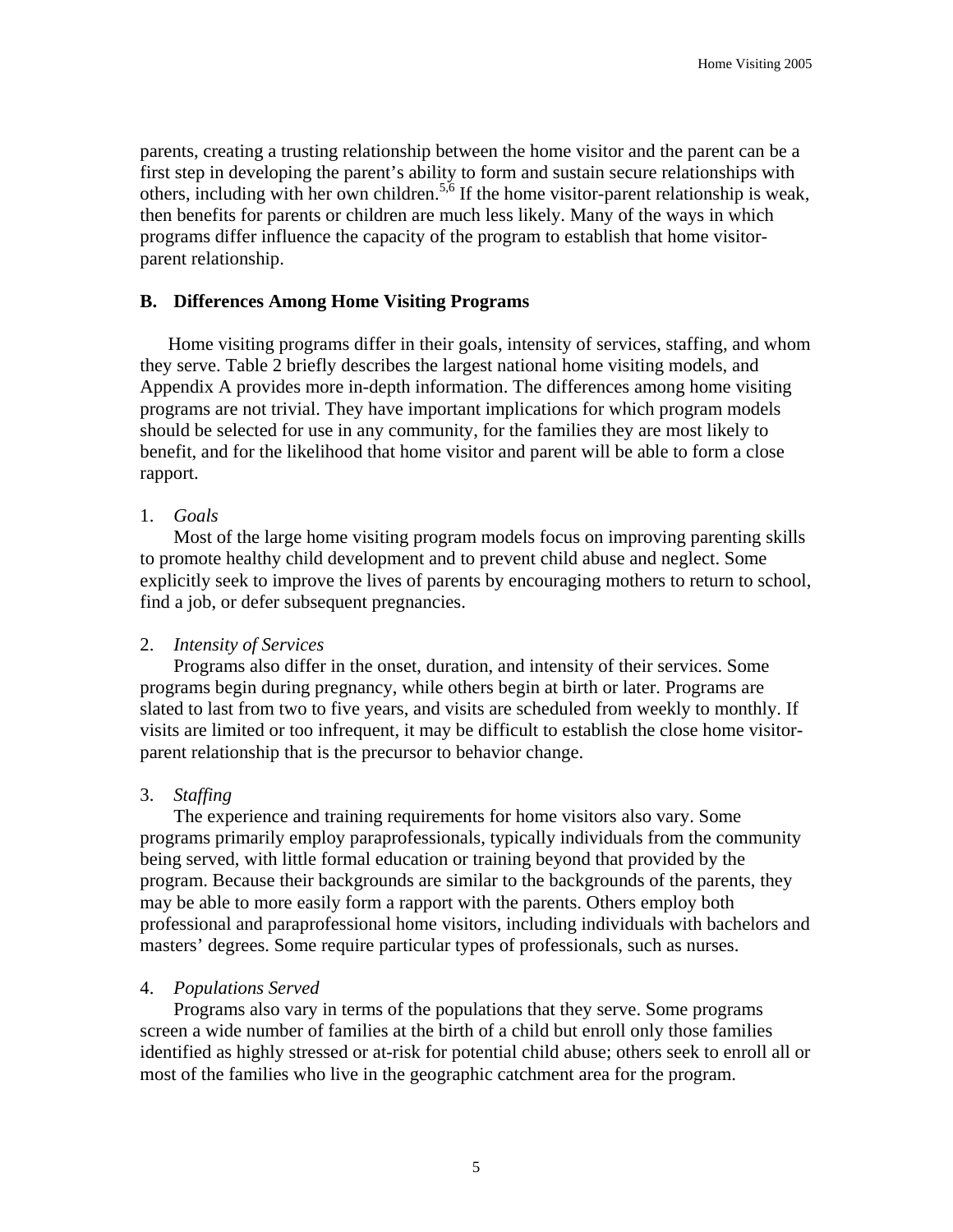#### **Figure 1. Logic Model for a Typical Home Visiting Program**

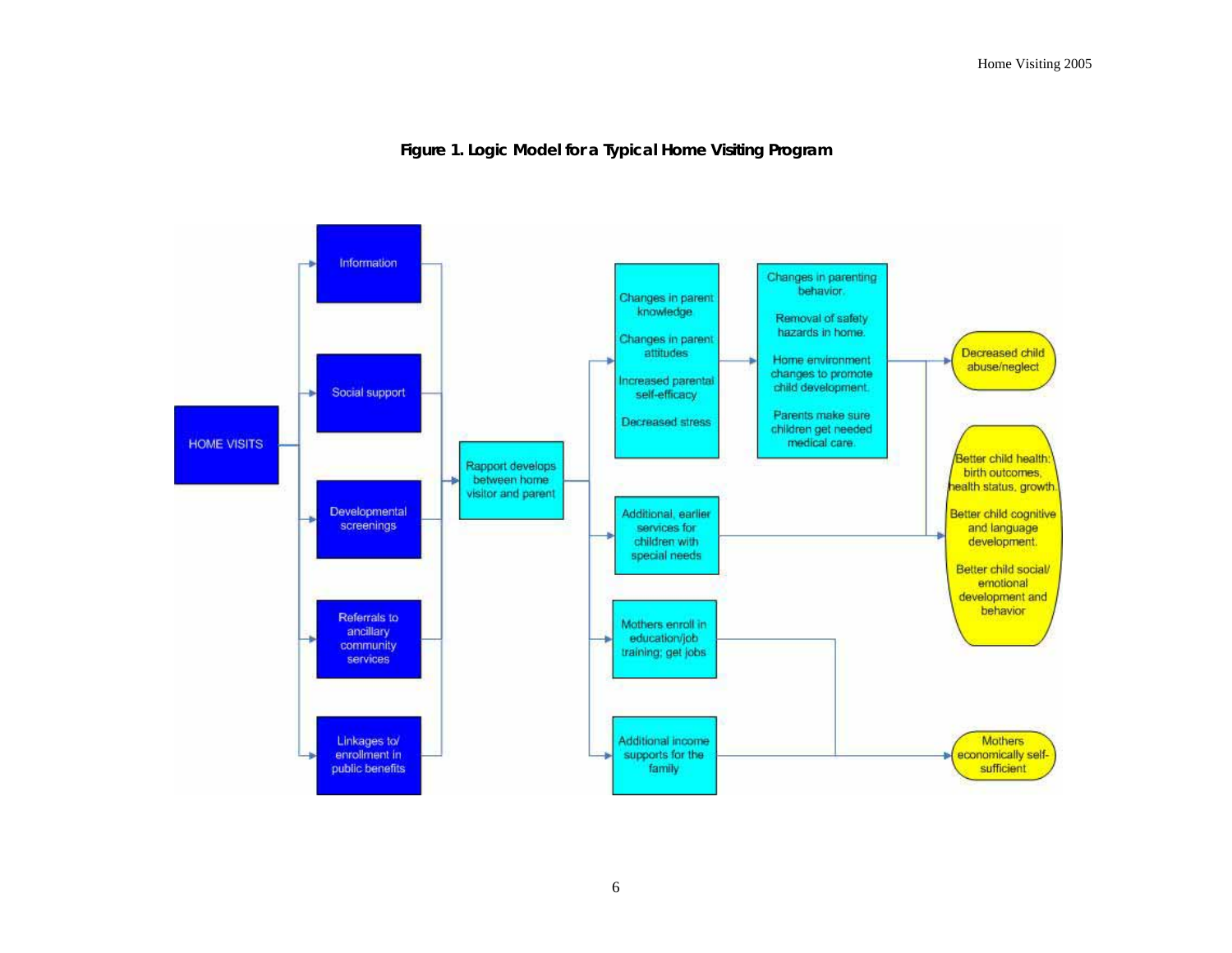Home Visiting 2005

#### **TABLE 2. DESCRIPTIONS OF KEY NATIONAL HOME VISITING PROGRAM MODELS**

| Program<br><b>Model</b>                                                                                               | <b>Program Goals</b>                                                                                                                                                                                                                       | Onset, Duration,<br>and Frequency of<br><b>Home Visits</b>                                                                                                                  | <b>Population Served</b>                                                                                                                                                                                                   | <b>Background of</b><br><b>Home Visitors</b>                                                                                             | <b>Training Requirements for Home</b><br><b>Visitors</b>                                                                                                                                                  |  |  |
|-----------------------------------------------------------------------------------------------------------------------|--------------------------------------------------------------------------------------------------------------------------------------------------------------------------------------------------------------------------------------------|-----------------------------------------------------------------------------------------------------------------------------------------------------------------------------|----------------------------------------------------------------------------------------------------------------------------------------------------------------------------------------------------------------------------|------------------------------------------------------------------------------------------------------------------------------------------|-----------------------------------------------------------------------------------------------------------------------------------------------------------------------------------------------------------|--|--|
| <b>Early Head</b><br><b>Start</b><br>708 sites<br>nationally                                                          | Promote healthy prenatal<br>$\bullet$<br>outcomes for pregnant women<br>Enhance the development of<br>$\bullet$<br>very young children<br>Promote healthy family<br>$\bullet$<br>functioning                                               | For home-based<br>Early Head Start<br>model only:<br>Birth through age<br>3<br>Weekly home<br>visits                                                                        | Low-income<br>pregnant women<br>and families with<br>infants and<br>toddlers; 10% of<br>children may be<br>from families with<br>higher incomes;<br>10% of program<br>spaces reserved<br>for children with<br>disabilities | No specific<br>requirements,<br>although<br>experience with<br>infants and toddlers<br>is preferred                                      | Vary by program. Staff<br>development plans and ongoing<br>professional development<br>required.                                                                                                          |  |  |
| <b>Healthy</b><br><b>Families</b><br><b>America</b><br>430 sites<br>nationally                                        | Promote positive parenting<br>$\bullet$<br>Prevent child abuse and<br>$\bullet$<br>neglect.                                                                                                                                                | Birth through 5th<br>birthday<br>Weekly, fading to<br>quarterly                                                                                                             | Parents in the<br>mainland U.S.<br>and Canada, all<br>income levels<br>and ethnicities,<br>who are<br>identified at the<br>time of birth as at-<br>risk for abuse and<br>neglect                                           | Paraprofessionals<br>and<br><b>Bachelor degrees</b>                                                                                      | One week of pre-service training;<br>1 day of continuing training<br>quarterly; 80 hours of additional<br>training in the first 6 months of<br>service are recommended by<br>Prevent Child Abuse America. |  |  |
| <b>The Home</b><br><b>Instruction</b><br>Program for<br>Preschool<br>Youngsters<br>(HIPPY)<br>167 sites<br>nationally | Empower parents as primary<br>$\bullet$<br>educators of their children<br>Foster parent involvement in<br>$\bullet$<br>school and community life<br>Maximize children's chances<br>$\bullet$<br>for successful early school<br>experiences | Academic year,<br>or two years<br>before, and<br>through the end<br>of kindergarten<br>Bi-weekly, i.e., at<br>least 15 times,<br>over 30 weeks<br>during the school<br>year | Families in the<br>United States,<br>Guam, and at<br>least 6 other<br>nations: all<br>ethnicities; many<br>low-income and<br>with limited<br>formal education.                                                             | Paraprofessionals,<br>typically members<br>of the community<br>and former HIPPY<br>parents. Most work<br>part-time (20-25<br>hours/week) | Two-day pre-service training in the<br>HIPPY program model, plus weekly<br>ongoing training and staff<br>development.                                                                                     |  |  |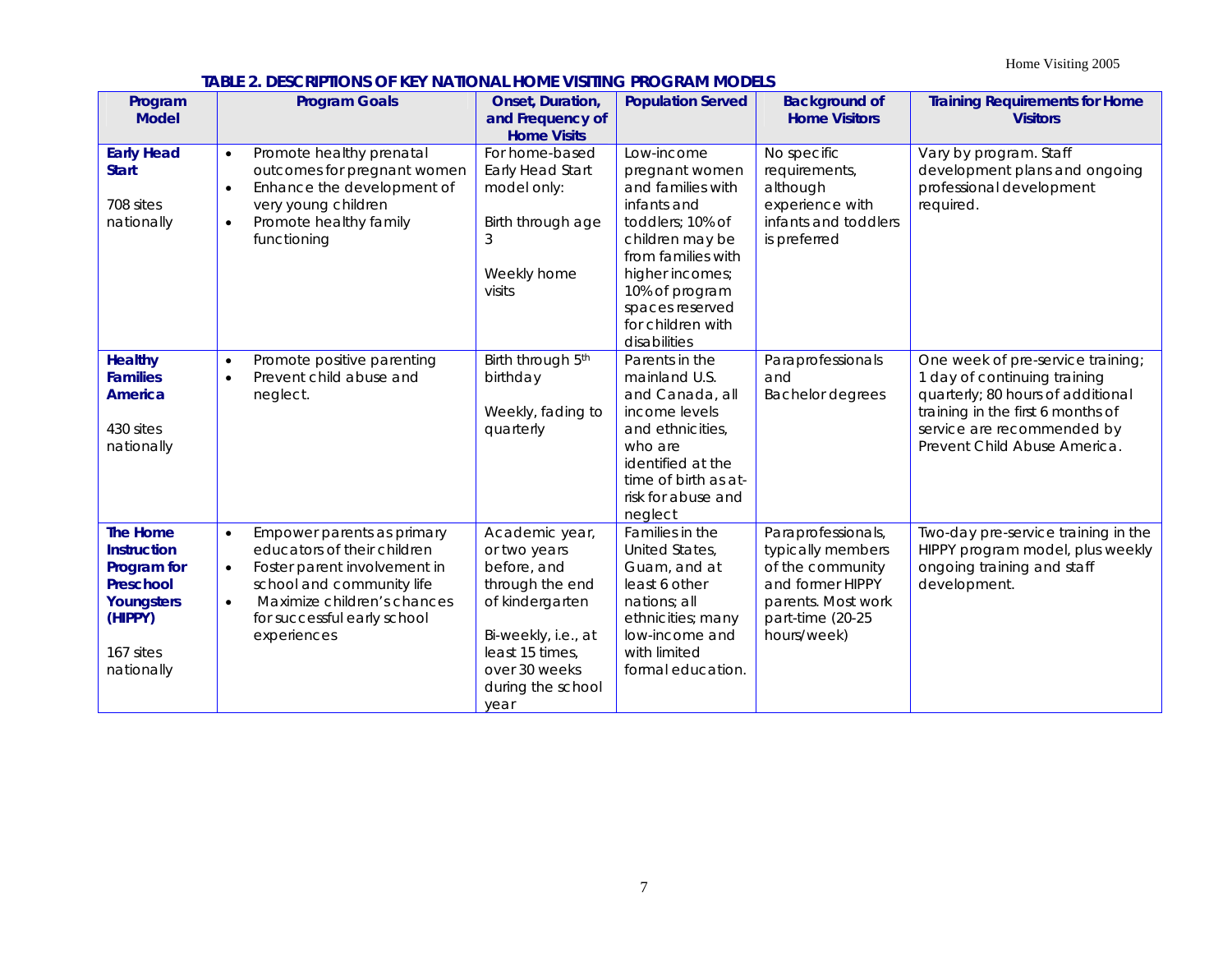| Program<br><b>Model</b>                                                                    | Program goals                                                                                                                                                                                                                                                                                                                                                                                                      | <b>Onset and</b><br>duration                                                                                                                                                       | <b>Population served</b>                                                                                                                                                                                                                         | <b>Background of</b><br>home visitors                                                                                                                              | Training requirements for home<br>visitors                                                                                                                                                                                   |  |  |
|--------------------------------------------------------------------------------------------|--------------------------------------------------------------------------------------------------------------------------------------------------------------------------------------------------------------------------------------------------------------------------------------------------------------------------------------------------------------------------------------------------------------------|------------------------------------------------------------------------------------------------------------------------------------------------------------------------------------|--------------------------------------------------------------------------------------------------------------------------------------------------------------------------------------------------------------------------------------------------|--------------------------------------------------------------------------------------------------------------------------------------------------------------------|------------------------------------------------------------------------------------------------------------------------------------------------------------------------------------------------------------------------------|--|--|
| <b>The Nurse-</b><br>Family<br>Partnership<br>166 sites (250<br>communities)<br>nationally | Improve pregnancy outcomes<br>$\bullet$<br>Improve child health and<br>$\bullet$<br>development<br>Improve families' economic<br>self-sufficiency                                                                                                                                                                                                                                                                  | Prenatal through<br>2 <sup>nd</sup> birthday<br>Weekly, fading to<br>monthly                                                                                                       | Low-income, first<br>time mothers, all<br>ethnicities                                                                                                                                                                                            | Public health nurses                                                                                                                                               | Two weeks of training in the<br>program model over the first year<br>of service. Forty-six hours of<br>continuing education in assessing<br>parent-infant interaction, plus<br>additional continuing education<br>as needed. |  |  |
| <b>The Parent-</b><br><b>Child Home</b><br>Program<br>137 sites<br>nationally              | Develop children's language<br>$\bullet$<br>and literacy skills<br>Empower parents to be their<br>$\bullet$<br>children's first and most<br>important teachers<br>Prepare children to enter<br>$\bullet$<br>school ready to learn<br>Enhance parenting skills<br>$\bullet$<br>Prepare children for long-term<br>$\bullet$<br>academic success and<br>parents to be their children's<br>lifelong academic advocates | Typically 2nd<br>through 4th<br>birthdays, but as<br>young as 16<br>months (two<br>years total)<br>Two visits/week                                                                 | Families in the<br>United States,<br>Canada,<br>Bermuda, and<br>the Netherlands:<br>low-income, low-<br>education<br>families: all<br>ethnicities:<br>families with<br>English as a<br>Second<br>Language; teen<br>parents; homeless<br>families | Paid<br>paraprofessionals<br>from the<br>community, many<br>previously parents in<br>the program.<br>Small number of<br>volunteers, who<br>may be<br>professional. | 16 hours of training prior to<br>becoming a home visitor. Weekly<br>minimum two-hour ongoing<br>training and supervision session.                                                                                            |  |  |
| <b>Parents As</b><br><b>Teachers</b><br>3,000 sites<br>nationally                          | Empower parents to give their<br>$\bullet$<br>child the best possible start in<br>life<br>Give children a solid<br>$\bullet$<br>foundation for school success<br>Prevent and reduce child<br>$\bullet$<br>abuse<br>Increase parents' feelings of<br>competence and confidence;<br>Develop home-school-<br>$\bullet$<br>community partnerships on<br>behalf of children                                             | Prenatal through<br>3rd birthday; may<br>extend through<br>5 <sup>th</sup> birthday<br>Monthly,<br>biweekly, or<br>weekly,<br>depending upon<br>family needs and<br>funding levels | Families in the<br>United States and<br>six other<br>countries, all<br>income levels<br>and ethnicities.                                                                                                                                         | Paraprofessionals,<br>and AA, Bachelor,<br>and advanced<br>degrees                                                                                                 | One week of pre-service training,<br>10-20 hours of in-service training,<br>annual credentialing by the<br>Parents As Teachers National<br>Center                                                                            |  |  |

**SOURCES**: National program offices and the websites for each home visiting model. Numbers of programs drawn from websites March 2005. Program descriptions accurate as of 2/02. Some programs operate in conjunction with one another (e.g., 45% of PAT programs are blended with programs such as Even Start, Early Head Start, Head Start, or Healthy Families America).

For more detailed descriptions of these program models, see Appendices A1-A6.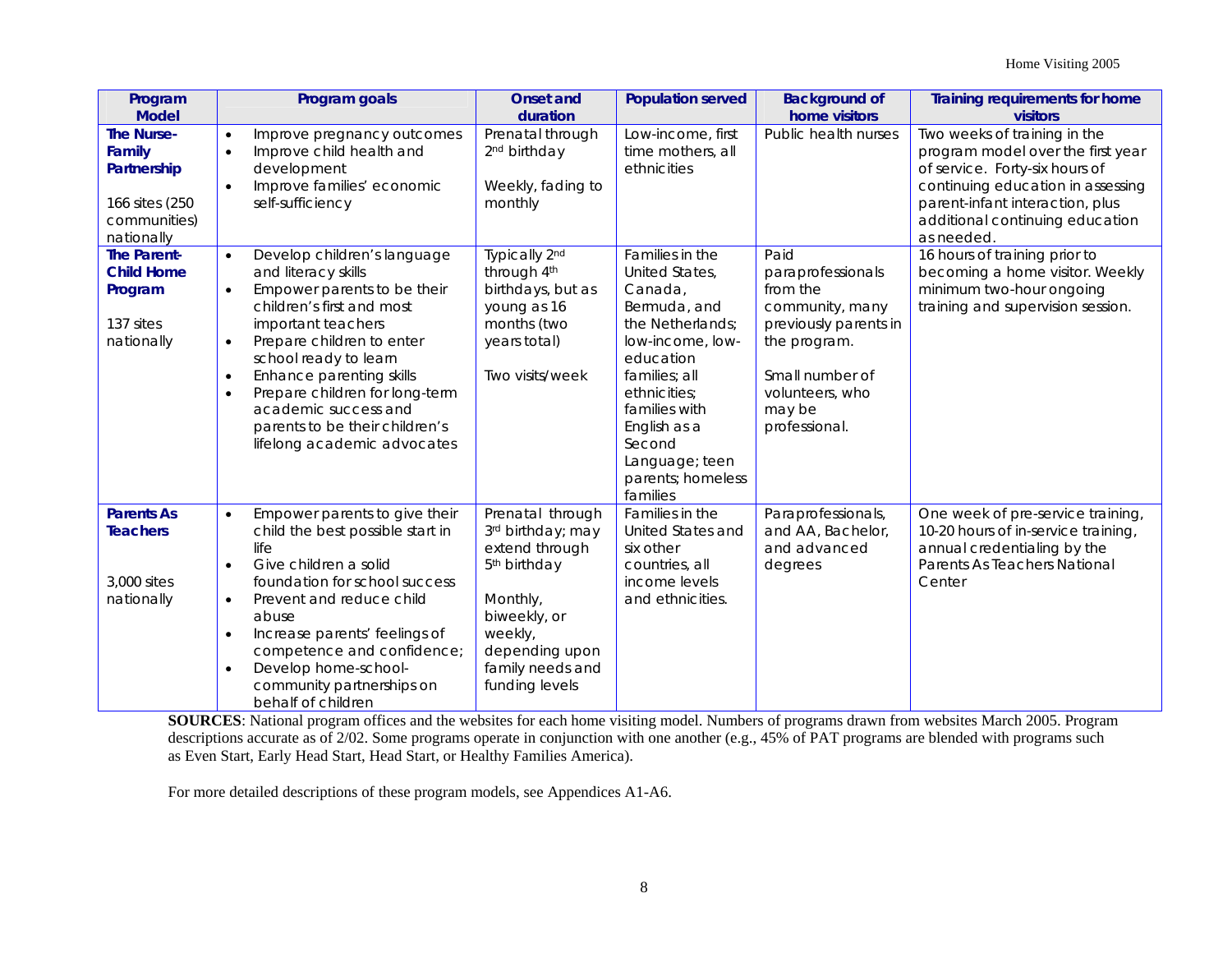## **III. BENEFITS OF HOME VISITATION PROGRAMS FOR PARENTS AND CHILDREN: BY OUTCOME**

Given all the differences across programs, do home visiting programs produce benefits for parents and children?

The brief answer is, "They can, but they do not always do so." The popularity of home visiting has been propelled by the findings of large and long-term benefits in a few studies (most notably, the studies of the Nurse-Family Partnership). But, in practice, results vary widely across program goals, program models, different sites implementing the same model, and different families within a single site. When benefits are achieved, they are often small in magnitude. Across evaluations of many different home visiting models, the most rigorous studies show that programs may be somewhat more likely to produce benefits in outcomes related to families (i.e., in aspects of parenting), than in outcomes related to children (i.e., children's health or development). Less rigorous research suggests that school-administered home visiting programs may help parents become more involved with their children's schools in later years. Families that seek out services because their children have been identified as needing extra help, perhaps because they were born low birth weight or with other biological or developmental problems, are more likely to benefit from home visiting services than those families that are offered services primarily because they are socially at-risk (e.g., low income).

Table 3 summarizes the conclusions reached in 12 recent meta-analyses concerning home visiting.<sup>7-18</sup> The conclusions in this paper are based on these meta-analyses, comprehensive literature reviews,<sup>19-29</sup> and other studies too recent to have been included in these compilations (see Appendix B for descriptions of the meta-analyses and literature reviews). This review places a premium on more rigorous research (e.g., good quality randomized trials or quasi-experimental studies with strong comparison groups).

Table 3 illustrates both the wide-ranging goals that home visiting programs have been designed to address and the wide-ranging conclusions researchers have reached about whether or not home visiting programs have succeeded in reaching their goals. The variability in researcher opinion is related to (1) the studies that they included in their reviews (e.g., international versus only United States programs; family support versus only home visiting programs; home visiting plus other services or only home visiting services; programs serving families with children with identified biological problems such as low birth weight or special needs versus families whose only risk factor is low income; fairly rigorous research only versus a broader set of studies); and (2) the willingness of the researchers to draw conclusions from sometimes small numbers of studies.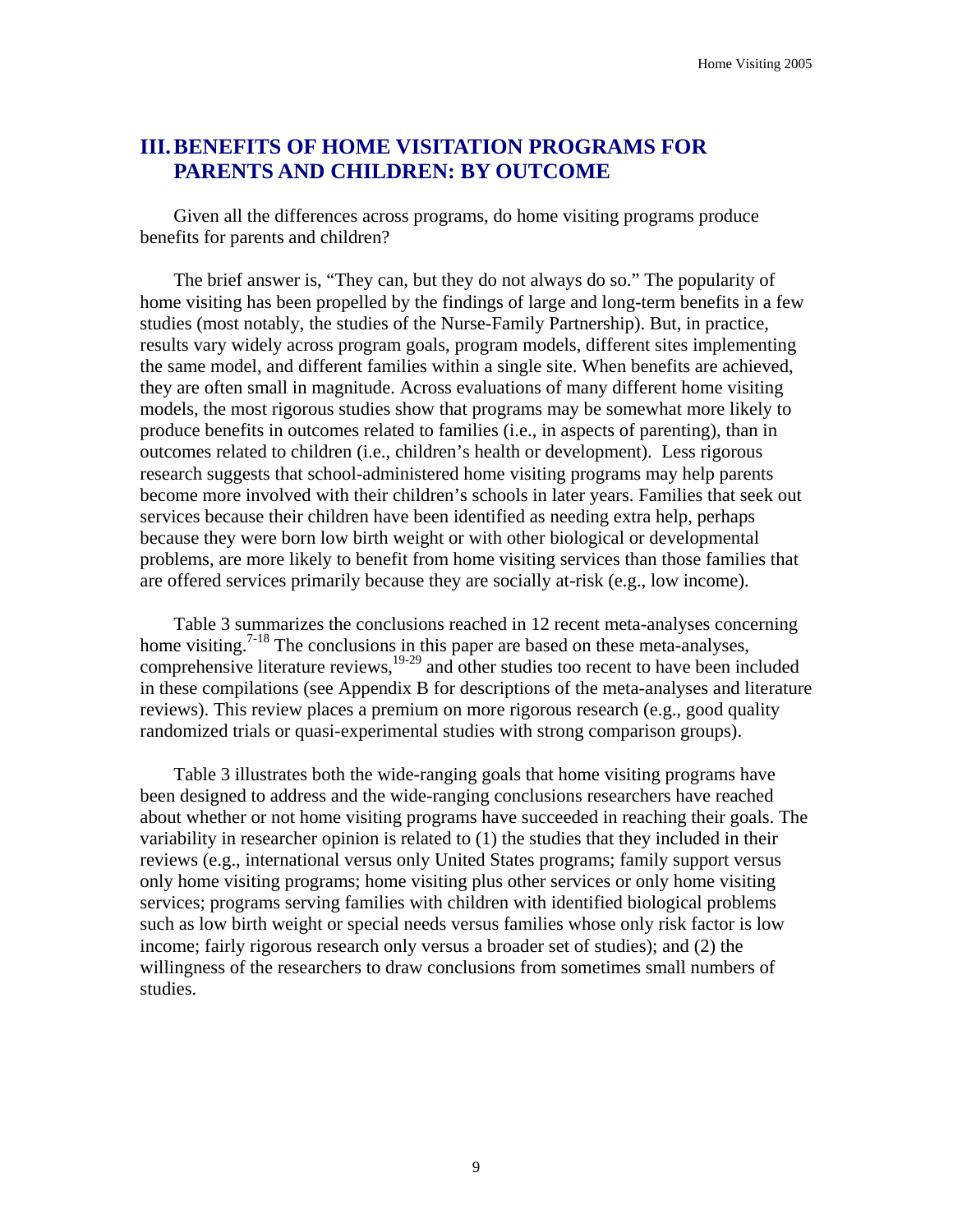**Table 3. Summary of Meta-Analyses of Home Visiting and Related Studies** 

| <b>OUTCOMES</b>                                                        | Abt<br>2001<br>Short-<br>Term $\bar{ }$ | Abt<br>2001<br><b>Follow</b><br>Up <sup>7</sup> | Sweet &<br>Applebaum<br>20048 | Elkan<br>et al<br>20009 | Roberts<br>et al<br>199610 | Hodnett<br>& Roberts<br>200111 | 199912 | & Nelson<br>200013 | et al<br>200314<br>(At)<br>preK) | et al<br>200314<br>$(K-8)$ | et al<br>200415 | et al<br>200316 | Guterman MacLeod Nelson Nelson Geerart Sikorski Hodnett &<br>Fredericks<br>200417 | Karoly et<br>al, forth-<br>coming <sup>18</sup> |
|------------------------------------------------------------------------|-----------------------------------------|-------------------------------------------------|-------------------------------|-------------------------|----------------------------|--------------------------------|--------|--------------------|----------------------------------|----------------------------|-----------------|-----------------|-----------------------------------------------------------------------------------|-------------------------------------------------|
| <b>PARENT OUTCOMES</b>                                                 |                                         |                                                 |                               |                         |                            |                                |        |                    |                                  |                            |                 |                 |                                                                                   |                                                 |
| Parenting                                                              |                                         |                                                 |                               | $+$                     |                            |                                | $+$    |                    |                                  |                            |                 |                 |                                                                                   |                                                 |
| Parenting Knowledge and Attitudes                                      | .18                                     | ns                                              | .11                           |                         |                            |                                |        |                    |                                  |                            | .33             |                 |                                                                                   |                                                 |
| Parenting Behavior (including<br>HOME)                                 | .25                                     | .18                                             | .14                           |                         |                            |                                |        |                    |                                  |                            | $.30 - .36$     |                 |                                                                                   |                                                 |
| Maternal Life Course                                                   |                                         |                                                 |                               |                         |                            |                                |        |                    |                                  |                            |                 |                 |                                                                                   |                                                 |
| Stress, Social Support, Mental<br>Health                               | .09                                     | .17                                             | ns                            | $+/?$                   |                            |                                |        |                    |                                  |                            | .25             |                 |                                                                                   |                                                 |
| Economic Self-Sufficiency                                              | .10                                     | .39                                             | ns                            | $\tilde{?}$             |                            |                                |        |                    |                                  |                            | .38             |                 |                                                                                   |                                                 |
| Education                                                              |                                         |                                                 | .13                           | $\tilde{?}$             |                            |                                |        |                    |                                  |                            |                 |                 |                                                                                   |                                                 |
| <b>CHILD OUTCOMES</b>                                                  |                                         |                                                 |                               |                         |                            |                                |        |                    |                                  |                            | .23             |                 |                                                                                   |                                                 |
| Child Health and Safety                                                |                                         |                                                 |                               |                         |                            |                                |        |                    |                                  |                            |                 |                 |                                                                                   |                                                 |
| Nutrition: Breastfeeding/Diet                                          |                                         |                                                 |                               | $+/?$                   |                            |                                |        |                    |                                  |                            |                 | $+$             |                                                                                   |                                                 |
| Preventive Health Services &<br>Medical Home                           |                                         |                                                 |                               | ns                      |                            | $+$                            |        |                    |                                  |                            |                 |                 |                                                                                   |                                                 |
| Child Health Status                                                    |                                         |                                                 |                               |                         |                            |                                |        |                    |                                  |                            |                 |                 |                                                                                   |                                                 |
| Birth Outcomes: Preterm Birth and<br>LBW                               |                                         |                                                 |                               |                         |                            |                                |        |                    |                                  |                            |                 |                 | ns                                                                                |                                                 |
| Child Health Status and Physical<br>Growth                             | .09                                     | ns                                              |                               | ns                      |                            |                                |        |                    |                                  |                            |                 |                 |                                                                                   |                                                 |
| Child Safety                                                           | .15                                     | ns                                              |                               |                         |                            |                                |        |                    |                                  |                            |                 |                 |                                                                                   |                                                 |
| Home Safety Hazards                                                    |                                         |                                                 |                               |                         |                            |                                |        |                    |                                  |                            |                 |                 |                                                                                   |                                                 |
| Unintentional Injuries                                                 |                                         |                                                 |                               | $+$                     |                            | ?(trend)                       |        |                    |                                  |                            | $.26***$        |                 |                                                                                   |                                                 |
| Child Abuse and Neglect                                                |                                         |                                                 |                               | $\tilde{?}$             | $\mathcal{P}$              |                                |        | .41                |                                  |                            |                 |                 |                                                                                   |                                                 |
| Actual abuse/neglect                                                   |                                         |                                                 | ns                            |                         |                            | ns                             |        |                    |                                  |                            | .20             |                 |                                                                                   |                                                 |
| Potential abuse                                                        |                                         |                                                 | .24                           |                         |                            |                                |        |                    |                                  |                            |                 |                 |                                                                                   |                                                 |
| Parenting stress                                                       |                                         |                                                 | ns                            |                         |                            |                                |        |                    |                                  |                            |                 |                 |                                                                                   |                                                 |
| Children's Cognitive and Language Development,<br>Academic Achievement | .09/.26/<br>$.36*$                      | .30                                             | .18                           | $+$                     |                            |                                |        |                    | .09                              | .22                        |                 |                 |                                                                                   | .17                                             |
| Social and Emotional Development,<br>Child Behavior                    | $.10/.26**$                             | .09                                             | .10                           | $+$                     |                            |                                |        |                    |                                  |                            |                 |                 |                                                                                   |                                                 |

**NOTES: +** indicates authors conclude there is a positive effect; **ns** indicates no effect; **?** indicates authors believe there are too few studies to draw a conclusion. Numerical values are in standard deviation units.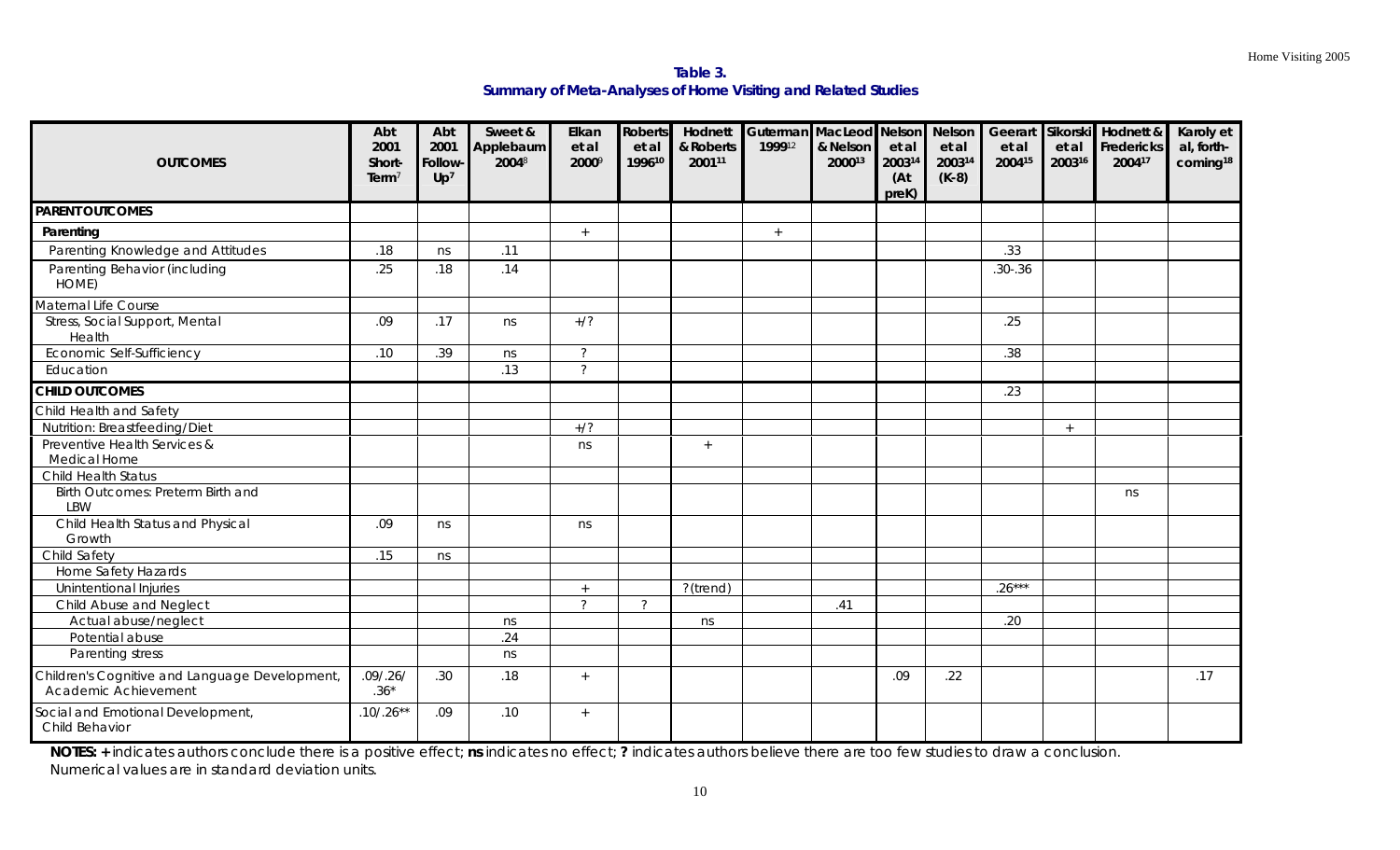## **NOTES (cont.):**

Variation across meta-analyses driven by the studies included:

Abt Associates (2001): U.S. only; family support (not just home visiting) programs, unless otherwise noted; analyses include special needs children, except where otherwise noted otherwise. Effect sizes are for randomized trials only.

\*For children's cognitive development: effect sizes are for home visiting only, as delivered to differing populations: .09=untargeted population (no special needs); .26=both special needs and untargeted population; .36= children with special needs only.

\*\*For children's social and emotional development: .10 = effect size for home visiting programs only, both short- and follow-up outcomes; .26 = short-term outcomes only, home visiting and other family support programs.

*Elkan et al (2000)*: home visiting only; international; includes children with special needs.

*Hodnett & Fredericks* **(2004)**: broad-based social support (9 of 16 studies involved home visits); international

*Hodnett & Roberts (2001)*: home visiting only; international

*Geerart et al (2004)*: home visiting, center-based, rooming in services combined; international (but primarily US); mostly quasi-experimental studies, including some without comparison groups

\*\*\*For Unintentional injuries: this includes ER visits, hospitalizations, contacts with CPS, and out-of-home placements.

*Guterman (1999)*: home visiting only; US only

*Karoly et al (forthcoming):* home visiting and parent education programs, including some services for children with special needs (in NICUs).

*MacLeod & Nelson (2000)*: home visiting only; international (though primarily US). Effect size pooled across variety of outcomes.

*Nelson et al (2003)*: "preschool prevention programs,"—includes home visiting and center-based early childhood education programs individually and together (71% of programs included home visiting as one of the program services); international (though primarily US). Results reported in this table are for programs without a preschool component.

*Roberts et al (1996)***:** home visiting only; international

*Sikorski et al (2003)***:** primary purpose of programs was support for breastfeeding (12/20 studies employed home visits); international.

**Sweet and Appelbaum (2004)**: Based on Abt Associates (2001) database, but only includes studies in which home visiting was the primary service strategy. Includes studies with children with special needs (low birth weight).

See also Appendix B for details about and key findings from each meta-analysis.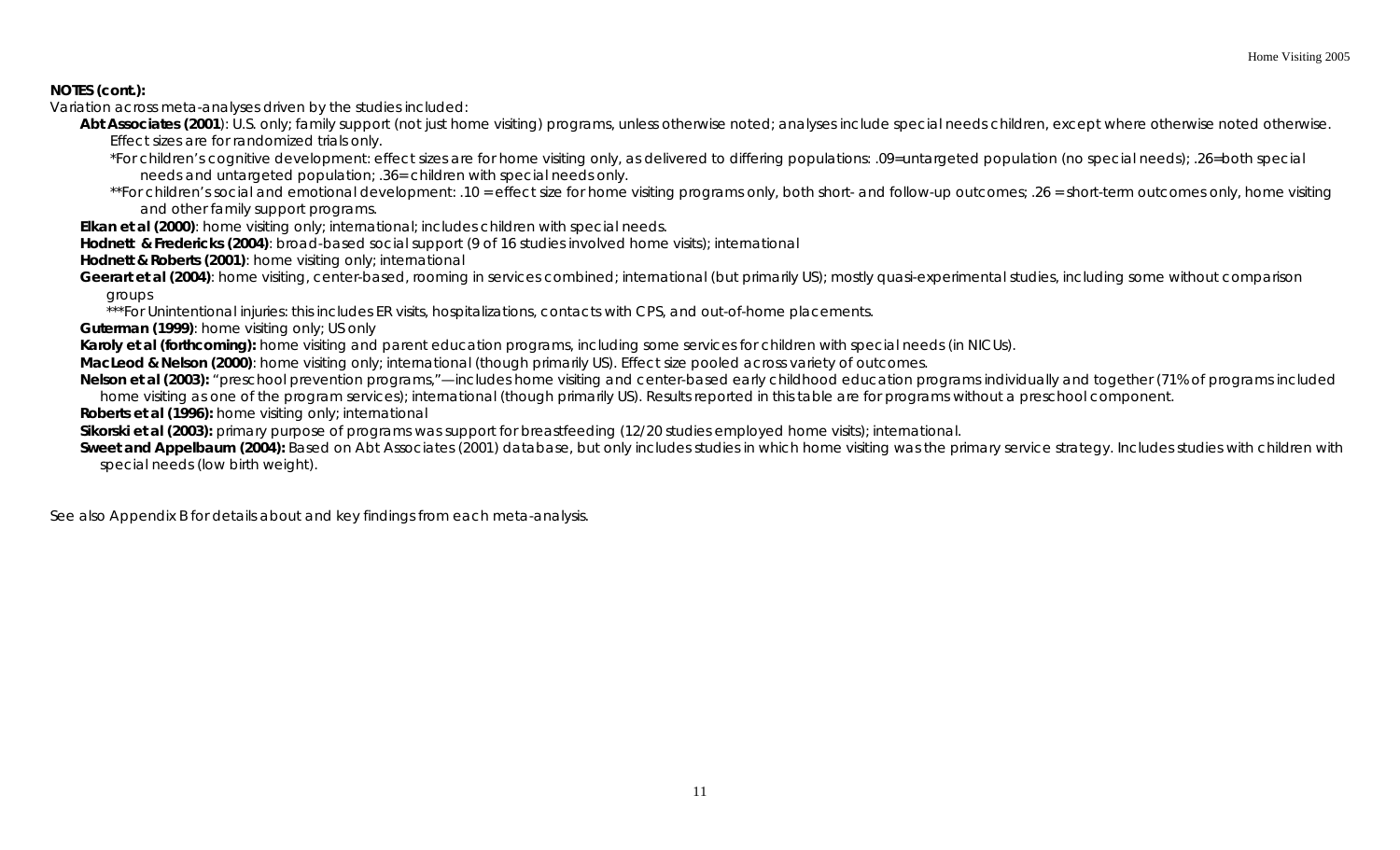Despite the variability in researcher conclusions, however, Table 3 illustrates three important points:

- Evaluators have assessed the effectiveness of home visiting in promoting change in at least 14 broad categories of outcomes.
- On average, when offered as the sole service strategy and when tested in highquality research studies, home visiting has rarely produced effects exceeding .20 of a standard deviation in size – a magnitude of effect that is considered small in the human services arena. This means that home visiting programs will rarely produce large, easily-observed changes across most of the families they serve. Change will be especially difficult to detect if small numbers of families are being served in any one program or if the measures used to detect change are not very sensitive. Program planners should therefore moderate their expectations about just how much change any one home visiting program can produce or any evaluation will detect.
- Home visiting may be more effective at producing some outcomes than others.

Section III next summarizes the short- and long-term findings for children and parents by outcome area. For each outcome area, because results vary across studies with many studies producing either very small or no effects,<sup>7</sup> the "best case" results – the results that have captured the attention of policymakers and practitioners – are reported first, followed by the more typical findings.

#### **A. Benefits for Parents**

All of the home visiting programs in this review seek to help parents become better parents, and many evaluations assess changes in parent knowledge, attitudes, and

behavior. A more limited set of studies assess the effects of home visiting programs on mothers' lives outside their role as parents, including their stress levels and mental health and their rates of education and employment.

*Many home visiting programs show small but consistent benefits in outcomes associated with parenting.* 

Results suggest that many programs lead to small increases in parents' knowledge of child development or

improvements in parents' attitudes about parenting. Some also lead to changes in parent behavior or in the home environment – either to make it safer or more likely to promote child development. Other changes in mothers' lives are demonstrated less frequently.

## *1. Parenting Knowledge, Attitudes, and Behavior*

Home visiting programs seek to change parents' knowledge of child development, their attitudes toward parenting, or their view of themselves as parents as the necessary first steps toward enhancing the parent-child relationship, reducing rates of child abuse and neglect, and promoting children's health and development. Parents who have an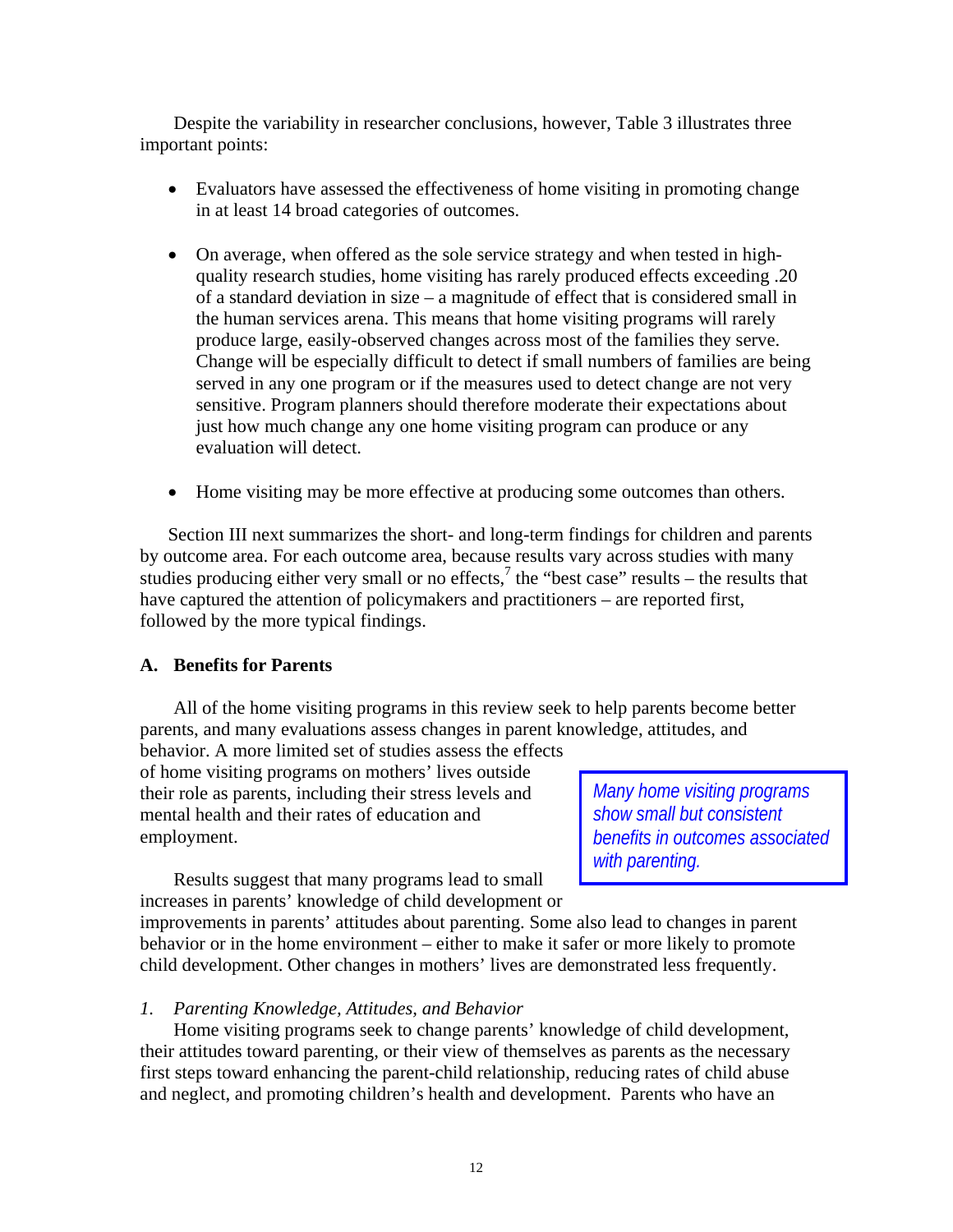accurate understanding of children's development will react with understanding and good humor rather than frustration or abuse when their young child cannot accomplish what an older child might. Parents who feel confident in their ability to be parents and who know a variety of ways to discipline their children will be warmer and more responsive to their children and less likely to resort to harsh discipline or physical violence. Children will develop better when there are more books and developmentally stimulating toys in the home and when parents talk with their children more and respond more quickly to them. Programs assume a cascading set of reactions: Once parents begin to respond with warmth and nurturance to their children, the children should begin to respond differently to their parents. They may become more attached, and that new close bond can become so rewarding to parents that they will spend more time nurturing their children, which should continue to make the interactions between parent and child more beneficial for both. That close bond, and the hoped-for decreases in abuse and greater success in school, might all lead children later in life to avoid delinquent or other maladaptive behavior.

These benefits can be measured directly, by impartial observers of the mother-child relationship, and/or indirectly, by mothers' reports of their own behavior or attitudes. Several home visiting programs have demonstrated benefits on one or more of these measures.

A review of several evaluations of the Healthy Families America (HFA) program, for example, concluded that the "most robust" effects of that program are found in areas related to parent-child interaction and parental capacity.<sup>30</sup> Interim results of a large national evaluation of the effects of Early Head Start services demonstrated improvements in a whole range of parenting knowledge, attitudes, and behaviors (effect size of .10-.15),<sup>31</sup> although benefits largely disappeared when the program ended at age 3 – at least for children at home-visit-only sites, rather than children at sties that offered home visits and/or center-based early childhood education.<sup>32</sup>

In several studies, differences on self-report scales designed to assess parental attitudes or behavior are found more often than are differences on measures of the home environment or observed mother-child interaction. For example, after one year of services, parents in Hawaii's Healthy Start program, which was the forerunner of the Healthy Families America program, reported experiencing less stress than members of the control group, less frequent use of harsh discipline, and a greater sense of efficacy as parents, but independent observers saw no notable differences in the mother-child relationship. $33$ 

The Abt Associates meta-analysis concludes that family support programs (which include both home visiting, center-based, and parent group approaches that have a parent education component) collectively yield benefits in parenting attitudes, knowledge, and behavior of about .18-.25 of a standard deviation, but the largest effects are generated by programs that use parent support groups rather than home visiting services.<sup>7</sup> In addition, the Abt researchers suggest that the largest effects on parent behavior are seen in those programs that focus on families where children are already identified with behavior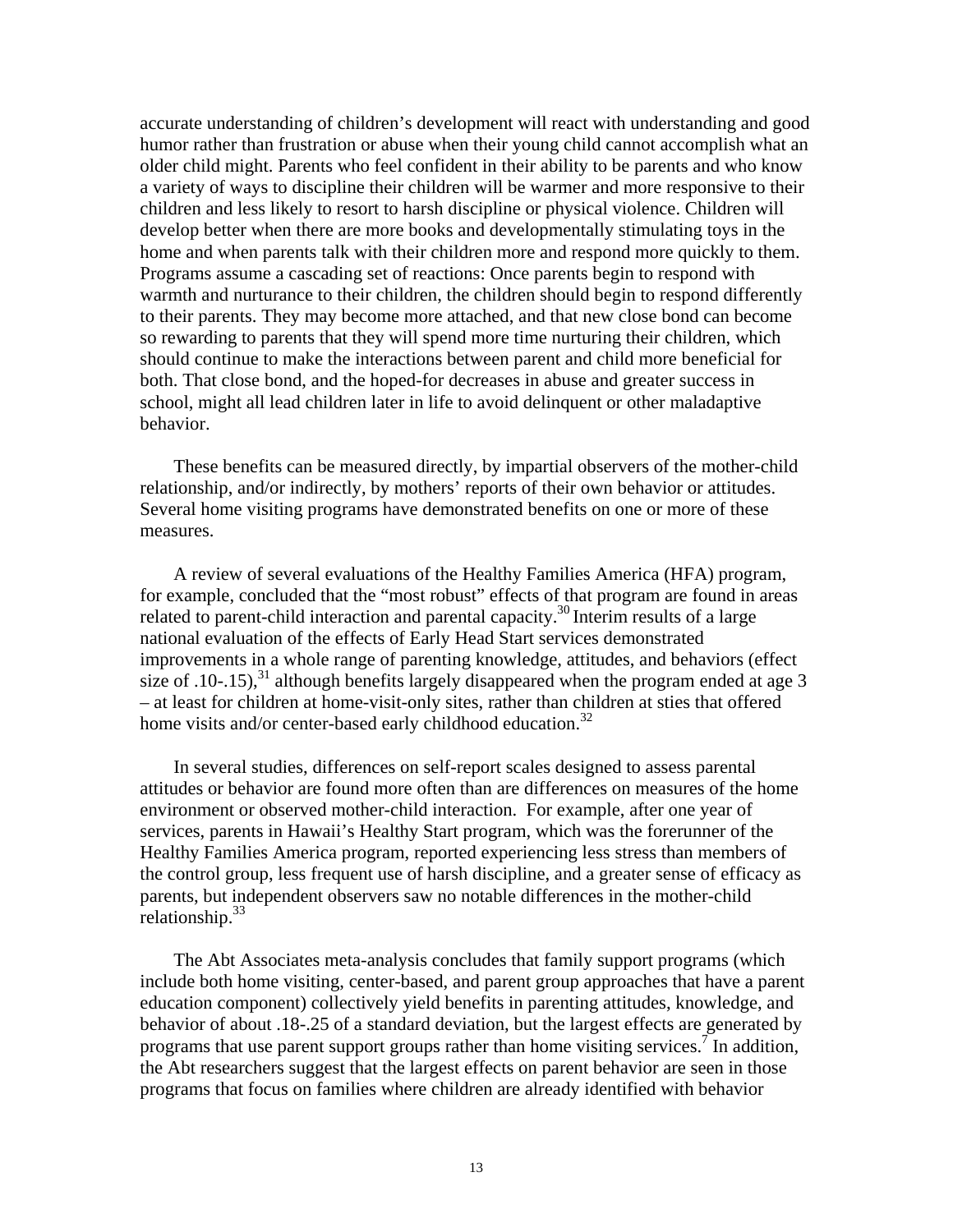problems, rather than those programs that seek to promote good child rearing practices for a general population. They judge the effects for family support programs so small that, "It is not clear whether a difference of this size represents a change that is large enough to have the effect on children's well-being that it is ultimately intended to bring about."<sup>34</sup> (See Table 4 for a discussion of effect sizes.)

#### **Table 4. Statistical Significance and Effect Sizes: When is a Result Large Enough to Be Important?**

In good home visiting program evaluations, researchers compare families that received a service such as home visiting with families that did not, and then use statistical tests to assess whether the results are truly due to the intervention (e.g., home visiting) and not just to chance. If the difference between the two groups exceeds agreed-upon standards, then the results are called "**statistically significant**," and deemed likely to be obtained again if the study were repeated. Sometimes, very small differences between groups (e.g., one or two points on a standardized test) can be statistically significant, even though such differences may not have any practical or functional importance for the families.

To assess if a difference is large enough to be important in a real-world sense, researchers calculate an "**effect size**," which translates the difference between two groups into standardized units. Rules-ofthumb, used for many years in evaluations of social services programs, including education and early childhood services, define effect sizes up to .20 as small, .50 as moderate, and .80 as large, measured in standard deviation units (Cohen, 1983).

Home visiting programs typically produce effect sizes that would be judged under these rules to be too small to be meaningful. But, even small effects sometimes can be important. The effect size of aspirin in reducing heart attacks is only .03, but many physicians recommend that their patients take aspirin daily. The effect size of psychotherapy is about .32, but many people regularly see psychologists and psychiatrists (McCartney & Dearing, 2002).

Examples like these suggest that even a small change can be important if:

- it can be produced across a whole population,
- it is closely connected with a very significant event or outcome, and
- the intervention is relatively inexpensive to deliver.

This is the case for aspirin and heart attacks: an aspirin-a-day is a very inexpensive intervention, and the benefits that can be achieved if all adults participated would be enormous in terms of health, happiness, and reduced costs for the country.

If, on the other hand, a relatively expensive program produces only a small effect size on a paper-andpencil test that does not predict actual behavior of parents or children, then the program may not be worth replicating. In other words, it is more important that home visiting programs produce even small benefits on actual changes in parenting behavior, child abuse and neglect, or children's school performance, than that they produce benefits on paper-and-pencil tests that may not predict real outcomes for children and parents.

#### **References:**

Cohen, J. *Statistical power analysis for the behavioral sciences*. Hillsdale, NJ: Erlbaum, 1983. McCartney, K., & Dearing, E. (Winter 2002). Evaluating effect sizes in the policy arena. *Evaluation Exchange, 7(*1). Cambridge, MA: Harvard Family Research Project.

McCartney, K., & Rosenthal, R. (2000). Effect size, practical importance, and social policy for children. *Child Development*, *71*(1), 173-180.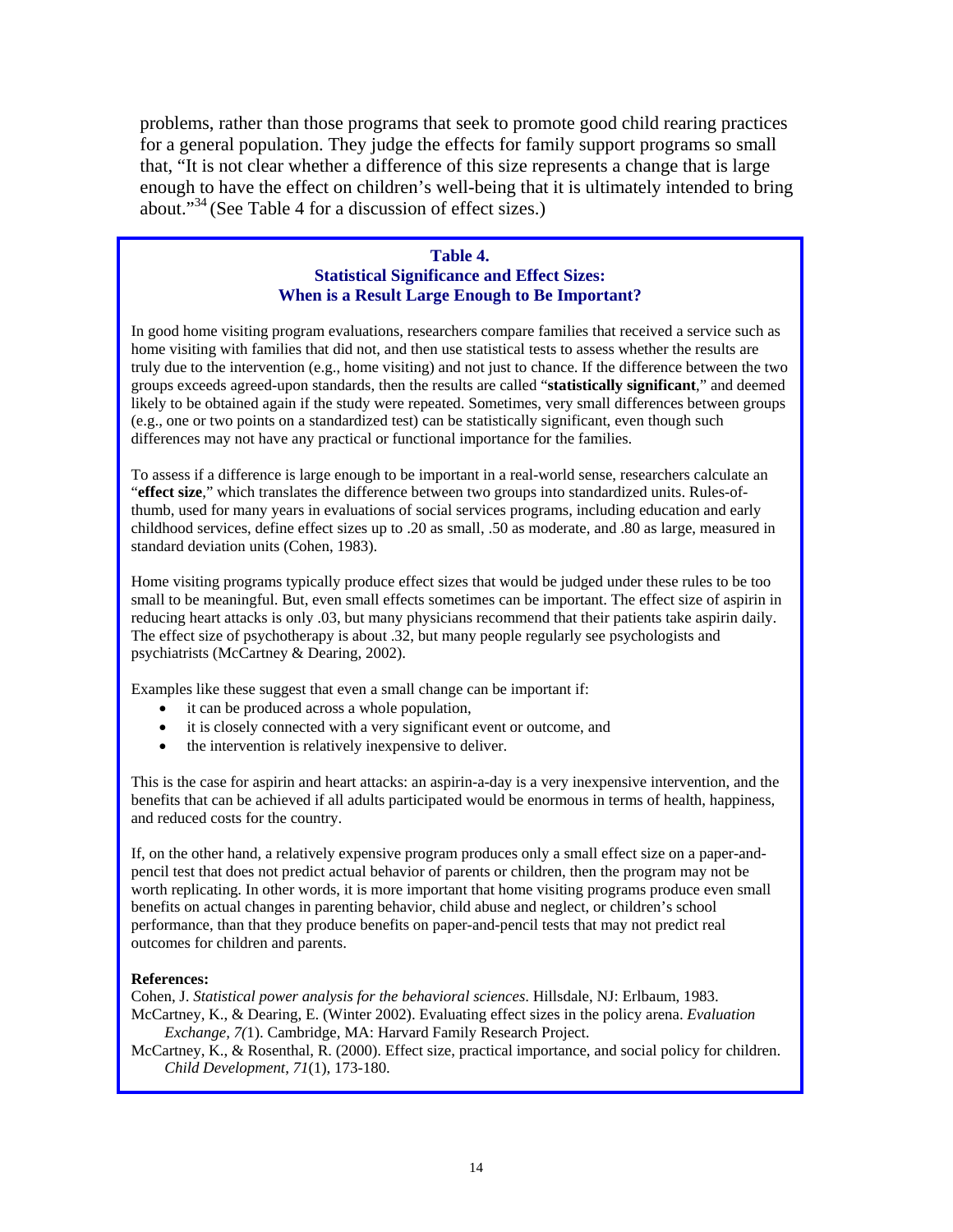The Sweet and Applebaum (2004) meta-analysis included just the subset of studies in the Abt database that employed home visiting. They too concluded that home visiting produces small benefits in parenting attitudes (.11 of a standard deviation) and parenting behavior (.14 of a standard deviation). $8$ 

In sum, the results suggest that home visiting programs may produce changes in the precursor parenting attitudes, and sometimes the parenting behaviors, that are related to prevention of abuse and neglect and promotion of healthy child development and school readiness. Effect sizes of less than .20 of a standard deviation appear to be the norm, and families that seek out services because they are trying to address an identified problem may benefit most.

#### *2. Maternal Life Course*

Some home visiting programs explicitly seek to help mothers improve their own lives. They provide social support so as to decrease maternal stress, relieve maternal depression, and improve mothers' mental health. Other programs seek to help mothers increase employment, complete their education, or defer subsequent births.

If successful, the programs should benefit the women's children, too. If women defer the birth of a second child, they may be better able to leave welfare and poverty, find employment, and focus more attention on their child, all of which are related to better outcomes for children.<sup>35</sup> Clinical depression can be a barrier to employment and can also affect mothers' interactions with their children – both of which are likely to contribute to the higher rates of behavior, academic, and health problems seen among children of depressed mothers, so addressing maternal depression should benefit children both directly and indirectly.<sup>36</sup>

However, with a few exceptions, most home visiting programs do not lead to large benefits for mothers in these domains.

#### *a. Mothers' Stress, Social Support, and Mental Health*

Some of the best evidence for effects in the area of mothers' psychological wellbeing comes from the UCLA Family Development Project, a small university-based program that employs clinically-trained home visitors to work closely with parents. Home visits are scheduled weekly during late pregnancy and in the first year, then

biweekly in the second year, and then fading to phone and follow-up contacts only in the third and fourth years. Home visits are complemented by a weekly mother-infant group and referrals to other services. The program seeks to involve the father and other family members, and, in 87% of families, the father is involved in services. The program

*Most studies have not yet shown benefits in increasing mothers' social support, their use of community resources, or their mental health.* 

relies on the relationship between the home visitor and the mother to help the mother work through unresolved personal issues, including those related to her current relationships with the father, other family members, and her baby. This very clinically-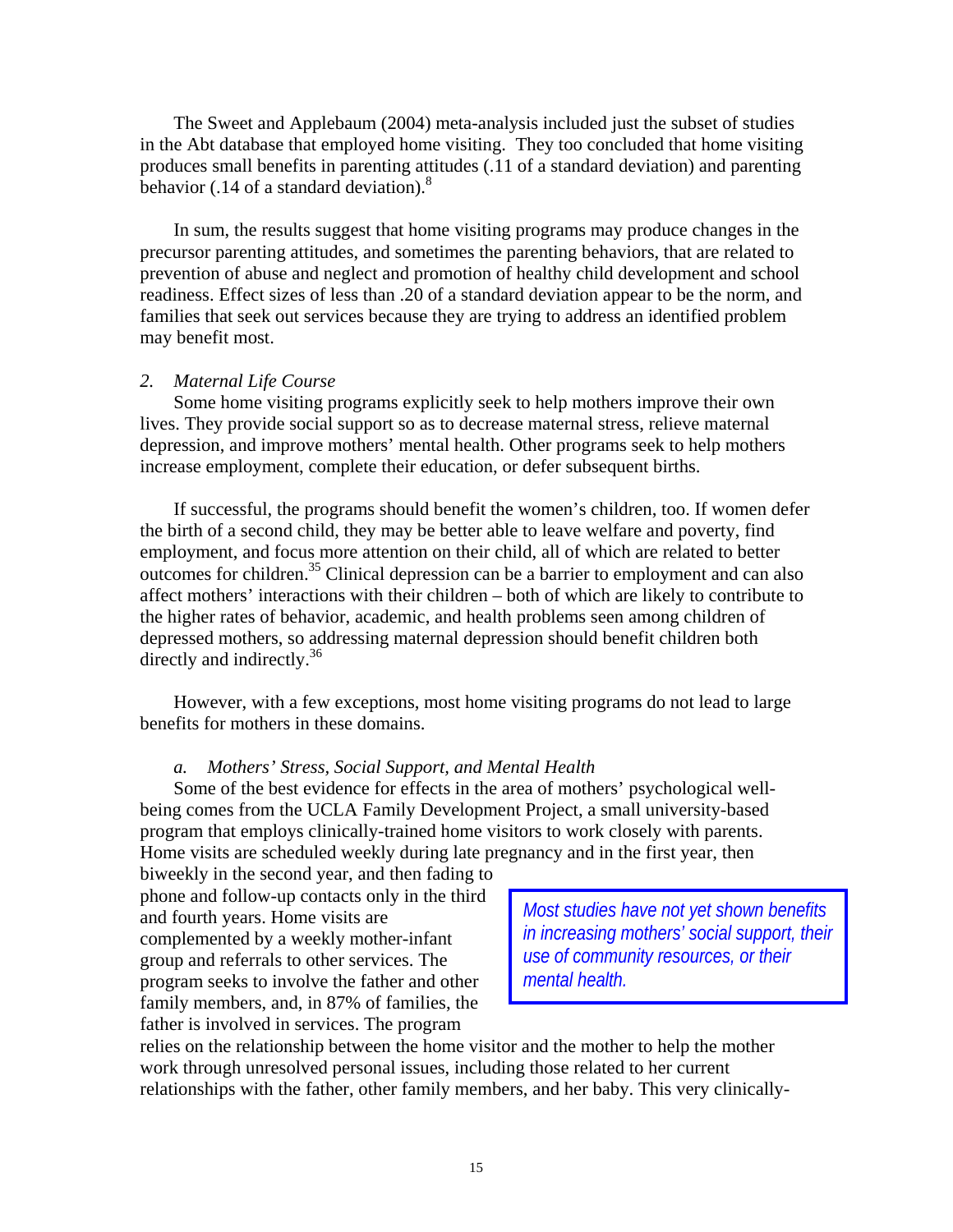focused approach has yielded results such as less depression and anxiety on the part of the mother, and more frequent and satisfying support from the partner and other family members. These changes were also associated with better parent-child interaction.<sup>5,37</sup>

However, few home visiting programs provide such intensive, highly-trained clinical support for parents, and, for the most part, reviewers conclude that studies have not yet shown benefits in terms of increasing mothers' social support,  $30$  decreasing their stress,  $8$ or increasing their use of community resources (an aspect of social support),<sup>9</sup> and at best very small benefits in their mental health.<sup>7</sup>

#### *b. Mothers' Self-Sufficiency*

The best evidence for the potential of home visiting programs to help mothers improve their lives economically comes from the Nurse-Family Partnership (NFP), a program that uses nurses to deliver home visits to families beginning during pregnancy and continuing until children reach 2 years of age. The model has been tested with randomized trials in three sites: Elmira, New York; Memphis, Tennessee; and Denver, Colorado. In the first NFP site in Elmira, New York, over the course of 15 years after the birth of their children, poor unmarried women who had been home-visited had fewer

*The best evidence for the potential of home visiting programs to help mothers improve their lives economically comes from the NFP.* 

subsequent pregnancies and births, were more likely to delay a second birth, spent fewer months on welfare or receiving food stamps, and had fewer problems due to substance abuse and fewer arrests than their counterparts in the control group. These were large differences: 60 versus 90 months on welfare, for example, and 65 versus 37 months

between first and second births.<sup>35</sup> A 1998 RAND Corporation study indicated that these changes in maternal life course among high-risk mothers were primarily responsible for the program's net savings per family to government, and that the program did not produce benefits or cost savings when offered to a lower-risk population.<sup>38</sup> (More detail on cost-benefits of this and other programs appears in Section VI.)

The sentinel finding for maternal self-sufficiency appears to be a reduction in the rate of subsequent births, which NFP researchers believe led to positive changes for parents and children later in life. In Memphis, the second NFP site, subsequent pregnancies were also deferred, although not as much as they had been in Elmira (a 67% reduction in Elmira versus 23% in Memphis at the end of program services), and there were no differences in employment or receipt of AFDC.<sup>35</sup> Follow-up is continuing to determine whether increased benefits will be observed in Memphis over time as they were in Elmira.

In contrast, studies of other large programs have not found many benefits in maternal self-sufficiency. For example, a recently completed randomized trial evaluation of Hawaii's Healthy Start program, the prototype for Healthy Families America, showed no effects on repeat births.<sup>39</sup> The three-city Teenage Parent Home Visitor Services Demonstration project employed paraprofessionals to help teen mothers leave welfare and enter the workforce.40 Although home-visited teens spent more time than their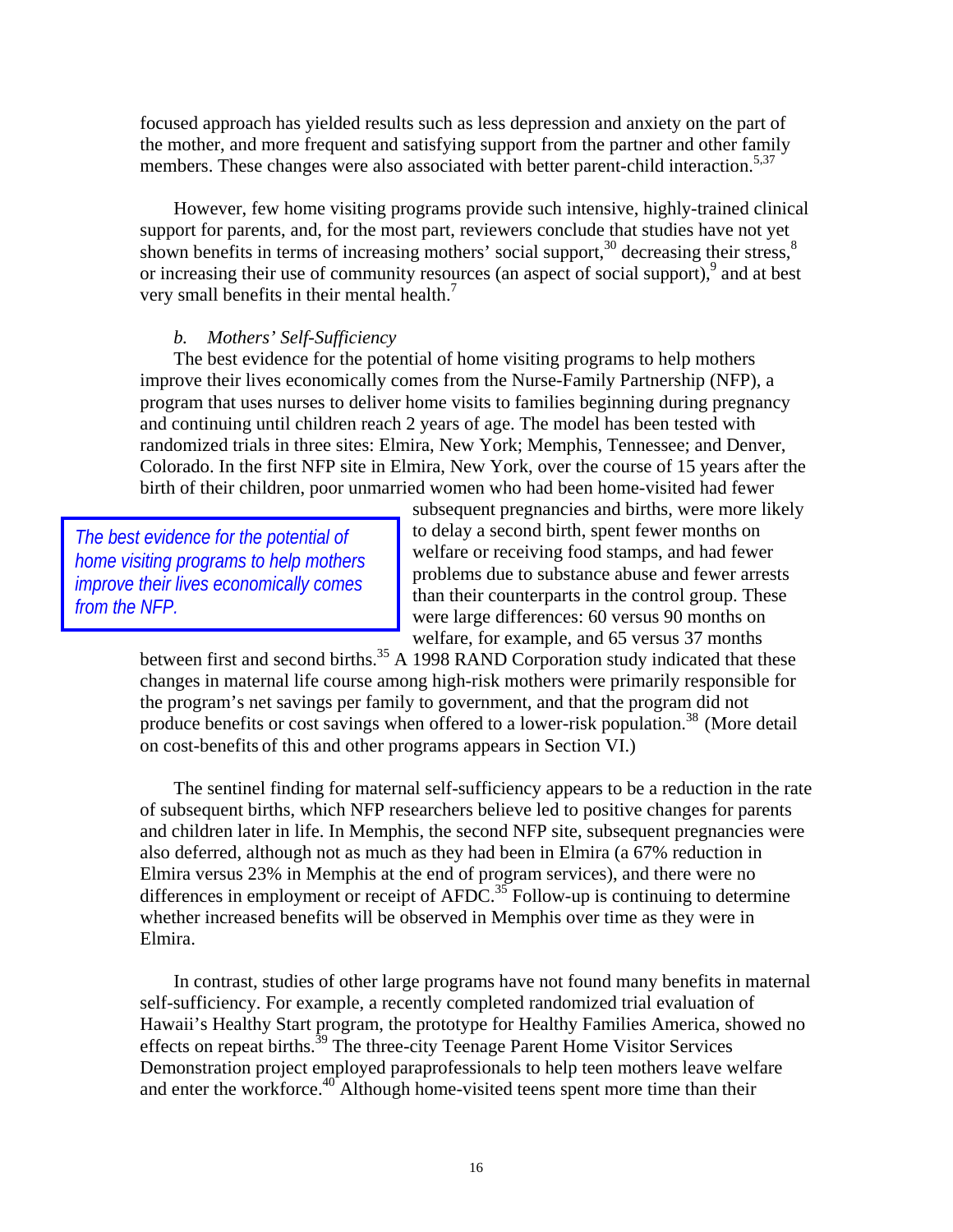control group counterparts in education, they did not achieve any gains in educational degrees; they spent less time in job training; they were less likely to be employed; and they used equivalent amounts of welfare, Food Stamps, and Medicaid benefits. The program succeeded in promoting greater use of passive contraception, but there were no differences in overall rates of pregnancy or repeat births during the relatively brief follow-up period.

Similarly, Early Head Start participants did not differ from the control group in their participation in self-sufficiency activities or employment rates in the first 15 months of services. EHS parents who received home visiting services were more likely than control group parents to take part in high school and ESL classes, and in vocational courses, but there were no differences in achievement of educational degrees or credentials, in employment, or in welfare receipt.<sup>31</sup>

A meta-analysis of international studies suggests that home visiting programs have no effect on family size, public assistance, or employment, and too little is known about education to draw any conclusions.<sup>9</sup> The Abt Associates meta-analysis of US family support programs concludes that, with an effect size of .10 of a standard deviation, family support programs generally have "very little effect on parents' economic well-being."<sup>41</sup> The Sweet and Applebaum meta-analysis concludes that while home visiting services have no effect on mothers' economic self-sufficiency, they have a small effect (.13 of a standard deviation) on educational outcomes.<sup>8</sup>

In sum, with the exception of the NFP, few programs have produced meaningful benefits in self-sufficiency aspects of mothers' lives, although it is possible that programs do encourage mothers to go back to school, which might result in greater benefits in subsequent years.

#### **B. Benefits for Children**

Most of the home visiting programs examined in this paper seek to promote children's development (typically cognitive or language development and sometimes social and emotional development), and a substantial number also seek to promote changes in health care utilization and children's health status. A few evaluations have assessed changes in children's behavior over time.

When tested with rigorous methods, most home visiting programs have not increased the utilization of preventive health care or led to benefits in children's health status. The picture for cognitive development is a little more complex. Results suggest that benefits in children's cognitive development accrue more often among families where there are clearly identified needs to be addressed (e.g., children born low birthweight, children with physical disabilities and developmental delays). Cognitive benefits for other children, including children from low-income families, are not demonstrated reliably in randomized trials of home visiting programs, although there is a suggestion that home visiting services may help promote early language skills. Social development effects are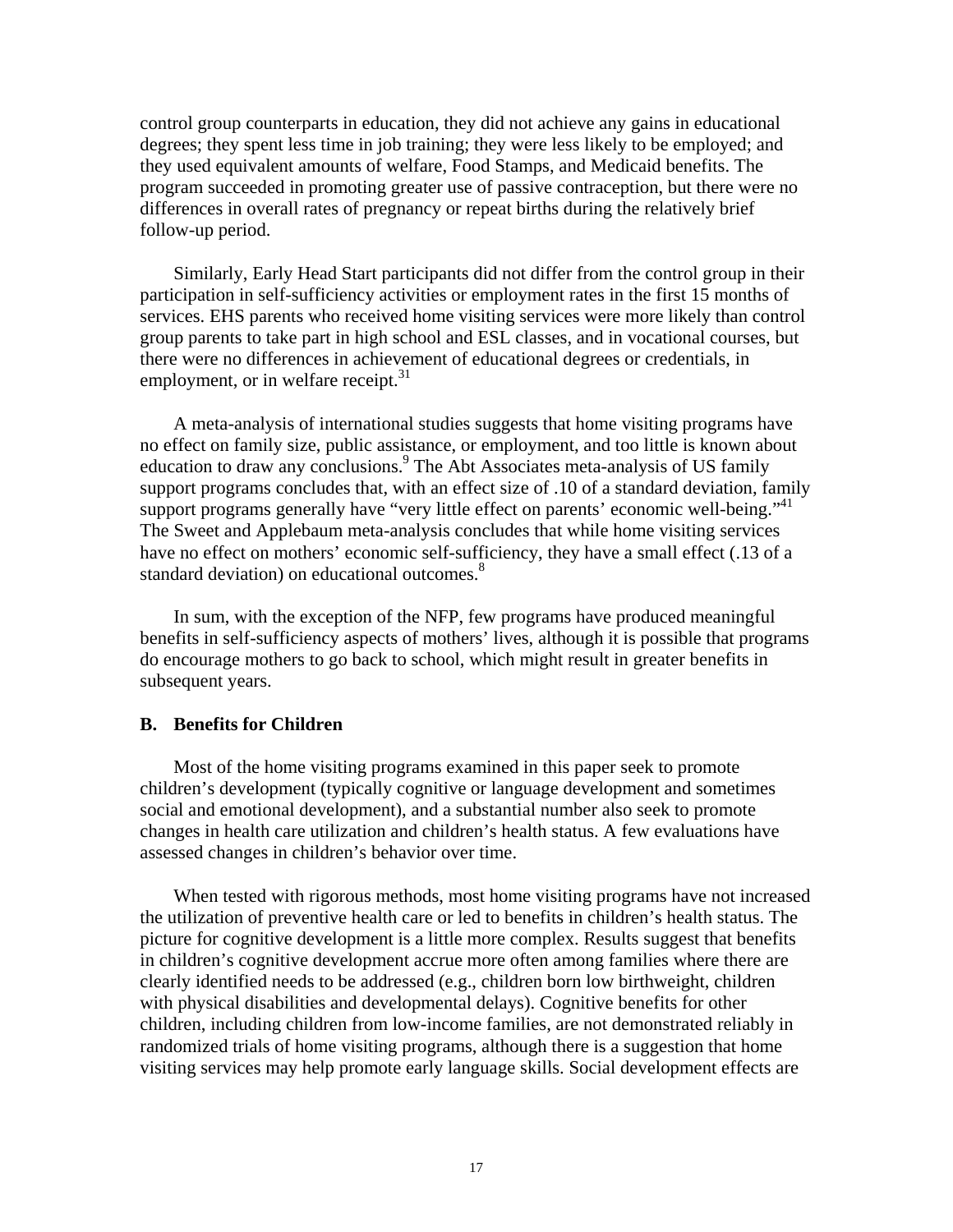elusive, although one program found significant long-term benefits in children's behavior.

#### *1. Child Health and Safety*

Many home visiting programs seek to promote the utilization of preventive health services such as prenatal care, immunizations, or well-baby check-ups; encourage the removal of safety hazards in the home, and prevent child maltreatment. Generally, results suggest that home visiting programs are not associated with increases in utilization of preventive health care services or in improvements in broad measures of child health status, but they may help prevent injuries and perhaps alter the parenting attitudes that are associated with child abuse and neglect. Changes in actual child abuse and neglect rates, however, are rarely obtained.

#### *a. Nutrition: Breastfeeding and Diet*

Good health for children is heavily influenced by good nutrition, and many home visiting programs seek to encourage breastfeeding and healthy diets. At the Memphis, Tennessee, site of the Nurse-Family Partnership, for example, mothers who had been visited by a nurse home visitor were more likely to attempt breastfeeding than their control group counterparts (26% versus 16%), although the groups did not differ in duration of breastfeeding.<sup>35</sup>

Few studies have actually assessed the effects of home visiting on these outcomes, and one meta-analysis of international literature suggests there are too few studies to draw conclusions about the effects of home visiting on children's diets.<sup>9</sup> Nevertheless, two meta-analyses of international literature suggest that home visiting and social support programs that include home visiting do encourage breastfeeding.<sup>9,16</sup>

## *b. Preventive Health Services and a Medical Home*

Many home visiting programs seek to educate parents about the benefits of preventive health services such as prenatal care, well-baby check-ups, dental care, or immunizations, and to link families with a "medical home" so that children can see the

same doctor on an ongoing basis. Such continuity of care is a hallmark of high quality health services. It should lead to decreases in expensive and avoidable visits to emergency rooms, and to more appropriate medical care, including more timely immunizations and wellbaby care.

*Home visiting programs are not associated with increases in utilization of preventive health services.* 

Several HFA program sites report that up to 98% of enrolled families have medical homes, and that large percentages of children (e.g., 97% in three sites in Florida and eight sites in Tennessee) have received immunizations by age  $2^{30}$  However, in most randomized trials, when home visited-children are compared against a control group, the groups make about the same use of preventive health services such as prenatal care,  $35$ immunizations, and well-child visits. $33$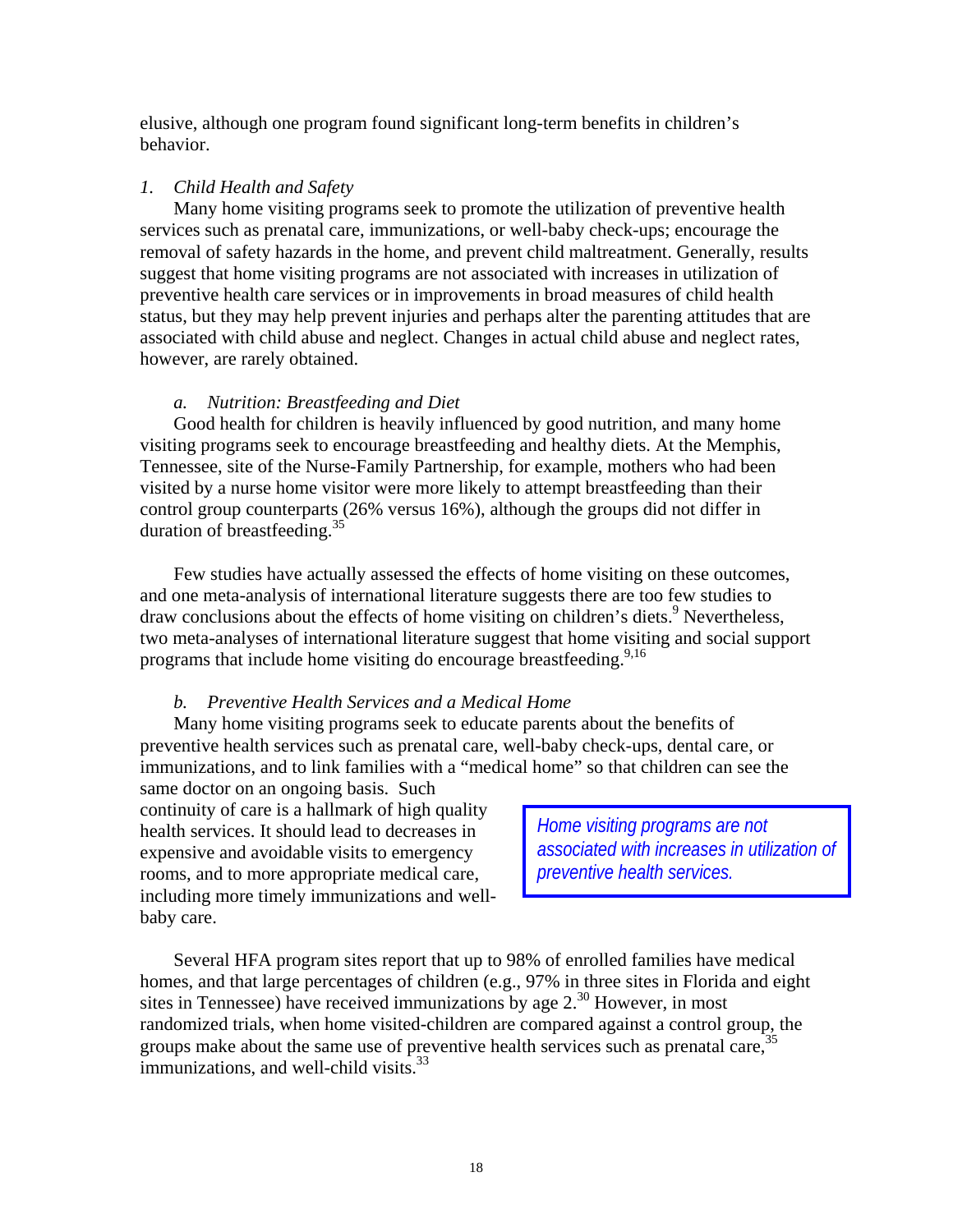Several meta-analyses and literature reviews have also concluded that home visiting programs do not lead to increased use of preventive health services either before or after birth. $9,42-44$ 

#### *c. Child Health Status*

Given that home visiting programs only sporadically produce benefits in utilization of health services or nutrition, it is unlikely that home visiting services will consistently lead to improved children's health status – and that is the case. Whether children's health status is measured in terms of birth outcomes, mothers' reports of their children's health, or children's actual height and weight, few benefits are found.

#### *(1) Birth Outcomes: Preterm Birth and Low Birth Weight*

Preventing preterm birth and low birthweight is very difficult, no matter the service strategy employed.<sup>45</sup> Many home visiting programs only enroll children after birth, which means that no effect on birth outcomes is possible. Among programs that enroll pregnant women, the NFP demonstrated fairly large decreases in preterm births and decreased percentages of low birth weight births for very young teens and smokers in the program's first site in Elmira, New York.<sup>35</sup> These findings were not replicated in the program's second study site in Memphis, Tennessee.<sup>35</sup>

The explanation may lie in the initial rates of cigarette smoking in the two sites: while 55% of mothers smoked at enrollment in Elmira, only 9% in Memphis did. To the extent that benefits were derived because the program led to decreases in smoking, these differences in initial smoking rates could have meant that it was not possible to achieve similar effects in Memphis: not enough mothers had the problem behavior that the home visiting program was seeking to alter.<sup>35</sup>

An international analysis of home visiting services concluded that the programs had no effect on birth outcomes.<sup>17</sup>

#### *(2) Child Health Status and Physical Growth*

Other studies have assessed the effects of home visiting on children's general health status, as reported by their mothers, or on the children's physical growth (height and weight). Meta-analyses have either concluded that there is no effect,  $9$  or that the effect size is very small (in the range of .09 - .12 on these domains), which would suggest minimal meaningful effects on children's physical health and development.<sup>7</sup>

## *d. Child Safety: Unintentional Injuries and Child Maltreatment*

Home visiting programs seek to promote child safety by helping parents childproof their homes, teaching parents the importance of safety practices outside the home, such as the use of car seats, and/or by focusing on the prevention of child abuse and neglect. Home visiting is hypothesized to help decrease parental stress and to help parents learn new childrearing and disciplinary techniques, all of which should lead to better parentchild interactions and decreases in abuse and neglect.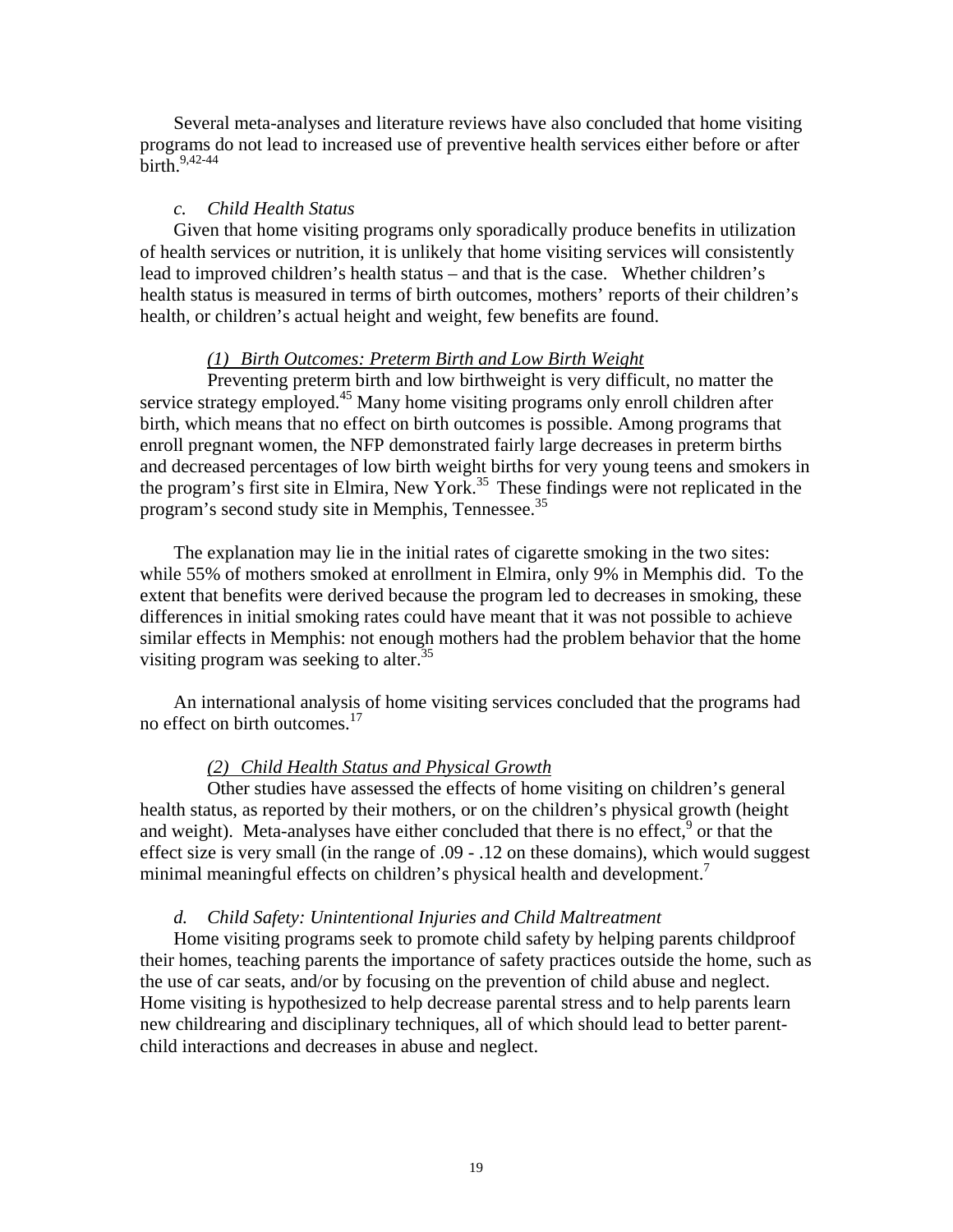Generally, meta-analyses suggest that home visiting may help decrease injuries and some of the parental attitudes toward discipline associated with child maltreatment, although most studies have not demonstrated decreases in rates of child abuse and neglect.

## *(1) Home Safety Hazards*

Although most large studies (e.g., Early Head Start) have not found home visiting effective in helping parents identify and fix home health hazards, a few small studies have. The key may be the complexity of the item that needs to be fixed; the hazards that are the easiest and least expensive to fix are the most likely to improve as a result of home visiting.  $9,46$ 

#### *(2) Unintentional Injuries*

Unintentional injuries can be the consequences of safety hazards at home or the disguised results of child maltreatment. Evaluators have treated them as both, and have sometimes used rates of hospitalizations for injuries or ingestions as proxies for measures of child abuse and neglect. For example, in the Nurse-Family Partnership, during the first two years of their lives, children in the home visiting group had fewer hospital visits for any cause or for injuries in Elmira, New York, and fewer health encounters for injuries and ingestions in Memphis. These effects were concentrated among those families with the fewest coping abilities initially.<sup>35</sup> Based on these and other studies, some meta-analyses and reviews suggest that home visiting may lower the incidence of such injuries. $9,19$ 

## *(3) Child Abuse and Neglect*

Accurately measuring rates of child maltreatment is very difficult. First, abuse is a relatively rare event in the population, and most studies cannot afford to track the number of families necessary to detect its presence. Second, the most direct measure of child maltreatment, reports to Children's Protective Services (CPS), may over- or underestimate the true rates of abuse and neglect.<sup>47</sup> Evaluators therefore have assessed child maltreatment using a variety of measures, including both initial and substantiated CPS reports, changes in parents' views of parenting or disciplinary practices, and rates of hospitalization or emergency room visits due to injuries and ingestions of poisonous substances, which may be proxies for physical abuse or neglect, as mentioned above.

 (a) *Rates of Abuse and Neglect*. Healthy Families America and many similar programs were buoyed by results of post-hoc quasi-experimental studies that compared service recipients with non-recipients. Many of these showed striking benefits, such as 1% versus 18-20% rates of abuse and neglect for home visited versus at-risk but nonvisited families, respectively, in Hawaii. $^{18}$  These types of studies continue to generate similar results today. An annual report from Oregon's Healthy Family America programs, for example, suggests that the rates of maltreatment were 12/1000 for HFA families versus  $22/1000$  for non-served 0-2-year-olds in the same counties.<sup>49</sup>

The strongest randomized trial evidence for the potential of home visiting to prevent child abuse and neglect comes from the Elmira, New York, study of the NFP. In that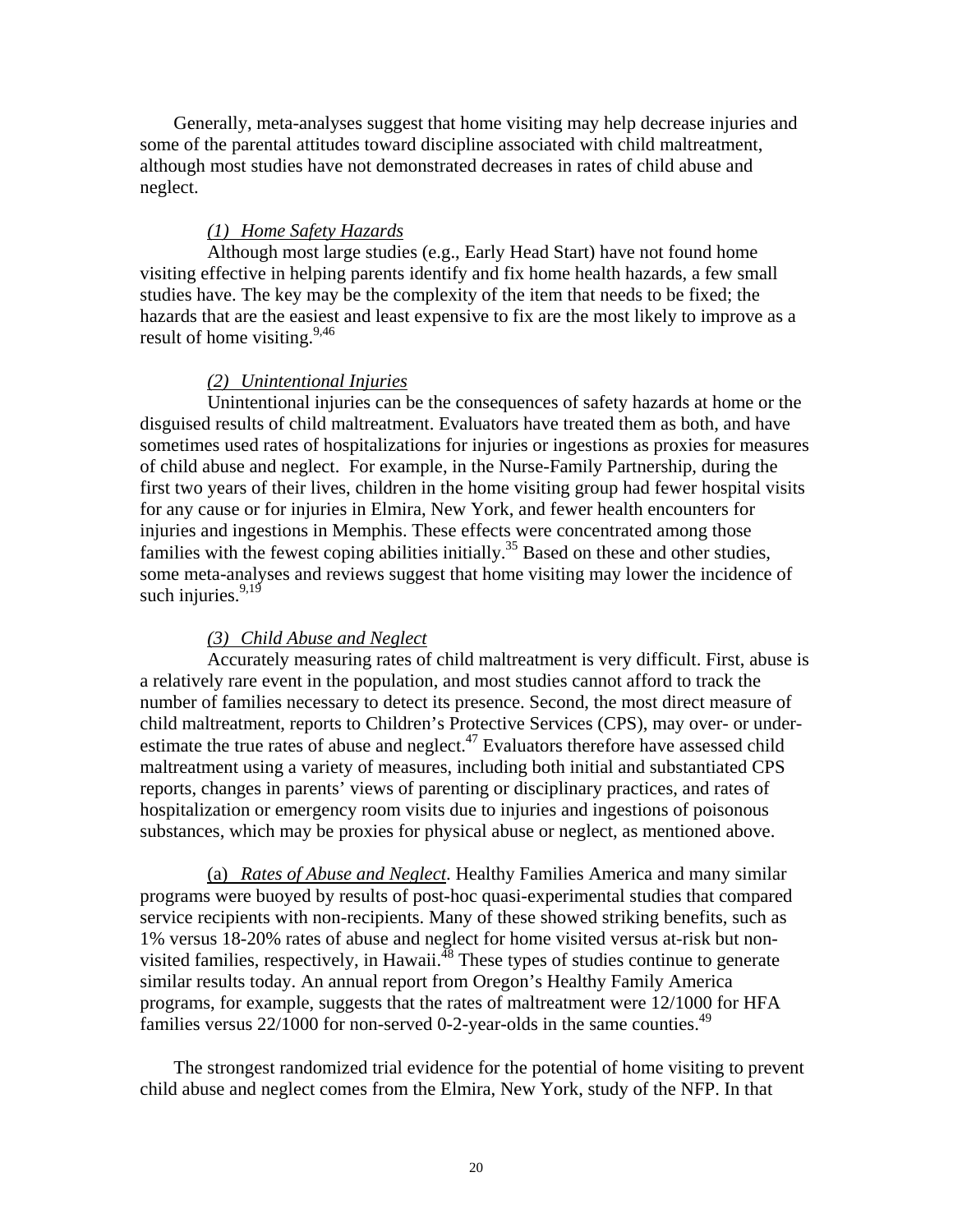randomized trial of home visiting by nurses, long-term follow-up of families indicated that participating families had about half as many substantiated reports over the course of the first 15 years of their children's lives than did families in the control group (an average of .29 versus .54 incidents per program participant). The families that benefited most were those in which mothers felt the least sense of control over their lives at enrollment.<sup>50</sup>

However, more recently, rigorous randomized trials of Hawaii Healthy Start and Healthy Families America, including a study of an HFA program in San Diego, California, have not yielded positive results with respect to decreased maltreatment rates.30,33,51,52 A recent article including a review of 12 randomized trials of home visiting programs published since 1979, is decidedly mixed, with much of the positive evidence either derived from studies of the Nurse Family Partnership, studies including only shortterm outcomes, or studies employing proxies for abuse and neglect.<sup>52</sup>

*(b) Other Measures of Child Maltreatment.* As implied above, the picture is more positive when proxy measures for child maltreatment prevention are used. For example, the NFP program showed decreased rates of hospitalizations for injuries or ingestions.<sup>25</sup> Home visiting programs (HFA and NFP) have also generated differences in maternal attitudes related to abuse and neglect, in mothers' self-reported use of harsh discipline, or in mothers' scores on scales associated with risk for abuse and neglect.<sup>42</sup>

Whether or not these are good proxies for child abuse and neglect is an open question, and some researchers have suggested that they are not.  $53$ 

*(c) Deciphering the Mixed Evidence Concerning Child Maltreatment*. Despite the mixed evidence, organizations such as the United States General Accounting Office<sup>54</sup>, the U.S. Advisory Board on Child Abuse and Neglect<sup>55</sup>, the American Academy of Pediatrics<sup>56</sup>, the Association of Maternal and Child Health Programs<sup>57</sup>, the Centers for Disease Control and Prevention (CDC)<sup>58</sup>, the Office of Juvenile Justice and Delinquency Prevention<sup>59</sup>, the National Academy of Sciences<sup>60</sup>, and the National Governors Association<sup>61</sup> have all endorsed the use of home visiting to prevent child maltreatment. In conjunction with the CDC, the Task Force on Community Preventive Services, has even concluded that up to 40% of all child maltreatment could be prevented if home visiting were widely available. $62$ 

These endorsements and the 40% estimate undoubtedly depend on the consideration of evidence from both randomized trials and less rigorous studies, and the inclusion of proxies for child abuse and neglect as well as changes in abuse and neglect rates. The Sweet and Applebaum meta-analysis, for example, concludes that while home visiting programs may have a small effect on decreasing the *potential* for abuse (.24 effect size), they have no effect on decreasing *actual* abuse and neglect rates.<sup>8</sup>

While that may explain why organizations have chosen to endorse home visiting, what accounts for the differences in actual program results? Why have some home visiting programs been able to demonstrate benefits and others have not? The varied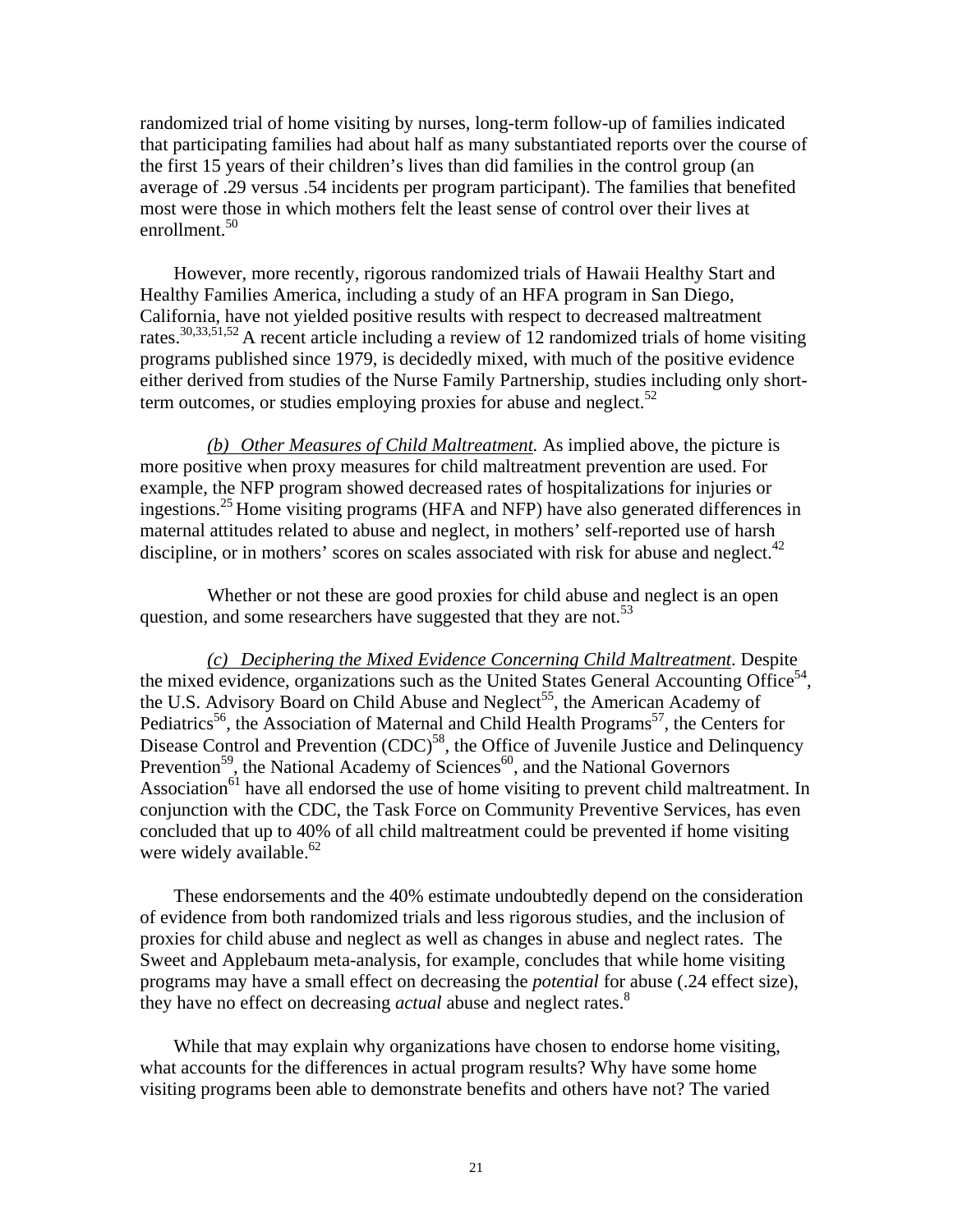results may be due both to characteristics of the families and to characteristics of the services.

With respect to families, for example, early results from the Nurse-Family Partnership suggested that the families that benefited most were those in which mothers had low coping skills initially. Additional analyses revealed that home visiting services did not prevent child abuse among those families that experienced a great number of domestic violence episodes (about 21% of the families in the Elmira nurse-visited  $\text{group}$ .<sup>50</sup> NFP has since worked to develop additional services and content for families facing domestic violence.

The Abt Associates' meta-analysis further suggests that program structure and services may play important roles. Although they concluded that family support programs as a whole had almost no effect on child safety outcomes, the Abt researchers noted that greater child safety benefits were linked with those family support programs that

- served families with children under 3 years of age
- provided case management services
- provided parent-child activities, and
- worked with teenage parents (as a large percentage of the Elmira NFP families were).

Programs that combined case management, parent-child activities, and a teenage parent population had the largest average effects (1.40 of a standard deviation), compared with average effect size of .20 for programs with none of these service elements.<sup>7</sup>

Several recent studies, however, demonstrate that simply targeting services to the neediest or highest risk families (e.g., teens, women with low coping skills) is not sufficient. Program services and curricula must also help the families they serve change the underlying risk factors for child abuse and neglect. In a meta-analysis that compared the effectiveness of programs that offered services universally or in a variety of more targeted approaches, the author concludes that using screening instruments to recruit families at very high risk for child maltreatment into services may unfortunately bring families into home visiting programs that are ill-equipped to serve them.<sup>12</sup>

This appears to be what happened in Hawaii's Healthy Start program, where a careful randomized trial showed that program staff were untrained, unwilling, or unable to recognize or address the true risk factors for abuse and neglect (e.g., domestic violence, mental illness, substance abuse). Not surprisingly, therefore, no differences in abuse or neglect rates were produced. $52$ 

An evaluation of a Santa Barbara Healthy Families America program that employed the Parents as Teachers curriculum also showed the importance of addressing underlying risk factors for abuse. In that study, families were assigned to (1) the standard HFA/PAT home visiting program, (2) an enhanced version of the program that included a cognitive skills training component, or (3) a control group. In the enhanced home visiting program,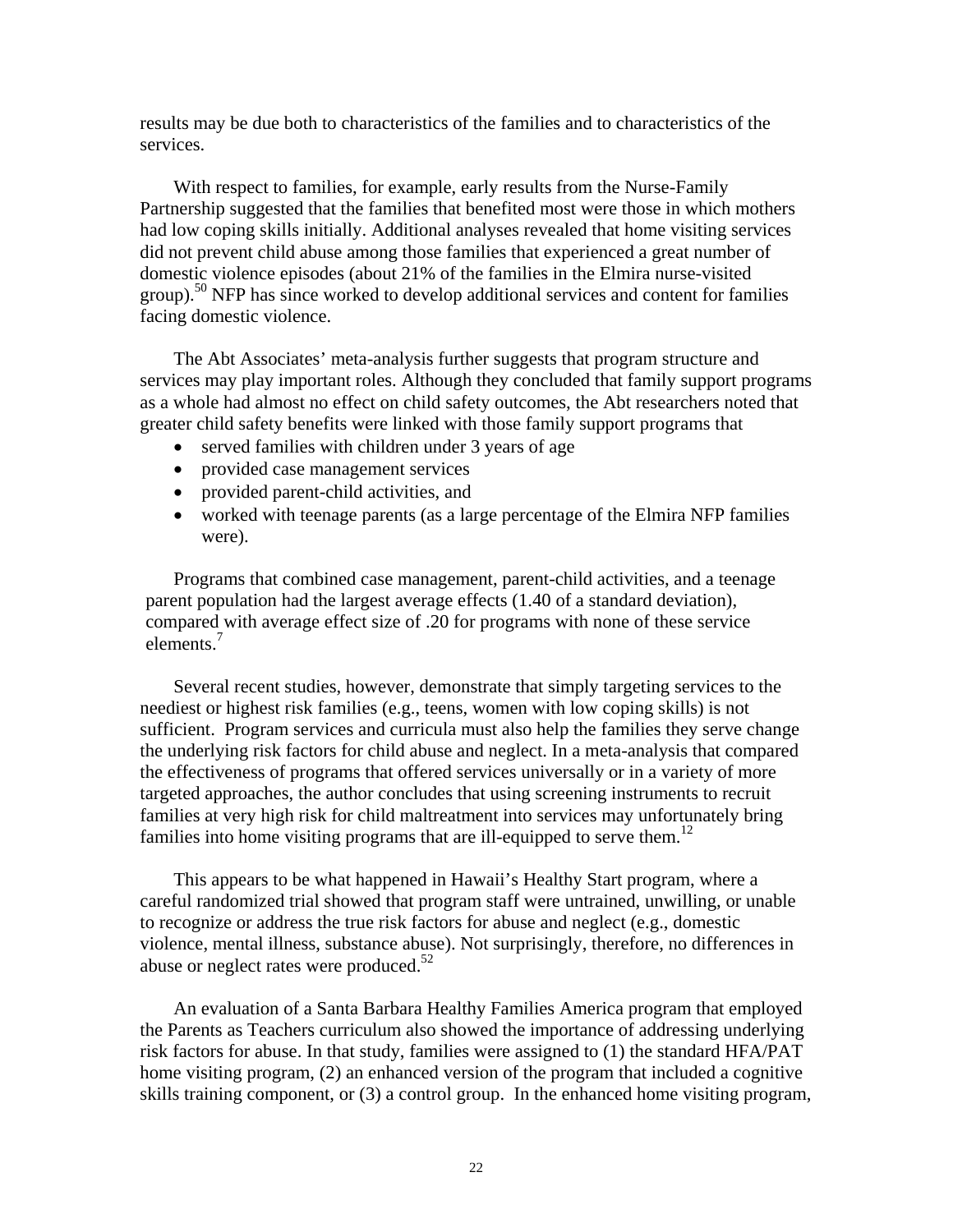parents were taught to read their children's cues, diagnose accurately the causes for any problem in parent-child interaction, and develop an action plan to address it. Physical abuse rates by mothers were cut significantly through the enhanced home visiting services (4% versus 23% in the traditional home visiting group and 26% in the control  $\text{group}$ ,<sup>63</sup> and fathers in the enhanced condition also showed lower family violence rates than fathers in traditional home visiting.<sup>64</sup>

In sum, the strongest evidence for the benefits of home visiting programs in the prevention of child abuse and neglect comes primarily from one study (the NFP), or from multiple studies employing measures other than CPS reports. Program effects are dependent upon characteristics of the families served and the ability of the program to address the underlying risk factors associated with abuse and neglect.

#### *2. Child Development, Achievement, and Behavior*

 Most home visiting programs seek to promote children's development by changing parent behavior. The mixed effects of home visiting in producing changes in parenting and the home environment suggest that results concerning children's development and behavior will be mixed as well, and they are. Key explanatory factors appear to be the risk status of the children and whether or not services provide significant direct attention to the children.

## *a. Children's Cognitive Development, Language Development, and Academic Achievement*

Home visiting studies have typically assessed children's development using standardized tests, and a few have examined children's school achievement. Results are very mixed. Center-based early childhood education services or center-based early childhood education combined with home visiting yield larger and more long-lasting benefits in cognitive development than do home visiting services alone. (See subsequent section.)

Some studies of programs such as Parents as Teachers,<sup>65</sup> HIPPY,<sup>66</sup> or the Parent-Child Home Program<sup>67</sup> have demonstrated that home visited-children out-perform other children in the community through the  $4<sup>th</sup>$ ,  $6<sup>th</sup>$ , or  $12<sup>th</sup>$  grades, respectively, on measures such as school grades and achievement test scores on reading and math, suspensions, or high school graduation rates. However, large cognitive benefits such as these are *not*  demonstrated reliably in high-quality randomized trials of home visiting programs.

In most studies, some subgroups of children do benefit, but the subgroups are not consistent across studies or across different sites of the same program model. For example, in an evaluation of HIPPY, children's cognitive development, school achievement, and classroom adaptation were assessed for two cohorts of children at each of two program sites and at two points in time. No clear pattern of results emerged: children in the first cohort benefited on some measures at one site but not at the other, or at one point in time but not at the other, and children in the second cohort did not benefit at either site.<sup>68</sup> Similarly mixed results with only some children benefiting can be found for many other home visiting programs. $69-71$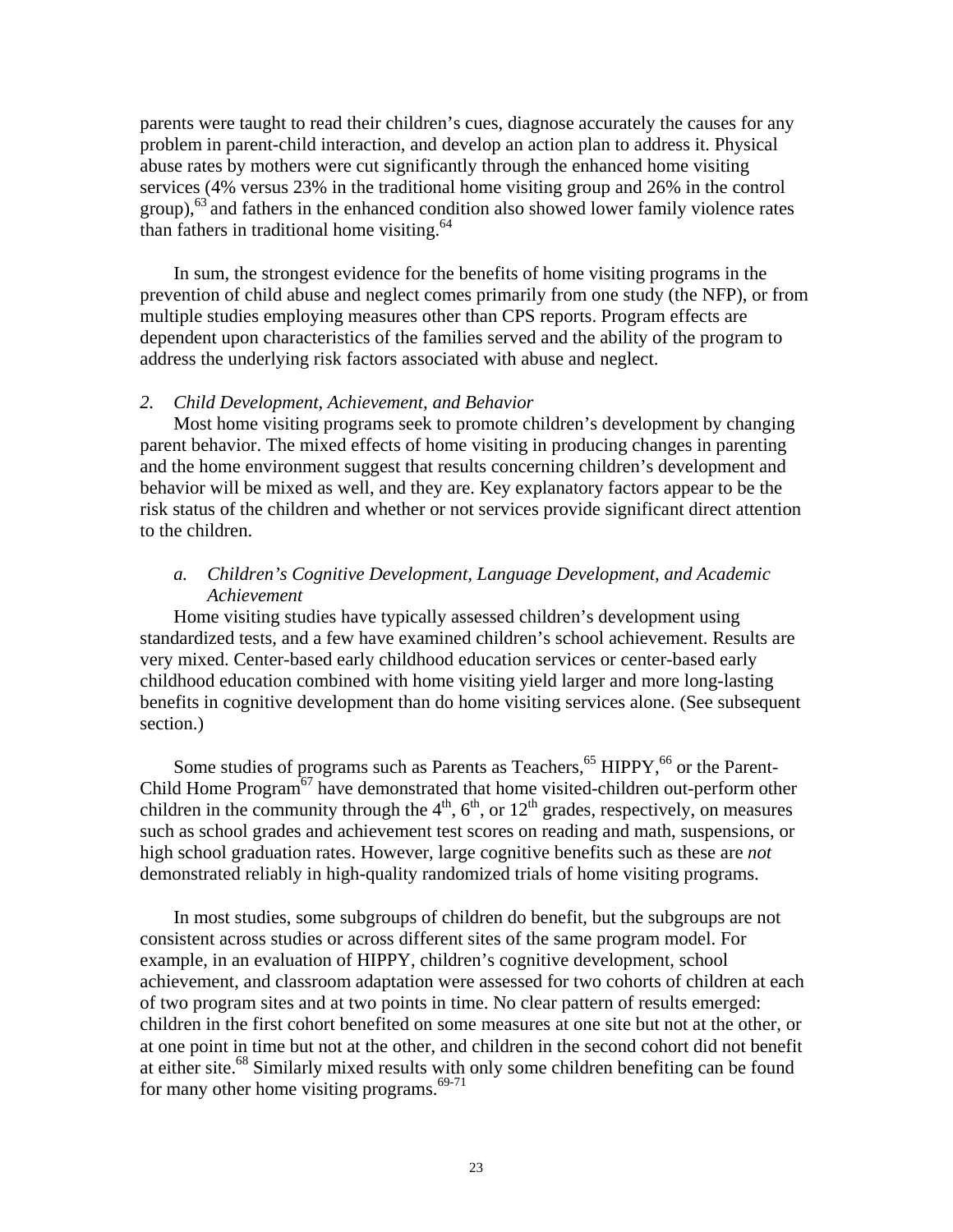Results from Early Head Start further suggest that home visiting may offer different benefits than other service strategies. In interim Early Head Start results, when children were two years of age, home visiting services produced a small effect on children's language development (effect size of .13 of a standard deviation), but no effects on cognitive development. Larger effects (.19-.28) were achieved on language development at mixed-approach program sites that offered home visiting and/or center-based services to families, depending upon the needs of the families. Sites offering only center-based services generated effect sizes of .22 on cognitive development, but did not promote language development.<sup>31</sup> By age 3, however, only the mixed-approach sites produced significant effects in language development (effect size of about .23), and only centerbased sites appeared to have any effect on cognitive development.<sup>72</sup> (See Section V for a discussion of programs that combine home visiting and center-based early childhood education.)

#### *b. Deciphering the Mixed Evidence Concerning Cognitive Development*

Most meta-analyses and literature reviews offer one clear conclusion: large benefits in children's cognitive development are most likely when services focus directly on the child, and not when they rely upon parents to intervene with the child, as most home visiting programs do. Even a home visiting program such as PCHP, which has more of a didactic child focus (i.e., home visitors work directly with the child a high percentage of the time) probably do not result in as much time spent directly with the child as does a

center-based early childhood program. The Abt Associates meta-analysis compares the effect of home visiting and center-based early childhood education on cognitive development, and concludes that home visiting services generate an effect size for cognitive development of .26, but programs with early childhood education components generate effects almost twice as large  $(.48)$ .<sup>7</sup> Nelson et al  $(2003)$  suggest that the preschool education component accounted for fully

*Center-based, child-focused services or center-based services combined with home visiting yield larger and more long-lasting benefits in cognitive development than do home visiting services alone.* 

63% of the variance in cognitive outcomes during the preschool years in their metaanalysis of early childhood interventions.14

The Abt analyses include home visiting programs that focus on families of all income levels with children who have clear physical or developmental disabilities or biological risks (e.g., born low birth weight) as well as those that serve broader groups of children. Although home visiting programs for children with special needs were not addressed in this review, home visiting services appear to promote the development of these children more than for most other children.<sup>7,9,44</sup> (See Table 5 for a description of the Infant Health and Development Program, which is one example of a program that provided home visiting (as well as center-based and health services) to infants born low birthweight.) The Abt researchers conducted additional analyses and conclude that home visiting services generate short-term cognitive development benefits of moderate size (.36) when services are targeted to children with biological risks, but much smaller (.09) when they are not.<sup>7</sup>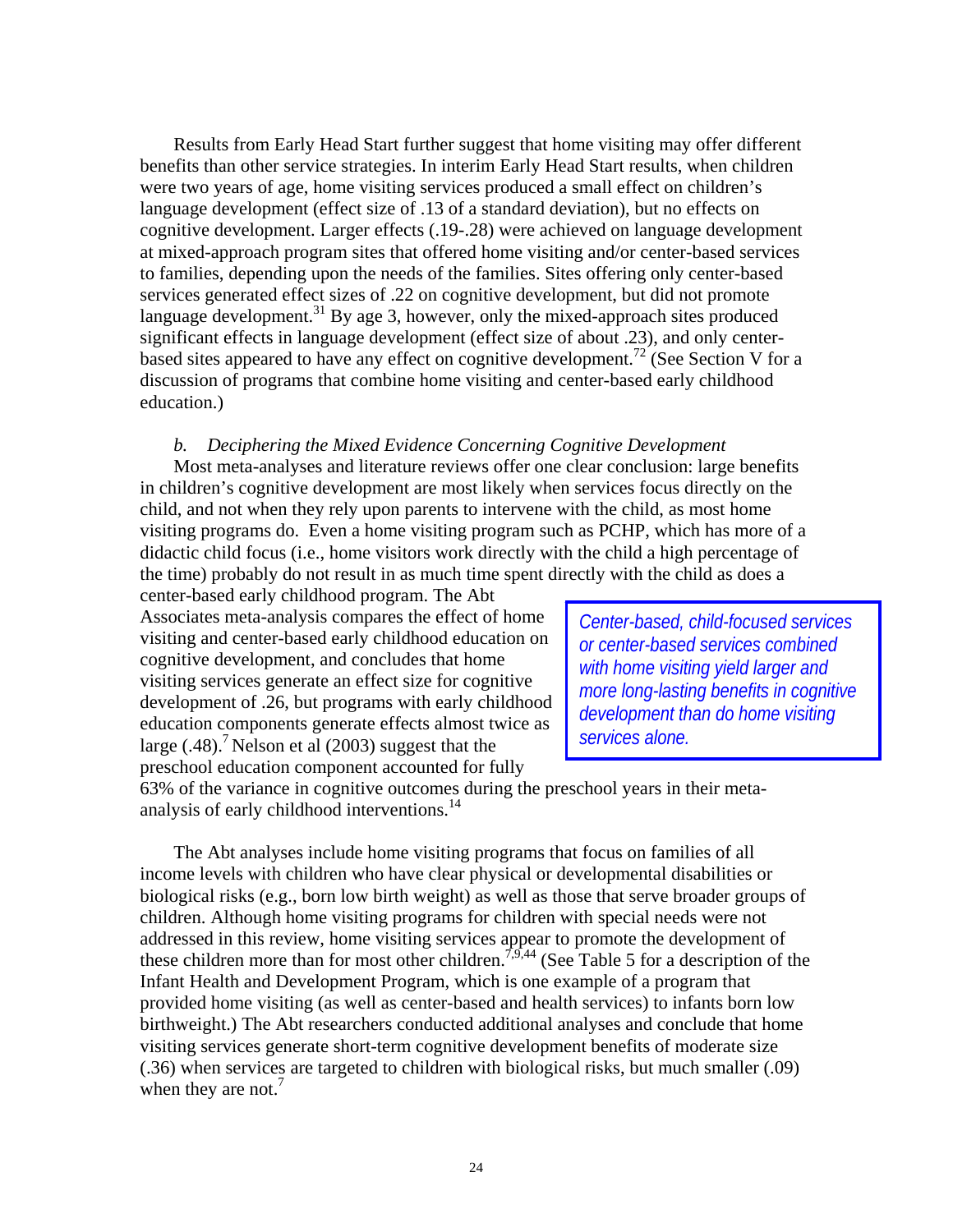#### **Table 5. The Infant Health and Development Program (IHDP):**  *Home Visiting, Center-Based Early Childhood Education, and Health Services for Low Birthweight Infants*

The IHDP was an eight-site randomized trial demonstration project that provided comprehensive services for three years to infants born low birthweight (2500 grams or less) and their families. 985 infants were randomly assigned into experimental or control groups, with the experimental group receiving the following services: (1) home visits, scheduled weekly for year 2, and then biweekly thereafter; (2) child development centers, five days per week for at least four hours per day, beginning at 12 months and continuing until 36 months; and (3) bimonthly parent group meetings to provide information and social support. Infants in both groups also received medical, developmental, and social assessments, and referrals for services such as health care. Published reports exist on follow-up of infants and their families through age 8 (age 9 at one site), and plans include continued follow-up through age 18. Analyses reported results for the sample as a whole and for subgroups of children, including those born heavier  $(> 2,000 \text{ q})$ , and lighter  $( $2000 \text{ q}$ ).$ 

At 36 months (the end of the intervention), children in the intervention group had higher scores than children in the control group on tests of language, cognitive development, and visual-motor and spatial skills. Their IQ scores were significantly higher (93.6 versus 84.2). They also showed fewer behavior problems. Additional analyses suggested that the intervention was more beneficial for the heavier infants and for African-American rather than white infants.

By age 5, most of the differences between the full control and experimental groups had disappeared, but some benefits remained for the heavier IHDP infants as versus their counterparts in the control group. These included higher IQ scores (97.9 versus 83.6) and borderline differences in behavior problems.

By age 8, there were no differences between intervention and control groups for any cognitive, school performance, or behavioral outcome measures for the full sample or for the lighter-weight infants. However, for heavier infants, IQ scores were higher in the intervention group (96.5 versus 92.1), and fewer IHDP children than control group children required special education. Follow-up of these children is continuing.

SOURCES: For summaries of IHDP and publications of its results, see www.promisingpractices.net/program.asp?programid=136.

Put another way, the Abt Associates meta-analysis suggests that home visiting programs that serve socially at-risk (e.g., low income) populations generate cognitive benefits of about .09 of a standard deviation; but programs that serve both biologically atrisk and non-at-risk children produce benefits that are about 3 times larger; and programs that serve only children with special needs produce benefits that are about 4 times larger. But, none of these benefits on children's cognitive development were as large as the benefits gained via center-based or very child-focused services offered in conjunction with home visiting.

#### *3. Social and Emotional Development and Children's Behavior*

Because, as described above, home visiting programs can produce small but positive benefits in parenting attitudes and perhaps behavior, it is reasonable to expect that stronger parent-child attachments may emerge among home-visited families. Children with such strong attachments to their parents are better able to take advantage of the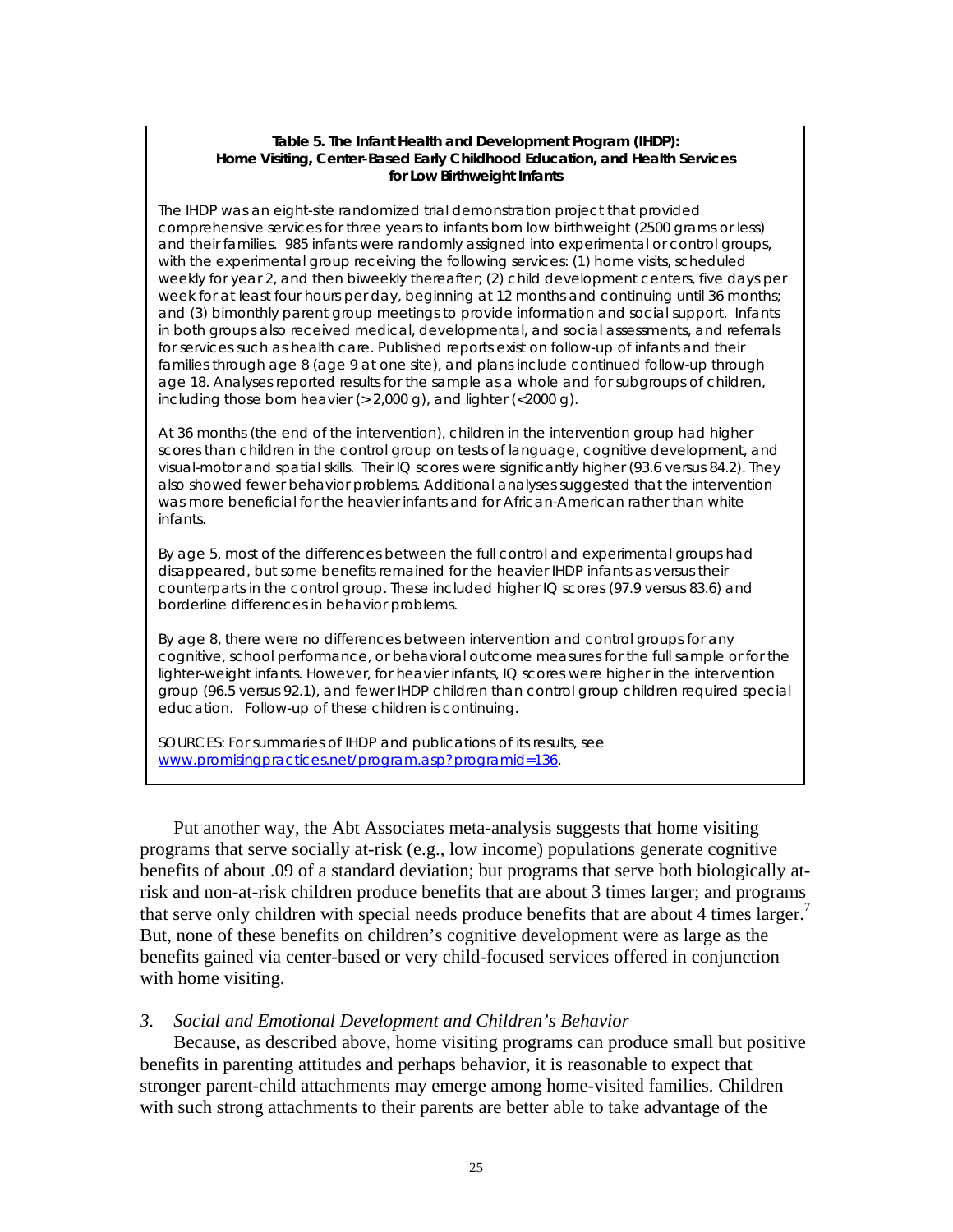opportunities that school offers, to develop better social skills and greater emotional stability, and to steer clear of later child behavior problems and delinquency.

At least one home visiting program has assessed children's long-term behavior and finds very important benefits. Families who had participated in the Elmira, New York NFP were contacted when the children were 15 years of age, some 13 years after program services ended. Teens who had been born to poor unmarried women who had been homevisited showed significant benefits over the control group in several areas: there were fewer instances of running away, arrests, convictions, cigarettes smoked per day, and days having consumed alcohol in the last six months, less lifetime promiscuity, and parents reported their children had fewer problems related to drug or alcohol use.<sup>35</sup> (See Section IV for additional discussion of this and other longitudinal studies.)

Most meta-analyses suggest that home visiting confers a small but positive benefit on social and emotional outcomes (effect size of  $\overline{.10}$  -.15).<sup>8,9</sup> The Abt Associates metaanalysis concludes that while family support programs can improve children's social and emotional development (effect size of .22-.26 for all family support programs), home visiting alone generated benefits only of about .10. The programs that have the largest effects on social and emotional development do not rely on home visiting or work with primarily low-income families, but instead (1) target children with developmental risks and/or behavioral problems, (2) have as a goal the development of parent competencies, and  $(3)$  tend to use professional staff to work with parents.<sup>7</sup> These are more likely to be programs in which parents have sought help to address a particular existing problem rather than primary prevention programs, and are therefore not the types of programs reflected by the national home visiting models described in this paper.

In sum, home visiting produces small cognitive and social/emotional benefits. There is also some suggestion that home visiting may help with language development. But, the clear finding is that the largest effects for cognitive development derive from home visiting programs that serve children with special needs and/or that are combined with center-based early childhood education.

#### **C. Other Outcomes**

Some home visiting programs suggest they provide additional benefits such as improving the work skills and professional development of the home visitors, easing children's transitions into school, or increasing parent involvement with their children's education, but these outcomes have not yet been assessed in rigorous studies. However, surveys of parents in  $PAT^{73}$  and  $HPPY^{74}$  and reports by kindergarten teachers about children who had participated in PAT<sup>75</sup> suggest that the parents were very likely to participate in their children's later schooling (e.g., attending school events and parentteacher conferences, PTA events, volunteering, and helping with homework). Both HIPPY and PAT are often administered by school districts, which may make parents feel more at-ease with school surroundings.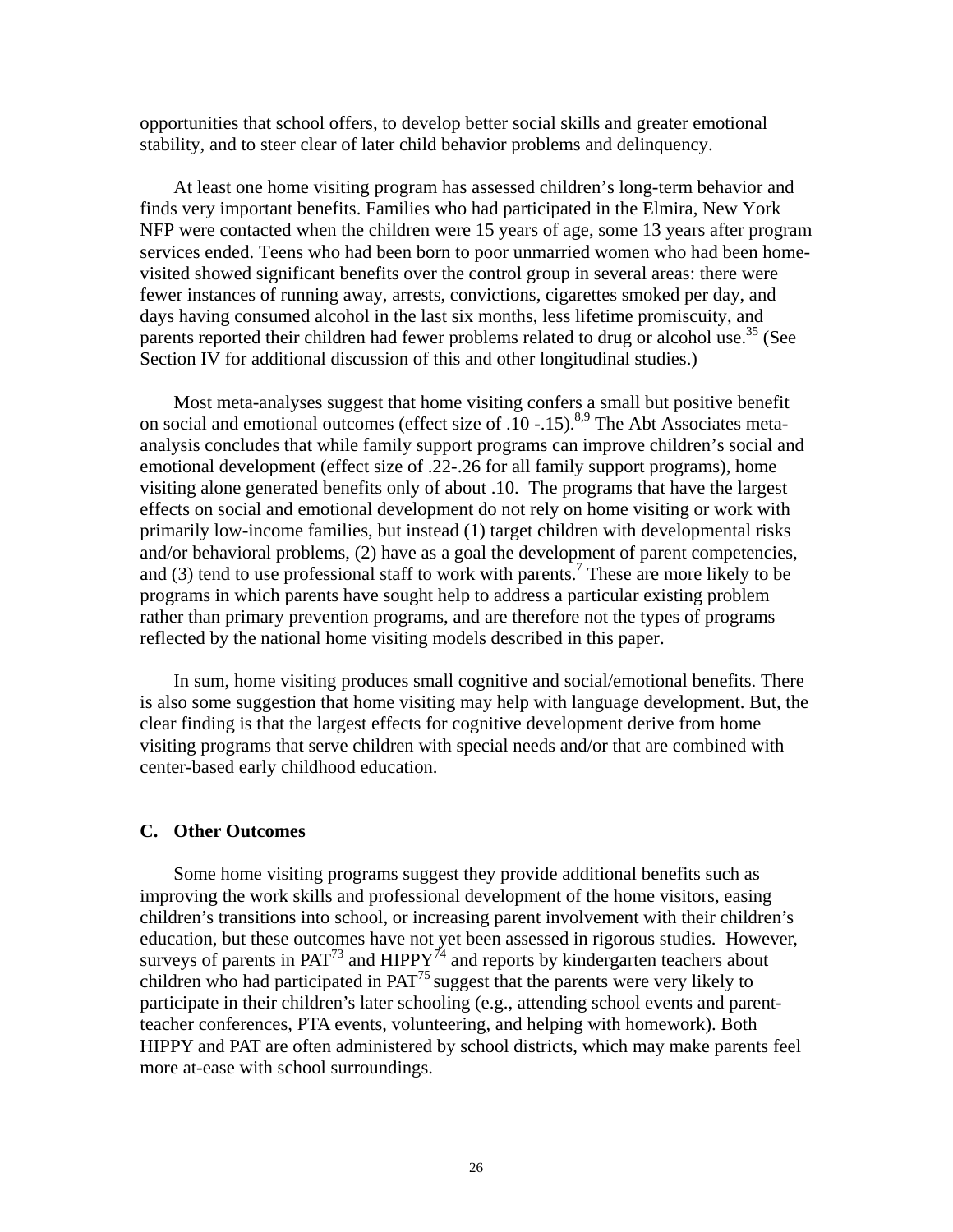## **IV. Benefits of Home Visitation Programs: Long-Term Outcomes**

While most evaluations of programs that have employed home visiting as the sole service strategy have assessed results only at the completion of services (perhaps when children are 2-3 or 5 years of age), at least 13 studies have reported long-term outcomes when children were age 6 or older. These programs are listed in Appendix C.<sup>76-88</sup> Results of most of these programs have already been included or alluded to in Section III, but this section of the paper focuses solely on these long-term studies. It describes how the studies vary, reviews the results briefly, and then discusses fade-out and sleeper effects.

#### **A. Description of the Longitudinal Studies**

Ten of the 13 studies listed in Appendix C focus on one of the national models described in Table 2 (i.e., either PAT, NFP, HIPPY, or PCHP). The three remaining studies are evaluations of programs begun decades ago that are no longer in operation. At the age of last follow-up, the children in these studies ranged from age 6 to age 15 and high school graduation.

With the exception of two programs which both employed nurse home visitors (NFP and the Gutelius et al studies), the programs being evaluated in these longitudinal studies grew out of the tradition in the 1960s and 1970s that led to Head Start: they sought to intervene early to promote children's development, including IQ, and to help children perform well in school. Of the programs still in operation today, all but PAT focus primarily on children from low-income or otherwise at-risk families. The studies of these programs reflect this focus on erasing the school achievement gaps created through social disadvantage.

While a wide range of measures have been used to detect changes in parental caregiving, abuse and neglect rates, maternal life course, children's cognitive development or school achievement, children's behavior and/or physical development, or children's physical health and the use of health services (see Table 6), the areas most commonly assessed across the 13 studies are children's cognitive development or school achievement. Indeed, with the exception of the NFP evaluations, most longitudinal studies have used a relatively circumscribed set of outcomes, often relying on what can be gathered easily from school records. The NFP stands out as an example of a series of studies that employs a wide range of measures, with increasingly sophisticated measures being used as studies have continued over the years in the Elmira, Memphis, and Denver sites. While multiple measures can provide a more nuanced view of what is happening, they can sometimes yield mixed results, which can make interpretation challenging.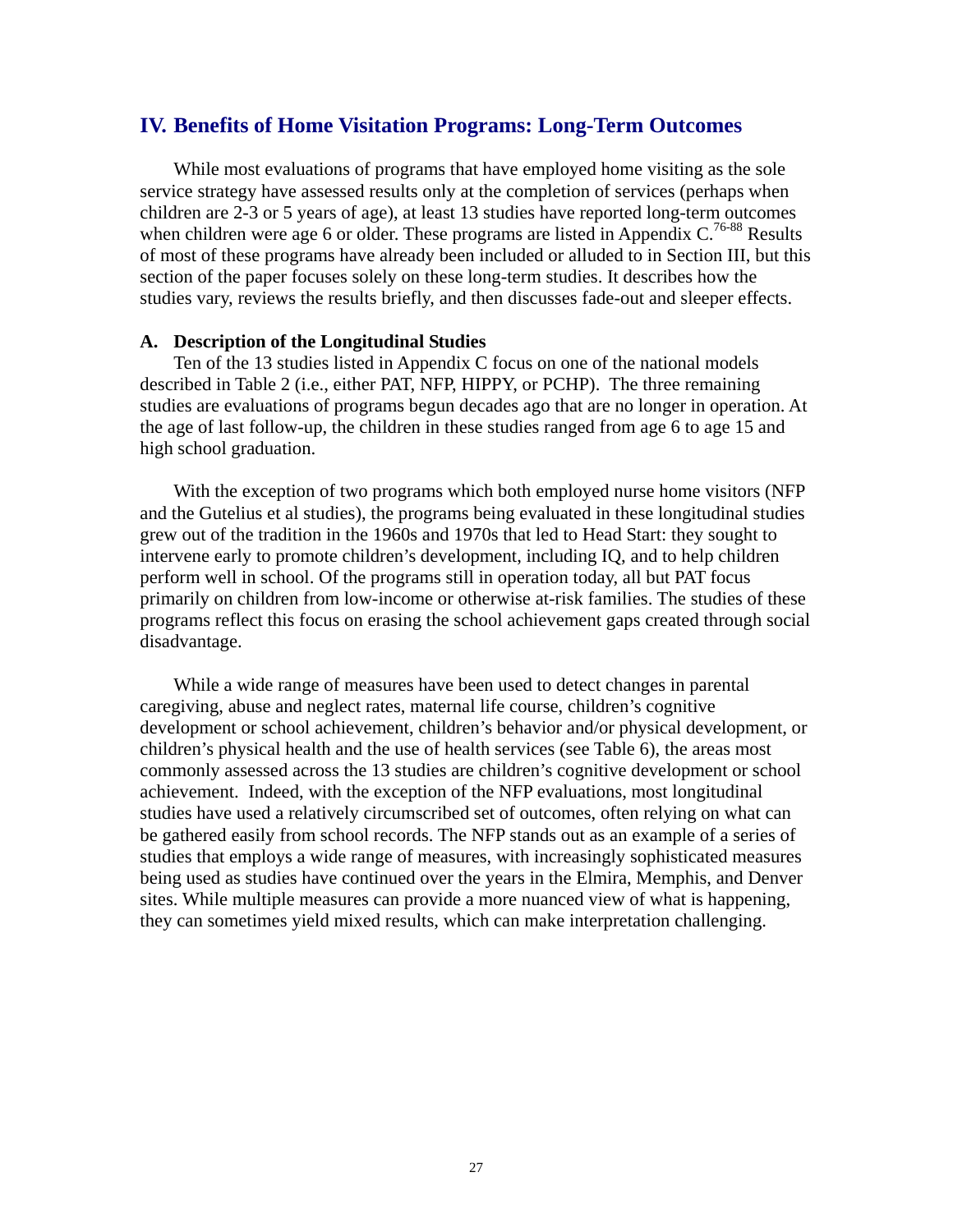## **Table 6. Outcomes Assessed in Longitudinal Studies at Follow-Up**

#### **Parental Caregiving**

- Child's diet
- Home environment: toys, books, educational materials in home; home hazards
- Parent-child interaction: verbal interaction, behavior management, use of punishment/harsh discipline (self-report; observed), sensitive/responsive mother-child interaction
- Attitudes toward child
- Mother's involvement in child's schooling

#### **Abuse & Neglect**

• Reported/substantiated cases

#### **Maternal Life Course**

- Education: mother's education, mother in school; partner's education
- Employment: Maternal employment (%/months employed); father job stability, SES of partner's current job
- Receipt of public benefits (welfare/TANF, Medicaid, Food Stamps)
- Subsequent pregnancies/births: number, months between 1<sup>st</sup> and 2<sup>nd</sup> birth
- Maternal substance use: impairments, use of marijuana, moderate/heavy drinker, behavioral problems attributable to substance use
- Maternal arrests, convictions
- Marital status: married, has partner, lives with father of child, months with current partner
- Mother's sense of mastery
- Mother's mental health
- Domestic violence

#### **Child Cognitive Development, School Achievement**

- IQ, performance on child development scales
- School/other achievement tests: math, reading
- Special education
- Vocabulary test scores
- % incoherent stories (story test)

#### **Child Behavior and/or Physical Development**

- Motor development
- Night-waking
- Shyness
- Behavior problems: internalizing/externalizing disregulated aggression (story stems test)
- Positive behavior: self-confidence, social skills, warmth/empathy (story stems test)
- Classroom behavior: academically engaged, social skills
- School attendance
- School suspension
- Classroom grades
- Grade retention
- High school graduation/drop-out

#### **Physical Health and Use of Health Services**

- Well-child care
- Birth outcomes of subsequent child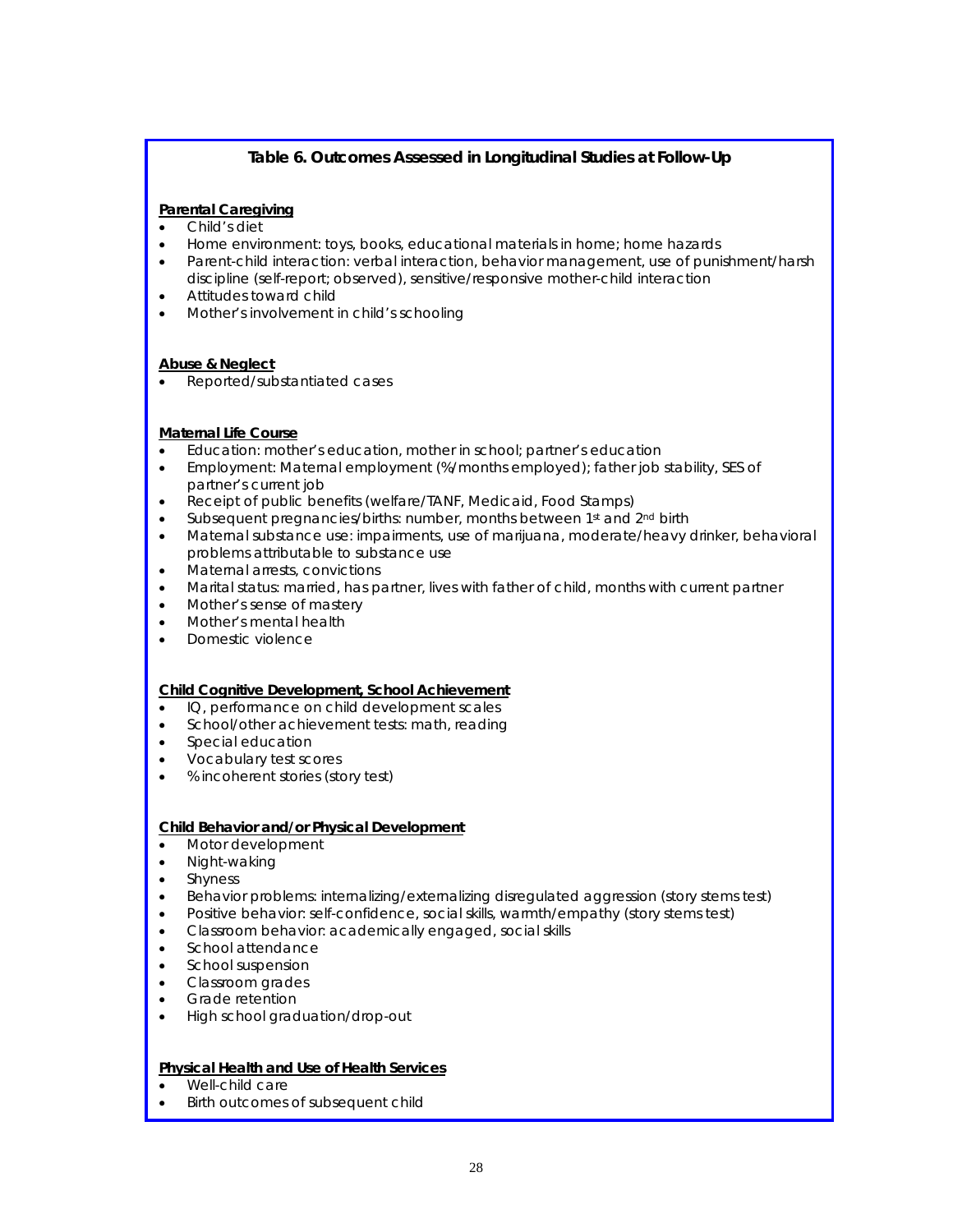The studies also differ in important ways with respect to research design. Many were randomized trials, but the longitudinal studies of PAT and at least one study of HIPPY were quasi-experimental in nature – generally considered a weaker research design. Even among randomized trials, however, some studies suffered from attrition that threatened the research design.<sup>80</sup> Some quasi-experimental studies restricted the intervention group to only those children who had completed more than 10 home visits,  $65$  or 6 months  $86$  or one year<sup>66</sup> of the intervention. Because attrition rates from home visiting programs are as high as 50% within a single year (discussed in Section VII), restricting the sample in this fashion may mean that the families who are included in the intervention group differ in important ways from those in the comparison group and from those who typically enroll in the programs.

Studies also differ in the extent to which they report results for the whole sample and/or for a subgroup. For example, studies of the Nurse Family Partnership frequently report results for the whole sample as well as for mothers with low psychological resources.81,82,84 Such subgroup analyses are risky because the families in the subgroup probably differ from the population generally in some ways that may influence their outcomes. When benefits for subgroups are identified, the best approach is to attempt to replicate those findings in other studies with those subgroups. That is the approach that the NFP has taken.

## **B. Results**

Results in each of the studies included in Appendix C are mixed – just as they are in most of studies of home visiting.

For those studies that were seeking to improve children's cognitive development and early school performance (e.g., HIPPY, PAT, PCHP, Lambie et al,  $^{77,78}$  Jester  $\&$ Guinagh<sup>80</sup>), benefits are produced on measures such as grades, placement in special education, achievement tests, and high school graduation. Benefits are found at  $2^{nd}$ ,  $3^{rd}$ ,  $4<sup>th</sup>$ , and  $6<sup>th</sup>$  grades, as well as at high school. Long-term benefits in IQ are not reliably found. These results parallel those produced by studies of center-based early childhood education programs, in which long-term benefits in school performance persist even after IQ gains fade.

However, these findings are not as compelling as they might be because they are not reliably replicated in high-quality studies – or even for all children within these studies. For example, as described in Section III, in two studies of HIPPY, children in the first of two cohorts showed benefits in this general set of outcomes, while, inexplicably, children in the second cohort in each study did not.<sup>68</sup>

The most compelling of these longitudinal studies, therefore, because of their careful research methods, the length of follow-up, and the breadth of findings, are the examinations of the Nurse Family Partnership. NFP researchers have focused more on maternal life course, children's social development and behavior, and child maltreatment, than on children's cognitive development or school performance. As reported in Section III, 15-year follow-up results from the Elmira, New York, site demonstrated that mothers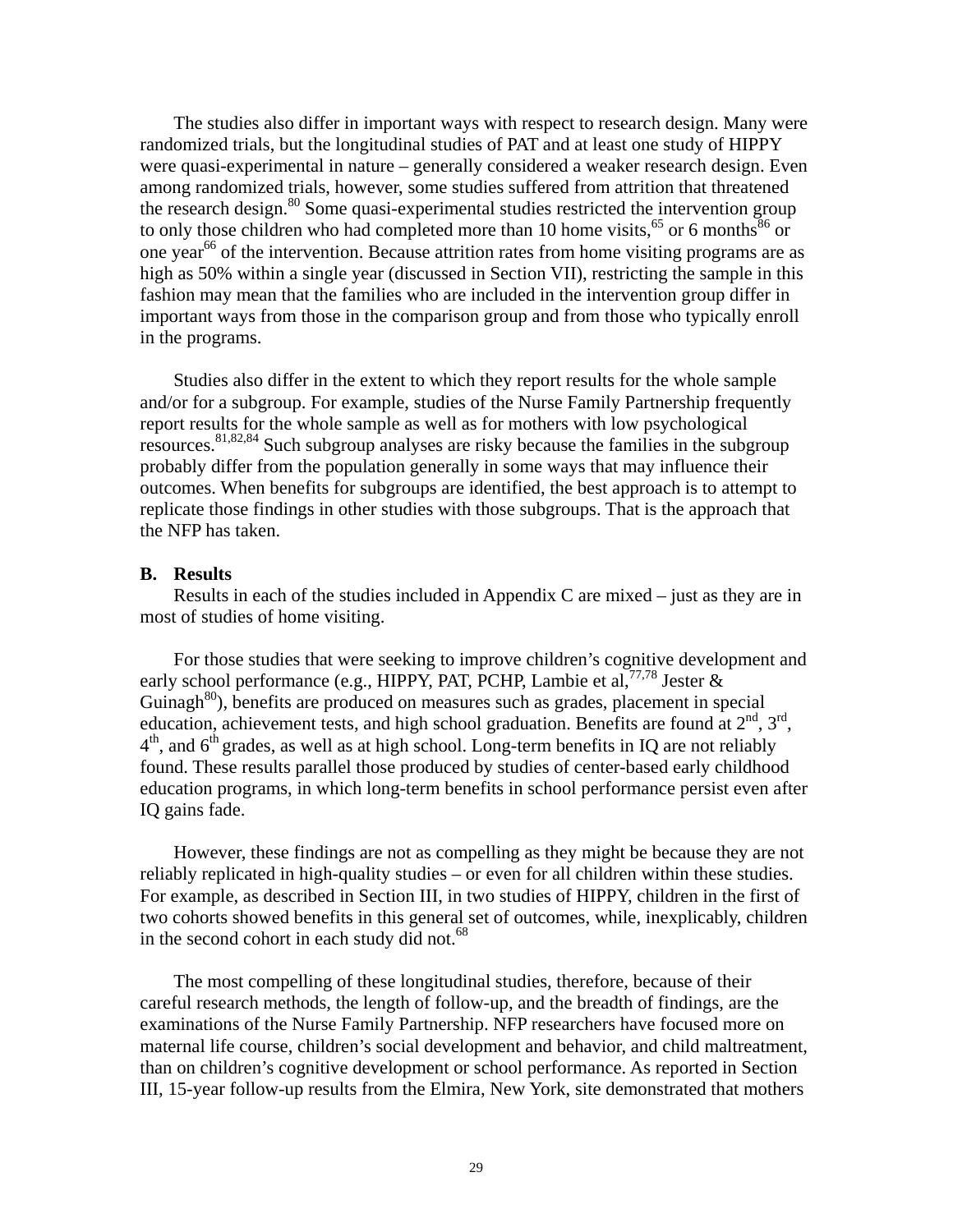who were visited by the NFP nurses spent fewer months on AFDC or receiving Food Stamps over the 15-year interval than mothers in the control group. They had fewer pregnancies, better spacing between pregnancies, less substance use, and less involvement with the criminal justice system. These differences pertained only to the poorest, unmarried women in the sample. Some of these outcomes have been replicated in the Memphis, TN site, though the magnitude of the benefits is generally smaller.<sup>35</sup>

Children in the Elmira sample experienced less substantiated abuse over the 15 years, $81$  but only if they did not live in the approximately 20% of households that also experienced considerable domestic violence.<sup>50</sup> The children experienced fewer arrests, convictions, probation violations over the course of the 15 years (this pertained both to the whole sample and to the lowest-income subgroup), but there were no differences in measures of externalizing/internalizing problems, acting-out problems, the number of times they were sent to youth correction, or whether they had ever had sexual intercourse, been pregnant, or made someone pregnant. Those youth who were children of the poorest, unmarried women in the sample had fewer sex partners and drank alcohol and used drugs less frequently. $82$  The authors conclude that NFP "prevented only the more serious forms of antisocial behavior leading to arrests and convictions. Other types of prevention programs may be necessary to reduce more normative types of disruptive behavior among young adolescents."<sup>89</sup>

#### **C. Fade-Out and Sleeper Effects**

In many longitudinal studies of center-based childhood programs, effects fade over time, either diminishing in magnitude or disappearing entirely. This appears to be particularly true for IQ differences and is the case for these home visiting programs as well.

However, for some home visiting programs, "sleeper effects" that were not present in the early years emerge later, perhaps as the cumulative impact of services begins to take effect. For example, in the evaluation of NFP in Elmira, New York, statistically significant differences between nurse-visited and control groups were not observed in child abuse and neglect rates shortly after the end of the intervention, but they were observed 15 years later.

Such sleeper effects are not often seen, however, without at least some precursor suggestions that they might emerge. In NFP, for example, while there were no significant short-term differences in abuse and neglect rates, there was a trend in that direction. Similarly, in Early Head Start sites that employ home visiting, better parenting at 24 months did seem to predict some child benefits at 36 months.<sup>90</sup>

This notion of sleeper effects has important implications for services, research, and estimation of long-term benefits. If significant effects or their precursors are not present early, then it is unlikely that the effects will appear later. For service providers, that means that a dearth of short-term outcomes should lead to review of program content or implementation. For researchers, it means that it may not be worthwhile maintaining a longitudinal study if early results are not present. For policymakers, it means that long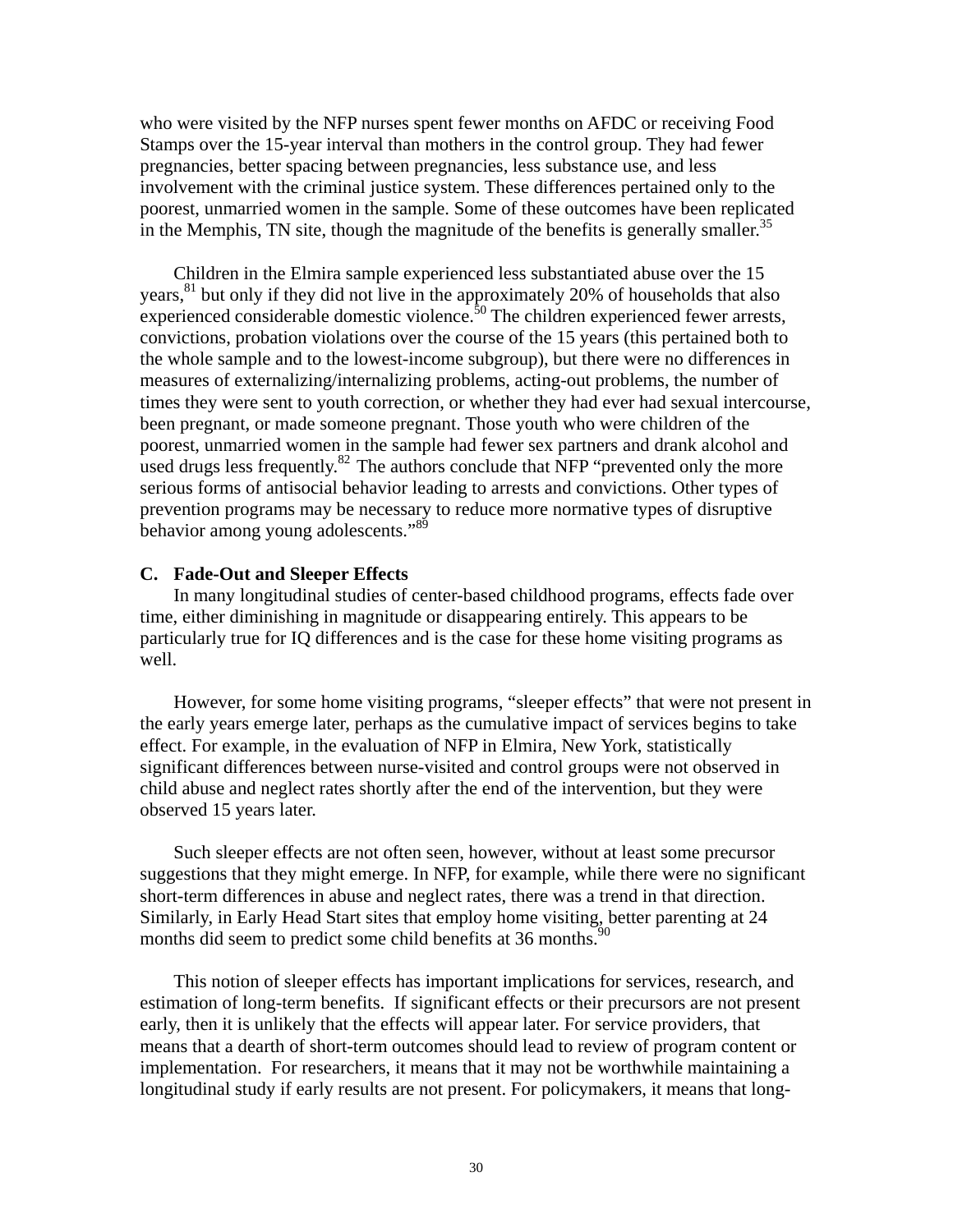term benefits or cost savings that might be predicted based on other studies are unlikely to be obtained.

#### **D. Effects on Siblings and Grandchildren**

 If the primary mechanism for change in home visiting programs is change in parent behavior, then benefits for siblings as well as target children should be observed. In addition, if children are changed significantly, then their children (the grandchildren) could conceivably also be changed. Researchers are currently assessing grandchildren in the center-based early childhood education Abecedarian program, for example, to see if grandchildren have enjoyed any benefits from their parents' enhanced lives.

Assessments of such spillover effects on siblings or grandchildren have largely not been conducted in studies of home visiting, although the NFP has assessed low birth weight among subsequent children in Memphis (no significant differences found)<sup>84</sup> and Denver (benefits for women visited by paraprofessionals but not by nurses). However, evaluations of home visiting *combined* with other services (e.g., early childhood education, medical care) have assessed changes in siblings.<sup>91,92</sup> As discussed in Section V, when home visiting is combined with other services, benefits appear to be broader and longer lasting. These two studies served small numbers of African-American children beginning in the 1960s and 1970s, and produced some benefits for siblings, suggesting that the interventions had altered parent-child interactions or home environments sufficiently to lead to change among siblings who had not been the target of the interventions.

#### **E. Conclusions about Longitudinal Studies of Home Visiting**

 $\overline{a}$ 

 Very few longitudinal studies of programs that employ home visiting as the primary service strategy exist. Of those that do, the NFP studies are the most carefully controlled in the home visiting literature, and they have produced the largest and broadest range of outcomes. But, even they illustrate that home visiting results vary across measures, sites, and families. These results also illustrate that the specific outcomes of one home visiting program model are not generalizable to another program model, and that replication of all results across populations and sites is critical. These conclusions pertain to the other studies included in this review as well.

 $\epsilon$  The Denver, Colorado NFP study is not included in Appendix C because children at follow-up in the last published study of the program were only 4 years of age, younger than the age 6 cut-off for Appendix C. For Denver results, see Olds, D.L., Robinson, J., Pettitt, L., et al. (2004)Effects of home visits by paraprofessionals and by nurses: Age 4 follow-up results of a randomized trial. *Pediatrics, 114*, 1560-1568.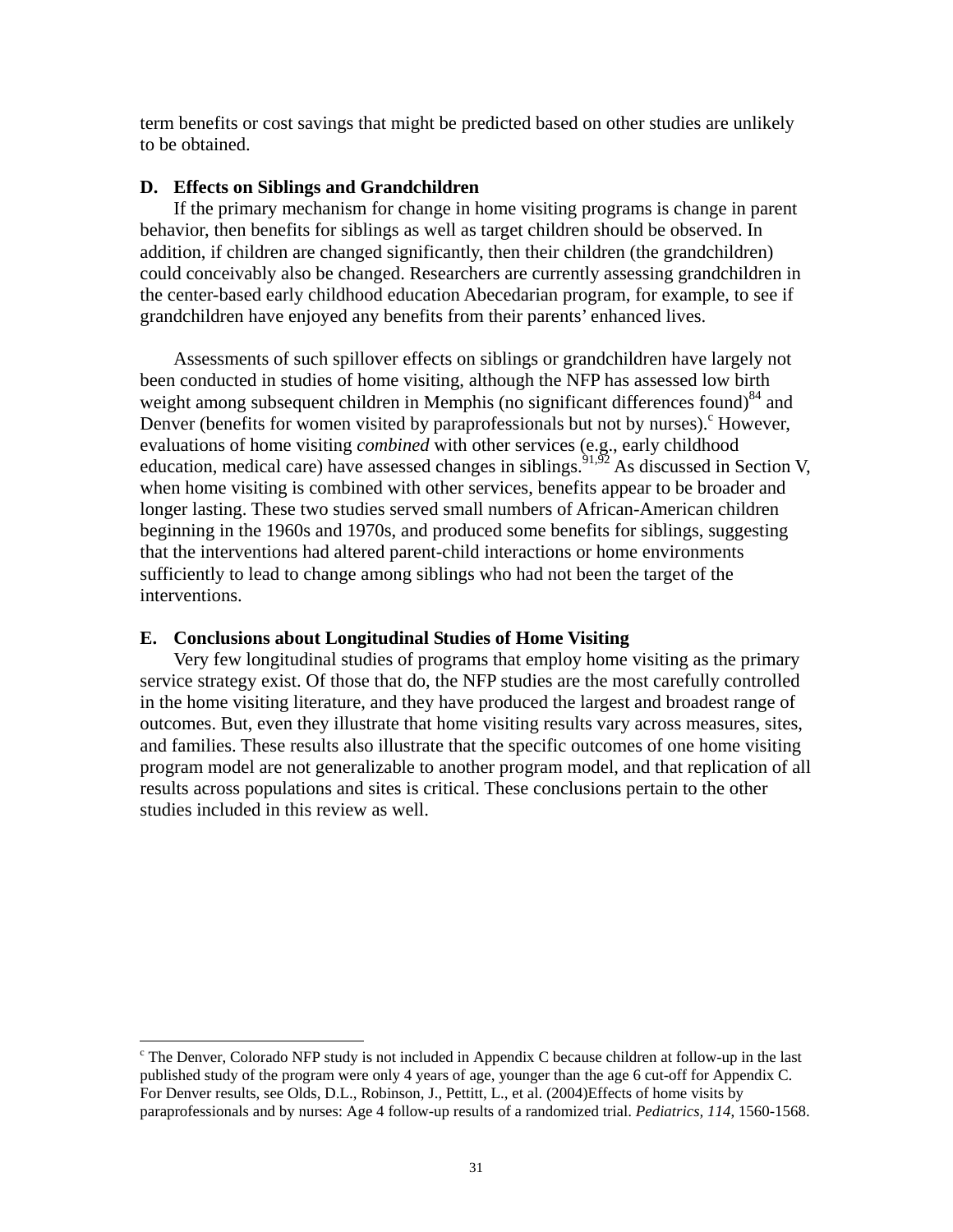## **V. Delivering Home Visits in Combination with Other Services**

The previous sections describe mixed results and modest-in-magnitude effects for

most home visiting programs in which home visiting was the primary service strategy. This section reviews studies of programs in which home visiting was combined with other services. Results suggest that benefits in children's development and, in particular, in cognitive outcomes would be magnified if home visiting were combined with center-based early childhood education programs.

*"Programs that combine child-focused educational activities with explicit attention to parent-child interaction patterns have the greatest impacts." --National Academy of Sciences (2001)*

## **A. Home Visiting and Center-Based Early Childhood Education**

Over the past 30 years, some of the programs that produced the most substantial long-term outcomes for children combined center-based early education services for children with significant parent involvement through home visiting, joint parent-child activities, parent groups, or some other means.  $^{93}$  In these programs, children demonstrated benefits in academic achievement throughout their school years, and were more productive citizens (less crime and delinquency, for example) as young adults. Examples from the past include programs such as the High/Scope Perry Preschool Program,<sup>94</sup> the Syracuse University Family Development Research Program,<sup>95</sup> the Houston Parent Child Development Center.<sup>96</sup> The Infant Health and Development Program (IHDP), described in Table 5, is another example of a program that combined home visiting with other center-based services for children – although the population of low birth weight infants served by IHDP is unlike the population served by most of these other programs.

In the older studies, long-term benefits were seen in children's achievement and social and emotional behavior (e.g., crime and delinquency prevention).<sup>93</sup> In more recent studies, which do not have such long-term follow-up, children also appear to benefit from combined services. In Early Head Start, for example, the children in program sites where both home visits and center-based services were offered demonstrated larger and broader cognitive and language development benefits than children in sites which offered only center-based or only home visiting services at the conclusion of services when children were 3 years of age.<sup>72</sup> In quasi-experimental studies of children entering kindergarten in Missouri, children who had participated in PAT and center-based early childhood educational services outscored their peers on school readiness scales.<sup> $57,98$ </sup>

 The latter set of studies of Parents as Teachers are particularly interesting because they may also illustrate what can be expected when a home visiting service is offered universally, as PAT is in Missouri. Even though PAT is offered to all parents, just 6% of children entering kindergarten in the Missouri study had participated only in PAT, whereas 37% had received PAT plus either child care and/or prekindergarten classes.<sup>98</sup> Many families, therefore, appear to need or prefer a combination of home- and centerbased services.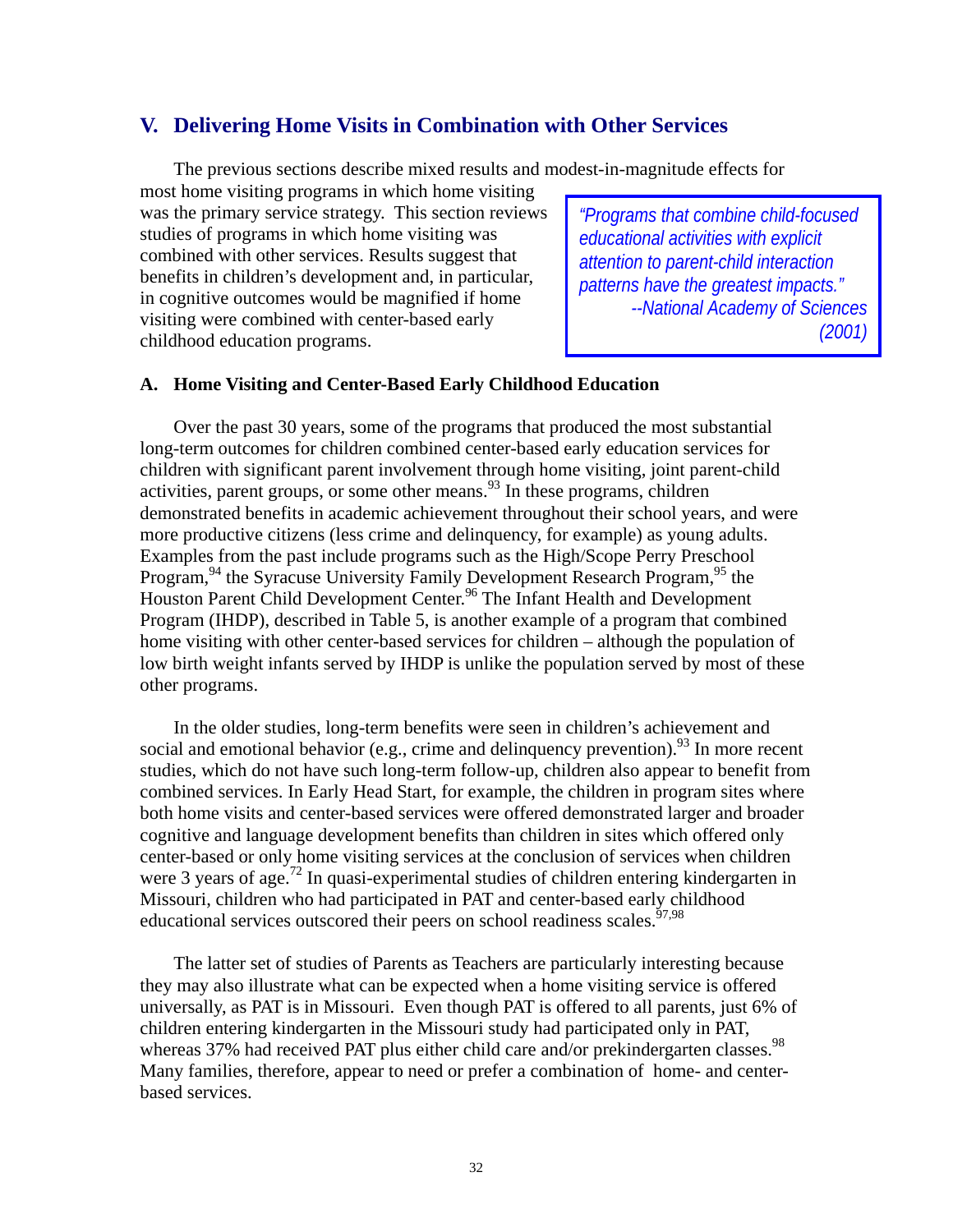One randomized trial explicitly tested the added valued of combining center-based early childhood education with home visiting. Launched in North Carolina in the 1980s, Project CARE randomly assigned children to (1) home visiting; (2) home visiting plus center-based early childhood education; (3) a control group. Only the children receiving the center-based group care plus home visiting services outperformed the control group.<sup>9</sup>

The National Academy of Sciences has concluded, "Programs that combine childfocused educational activities with explicit attention to parent-child interaction patterns and relationship building appear to have the greatest impacts. In contrast, services that are based on generic family support, often without a clear delineation of intervention strategies matched directly to measurable objectives, and that are funded by more modest budgets, appear to be less effective."<sup>100</sup> In other words, while parent involvement confers a unique advantage in early childhood programs, it is parent involvement that has been coupled with child-focused programs like a good quality child care or preschool program that has helped produce the longest-lasting, broadest range, and largest magnitude changes in children.

### **B. Home Visiting and the Medical System**

In 1996, the Commonwealth Fund and other funders launched the Healthy Steps for Young Children Program (HS), a multi-site demonstration project that incorporated developmental specialists and enhanced developmental services into standard pediatric care.<sup>101-104</sup> Each developmental specialist provided advice to parents at pediatricians' offices, over the phone, in written materials, and via parent groups. In addition, specialists screened children for developmental delays and conducted home visits (six per family were scheduled over 3 years; the program averaged two visits per family over the first 2½ years of services). The program operated through clinical practices, including large HMOs such as Kaiser, and the population served was more varied with respect to income level than in most home visiting programs. The evaluation followed a cohort of children from birth to age 3 at 15 sites, six of which employed randomized trials and nine of which compared children to a matched comparison group at similar organizational settings in the community.

The results suggested that parents who participated in HS were more satisfied with care, and their children were more likely to receive well-baby check-ups and immunizations on time. There were no effects on hospitalizations or emergency room use, child behavior problems, or home safety practices. At quasi-experimental sites and for the sample overall, parents reported that they were less likely to use harsh discipline.

While these differences cannot be attributed solely to home visiting, especially since the number of home visits was so low, the results do suggest that parents in a broad range of income levels welcome the pairing of health services with developmental services and find such services can be useful.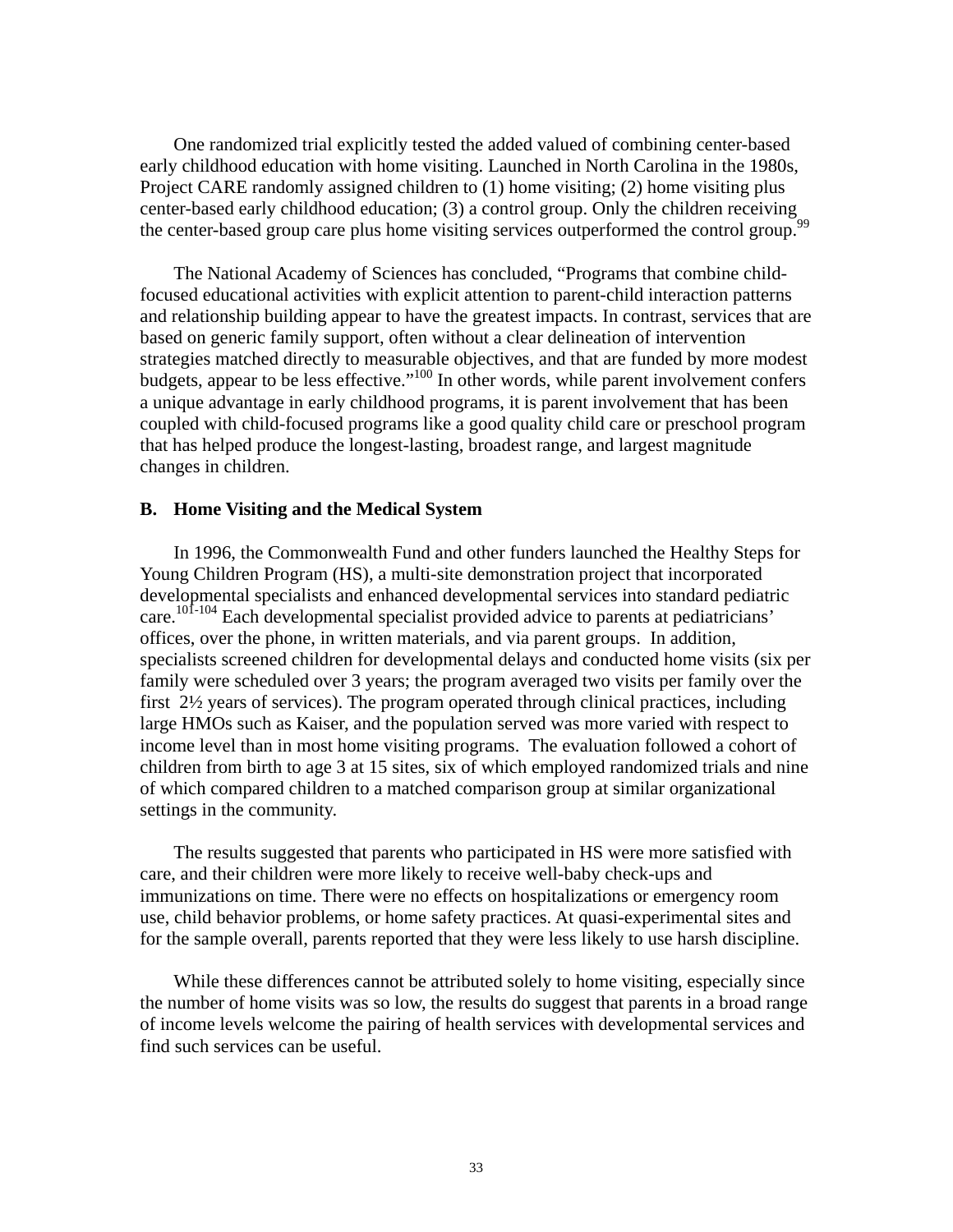### **VI. Costs and Cost-Benefit Analyses**

l

In recent years, several cost analyses of home visiting programs have been developed.<sup>18,105-108</sup> The tables in this section summarize the most recent of these analyses.<sup>d</sup> Comments on the analyses follow the tables.

### **A. Aos et al (2004) and Karoly et al (forthcoming)**

Table 7 combines the results from Aos et al  $(2004)^{108}$  and Karoly et al (forthcoming)<sup>18</sup> because they are largely equivalent. Aos et al include estimates for a greater number of programs, while Karoly et al separate out the effects of NFP for highand low-risk samples and also include cost-benefit calculations for programs such as the High/Scope Perry Preschool project. Both groups of researchers note that not all program benefits are easily monetized, so that calculations for IHDP and PCHP seem to suggest the programs are not good investments – even though both have produced benefits. Karoly et al also note that benefits that can be monetized more easily (e.g., crime prevention, special education placement, grade retention) are more likely to be possible in studies with longer-term follow-up – which may also help explain some of the differences in results.

 Table 7 includes an estimate of the costs and benefits of "home visiting programs for at-risk mothers and children," based on a meta-analysis of a series of home visiting programs. These include programs designed to serve particular populations such as babies with failure to thrive, women with substance abuse problems, and so on. These programs are quite different in purpose and content than many of the large national home visiting models and the programs included in this literature review. In addition, Aos et al note that some of these programs also included services such as preschool in addition to home visiting services,  $109 \times 10^{10}$  so this estimate may not be representative of costs and benefits in many of the most widely available home visiting programs in the United States today.

<sup>&</sup>lt;sup>d</sup> Other cost analyses include: (1) Cost analyses for home visiting programs, not reviewed here, that provide 1-2 visits to mothers discharged early from the hospital after giving birth. See, for example: Casiro, O.G., McKenzie, M.E., McFadyen, L., Shapiro, C., et al. (1993) Earlier discharge with community-based intervention for low birth weight infants: a randomized trial. *Pediatrics*, *92*(1), 128-134; (2) Cost data are included in a study of a program offering a one-time home visit to prevent childhood injury: King, J.A., Klassen, T.P. LeBlanc, J., et al. (2001). The effectiveness of a home visit to prevent childhood injury. *Pediatrics, 108*(2), 382-388; (3) an estimate of costs and benefits of PAT: Drazen, S.M., & Haust, M. (8/12/1996). Lasting academic gains from an early home visitation program. Presented at American Psychological Association Annual meeting, Toronto, Ontario.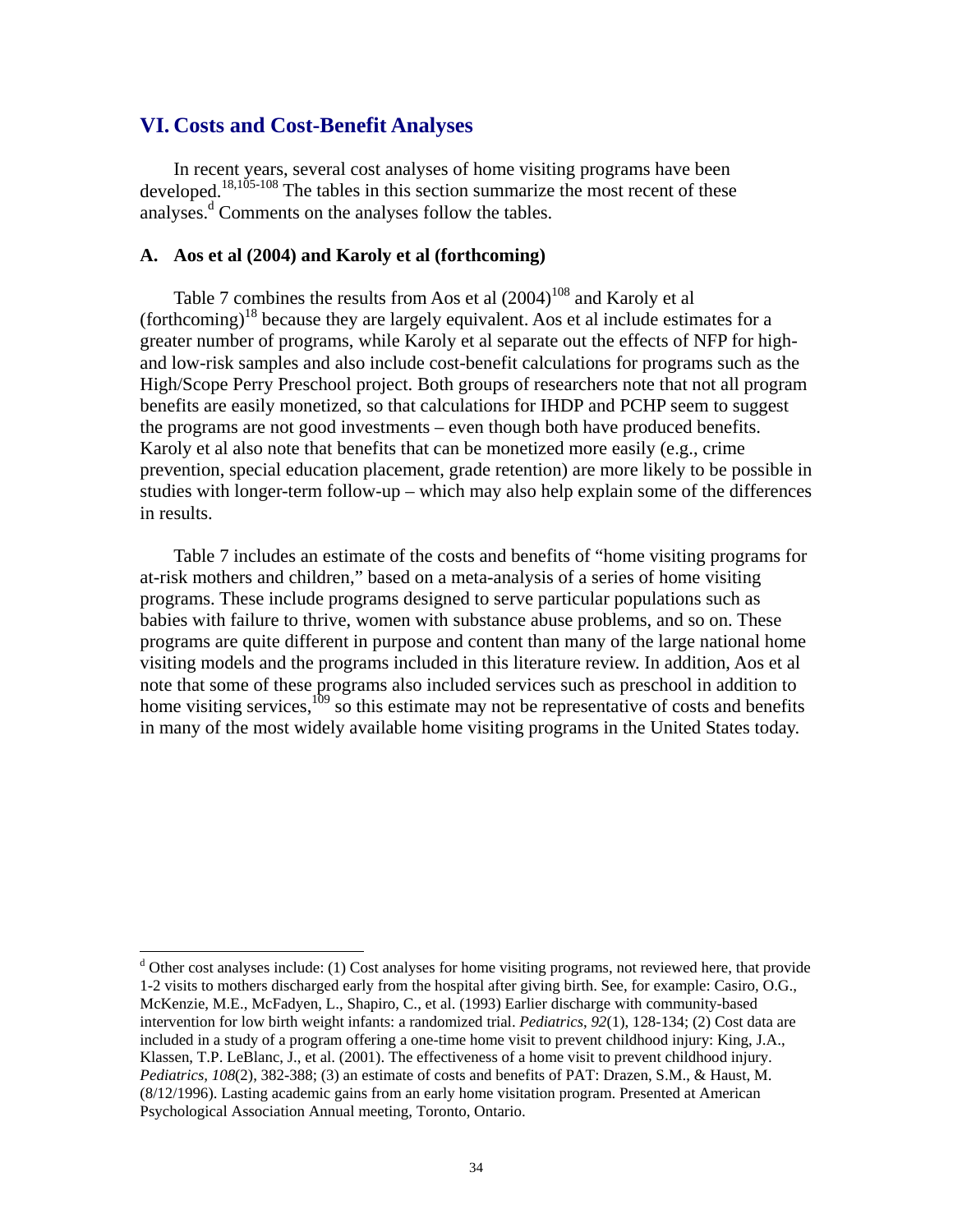| Program                                                                                     | <b>Benefits</b> | Costs   | <b>Benefits Per Dollar</b><br>of Cost | <b>Benefits Minus</b><br>Costs |
|---------------------------------------------------------------------------------------------|-----------------|---------|---------------------------------------|--------------------------------|
| <b>Home Visiting Programs</b>                                                               |                 |         |                                       |                                |
| Home Instruction for Parents<br>of Preschool Youngsters<br>(HIPPY) <sup>†</sup>             | \$3,313         | \$1,837 | \$1.80                                | \$1,476                        |
| $HIPPY^{\ddagger}$                                                                          | 3,032           | 1,681   | 1.80                                  | 1,351                          |
| Parents as Teachers <sup>t</sup>                                                            | 4,300           | 3,500   | 1.23                                  | 800                            |
| Parent Child Home<br>Program <sup>+</sup>                                                   | O               | 3,890   | O                                     | $-3,890$                       |
| NFP-overall sample <sup>t,t</sup>                                                           | 26,298          | 9,118   | 2.88                                  | 17,180                         |
| NFP-Higher risk sample <sup>‡</sup>                                                         | 41,419          | 7,271   | 5.70                                  | 34,148                         |
| NFP-Lower risk sample <sup>‡</sup>                                                          | 9,151           | 7,271   | 1.26                                  | 1,880                          |
| Healthy Families America <sup>‡</sup>                                                       | 2,052           | 3,314   | .62                                   | $-1,263$                       |
| Home visiting programs for<br>at-risk mothers and<br>children (meta-analysis) <sup>†‡</sup> | 10,969          | 4,892   | 2.24                                  | 6,077                          |
| Home Visiting Plus Other                                                                    |                 |         |                                       |                                |
| <b>Services</b>                                                                             |                 |         |                                       |                                |
| Even Start <sup>†</sup>                                                                     | $\Omega$        | 4,863   | .23                                   | $-16,203$                      |
| Comprehensive Child<br>Development Program <sup>t</sup>                                     | $-9$            | 37,388  | $\Omega$                              | $-37,397$                      |
| Infant Health and<br>Development Program <sup>t</sup>                                       | $\Omega$        | 49,021  | $\Omega$                              | $-49,021$                      |
| High/Scope Perry Preschool<br>Project <sup>#</sup>                                          | 253,154         | 14,830  | 17.07                                 | 238,324                        |

**Table 7. Costs and Benefits for Selected Home Visiting Programs: Results from Aos et al (2004) and Karoly et al (forthcoming, 2005), in 2003 dollars** 

#### **Sources**:

† Aos, S., Lieb, R., Mayfield, J., Miller, M., Pennucci, A. (2004). *Benefits and costs of prevention and early intervention programs for youth*. Olympia: Washington State Institute for Public Policy.

‡ Karoly, L.A., Kilburn, M.R., & Cannon, J.S. (forthcoming, 2005). *Early childhood interventions: proven results, future promise*, MG-341. Santa Monica, CA: RAND Corporation.

### **B. Additional Cost and Benefit Analyses of the Nurse-Family Partnership**

Tables 8-10 are based on analyses by David Olds and his colleagues of the NFP at its first three sites (Elmira, Memphis, and Denver). Costs, benefits, and pay-off differ from the information in Aos et al and Karoly et al, based on different assumptions about initial costs, differences in the range of outcomes that were included in the calculations, and in the years in which dollars are estimated (i.e., the tables below report results in 2001 dollars; Table 7 above reports results in 2003 dollars).

Tables 8a and 8b illustrate that NFP had its greatest pay-off in Elmira and among the higher-risk families in that community.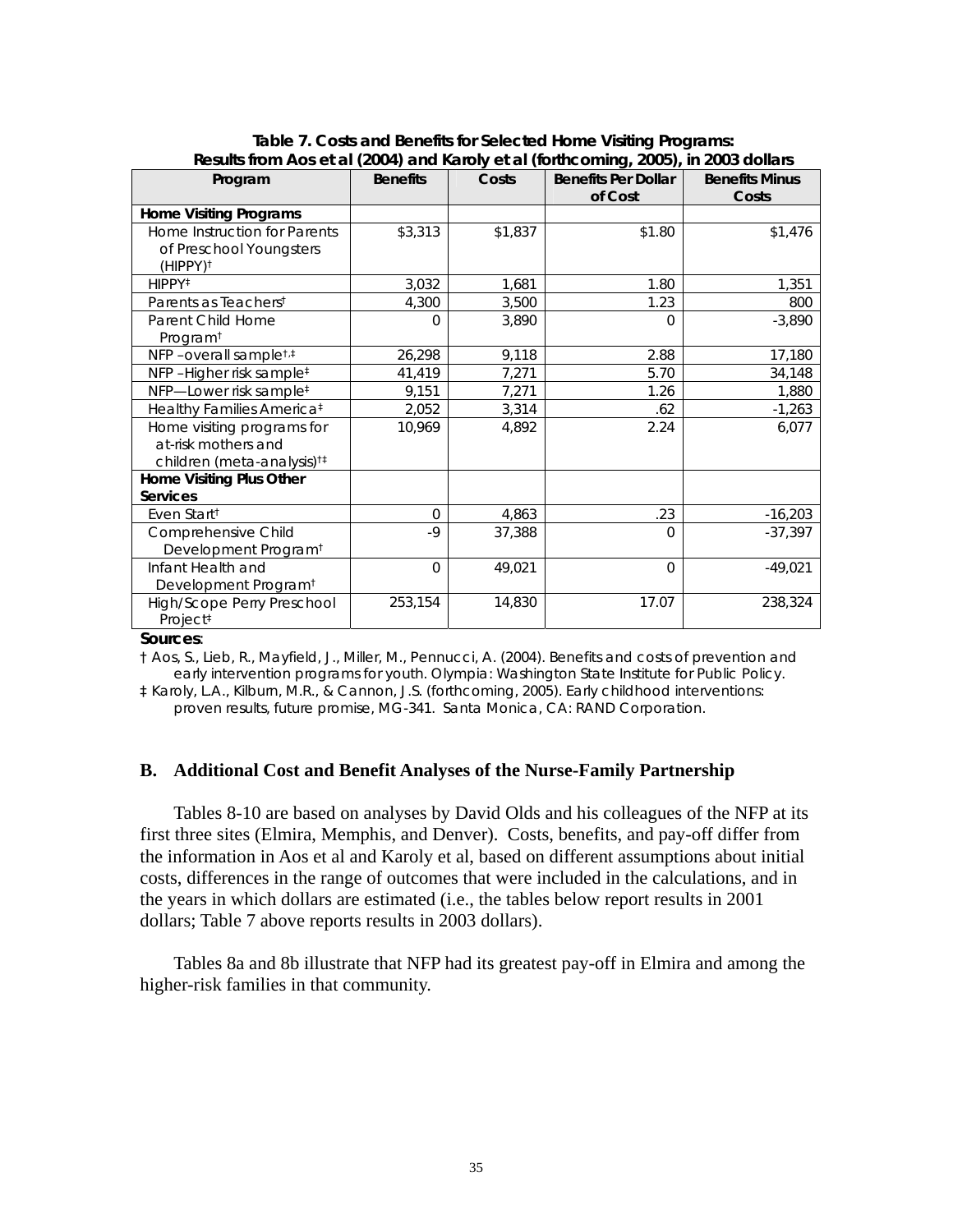| penoa ironii suu y Chiiu s pirin to Toll year. Eirinia, New Tork, 2001 uollars |                 |                |                   |             |  |  |  |
|--------------------------------------------------------------------------------|-----------------|----------------|-------------------|-------------|--|--|--|
| Type of                                                                        | Comparison      | Nurse-visited  | <b>Difference</b> | P-Value     |  |  |  |
| Cost/Revenue                                                                   | Group $(N=134)$ | Group $(N=87)$ |                   |             |  |  |  |
| Government                                                                     | \$148,998       | \$101,190      | \$47,808          | $p = 0.049$ |  |  |  |
| programs                                                                       |                 |                |                   |             |  |  |  |
| Tax revenues                                                                   | 45,157          | 53,494         | 8,337             | $p = .238$  |  |  |  |
| Net Government                                                                 | 103,841         | 47,287         | 56,145            | $p = .028$  |  |  |  |
| Cost                                                                           |                 |                |                   |             |  |  |  |
| Home visitation                                                                | $- - - -$       | 14,287         | 14.287            |             |  |  |  |
| program cost                                                                   |                 |                |                   |             |  |  |  |
| Percent recovery                                                               | ----            | $---$          | 393%              |             |  |  |  |

#### **Table 8a. Nurse-Family Partnership: Average per family net cost to government, period from study child's birth to 15th year. Elmira, New York, 2001 dollars**

**Table 8b. Nurse-Family Partnership: Comparison of Per Family Government Expenditures and Taxes Paid Between Study Child's Birth and 15th Year According to Hollingshead Socio-Economic Status Categories. Elmira, New York, 2001 Dollars** 

#### **Hollingshead Categories IV and V**

| Type of<br>Cost/Revenue | Comparison<br>Group (n=82) | Nurse-visited<br>Group $(n=48)$ | <b>Difference</b> | P-Value     |
|-------------------------|----------------------------|---------------------------------|-------------------|-------------|
|                         |                            |                                 |                   |             |
| Government              | \$188,759                  | \$123,800                       | \$64,959          | $p = 0.033$ |
| programs                |                            |                                 |                   |             |
| Tax revenues            | 40.216                     | 46,877                          | 6,661             | $p = .261$  |
| Total (Govt prog        |                            |                                 | 71,620            | $p = .040$  |
| savings $+$ taxes       |                            |                                 |                   |             |
| paid)                   |                            |                                 |                   |             |
| Per capita              |                            |                                 | 14,287            |             |
| program cost            |                            |                                 |                   |             |
| Percent recovery        | ----                       | ----                            | 501%              |             |

#### **Hollingshead Categories I-III**

| .                 |                |                |                   |            |  |  |
|-------------------|----------------|----------------|-------------------|------------|--|--|
| Type of           | Comparison     | Nurse-visited  | <b>Difference</b> | P-Value    |  |  |
| Cost/Revenue      | Group $(n=52)$ | Group $(n=39)$ |                   |            |  |  |
| Government        | \$86,299       | \$73,363       | \$12,936          | $p = .800$ |  |  |
| programs          |                |                |                   |            |  |  |
| Tax revenues      | 52.949         | 61,637         | 8,688             | $p = .662$ |  |  |
| Total (Govt prog  |                |                | 21,624            | $p = .384$ |  |  |
| savings $+$ taxes |                |                |                   |            |  |  |
| paid)             |                |                |                   |            |  |  |
| Per capita        |                |                | 14.287            |            |  |  |
| program cost      |                |                |                   |            |  |  |
| Percent recovery  | ----           | ----           | 151%              |            |  |  |

**SOURCE for Tables 8a-8b:** Glazner, J., Bondy, J., Luckey, D., & Olds, D. Effect of the Nurse Family Partnership on government expenditures for vulnerable first-time mothers and their children in Elmira, New York, Memphis, Tennessee, and Denver, Colorado. Final Report to the Administration for Children and Families.

www.acf.hhs.gov/programs/opre/welfare\_employ/economic\_analysis/reports/effect\_nursefam/eff ect\_nursefam.pdf (Accessed 6/29/05)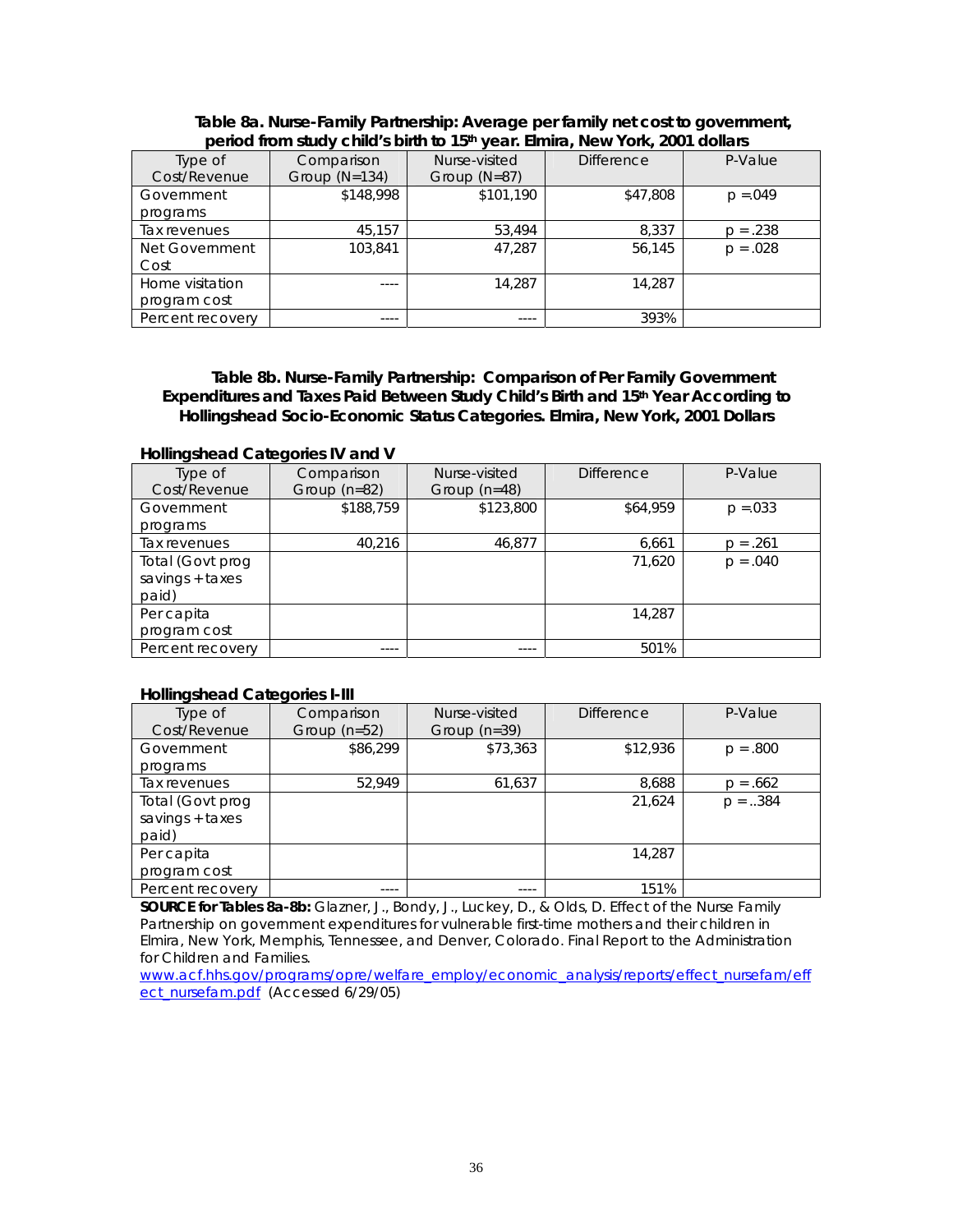**Table 9. Average per Family Net Cost to Government, Pregnancy to Study Child's 4th Year, Comparison Group, Nurse-visited, and paraprofessional-visited Families in Denver,** 

| Type of<br>Cost/Revenue            | Control<br>$(N=224)$ | <b>Nurse</b><br>$(N=206)$ | Para-<br>professional<br>$(N=211)$ | <b>Difference</b><br>(Control -<br>Nurse) | P-Value    | <b>Difference</b><br>(Control -<br>Para-<br>professional) | P-value    |
|------------------------------------|----------------------|---------------------------|------------------------------------|-------------------------------------------|------------|-----------------------------------------------------------|------------|
| Government<br>programs             | \$14,964             | \$13,361                  | \$15,582                           | \$1,603                                   | $P = .378$ | (618)                                                     | $p = .651$ |
| Tax revenues                       | 5.575                | 6,449                     | 5,946                              | 874                                       | $P = .957$ | 371                                                       | $P = .864$ |
| <b>Net</b><br>Government<br>Cost   | 9.389                | 6,912                     | 9.636                              | 2.477                                     | $P = .761$ | (247)                                                     | $P = .396$ |
| Home<br>visitation<br>program cost | $- - - - -$          | 8,661                     | 5,838                              | 8,661                                     |            | 5,838                                                     |            |
| Percent<br>recovery                |                      |                           |                                    | 28.6%                                     |            | $-0.4%$                                                   |            |

#### **Table 10. Nurse-Family Partnership: Average per Family Net Cost to Government, Period from Study Child's Birth to age 4½ Years; Comparison Group and Nurse-visited Families in Memphis, 2001 dollars**

| ----------       |                 |                 |                   |             |  |  |
|------------------|-----------------|-----------------|-------------------|-------------|--|--|
| Type of          | Comparison      | Nurse-visited   | <b>Difference</b> | P-Value     |  |  |
| Cost/Revenue     | Group $(N=456)$ | Group $(N=204)$ |                   |             |  |  |
| Government       | \$27,865        | \$25,580        | \$2,285           | $p = 0.041$ |  |  |
| programs         |                 |                 |                   |             |  |  |
| Tax revenues     | 1.872           | 2,090           | 218               | $p = .976$  |  |  |
| Net Government   | 25,993          | 23,490          | 2.503             | $p = .053$  |  |  |
| Cost             |                 |                 |                   |             |  |  |
| Home visitation  | ----            | 9,755           | 9.755             |             |  |  |
| program cost     |                 |                 |                   |             |  |  |
| Percent recovery |                 |                 | 25.7%             |             |  |  |

**SOURCE for Tables 8-10:** Glazner, J., Bondy, J., Luckey, D., & Olds, D. Effect of the Nurse Family Partnership on government expenditures for vulnerable first-time mothers and their children in Elmira, New York, Memphis, Tennessee, and Denver, Colorado. Final Report to the Administration for Children and Families.

www.acf.hhs.gov/programs/opre/welfare\_employ/economic\_analysis/reports/effect\_nursefam/eff ect\_nursefam.pdf (Accessed 6/29/05)

## **C. Comments on Benefits and Costs Analyses**

Generally, Tables 7-10 suggest the following:

- Home visiting programs do produce some financial benefits, with the NFP leading the way in pay-off.
- However, even the NFP demonstrates that results vary across sites implementing the same model (although the follow-up period differs in these specific calculations), such that a single cost-benefit calculation probably will not adequately reflect the results at all sites.
- Welfare reform and its imposition of time limits may have truncated the benefits that can be generated. The authors for the analyses of the NFP suggest that the differences in results across sites may be due in part because the Elmira program operated before welfare reform, the other sites after. Since so much of the NFP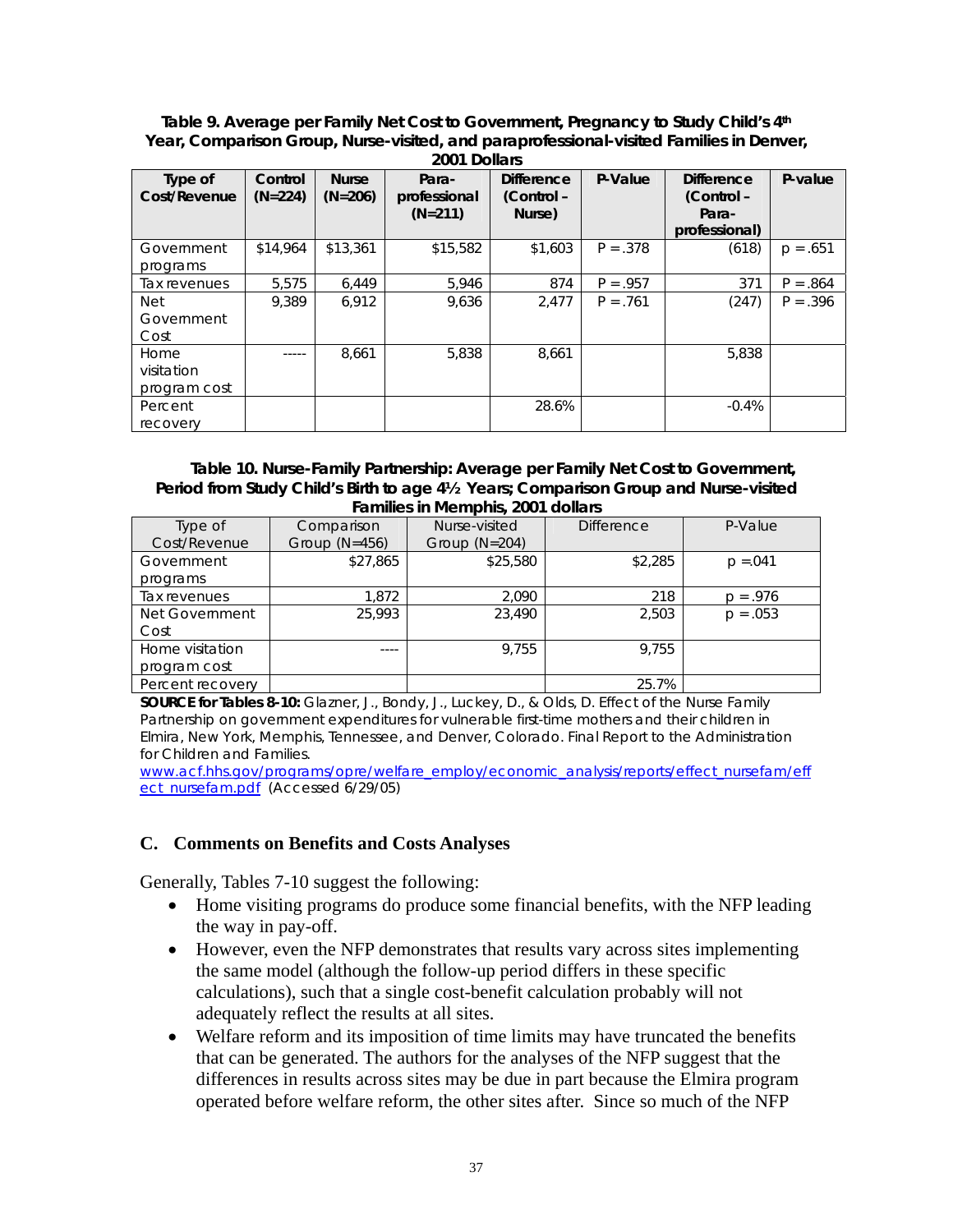savings to government are related to welfare reform, the benefits at other sites must be smaller post-welfare reform.<sup>81</sup>

• Programs that offer home visits in combination with other services *can* but do not always provide a greater return than programs that offer home visits alone.

Both the benefit and cost estimates in Tables 7-10 should be considered rough. For example, as mentioned above, the estimates of benefits may be low because some benefits were not easily monetized and so were not included in the calculations, or the follow-up periods were too short to see all the long-term benefits. Also, none of these calculations include benefits to siblings that might emerge in the future. Finally, for those programs that provide early childhood education (child care), there may also be benefits to employers from enhanced productivity and job performance, and these effects are not captured. $18$ 

 Estimates of costs may also be too high or too low. At least some of the costs for the home visiting programs included in the Aos et al and Karoly et al publications do not reflect the costs of the programs as they were implemented but rather are more general cost estimates based on examination of the web sites for the national program offices or conversation with staff from the national offices. The budgets for programs as actually implemented probably differed from the national averages.

For example, Montgomery et al  $(2000)^{26}$  calculated the costs of the PAT program in Salinas, which was used to generate at least some of the benefits for the PAT program in the Aos et al review. Montgomery at al (2000) report that the actual costs in 1998 dollars were \$2,118 per family per year, or \$5,295 for a 2.5 year intervention, which is \$1,795 more than the costs estimated in the Aos study, even before adjusting the dollars for inflation. Of course, this makes the benefits per dollar of cost ratio listed in Table 7 worse for PAT rather than better, but the point is that it is exceedingly difficult to estimate costs for home visiting programs based on a general model, when sites can vary significantly in programs implementation. (Discussion of program implementation and site-to-site variation follows in Section VI.)

 Finally, in contrast with many early childhood programs, home visiting programs usually see one of their goals as connecting families to other health or social services in the community. None of these cost estimates include the costs of services to which families and children may be referred. These services may not be an "official" part of the program, but if the purpose of the benefit and cost analysis is to assess whether there is an eventual pay-off for taxpayers or clients, then it may be important to include the costs of the services to which families are referred, because they are functionally part of the program for the families, and especially if the expenses of those ancillary service programs increase to accommodate the referred families.

In sum, these analyses should be considered starting points in assessing the costs and benefits of home visiting programs and not the final word on the subject. In future, more careful assessment of costs as programs are ongoing and a more comprehensive cataloguing of benefits might be helpful.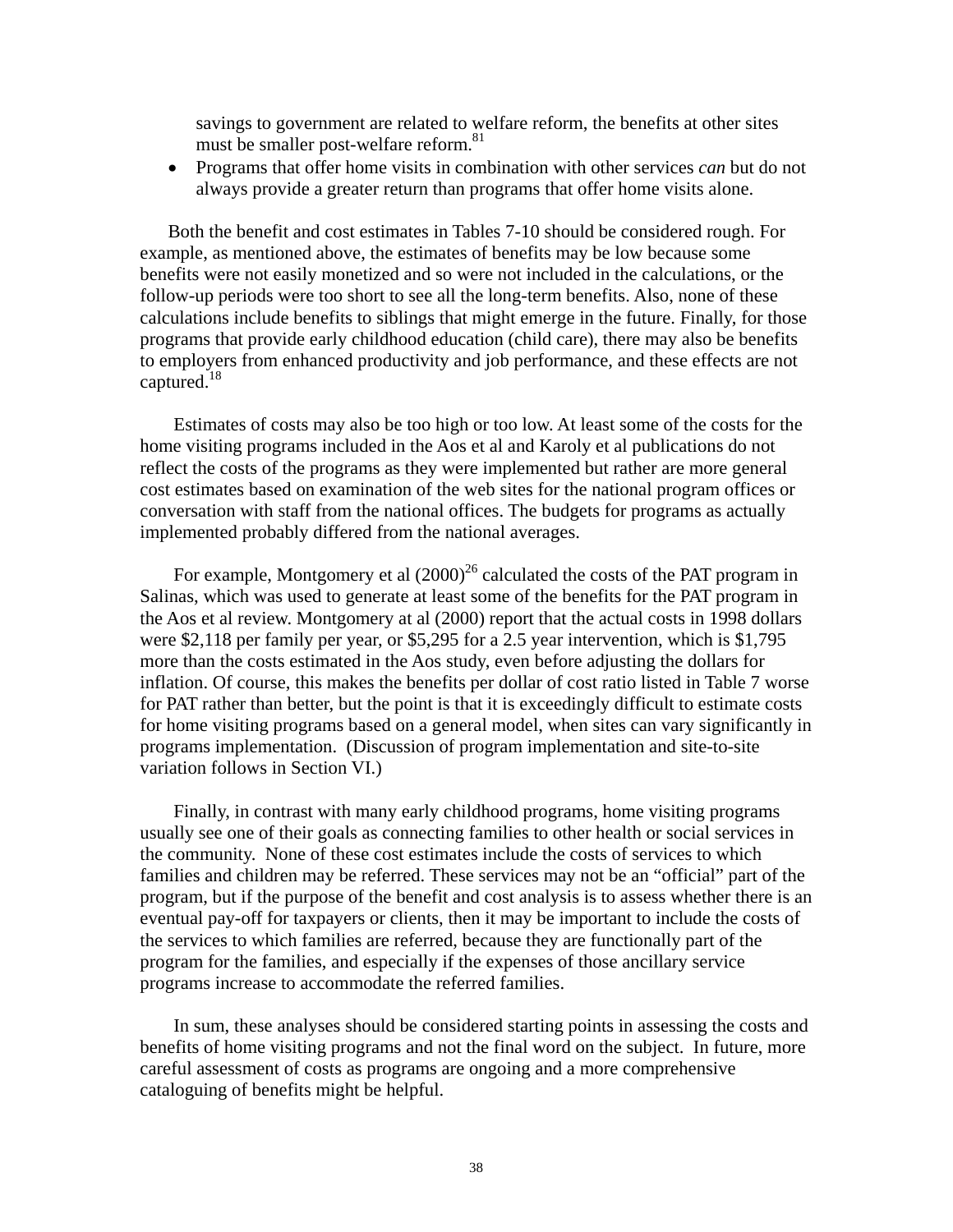## **VII. The Importance of Quality Services**

Across all the mixed study results, there is one consistent finding: Every home visiting program struggles to deliver high quality services to families. Benefits for children and parents would be stronger and more consistent if program quality were enhanced. For example, the National Academy of Sciences has concluded that the key to program effectiveness is "likely to be found in the quality of program implementation..."<sup>110</sup>

The primary components of program quality are family engagement, the curriculum, the home visitors, cultural consonance between the program and its clientele, and the program's ability to deliver appropriate services to high-risk families. Research suggests that dedicated quality improvement efforts

*Benefits for children and parents would be stronger and more consistent if program quality were enhanced.*

can indeed improve these aspects of quality, and that higher-quality programs are more likely to produce benefits for children and families.

### **A. Family Engagement**

Family engagement encompasses four primary elements: The ability of the program to (1) enroll families, (2) deliver services at the intended level of intensity, (3) retain families in the program, and (4) maintain enthusiastic and active family involvement during home visiting and in recommended activities between visits. For an intervention such as home visiting, in which the total scheduled amount of contact between a family and home visitor might be as few as 12 hours per year, decreasing any aspect of engagement can have a substantial effect on overall program outcomes.

Too often, families receive a watered down version of home visiting services.<sup>42</sup> Up to 40% of families that are invited to enroll in home visiting programs choose not to participate, with rates highest for families enrolling in research projects and lowest for families entering a program offered to everyone in the community.<sup>22,25</sup> Once enrolled, between 20% and 80% of families leave home visiting programs before services are scheduled to end, with attrition rates often hovering at about  $50\%$ .<sup>43,69,70,111-115</sup> Families who remain in the program typically receive about half the scheduled number of home visits. $33,35,40,69,116-117$  And, between visits, families do not always do the "homework" that has been assigned to them – and upon which the benefits for children depend. For example, families must read to their children between visits, attend group meetings, or follow up with referrals to other services – but research indicates that parents do not always follow the recommendations of their home visitors.<sup>68,116,118</sup>

 Research does not definitively identify which types of families are more or less likely to stay in the program or to be engaged. In the Early Head Start study, for example, non-English speaking families tended to drop out more, but non-English speaking Hispanic families were rated more engaged during their home visits.<sup>90</sup> In a Healthy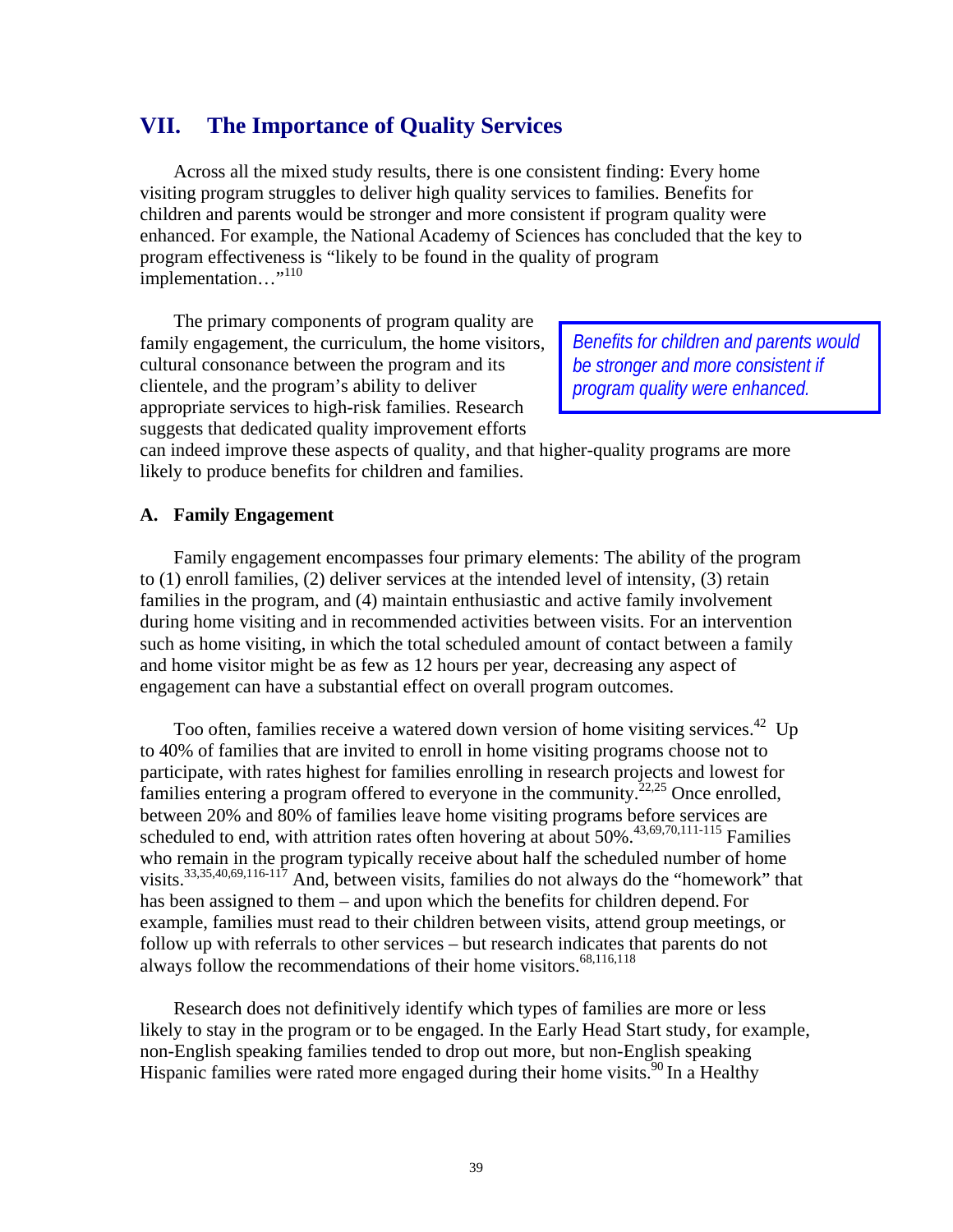Families America program in Florida, white families left the program sooner than African-American families.<sup>119</sup> Other studies have identified other patterns.

 There is a suggestion from one study, however, that the families who drop out earlier may be precisely those families who need the services more. An evaluation of Healthy Families America in Florida suggests that those families who leave within the first three months are already doing less well and making less progress than those who stay.<sup>119</sup> This has important implications for both evaluation and for services. With respect to research, high attrition rates mean that quasi-experimental evaluations that compare the outcomes of those families who have completed their home visiting program with those of demographically similar individuals in the community are likely to over-state the benefits of the home visiting program.

 The implications with respect to services are more complex. The largest national home visiting programs have begun to work on bolstering the quality of their services. Many have examined the issue of family engagement and are testing out new approaches such as offering more frequent visits initially and then tapering the number of visits. Some have worked harder to make sure that visits are delivered as scheduled, while others are working to offer families very flexible scheduling, with the hope that the flexibility will encourage families to maintain contact. Some programs may view home visits as a way to build trust with a family, and then seek to link the family with services that involve other parents, hoping that the social support of their peers may engage families. Still other programs are offering families tangible incentives, including books and toys for the children, gift certificates from local merchants, raffles for television sets, and even refrigerators.

### **B. The Skills and Abilities of the Home Visitors**

The success of a home visiting program rides on the shoulders of its home visitors. From the point of view of families, home visitors *are* the program. They draw families to the program, and they deliver the curriculum. Home visitors must have the personal skills to establish rapport with families, the organizational skills to deliver the home visiting curriculum while still responding to family crises that may arise, the problem-solving skills to be able to address issues that families present in the moment when they are presented, and the cognitive skills to do the paperwork that is required. These are not minimal skills, and there is no substitute for them if programs are to be successful.

Hiring the right home visitor is therefore crucial for program success. Unfortunately, research can provide only limited advice on who makes the best home visitors, and most researchers believe it is not possible at this time to conclude that individuals from a particular professional or educational discipline are better home visitors than others.<sup>21,120</sup> However, many of the most recent studies of programs that employed paraprofessionals produced either no or only very modest results,  $40,51,52,121$  and a recent study of the NFP in Denver, Colorado, which directly compared the effectiveness of nurse and paraprofessional home visitors, indicated that paraprofessionals produced benefits of only about half the magnitude of those produced by nurses in outcomes such as deferral of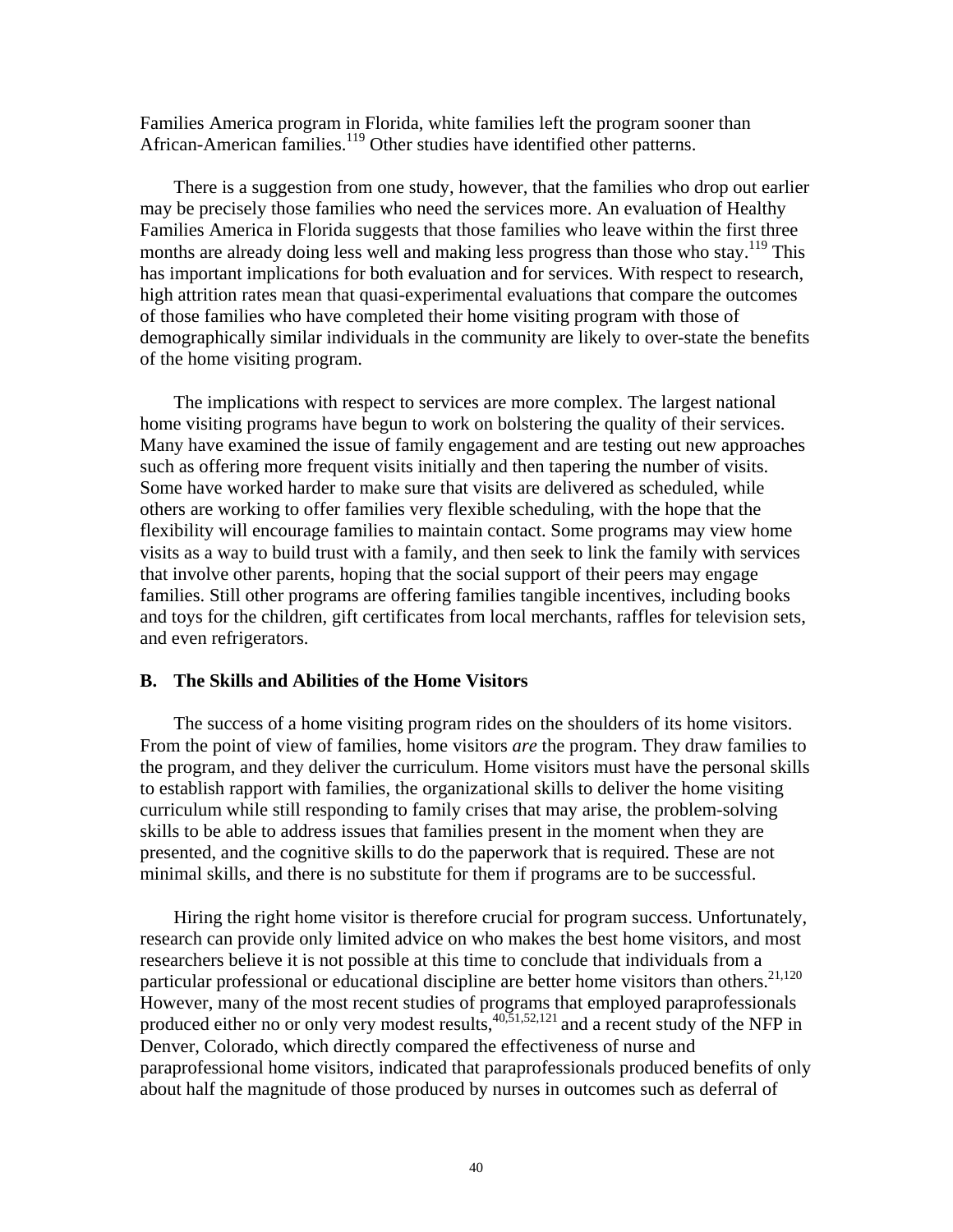second pregnancies, maternal employment in the second year of the child's life, and mother-infant interaction. $71$ 

Extremely well-trained visitors are probably needed to serve families who are facing multiple, complex issues; or to work in programs with multiple, broad goals or with a curriculum that allows a great deal of flexibility.<sup>21</sup> Paraprofessionals may do best in programs such as HIPPY and PCHP with circumscribed goals and a relatively proscriptive curriculum, where lesson plans are detailed and clear. A randomized trial that employed volunteer home visitors to work with teen mothers demonstrated benefits in self-reported parenting behaviors, but did not decrease mothers' levels of mental health problems or stress.<sup>122</sup> The authors conclude that the largely non-professional volunteers may not have had the necessary skills to lead to change.

Once they have hired their home visitors, programs must work hard to retain them. Turnover can have a devastating effect on program success rates because it disrupts the rapport and connection between home visitor and parent, and it is that rapport which makes parents more likely to follow the advice of their home visitors. In the NFP in Memphis, for example, turnover among nurses was 50%, and the evaluators suggest that this may be at least part of the reason that results were more limited in Memphis than in Elmira $35$ 

Turnover may be a special problem in programs using lower-paid paraprofessionals for whom home visiting may be their first job. In an HFA program in Florida, turnover hovered at about 35% in one year, and in similar programs in San Diego and Sacramento, California, turnover rates were about 70% over  $18-36$  months.<sup>51,113</sup> Further, there is some evaluation evidence that low wages, averaging \$9.77 per hour in Early Head Start program sites, contributed to staff unhappiness.<sup>117</sup>

### **C. Content and Focus of Visits**

Evidence suggests that benefits are most likely to occur in those program areas that have been emphasized by home visitors in their interactions with families.<sup> $40,51$ </sup> For example, in Early Head Start home visits, the more child-focused the home visits were in content, the higher the levels of children's cognitive and language development, the greater the parents' support for language and literacy, and the greater the overall quality of the home environment. Unfortunately, parents at greater risk tended to receive home visits that concentrated more on parent needs than on child needs.<sup>90</sup> It is important, therefore, that program planners select a curriculum that directly addresses the goals that have been established for the home visiting program.

But, home visitors can vary greatly in their delivery of the home visit – addressing different content, staying in the home for differing lengths of time – even if they are all trained to deliver the same model. Programs must therefore both (1) employ curricula that clearly address the behaviors associated with a poor outcome (e.g., smoking cessation during pregnancy to prevent low birth weight; the presence of domestic violence to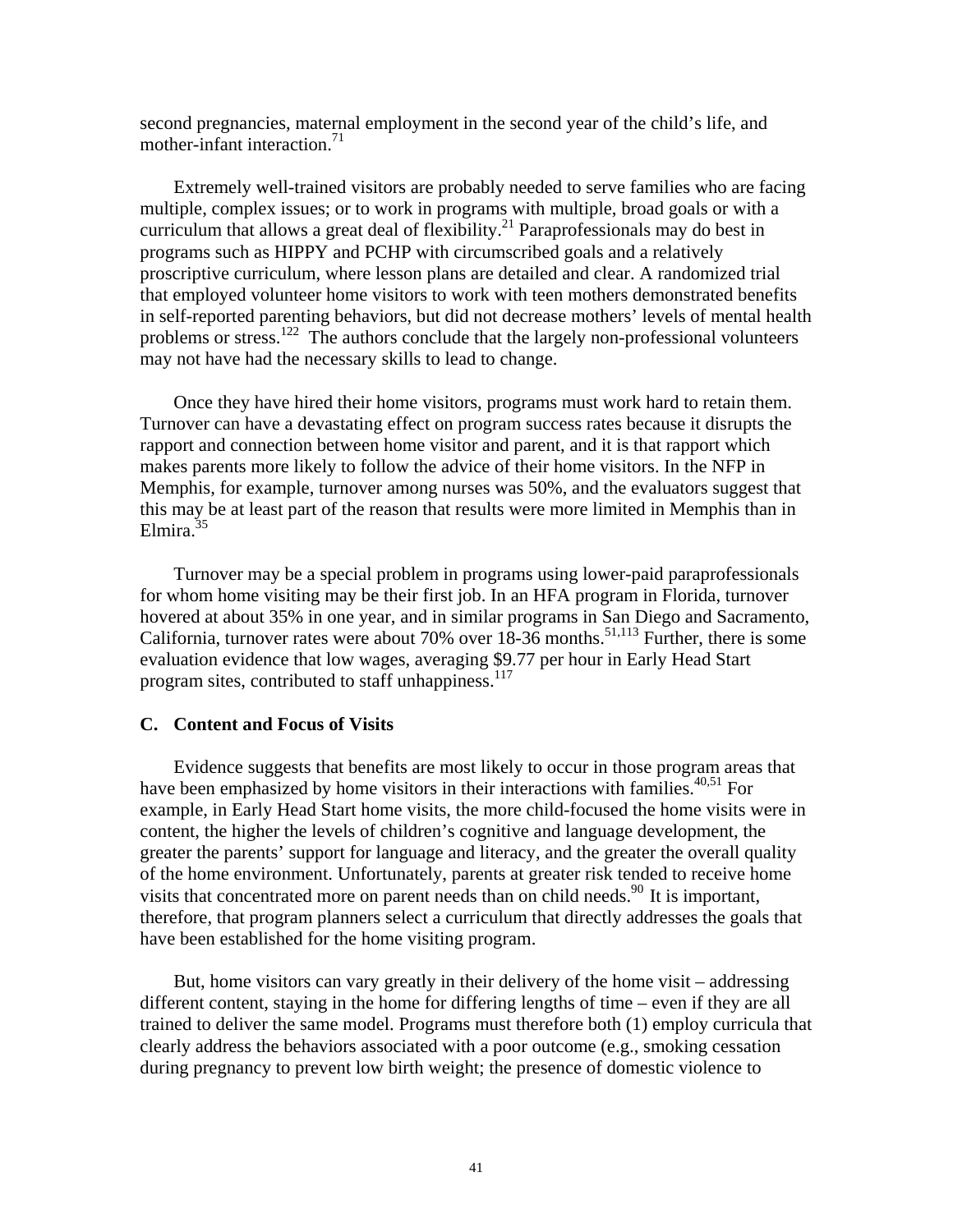prevent child maltreatment); and (2) deliver those curricula as intended by the program designers.

### **D. Cultural Consonance**

Parenting practices are strongly bound by culture. Parents of different cultures possess strongly held beliefs about the best approaches to handling sleeping, crying, breastfeeding,<sup>27</sup> discipline,<sup>21</sup> early literacy skills,<sup>123</sup> and obedience and autonomy in children.<sup>21</sup> Further, it appears that the same parenting practices can yield different results for children from different cultures. For example, one recent review suggests that although an authori*tative* parenting style may be associated with more positive outcomes for white children, a stricter, authori*tarian* style may be associated with more positive outcomes for African-American and Asian-American children.<sup>21</sup>

These differences in parenting practices across cultures may render home visiting programs less effective with some families – if the advice offered by the home visitors is not consonant with the family's beliefs about parenting. In one study, some African-American and Latina mothers characterized home visitor advice as "white people stuff" and ignored it. In the same study, white working class families sometimes questioned home visitors' advice regarding parenting practices, including reading daily to infants.<sup>116</sup>

These different beliefs may be especially important in families in which mothers live with their mothers or extended family. In those families, even if the mother is persuaded that she ought to change an aspect of her behavior, she must also persuade her relatives. Such change can cause strife within the family, $^{27}$  and, therefore, some interventions seek to involve grandparents, fathers, or other family members.<sup>37,124</sup> Early Head Start programs, for example, employ a variety of strategies to engage fathers.

There is no clear evidence as to which groups benefit most. For example, in a Salinas Valley PAT project, children of Latina mothers benefited more than other groups on child development outcomes.<sup>69</sup> In interim results for Early Head Start, however, African-American children benefited most, with very few benefits for Hispanics,  $^{125}$  although both groups benefited more than white families by the time the study ended.<sup>72</sup> In San Diego's HFA program, white but not African-American or Hispanic women deferred second pregnancies.<sup>51</sup>

The National Academy of Sciences concludes that "…parenting interventions that respond to cultural differences in a dismissive or pejorative manner are likely to precipitate significant conflict or be rejected as unacceptable."126 This may contribute to high attrition rates.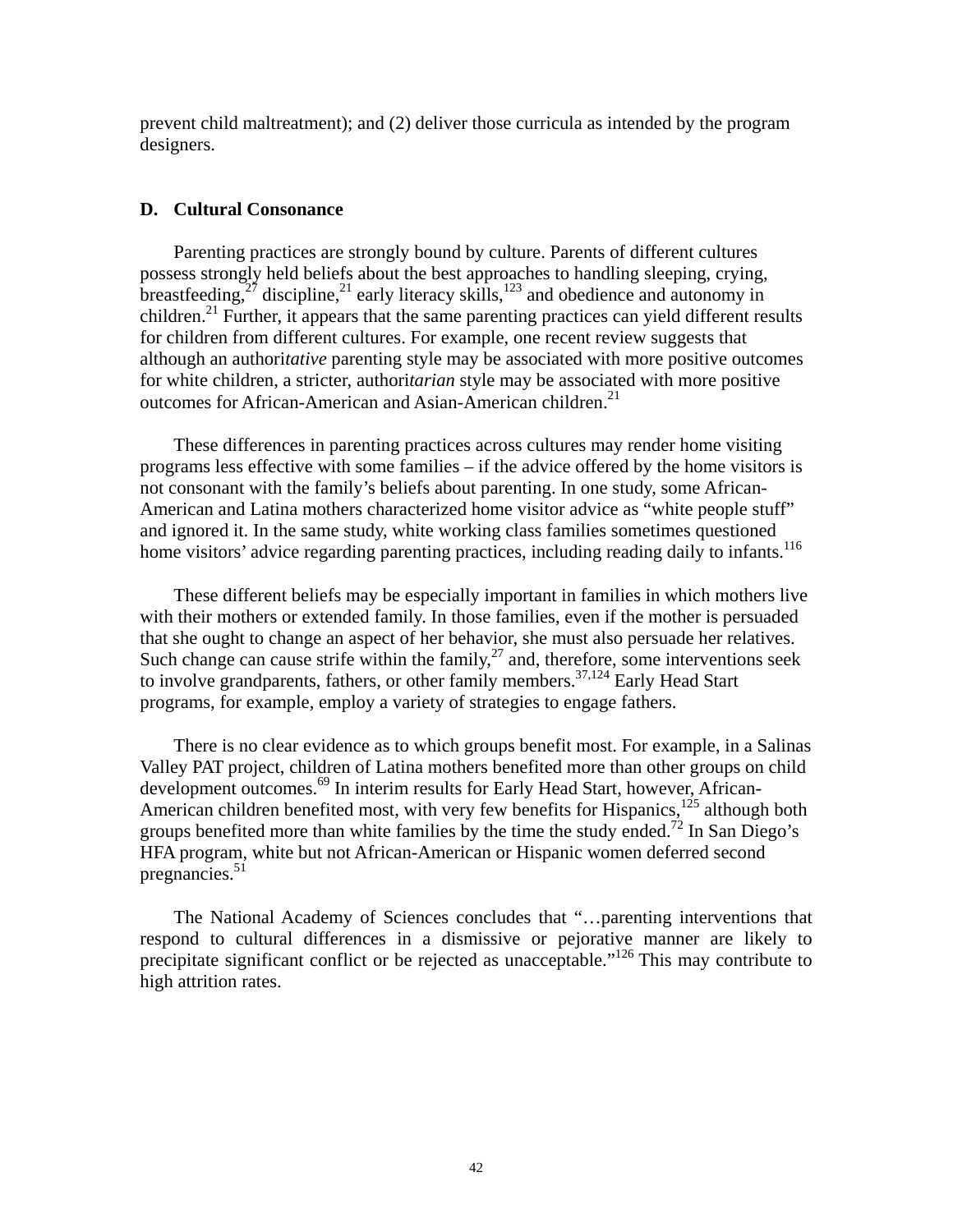#### **E. Developing Services Appropriate for High-Risk Families**

As home visiting programs extend their outreach to families at higher levels of risk, they face increasing challenges in developing curricula that can address the needs of those families. For example, HFA uses a screening tool to select higher-need families; NFP only enrolls low-income, first-time pregnant women; and programs drawing their clientele from TANF rolls may find that more and more women have higher levels of need as most women with fewer needs have already entered the workforce. For most programs, therefore, quality services require having curricula and staff in place to serve a high-risk population.

To achieve long-term change, home visiting programs should address three issues which can create especially high risk for children: (1) domestic violence in families; (2) maternal mental health problems, especially depression; and (3) parental substance abuse. Results from many home visiting programs suggest that these issues are among the hardest for home visitors to recognize or to address effectively, and, along with contraception, are the issues that they feel least comfortable discussing.<sup>51,113,127</sup> But, these are precisely the issues that are most likely to stymie progress for parents and to harm children.

For example, about 20% of the general population, as many as 30-40% of the welfare and Head Start populations,  $36,127$  and up to 50% of families in some home visiting programs have symptoms of clinical depression.<sup>51,113,128</sup> Every woman enrolled in an HFA program in Lancaster, California had mental health issues upon initial screening.<sup>129</sup> Fully 16% of the caseload in an HFA program in Oregon experienced domestic violence just within the first 6 months after enrollment, $111$  and 48% of the families experienced domestic violence in the Elmira, New York site of the NFP over a period of 15 years.<sup>50</sup> In the Oregon HFA program, families that experienced domestic violence within the first 6 months of their children's lives were three times more likely to have physical child abuse confirmed than families without domestic violence during that six-month window.<sup>111</sup> Home visiting services must be modified to respond to domestic violence and these other issues because they are sentinel events that have substantial impact on children over the long run.

### **F. The Malleability of Quality**

There is heartening evidence that program quality can be monitored, shaped, and improved. For example, when Healthy Start program administrators in Hawaii discovered that attrition rates varied from 38% to 64% across home visiting agencies, they developed program performance guidelines to govern the time from enrollment to first home visit, home visit frequency, and program attrition. A quick feedback loop in which data on program performance is fed back to program managers is one mechanism by which these variations can begin to be understood and controlled. Arizona's Healthy Families America programs have engaged in a concerted effort to improve quality, and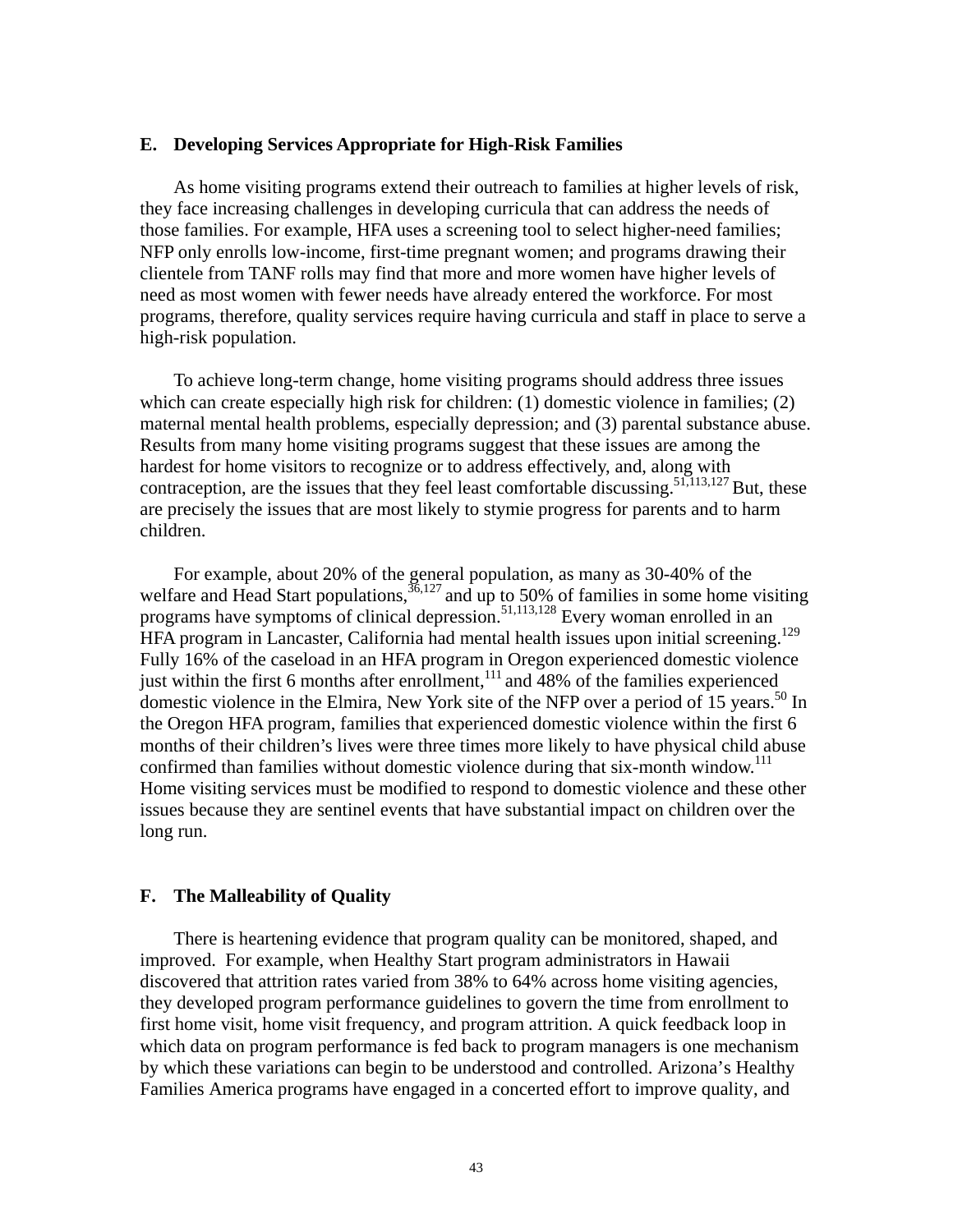have increased the average length of time enrolled families stay in the program from 595 days to 698 days.<sup>130</sup>

When quality improves, outcomes for children improve, too. Early Head Start sites that had early, full implementation of the program's performance standards generated longer-lasting benefits in children's cognitive and language development than did sites which had not yet met the standards.<sup>131</sup> In Hawaii's Healthy Start program, program sites that delivered services with the greatest fidelity to the model had the greatest effect on mothers' mental health. $^{112}$ 

### **VIII. CONCLUSIONS**

Home visiting services can produce the results that prepare children for school, but they do not always do so in practice. And, benefits are often small. When averaged across program models, sites, and families, results for most outcomes are about .1 or .2 of a standard deviation in size, an effect size that is considered small in human services. Effects are most consistent for outcomes related to parenting. Home visiting programs do not generate consistent benefits in child development or in improving the course of mothers' lives. Families in which children have obvious risk factors (e.g., they are biologically at-risk, developmentally delayed, or they already have behavior problems) appear to benefit most. Some studies also suggest that the highest-risk mothers (e.g., low income teen mothers; mothers with poor coping skills, low IQs, and mental health problems) may benefit most.

For every outcome, as many as half of the studies and programs demonstrate extremely small or no benefits at all. But, for every outcome, a few programs or program sites demonstrate larger benefits, and it is those more positive results which have driven the expansion of home visiting programs and which illustrate the *potential* of home visiting.

The mixed and modest results, however, illustrate just how fragile an intervention home visiting can be. The most intensive national models are slated to bring about 100 hours of intervention into the lives of families. More typically, programs deliver perhaps 20 or 40 hours of intervention over the course of a few years. That is not much time in which to address issues as complex as child abuse and neglect, school readiness, and deferral of second pregnancies. But, that is the task that has been set for home visiting programs. It is therefore important for policymakers and practitioners to keep their expectations modest about what can be accomplished through any single intervention.

Nevertheless, high quality home visiting programs can play a part in helping prepare children for school and for life. Together with other services such as center-based early childhood education, joint parent-child activities, and parent groups, home visiting can produce meaningful benefits for children and families. For that reason, home visiting services should be embedded in a system that employs multiple service strategies, focused both on parents and children.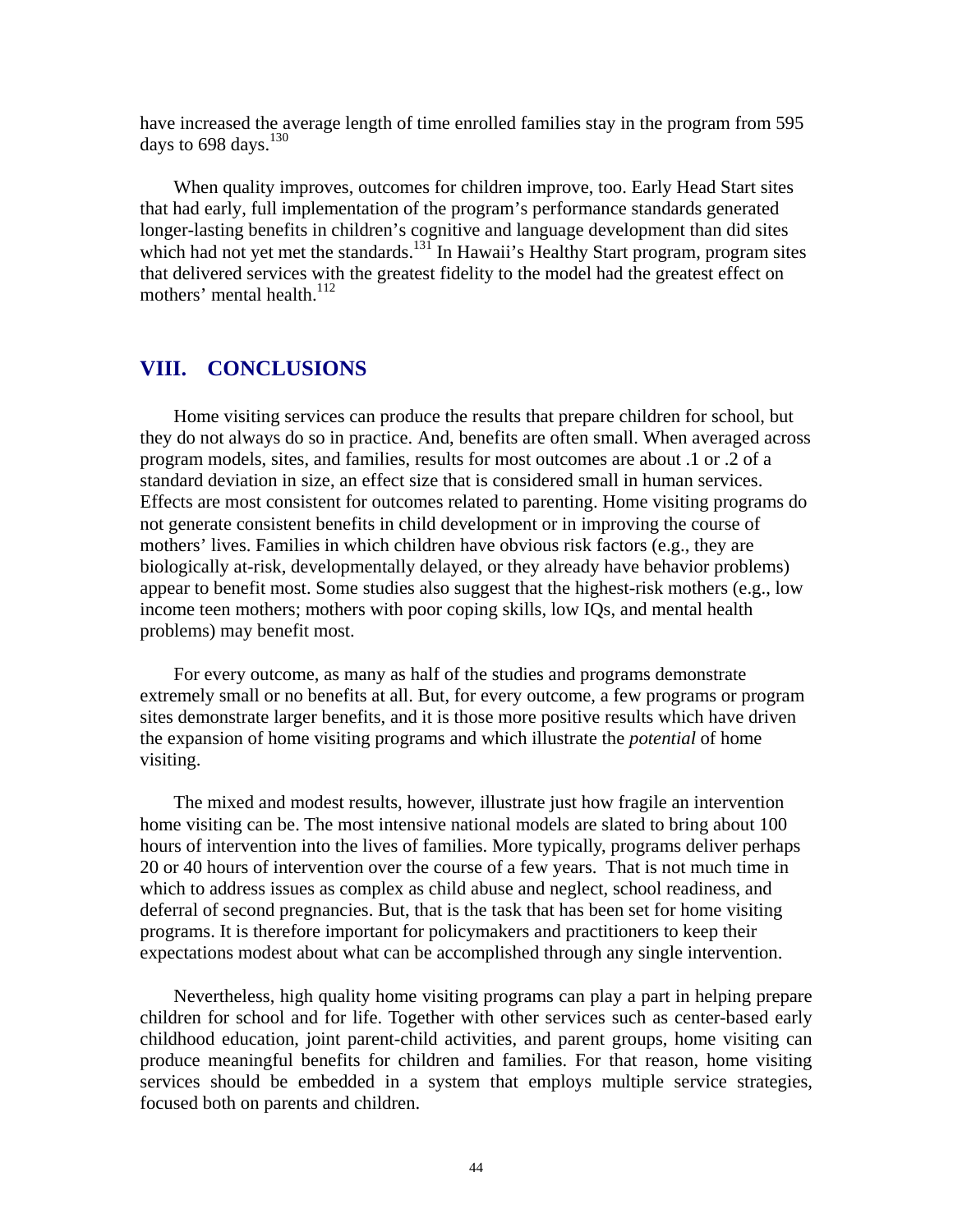Even in such a system, the key to effectiveness is quality of services. Only the best home visiting programs have a chance to benefit children and parents, and funders and program administrators must strive to make each funded home visiting program a strong, high quality program.

To be effective, programs must focus on the goals that they seek to accomplish and make sure that their curricula match those goals, that their staffs are in sync with the goals, and that the families they serve receive information and assistance related to those goals. Programs must seek to enroll, engage, and retain families with services delivered at an intensity level that is as close to the standards for their program model as possible. They should hire the best, most qualified staff they can, and pay them wages that will encourage them to stay. They should seek the counsel of their clients to make sure that they are offering services that their customers want and need. The good news is that quality is malleable, and that programs that set performance standards, monitor their progress toward achieving them, and make corrections along the way are much more likely to produce benefits.

Home visiting services have the potential to promote children's healthy development. They are best delivered as one of a range of community services offered to families with young children. They are not a silver bullet for all that ails families and children, but then no single program or services strategy can be. When done well, home visiting services recognize and honor the special role that parents play in shaping the lives of their children, and they can benefit parents and children.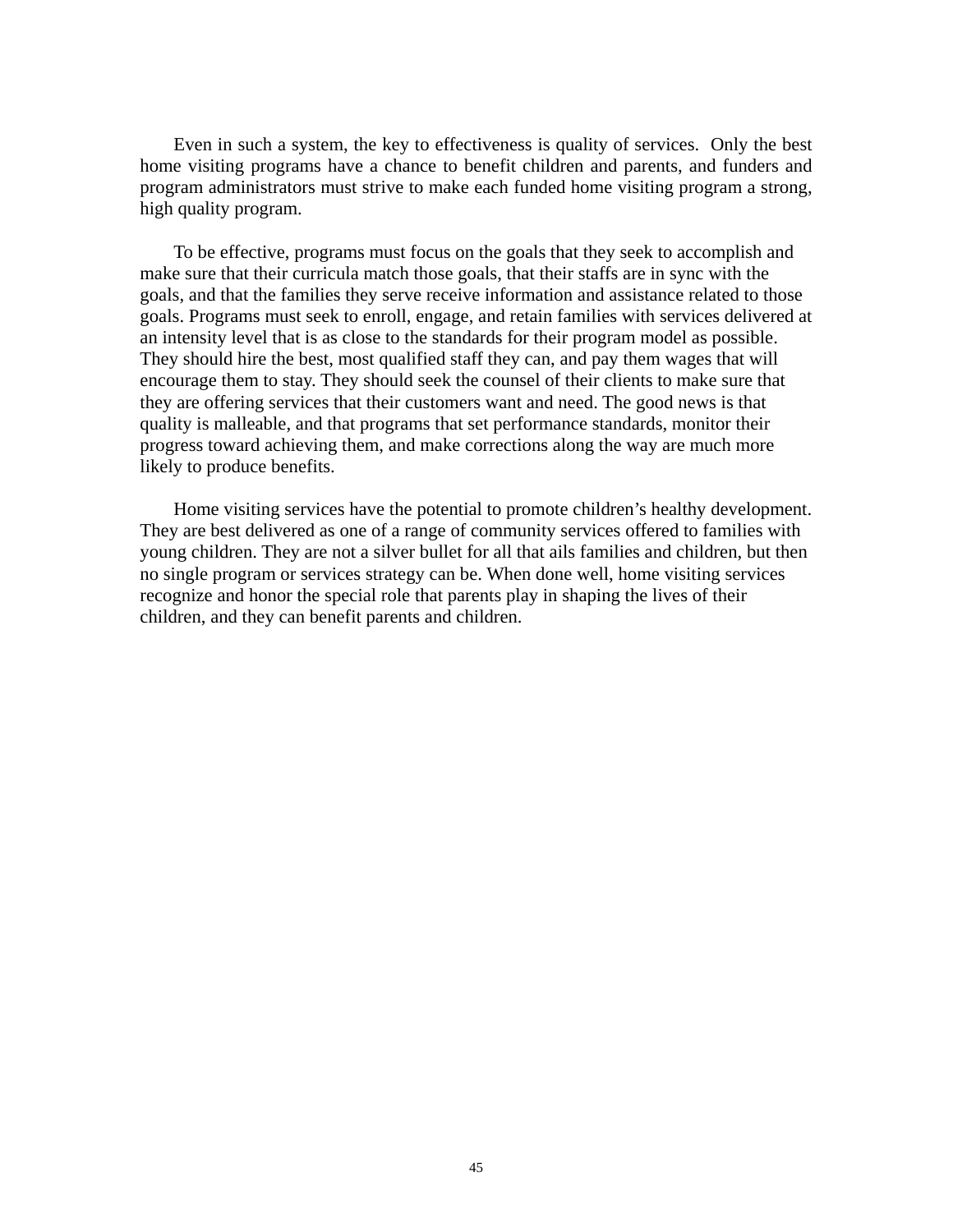## **Endnotes**

- 1. Calculations by the author, based on numbers of children enrolled in the seven largest home visiting programs nationally (Even Start, Early Head Start, Parents As Teachers, HIPPY, Healthy Families America, Nurse-Family Partnership, and the Parent-Child Home Program), and assuming some duplication in counts across the programs (at least 45% for PAT), and then assuming a range of \$1000 to \$3000 per family per year.
- 2. Johnson, K.A. (May 2001). *No place like home: State home visiting policies and programs*. Johnson Group Consulting, Inc. Report commissioned by The Commonwealth Fund. Available at www.cmwf.org.
- 3. Table 1 outlines some of the many purposes for which home visiting has been used. The following are examples of studies or review articles concerning types of home visiting programs that are not included in this review:
	- One-time visits to mothers who have been discharged early from the maternity ward: Brown, S., Small, R., Faber, B., et al. (2004) Early postnatal discharge from hospital for healthy mothers and term infants (Cochrane Review). In: The Cochrane Library, Issue, 3, 2004. Oxford: Update Software.
		- Casiro, O.G., McKenzie, M.E., McFadyen, L., Shapiro, C., et al. (1993) Earlier discharge with community-based intervention for low birth weight infants: a randomized trial. *Pediatrics*, *92*(1), 128-134. [includes cost data]
		- Escobar, G.J., Braveman, P.A., Ackerson, L., et al. (2001). A randomized comparison of home visits and hospital-based group follow-up visits after early postpartum discharge. *Pediatrics*, *108,* 719-727.

One-time visits to new mothers:

Cuyahoga County in Ohio offers one-time visits to all first-time mothers and all teen mothers as part of a community-wide initiative that offers all members of the community home visiting, child care, and health insurance. For an executive summary of the evaluation of the entire initiative, see: Coulton, D. (May 2005). *Cuyahoga County Early Childhood Initiative Evaluation: Phase II Final Report*. Center on Urban Poverty and Social Change. http://povertycenter.cwru.edu/urban\_poverty/dev/pdf/ECIExecsum\_Final\_R ev\_0505.PDF

Home visiting for families whose children are born low birthweight:

- Affleck, G., Tennen, H., Rowe, J., et al. (1989). Effects of formal support on mothers' adaptation to the hospital-to-home transition of high-risk infants: The benefits and costs of helping. *Child Development*, *60*(2), 488-501.
	- Gardner, J.M., Walker, S.P. Powell, C.A. et al. (2003). A randomized controlled trial of a home-visiting intervention on cognition and behavior in term low birth weight infants. *Journal of Pediatrics, 143*, 634-639.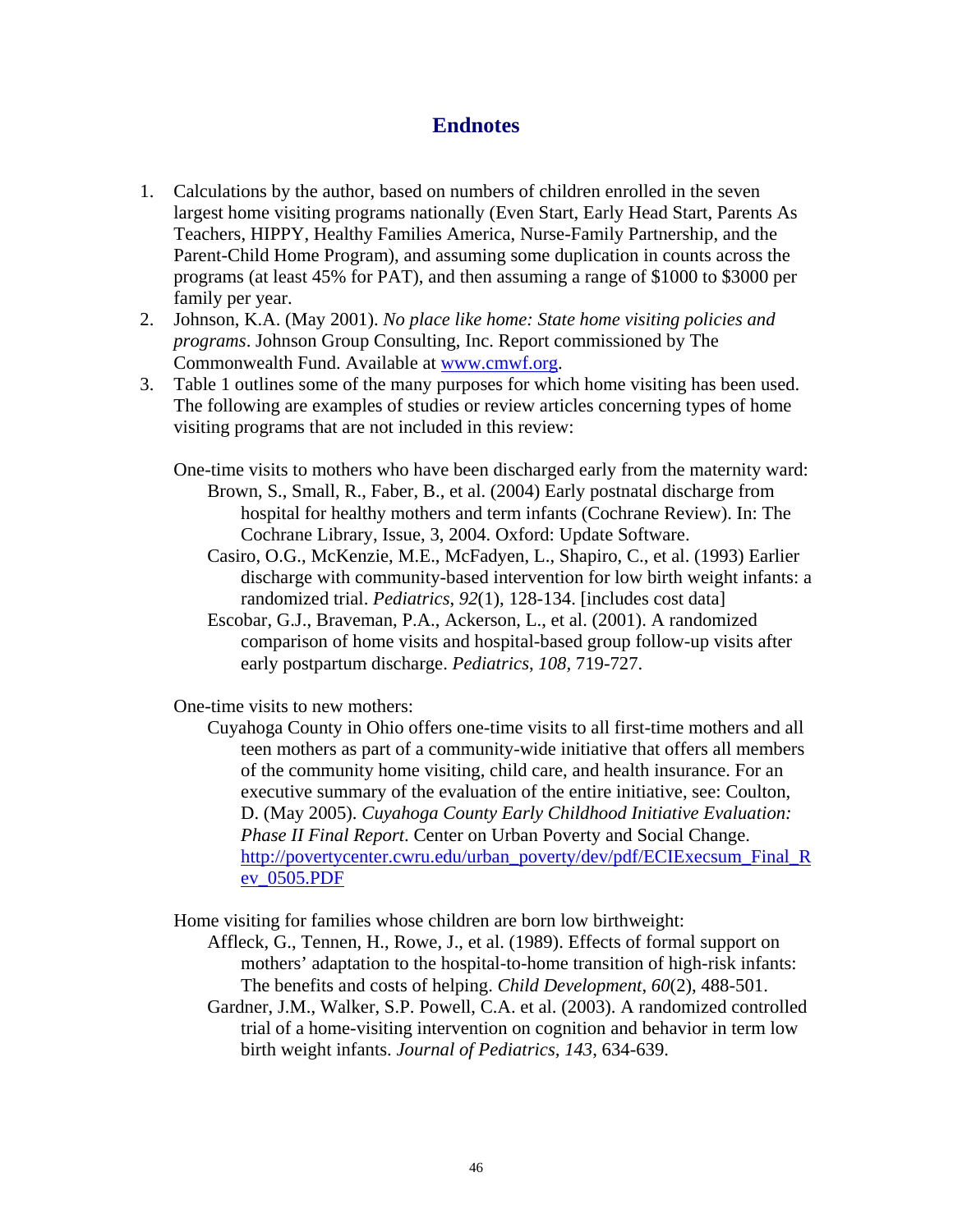- Rauh, V.A., Achenbach, T.M., Nurcombe, B., et al. (1988). Minimizing adverse effects of low birthweight: Four-year results of an early intervention program. *Child Development*, *59*(3), 544-553.
- The Infant Health and Development Program is an example of a comprehensive program that complements home visits with center-based early childhood education, and health services. It is described in Table 4 in this paper.
- Home visiting for families whose children are diagnosed with failure to thrive: Raynor, P., Rudolf, M.C.J., Cooper, K., et al. (1999) A randomized controlled trial of specialist health visitor intervention for failure to thrive. *Arch Dis Child*, *80*, 500-506.

Home visiting for children born drug-exposed:

- Butz, A.M., Pulsifer, M., Marano, N., et al. (2001). Effectiveness of a home intervention for perceived child behavioral problems and parenting stress in children with in utero drug exposure. *Arch Pediatr Adolesc Med, 155*, 1029- 1037.
- Home visiting for families whose children have physical or developmental delays or disabilities:
	- Farran, D.C., in J.P. Shonkoff & S.J. Meisels (Eds.) (2000). Another decade of intervention for children who are low income or disabled: What do we know now? *Handbook of early childhood intervention*. Cambridge, UK: Cambridge University Press, 510-548.
	- Guralnick, M.J. (Ed.) (1997). *The effectiveness of early intervention*. Baltimore: Paul H. Brookes.

Home visits to reduce lead exposure:

- Kimbrough, R.D., LeVois, M., & Webb, D.R. (1994). Management of children with slightly elevated blood lead levels. *Pediatrics, 93*(2), 188-191.
- Lioy, P.J., Yiin, M., Adgate, J., et al. (1998). *Journal of Exposure Analysis and Environmental Epidemiology*, *8*(1), 17-35.
- Shultz, B., Pawel, D., & Murphy, A. (1999) A retrospective examination of inhome educational visits to reduce childhood lead levels. *Environmental Research*, *80*(4), 364-368.
- Ongoing home visits by Child Protective Services to keep families together ("family preservation"):
	- Westat, Inc., in association with James Bell Associates, Inc., and The Chapin Hall Center for Children at the University of Chicago. (May 30, 1995). A review of family preservation and family reunification programs. Report for the Office of the Assistance Secretary for Planning and Evaluation, U.S. Department of Health and Human Services. Available at: http://aspe.hhs.gov/hsp/cyp/fpprogs.htm.

Visits to families with children who have/are at-risk for asthma: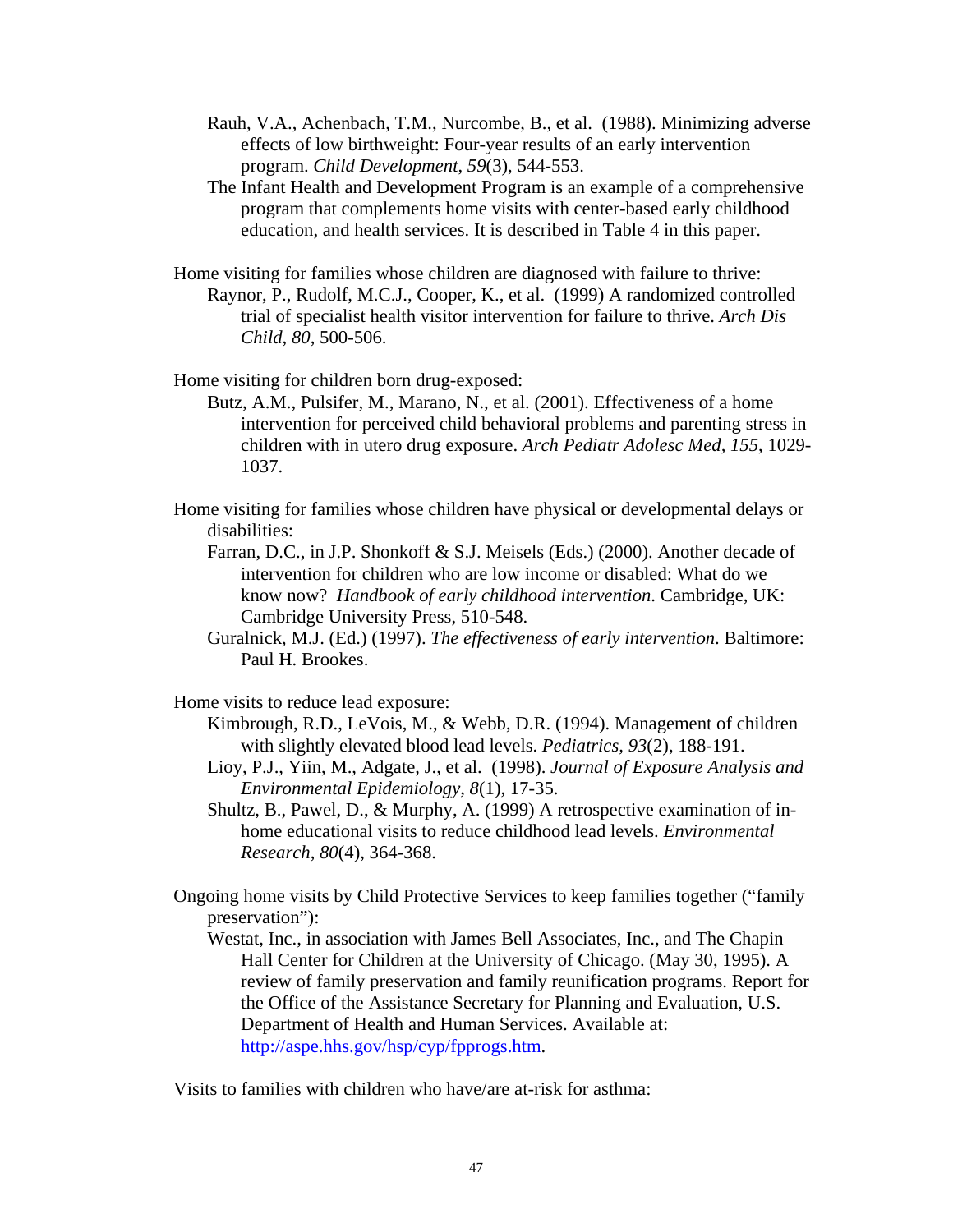- Brown, J.V., Bakeman, R., Celano, M.P., et al. (2002). Home-based asthma education of young low-income children and their families. *Journal of Pediatric Psychology, 27*(8), 677-688.
- Klinnert, M.D., Liu, A.H., Pearson, M.R., et al. (2005). Short-term impact of a randomized multifaceted intervention for wheezing infants in low-income families. *Arch Pediatr Adolesc Med, 159*, 75-82.
- Tsitoura, S., Nestoridou, K., Botis, P., et al. (2002). Randomized trial to prevent sensitization to mite allergens in toddlers and preschoolers by allergen reduction and education. *Arch Pediatr Adolesc Med, 156*, 1021-1027.
- 4. Larner, M., Halpern, R., & Harkavy, O. (Eds.) 1992. *Fair start for children: Lessons learned from seven demonstration projects*. New Haven, CT: Yale University Press.
- 5. Heinecke, C.M. & Ponce, V.A. (1998). Relation-based early family intervention. In Cichetti, D., & Toth, S.L. (Eds.). *Rochester Symposium on Developmental Psycholpathology, Volume IX; Developmental Approaches to Prevention and Intervention*. Rochester, NY: University of Rochester Press.
- 6. Barnard, K.E. Developing, implementing, and documenting interventions with parents and young children. *Zero to Three* (Feb/Mar 1998) 18(4):23-29.
- 7. Layzer, J.I. Goodson, B.D., Bernstein, L., & Price, C. (April 2001) *National evaluation of family support programs*. Final Report Volume A: The meta-analysis. Cambridge, MA: Abt Associates, Inc.
- 8. Sweet, M.A., & Appelbaum, M.I. (2004) Is home visiting an effective strategy? A meta-analytic review of home visiting programs for families with young children. *Child Development, 75*(5), 1435-1456.
- 9. Elkan, R., Kendrick, D., Hewitt, M., Robinson JJA., et al. (2000). The effectiveness of domiciliary health visiting: A systematic review of international studies and a selective review of the British literature. *Health Technology Assessment*, *4*(13).
- 10. Roberts, I., Kramer, M.S., & Suissa, S. (1996). Does home visiting prevent childhood injury? A systematic review of randomised controlled trials. *BMJ*, *312*, 29-33.
- 11. Hodnett, E.D., & Roberts, I. (2004). Home-based social support for socially disadvantaged mothers (Cochrane Review). In: *The Cochrane Library*, Issue 3, 2004. Oxford: Update Software.
- 12. Guterman, N.B. (1999) Enrollment strategies in early home visitation to prevent physical child abuse and neglect and the "universal versus targeted" debate: A metaanalysis of population-based and screening-based programs. *Child Abuse & Neglect*, *23*(9), 863-890.
- 13. MacLeod, J., & Nelson, G. (2000) Programs for the promotion of family wellness and the prevention of child maltreatment: A meta-analytic review. *Child Abuse & Neglect*, *24*(9), 1127-1149.
- 14. Nelson, G., Westhues, A., & MacLeod, J. (2003). A meta-analysis of longitudinal research on preschool prevention programs for children. *Prevention & Treatment, 6*. Available at http://journals.apa.org/prevention/volume6/pre0060031a.html.
- 15. Geerart, L., Van den Noortgate, W., Grietens, H., & Onghena, P. (2004). The effects of early prevention programs for families with young children at risk for physical child abuse and neglect: A meta-analysis. *Child Maltreatment, 9*(3), 277-291.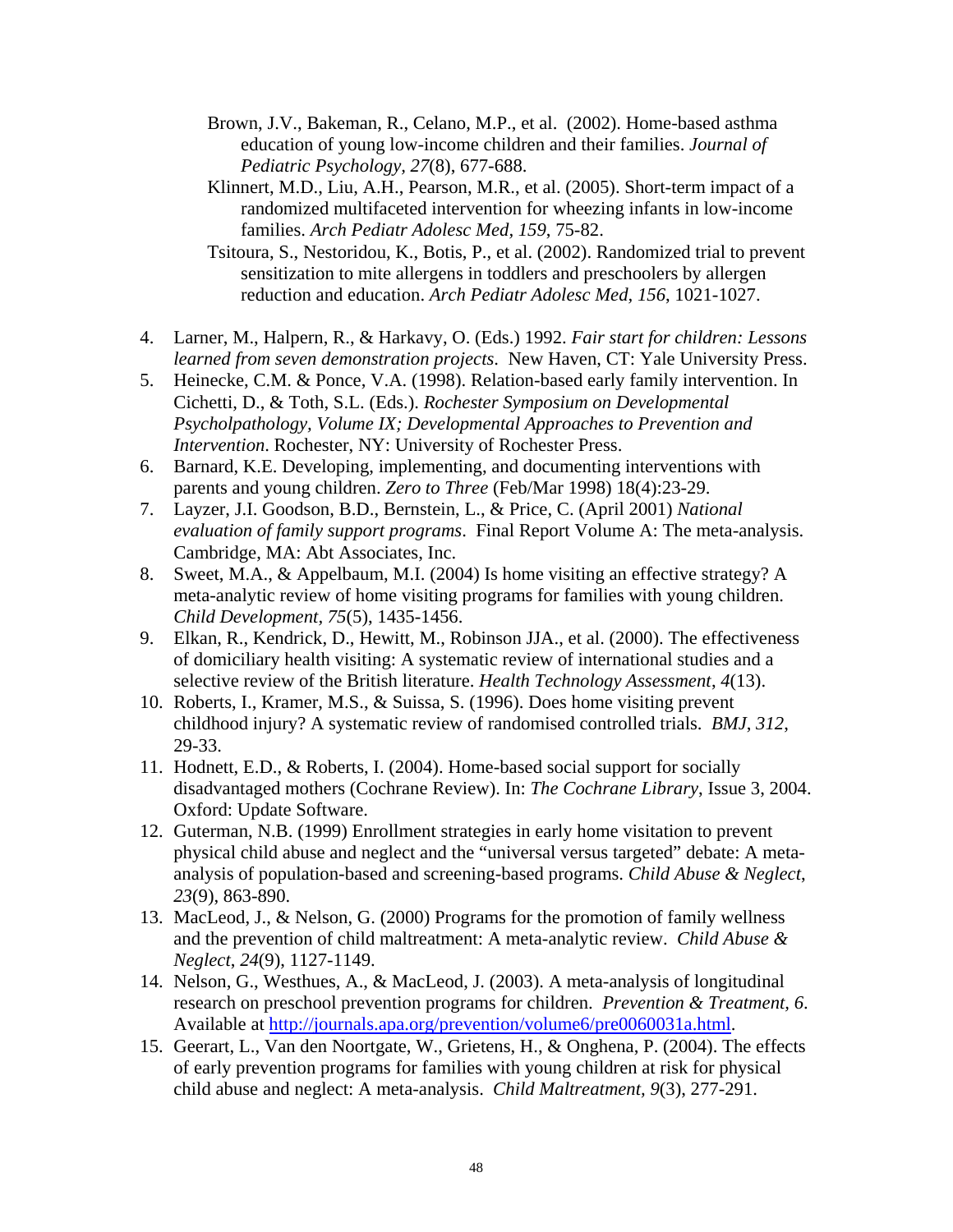- 16. Sikorski, J., Renfrew, M.S., Pindoria, S., & Wade, A. (2004). Support for breastfeeding mothers (Cochrane Review). In: *The Cochrane Library*, Issue 3, 2004. Oxford: Update Software.
- 17. Hodnett, E.D. & Fredericks, S. (2004). Support during pregnancy for women at increased risk of low birthweight babies (Cochrane Review). In: *The Cochrane Library*, Issue 3, 2004. Oxford: Update Software.
- 18. Karoly, L.A., Kilburn, M.R., & Cannon, J.S., (forthcoming, 2005). *Early childhood interventions: proven results, future promise*. MG-341. Santa Monica, CA: The RAND Corporation.
- 19. Bull, J., McCormick, G., Swann, C., Mulvihill, C. (February 2004). *Ante- and postnatal home-visiting programmes: a review of reviews*. Health Development Agency, National Health Service.

http://194.83.94.67/uhtbin/cgisirsi.exe/1112044798/0/520/EBBD\_Home\_pdf\_ft

- 20. Ciliska, D., Mastrilli, P., Ploeg, J., Hayward, S., et al. (2001). The effectiveness of home visiting as a delivery strategy for public health nursing interventions to clients in the prenatal and postnatal period: A systematic review. *Primary Health Care Research and Development, 2*(1), 41-54. Abstract from web: http://www.ingentaconnect.com/content/arn/phcr/2001/00000002/00000001/art0004  $\Omega$
- 21. Cowan, P.A., Powell, D., & Cowan, C.P. (1998). Parenting interventions: A family systems perspective. In Sigel, I.E., & Renninger, K.A., (volume editors), Damon, W. (editor-in-chief), *Handbook of child psychology*. New York: John Wiley and Sons, p. 3-72.
- 22. Gomby, D.S., & Culross, P. (eds.) (1999). Home Visiting: Recent Program Evaluations. *The Future of Children*, *9*(1), 1-224.
- 23. Gomby, D.S., & Larson, C.S. (eds.) (1993). Home Visiting. *The Future of Children*, *3*(3), 1-216.
- 24. Guterman, N.B. (2001) *Stopping child maltreatment before it starts: Emerging horizons in early home visitation services*. Thousand Oaks, CA: Sage Publications.
- 25. MacMillan, H.L. with the Canadian Task Force on Preventive Health Care. (2000). Preventive health care, 2000 update: prevention of child maltreatment. *CMAJ, 163*(11); 1451-1458.
- 26. Montgomery, D., Phillips, G., Merickel, A. (September 29, 2000). Home visiting programs: Varying costs and elusive effects. Report submitted to The David and Lucile Packard Foundation. Palo Alto, CA: American Institutes for Research.
- 27. National Research Council and Institute of Medicine (2000) *From neurons to neighborhoods: The science of early childhood development*. Committee on Integrating the Science of Early Childhood Development. Jack P. Shonkoff and Deborah A. Phillips, eds. Board on Children, Youth, and Families, Commission on Behavioral and Social Sciences and Education. Washington, D.C.: National Academy Press.
- 28. Olds, D., et al. (2000). Update on home-visiting for pregnant women and parents of young children. *Current Problems in Pediatrics*. *30*: 109-41.
- 29. Wade, K., Cava, M., Douglas, C., Feldman, L. et al. (March 1999). A systematic review of the effectiveness of peer/paraprofessional 1:1 interventions targeted toward mothers (parents) of 0-6 year old children in promoting positive maternal (parental)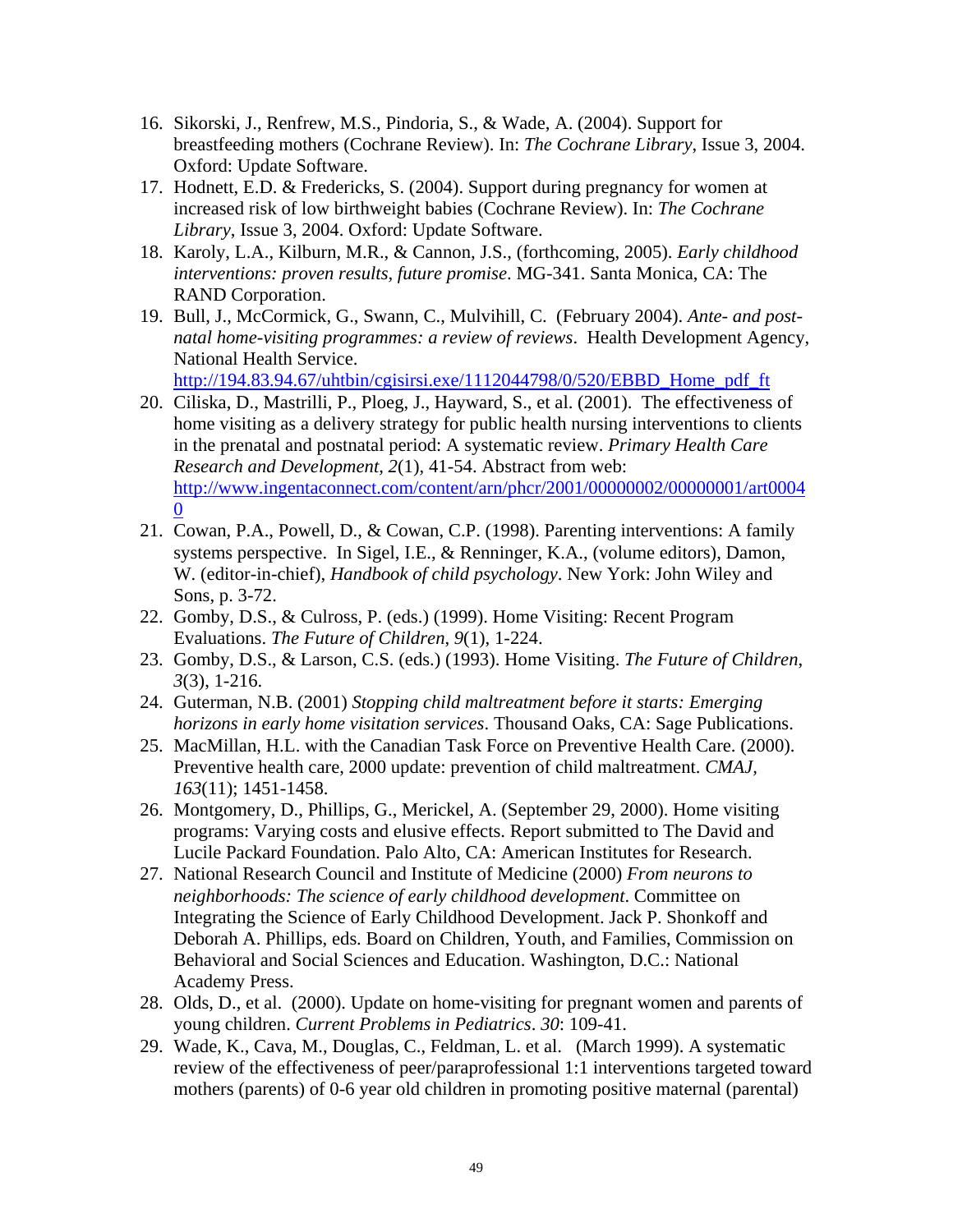and/or child health/developmental outcomes. Effective Public Health Practice Project. Ontario Public Health Research, Education & Development Program. http://www.city.hamilton.on.ca/PHCS/EPHPP/Research/Full-Reviews/98-99/Para-Professional-Parenting-Interventions-review.pdf

- 30. Daro, D.A. & Harding, K.A. (1999) Healthy Families America: Using research to enhance practice. *The Future of Children*, 9(1), 152-176.
- 31. Love, J.M., Kisker, E.E., Ross, C.M., Schochet, P.Z. et al. (June 2001) *Building their futures: How Early Head Start programs are enhancing the lives of infants and toddlers in low-income families*. *Volume I: Technical Report*. Prepared for Commissioner's Office of Research and Evaluation; Administration on Children, Youth and Families; U.S. Department of Health and Human Services, Washington, D.C. Available at http://www.acf.dhhs.gov/programs/core/ongoing\_research/ehs/ehs\_intro.html
- 32. Love, J.M., Kisker, E.E., Ross, C.M., Schochet, P.Z., et al. (June 2002). *Making a difference in the lives of infants and toddlers and their families: The impacts of Early Head Start. Volume I. Final Technical Report*. Department of Health and Human Services, Washington, DC. Available at http://www.acf.dhhs.gov/programs/core/ongoing\_research/ehs/ehs\_intro.html
- 33. Duggan, A.K., McFarlane, E.C., Windham, A.M., Rohde, C.A., et al. (1999) Evaluation of Hawaii's Healthy Start program. *The Future of Children*, 9(1), 66-90.
- 34. Layzer, J.I. Goodson, B.D., Bernstein, L., & Price, C. (April 2001) *National evaluation of family support programs*. Final Report Volume A: The meta-analysis. Cambridge, MA: Abt Associates, Inc., p. A5-8
- 35. Olds, D.L., Henderson, C.R., Kitzman, H.J., Eckenrode, J.J, et al. (1999) Prenatal and infancy home visitation by nurses: Recent findings. *The Future of Children*, 9(1), 44-65.
- 36. Ahluwalia, S.K., McGroder, S.M., Zaslow, M.J., & Hair, E. C. (December 2001) Symptoms of depression among welfare recipients: A concern for two generations. *Child Trends Research Brief*. Washington, DC: Child Trends. Available at www.childtrends.org.
- 37. Heinicke, C.M., Goorsky, M., Moscov, S., Dudley, K., et al. (1998) Partner support as a mediator of intervention outcome. *American Journal of Orthopsychiatry*, *68*(4), 534-541.
- 38. Fully 57% of the cost savings were due to decreases in welfare costs, 23% to taxes paid on increased maternal income, and 20% to decreases in criminal justice costs. Karoly, L.A., Greenwood, P.W., Everingham, S.S., Hoube, J., et al. *Investing in our children: What we know and don't know about the costs and benefits of early childhood interventions*. Santa Monica, CA: RAND, 1998.
- 39. El-Kamary, S.S., Higman, S.M., Fuddy, L., McFarlane, E. et al. (2004). Hawaii's Healthy Start home visiting program: Determinants and impact of rapid repeat birth. *Pediatrics, 114*, 317-326.
- 40. Kelsey, M., Johnson, A., & Maynard, R. (July 2001). The potential of home visitor services to strengthen welfare-to-work programs for teenage parents on cash assistance. U.S. Department of Health and Human Services, Grant Number 90FF0036101.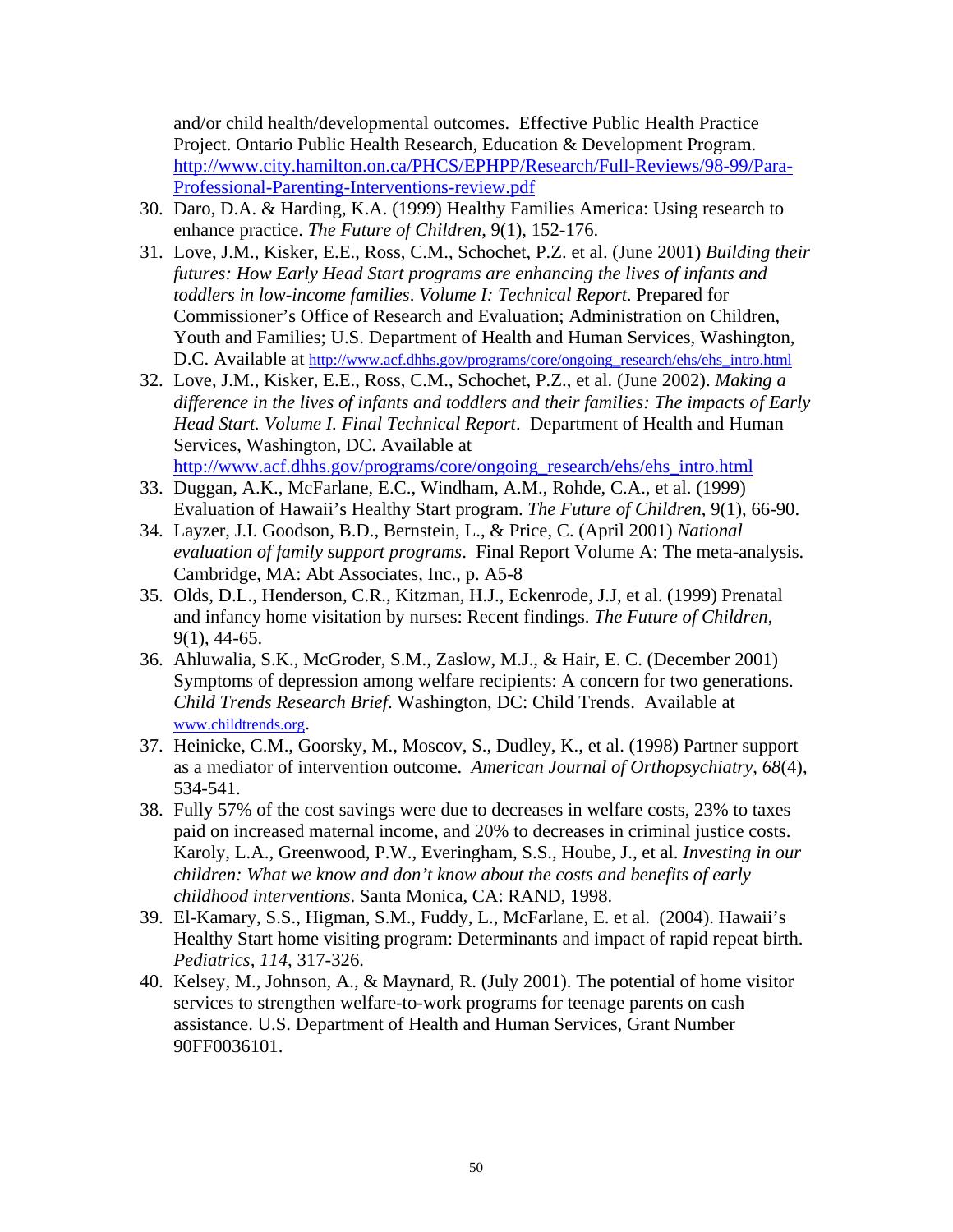- 41. Layzer, J.I. Goodson, B.D., Bernstein, L., & Price, C. (April 2001) *National evaluation of family support programs*. Final Report Volume A: The meta-analysis. Cambridge, MA: Abt Associates, Inc., p. A5-9.
- 42. Gomby, D.S., Culross, P.L., & Behrman, R.E. (1999) Home visiting: Recent program evaluations – Analysis and recommendations. *The Future of Children*, 9(1), 4-26.
- 43. Kendrick, D., Elkan, R., Hewitt, M., Dewey, M., et al. (2000) Does home visiting improve parenting and the quality of the home environment? A systematic review and meta analysis. *Arch Dis Child*, *82*, 443-451.
- 44. Olds, D.L. & Kitzman, H. (1993) Review of research on home visiting for pregnant women and parents of young children. *The Future of Children*, *3*(3), 53-92.
- 45. Shiono, P.H. & Behrman, R.E. (Spring 1995). Low birth weight: Analysis and recommendations. *The Future of Children*, 5(1), 4-18.
- 46. King, W.J., Klassen, T.P., LeBlanc, J., Bernard-Bonnin, A-C, et al. (2001). The effectiveness of a home visit to prevent childhood injury. *Pediatrics*, *108*(2), 382- 388.
- 47. Abuse is difficult to measure because, (1) it is a relatively rare event in the population, and most studies cannot afford to track the number of families necessary to detect its presence; and (2) the most direct measure of child maltreatment, reports to Children's Protective Services (CPS), may over- or under-estimate the true rates of abuse and neglect. Across a community, reports to Child Protective Services probably underestimate the true rates of child maltreatment in that community. However, because home visitors, like teachers or doctors, are mandated reporters of child maltreatment, the rates of CPS reports in a home-visited group may be higher than those in a comparison group, simply because the visited group has been observed more frequently. In addition, because any report may sometimes be an exaggeration, many studies choose to rely upon substantiated reports of child maltreatment, rather than just the initial reports.
- 48. U.S. General Accounting Office. (August 1992). *Child abuse prevention programs need greater emphasis.* Report to the Chairman, Subcommittee on Oversight of Government Management, Committee on Governmental Affairs, U.S. Senate. GAO/HRD-92-99. Washington, DC: General Accounting Office.
- 49. Green, B.L., Mackin, J.R., Tarte, J.M., et al. (June 2004). Healthy Start: 2002-2003 Status Report. Prepared for Oregon Commission on Children and Families. Portland, OR: NPC Research. http://www.npcresearch.com/Files/Healthy%20Start%20Status%20Report%202002- 2003%20FINAL.PDF
- 50. Eckenrode, J., Ganzel, B., Henderson, C.R., Smith, E., et al. (2000). Preventing child abuse and neglect with a program of nurse home visitation: The limiting effects of domestic violence. *Journal of the Medical Association*, *284*(11), 1385-1391.
- 51. Landsverk, J., Carillio, T., Connelly, C., Leslie, L., Ganger, W., and Sylmen, D. (2002). Healthy Families San Diego Clinical Trial: Technical Report. Child and Adolescent Services Research Center, Children's Hospital - San Diego, San Diego, California. Executive summary available by sending an e-mail to jlandsverk@aol.com.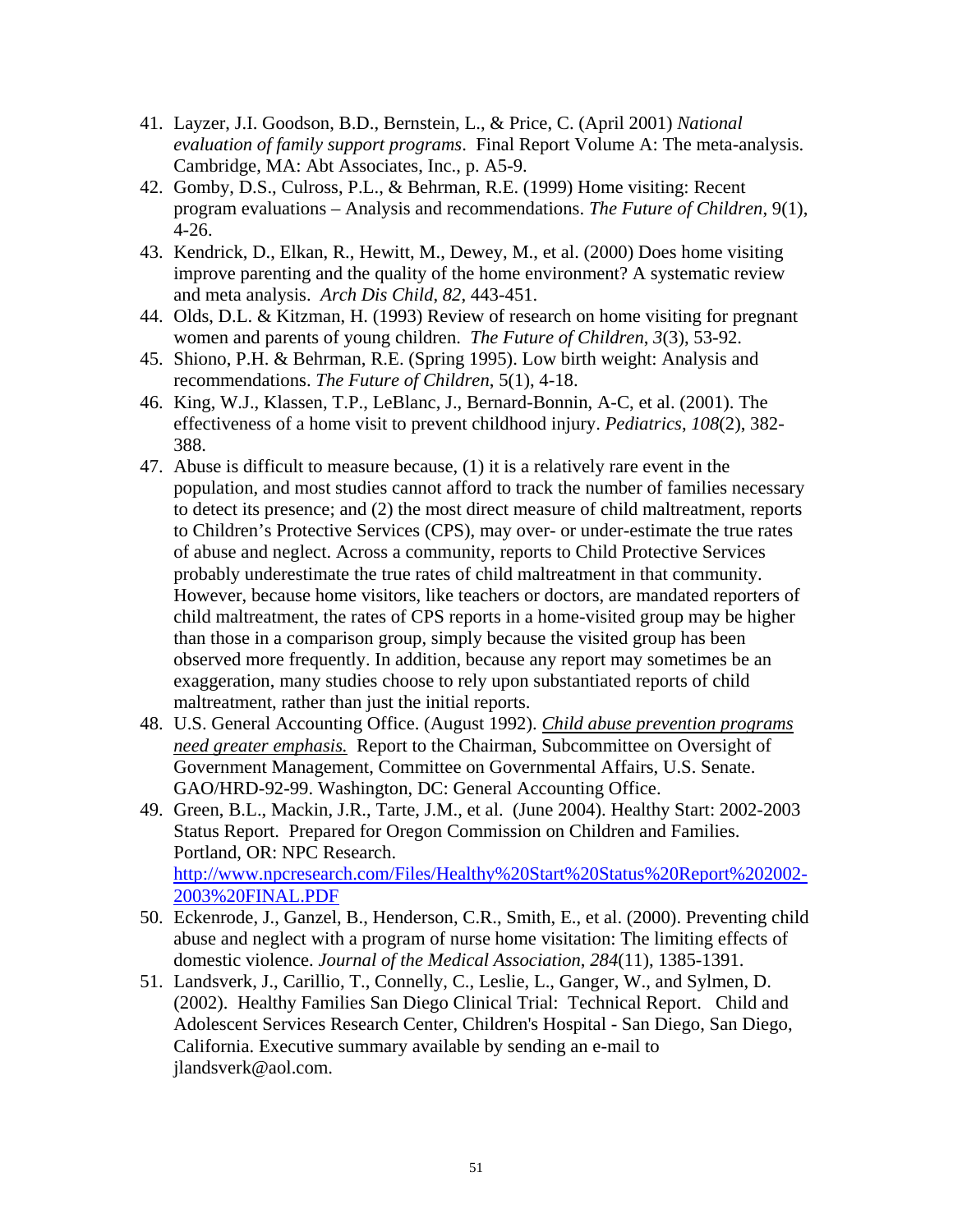- 52. Duggan, A., McFarlane, E., Fuddy, L., Burrell, L, et al. (2004) Randomized trial of a statewide home visiting program: impact in preventing child abuse and neglect. *Child Abuse & Neglect, 28*, 597-622.
- 53. Chaffin, M. (2004). Is it time to rethink Healthy Start/Healthy Families? *Child Abuse & Neglect, 28*, 589-595.
- 54. U.S. General Accounting Office, Report to the Chairman, Subcommittee on Labor, health and Human Services, Education, and Related Agencies, Committee on Appropriations, U.S. Senate. Home visiting: A promising early intervention strategy for at-risk families. GAO/HRD-90-83. Washington, DC: U.S. Government Printing Office, July 1990. Available from the U.S. General Accounting Office, P.O. Box 6015, Gaithersburg, MD 20877.
- 55. U.S. Advisory Board on Child Abuse and Neglect. *Creating caring communities: Blueprint for an effective federal policy on child abuse and neglect*. Washington, DC: Department of Health and Human Services, Administration for Children and Families, 1991.
- 56. AAP Council on Child and Adolescent Health –The American Academy of Pediatrics. The role of home visitation programs in improving health outcomes for children and families. *Pediatrics*, 1998; 101:486-489.
- 57. Association of Maternal and Child Health Programs. Fact Sheet Home Visiting: An effective strategy for improving the health of mothers and children. March 1999.
- 58. T. Thornton et al. (September 2000) *Best practices of youth violence prevention: A sourcebook for community action*, Division of Violence Prevention, Centers for Disease Control and Prevention, Atlanta, GA.
- 59. Olds, D., Hill, P., & Rumsey, E. (Nov 1998) Prenatal early childhood home visitation. *OJJDP Juvenile Justice Bulletin*.
- 60. Chalk, R., & King, P.A. (eds.) (1998) *Violence in families: Assessing prevention and treatment programs*. Committee on the Assessment of Family Violence Interventions, Board on Children, Youth, and Families, National Research Council and Institute of Medicine. Washington, D.C.: National Academy Press.
- 61. Author. (June 14, 2002) The benefits and financing of home visiting programs. Issue Brief, NGA Center for Best Practices.
- 62. Hahn, R.A., Bilukha, O.O., Crosby, A., Fullilove, M.T., et al. (October 3, 2003). First reports evaluating the effectives of strategies for preventing violence: Early childhood home visitation. Findings from the Task Force on Community Preventive Services. Morbidity and Mortality Weekly Report, 52(RR-14), 1-9. Also, (Author). *New findings prove early childhood home visitation prevents child maltreatment*. Guide to Community Preventive Services: Systematic Reviews and Evidence Based Recommendations. Available at:

http://www.thecommunityguide.org/violence/default.htm.

- 63. Bugental, D. B., Ellerson, P.C., Rainey, B., Lin, E.K, et al. (2002). A cognitive approach to child abuse prevention. *Journal of Family Psychology, 16*(3), 243-258.
- 64. Bugental, E. (2004). Finding ways to reduce the prevalence of child maltreatment among fathers: A comment on the alternative approaches. *Clinical Psychology: Science and Practice*, *11*(1), 112-115.
- 65. Coates, D. Early childhood evaluation: A report to the Parkway Board of Education. St. Louis, MO: Parkway School District, 1994; Coates, D. Memo on one-year update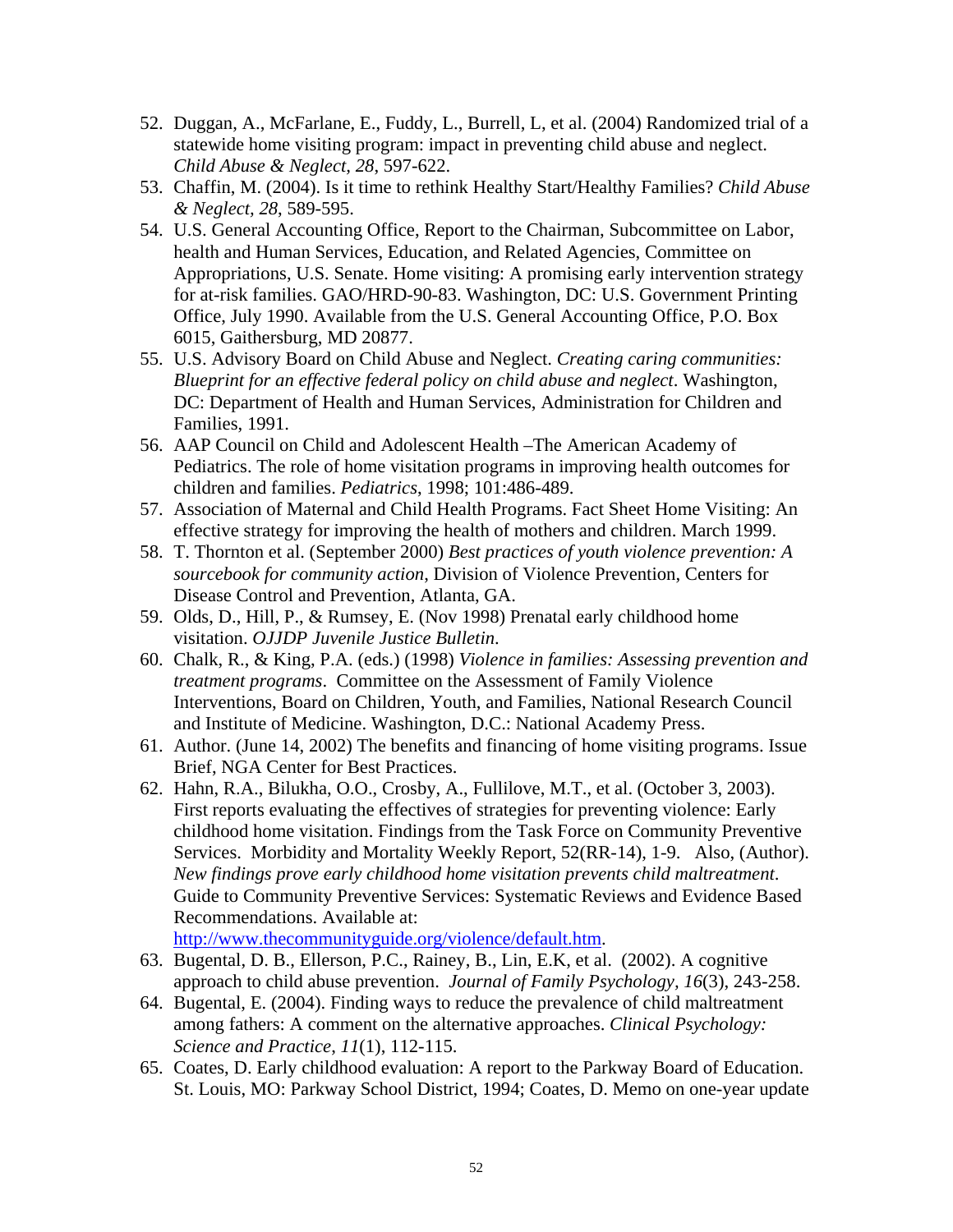on Stanford scores of students. Early Childhood Evaluation Study Group, December 26, 1996. As cited in Winter, M.M. (1999).Parents as Teachers, *The Future of Children*, *9*(1), p. 179-189.

- 66. Bradley, R.H., & Gilkey, B., (2002). The impact of the Home Instructional Program for Preschool Youngsters (HIPPY) on school performance in  $3<sup>rd</sup>$  and  $6<sup>th</sup>$  grades. *Early Education and Development, 13*(3), 302-311.
- 67. Levenstein, P., Levenstein, S., Shiminski, J.A., & Stolzberg, J.E. (1998) Long-term impact of a verbal interaction program for at-risk toddlers: An exploratory study of high school outcomes in a replication of the Mother-Child Home Program. *Journal of Applied Developmental Psychology*, *19*(2): 267-285.
- 68. Baker, J.L., Piotrkowski, C.S., & Brooks-Gunn, J. (1999) The Home Instruction Program for Preschool Youngsters (HIPPY). *The Future of Children*, 9(1), 116-133.
- 69. Wagner, M.M., & Clayton, S.L. (1999) The Parents as Teachers program: results from two demonstrations. *The Future of Children*, 9(1), 91-115.
- 70. Wagner, M., Spiker, D., Hernandez, F., Song, J., et al. (June 2001) Multisite Parents as Teachers evaluation: Experiences and outcomes for children and families. Menlo Park, CA: SRI International.
- 71. Olds, D.L., Robinson, J., O'Brien, R., Luckey, D.W., et al. (2002) Home visiting by paraprofessionals and by nurses: A randomized, controlled trial. *Pediatrics, 110*(3), 486-496.
- 72. Love, J.M., Kisker, E.E., Ross, C.M., Schochet, P.Z., et al. (June 2002). *Making a difference in the lives of infants and toddlers and their families: The impacts of Early Head Start. Volume I: Final Technical Report*. Department of Health and Human Services, Washington, DC. Available at http://www.acf.dhhs.gov/programs/core/ongoing\_research/ehs/ehs\_intro.html
- 73. Pfannenstiel, J., Lambson, T., & Yarnell, V. (1996) *The Parents as Teachers program: Longitudinal followup to the Second Wave Study*. Overland Park, KS: Resarch & Training Associates.
- 74. Jacobson, A.L. Ramisetty-Mikler, S. (August 2000). The HIPPYCORPS Initiative: Getting things done. 1999-2000 Annual Program Evaluation Report. Prepared for The Texas HIPPY Center, System Center at Dallas, Texas.
- 75. O'Brien, T., Garnett, D.M., proctor, K. (2002). Report: Impact of the Parents as Teachers program Canon City, CO (Fremont County) School Year 1999-2000. Contact: tobrien@carbon.cudenver.edu.
- 76. Gutelius, M.F., Kirsch, A.D., MacDonald, S., et al. (1972). Promising results from a cognitive stimulation program in infancy. *Clinical Pediatrics, 11*(10), 585-593.
- 77. Gutelius, M.F., Kirsch, A.D., MacDonald, S., et al. (1977). Controlled study of child health supervision: Behavioral results. *Pediatrics, 60*(3), 294-304.
- 78. Lambie, D.Z., Bond, J.T., & Weikart, D.P. (1974). Home teaching with mothers and infants. *Mongraphs of the High/Scope Educational Research Foundation*, No. 2. Ypsilanti, Michigan: The High/Scope Press.
- 79. Epstein, A.S., & Weikart, D.P. (1979). The Ypsilanti-Carnegie Infant Education Project: Longitudinal follow-up. *Monographs of the High/Scope Educational Research Foundation*, No. 6. Ypsilanti, Michigan: The High/Scope Press.
- 80. Jester, R.E., & Guinagh, B.J. (1983). The Gordon parent education infant and toddler program. In The Consortium for Longitudinal Studies, *As the twig is bent…Lasting*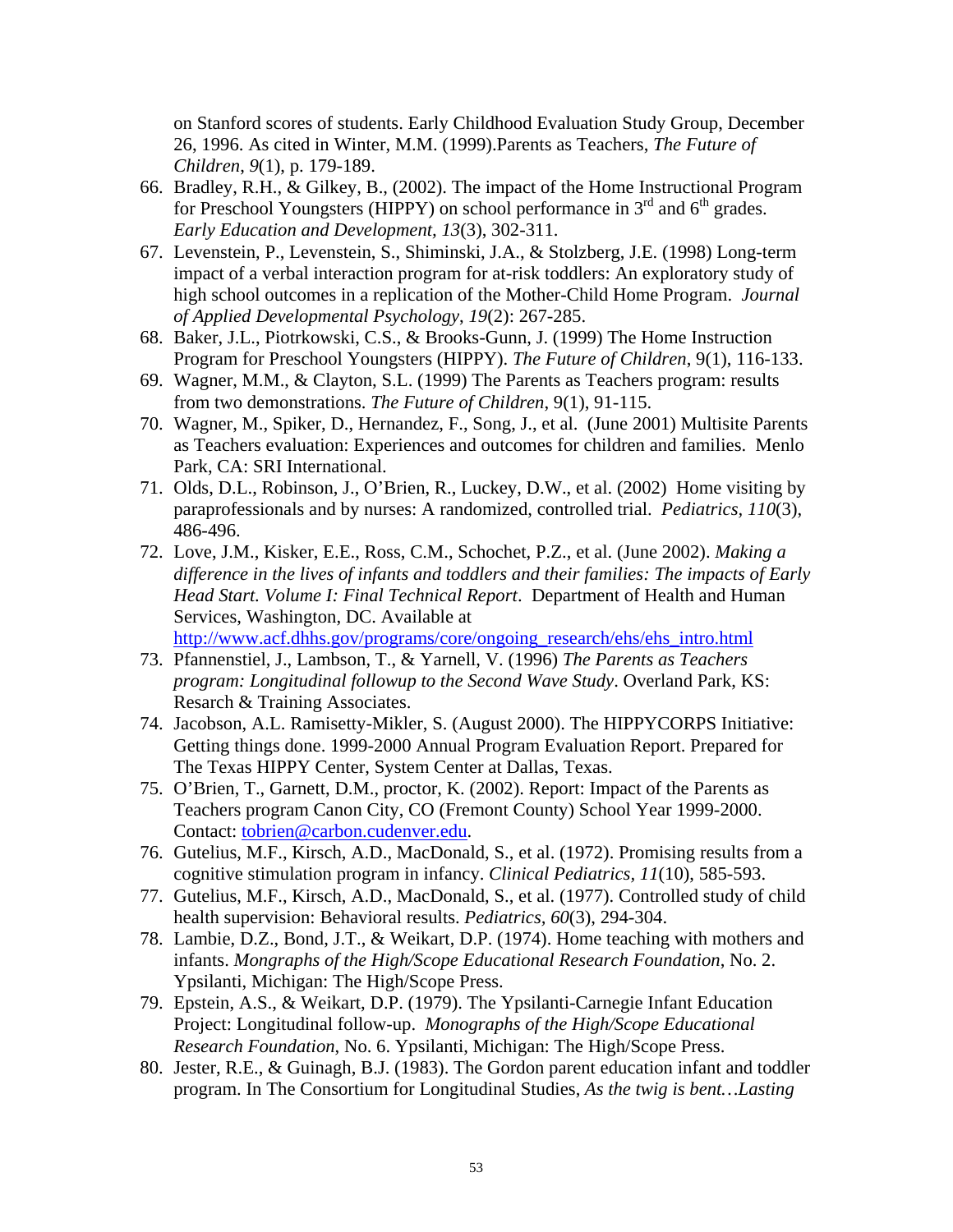*effects of preschool programs*, Chapter 4, pp. 103-132. Lawrence Erlbaum Asso: Hillsdale, NJ.

- 81. Olds, D.L., Eckenrode, J., Henderson, C.R., et al. (1997). Long-term effects of home visitation on maternal life course and child abuse and neglect: Fifteen-year follow-up of a randomized trial. *JAMA, 278*(8), 637-643.
- 82. Olds, D., Henderson, C.R., Cole, R., et al. (1998). Long-term effects of nurse home visitation on children's criminal and antisocial behavior: 15-year follow-up of a randomized controlled trial. *JAMA, 280*(14), 1238-1244.
- 83. Olds, D.L. (2002) Prenatal and infancy home visiting by nurses: From randomized trials to community replication. *Prevention Science, 3*(3), 153-172.
- 84. Olds, D.L., Kitzman, H., Cole, R. et al. Effects of nurse home-visiting on maternal life course and child development: Age 6 follow-up results of a randomized trial. *Pediatrics, 114*, 1550-1559.
- 85. Drazen, S.M., & Haust, M. (May 1, 1995) PACT Validation Study: Evidence of Effectiveness Section: The Effects of the Parents and Children Together (PACT) program on school achievement. Obtained from PAT National Center.
- 86. Drazen, S.M., & Haust, M. (August 12, 1996). Lasting academic gains from an early home visitation program. Paper presented at annual meeting of the American Psychological Association, Toronto, Ontario.
- 87. Madden, J., O'Hara, H., & Levenstein, P. (1984). Home again: Effects of the Mother-Child Home Program on mother and child. *Child Development, 55*, 636-647.
- 88. Levenstein, P., Levenstein, S., & Oliver, D. (2002). First grade school readiness of former child participants in a South Carolina replication of the Parent-Child Home Program. *Applied Developmental Psychology, 23*, 331-353.
- 89. Olds, D., Henderson, C.R., Cole, R., et al. (1998). Long-term effects of nurse home visitation on children's criminal and antisocial behavior: 15-year follow-up of a randomized controlled trial. *JAMA, 280*(14), p. 1243.
- 90. Early Head Start Research and Evaluation Project. (December 2003) *Research to practice: Early Head Start home-based services*. Administration for Children and Families, U.S. Department of Health and Human Services. http://www.acf.hhs.gov/programs/opre/ehs/ehs\_resrch/reports/homebase\_services/ho mebase\_services.pdf (Accessed 7/18/05)
- 91. Gray, S.W., & Klaus, R.A. (1970). The Early Training Project: a seventh-year report. *Child Development, 41*, 909-924.
- 92. Seitz, V., Apfel, N.H. (1994). Parent-focused intervention: Diffusion effects on siblings. *Child Development, 65*(2), 677-683.
- 93. Yoshikawa, H. 1995. Long-term effects of early childhood programs on social outcomes and delinquency. *The Future of Children*, *5*(3), 51-75.
- 94. Schweinhart, L.J. (2004). The High/Scope Perry Preschool Study through age 40: Summary, conclusions, and frequently asked questions. http://www.highscope.org/Research/PerryProject/PerryAge40SumWeb.pdf.
- 95. Lally, J.R., Mangione, P.L., & Honig, A.S. (September 1987). The Syracuse University Family Development Research Program: Long-range impact of an early intervention with low-income children and their families. Sausalito, CA: The Center for Child & Family Studies, Far West Laboratory.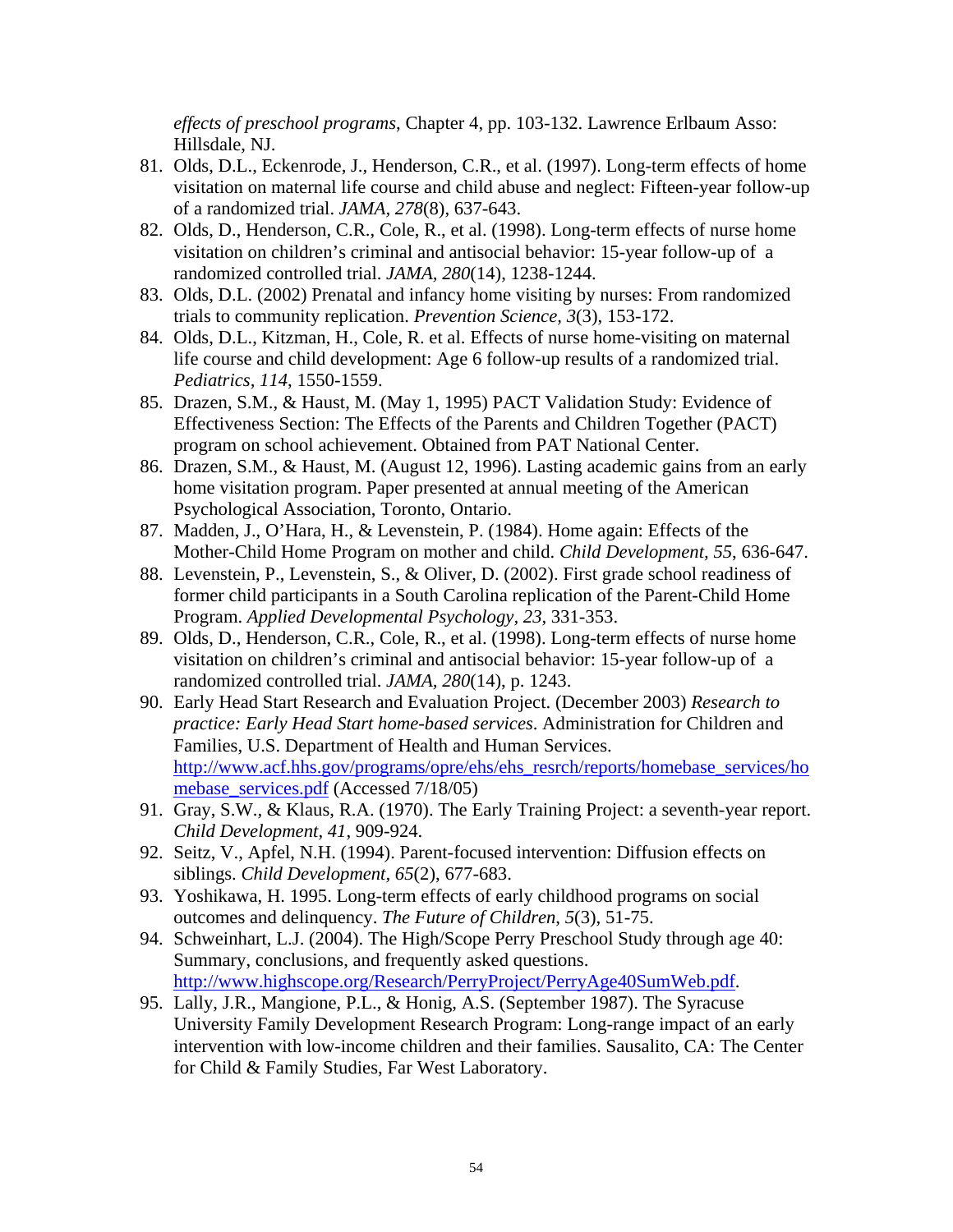- 96. Johnson, D.L., & Walker, T. (1987). Primary prevention of behavior problems in Mexican-American children. American Journal of Community Psychology, *15*(4), 374-385.
- 97. Pfannenstiel, J.C., Seitz, V., & Zigler, E. (2002) Promoting school readiness: The role of the Parents as Teachers program. *NHSA Dialog, 6*(1), 71-86.
- 98. Pfannenstiel, J. (1999). School entry assessment project: Report of findings. Prepared for the Missouri Department of Elementary and Secondary Education. Overland Park, KA: Research & Training Associates, Inc.
- 99. Wasik, B.H., Ramey, C.T., Bryant, D.M., & Sparling, J.J. A longitudinal study of two early intervention strategies: Project CARE. *Child Development* (1990) 61: 1682-96.
- 100. National Research Council and Institute of Medicine (2000) *From neurons to neighborhoods: The science of early childhood development*. Committee on Integrating the Science of Early Childhood Development. Jack P. Shonkoff and Deborah A. Phillips, eds. Board on Children, Youth, and Families, Commission on Behavioral and Social Sciences and Education. Washington, D.C.: National Academy Press, p. 11.
- 101. McLearn, K.T., Strobino, D.M., Minkovitz, C.S., Marks, E., et al. (2004). Narrowing the income gaps in preventive care for young children: Families in Healthy Steps. *Journal of Urban Health: Bulletin of the New York Academy of Medicine*, *81*(4), 556-567.
- 102. Minkovitz, C.S., Hughart, N., Strobino, D., Scharfstein, D., et al. (2003). A practicebased intervention to enhance quality of care in the first 3 years of life: The Healthy Steps for Young Children Program. JAMA, 290(23), 3081-3091.
- 103. Guyer, B., Hughart, N., Strobino, D., Jones, A, et al. (2000). Assessing the impact of pediatric-based developmental services on infants, families, and Clinicians: Challenges to evaluating the Healthy Steps Program. *Pediatrics, 105*(3). http://www.pediatrics.org/cgi/content/full/105/3/e33.
- 104. Zuckerman, B.,M., Parker, S., Kaplan-Sanoff, M., et al. (2004). Healthy Steps: A case study of innovation in pediatric practice. *Pediatrics, 114*, 820-826.
- 105. Olds, D.L., Henderson, C.R., Phelps, C., et al. (1993) Effect of prenatal and infancy nurse home visitation on government spending. *Medical Care, 31*(2), 155-174.
- 106. Karoly, L.A., Greenwood, P.W., Everingham, S.S., Hoube, J., et al. *Investing in our children: What we know and don't know about the costs and benefits of early childhood interventions*. Santa Monica, CA: RAND, 1998.
- 107. Glazner, J., Bondy, J., Luckey, D., & Olds, D. Effect of the Nurse Family Partnership on government expenditures for vulnerable first-time mothers and their children in Elmira, New York, Memphis, Tennessee, and Denver, Colorado. Final Report to the Administration for Children and Families. www.acf.hhs.gov/programs/opre/welfare\_employ/economic\_analysis/reports/eff ect\_nursefam/effect\_nursefam.pdf
- 108. Aos, S., Lieb, R., Mayfield, J., Miller, M., Pennucci, A. (2004). *Benefits and costs of prevention and early intervention programs for youth*. Olympia: Washington State Institute for Public Policy.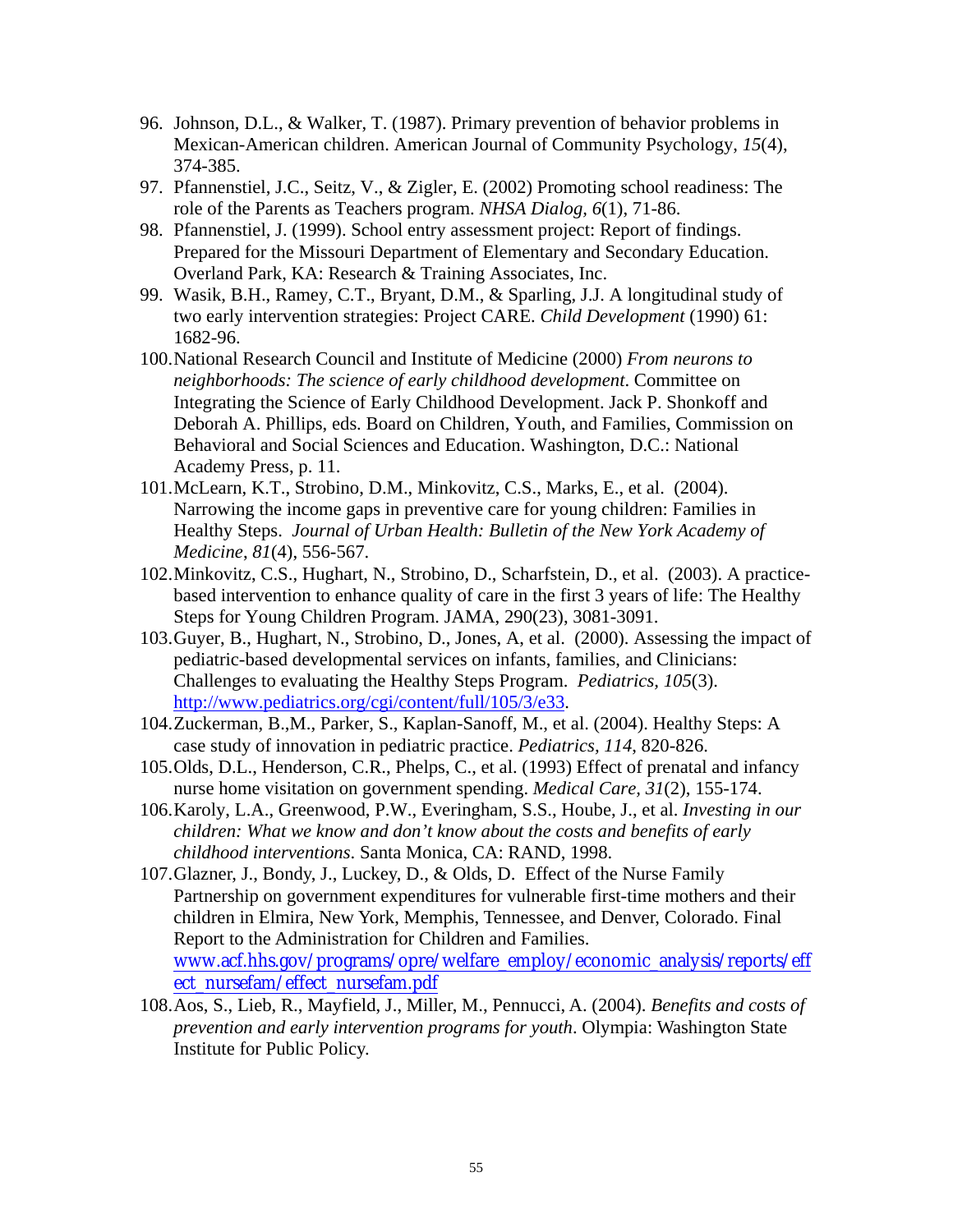- 109. Aos, S., Lieb, R., Mayfield, J., Miller, M., Pennucci, A. (2004). *Benefits and costs of prevention and early intervention programs for youth*. Olympia: Washington State Institute for Public Policy, p. 12.
- 110. National Research Council and Institute of Medicine (2000) *From neurons to neighborhoods: The science of early childhood development*. Committee on Integrating the Science of Early Childhood Development. Jack P. Shonkoff and Deborah A. Phillips, eds. Board on Children, Youth, and Families, Commission on Behavioral and Social Sciences and Education. Washington, D.C.: National Academy Press, p. 398.
- 111. McGuigan, W.M., & Pratt, C.C. (2001). The predictive impact of domestic violence on three types of child maltreatment. *Child Abuse & Neglect*, *25*, 869-883.
- 112. Duggan, A., Windham, A., McFarlane, E., Fuddy, L, et al. (2000) Hawaii's Healthy Start program of home visiting for at-risk families: Evaluation of family identification, family engagement, and service delivery. *Pediatrics*, *105*(1), 250-259.
- 113. LPC Consulting Associates. (October 11, 2001). *Birth & Beyond: Year Two Report*. Submitted to Department of Health and Human Services.
- 114. Korfmacher, J., O'Brien, R., Hiatt, S., & Olds, D. (1999) Differences in program implementation between nurses and paraprofessionals providing home visits during pregnancy and infancy: A randomized trial. *American Journal of Public Health, 89*(12), 1847-1851.
- 115. O'Brien, R., Molritz, P., & McClatchey, M. (4/21/01). Replication of a model program of prenatal and infancy home visiting by nurses outside of research settings. Presentation at Society for Research on Child Development, Minneapolis, Minnesota.
- 116. Wagner, M., Spiker, D., Gerlach-Downie, S., & Hernandez, F. (February 2000) *Parental engagement in home visiting programs—findings from the Parents as Teachers multisite evaluation*. Menlo Park, CA: SRI International.
- 117. Kisker, E.E., Love, J.M., Raikes, H., Boller, K. et al. (December 1999). *Leading the way: Characteristics and early experiences of selected Early Head Start programs. Volume I: Cross-site perspectives*. Prepared for Administration on Children, Youth and Families, U.S. Department of Health and Human Services, Washington, D.C.
- 118. Paulsell, D., Kisker, E.E., Love, J.M., Raikes, H., et al. (December 2000). *Leading the way: characteristics and early experiences of selected Early Head Start programs. Vol. III: Program implementation*. Report prepared for The Commissioner's Office of Research and Evaluation and the Head Start Bureau, Administration on Children, Youth and Families, Department of Health and Human Services.
- 119.Williams, Stern & Associates (February 2005). Healthy Families Florida Evaluation Report. January 1, 1999-December 31, 2003. Miami, FL www.wsahealth.com**.**
- 120. Wasik, B.H. (1993) Staffing issues for home visiting programs. *The Future of Children*, *3*(3), 140-157.
- 121. Duggan, A., Fuddy, L., Burrell, L., Higman, S.M., et al. (2004). Randomized trial of a statewide home visiting program: impact in reducing parental risk factors. *Child Abuse & Neglect, 28*, 623-643.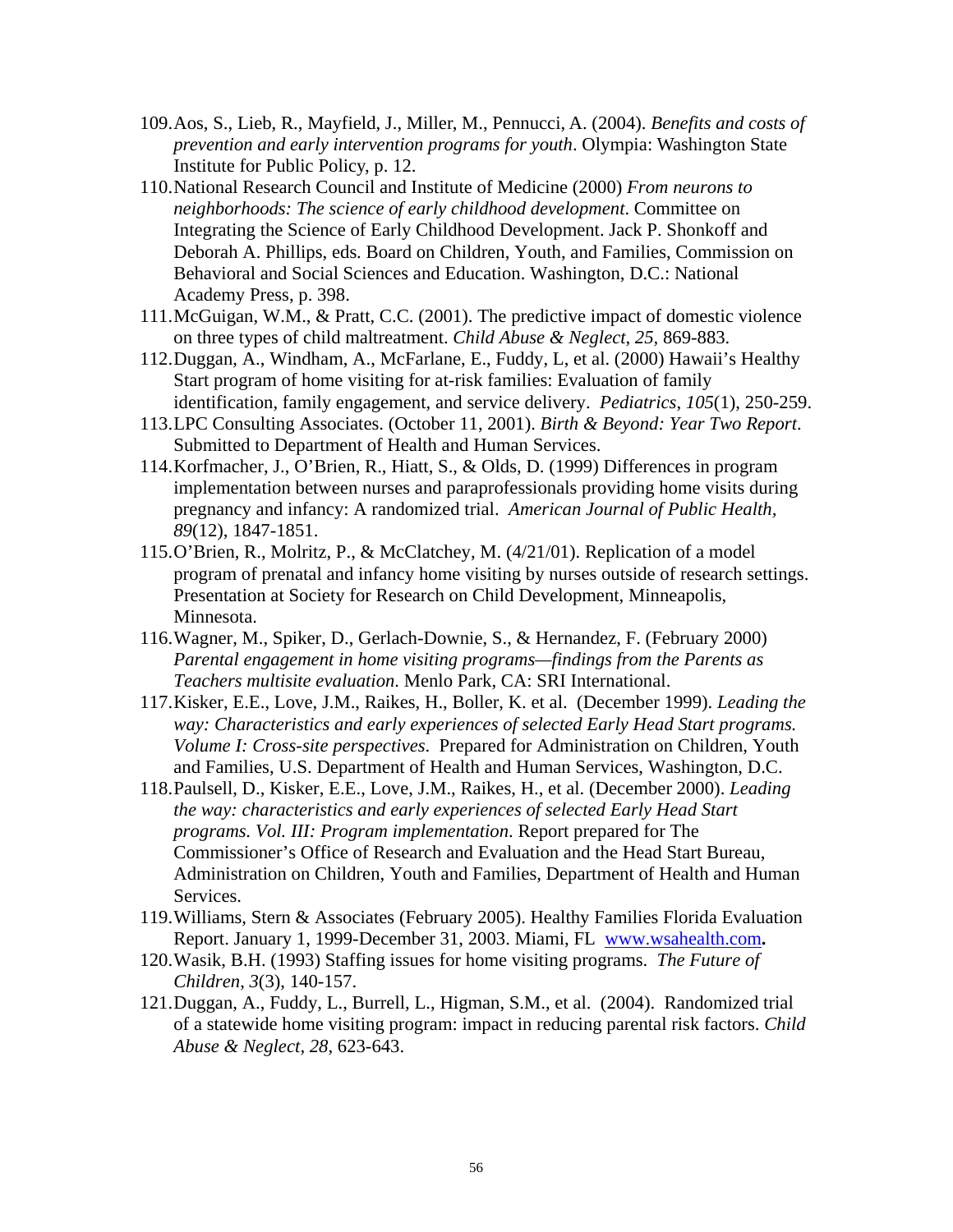- 122. Barnet, B., Duggan, A.K., Devoe, M., et al. (2002). The effect of volunteer home visitation for adolescent mothers on parenting and mental health outcomes: A randomized trial. *Arch Pediatr Adolesc Med, 156*, 1216-1222.
- 123. Vernon-Feagans, L., Hammer, C.S., Miccio, A., & Manlove, E. (2001).Early language and literacy skills in low-income African American and Hispanic children. In S. B. Neuman, & D. K. Dickinson (Eds.), *Handbook of Early Literacy*. New York: Guilford Press, p. 192-210.
- 124. Black, M.M., Siegel, E. H., Abel, Y.A., & Bentley, M.E. (2001) Home and videotape intervention delays complementary feeding among adolescent mothers. *Pediatrics*, *107*(5). Available at http://www.pediatrics.org/cgi/content/full/107/5/e67
- 125. Love, J.M., Kisker, E.E., Ross, C.M., Schochet, P.Z. et al. (June 2001) *Building their futures: How Early Head Start programs are enhancing the lives of infants and toddlers in low-income families*. *Volume II: Technical Report, Appendixes*. Prepared for Commissioner's Office of Research and Evaluation; Administration on Children, Youth and Families; U.S. Department of Health and Human Services, Washington, D.C. Available at http://www.acf.dhhs.gov/programs/core/ongoing\_research/ehs/ehs\_intro.html
- 126. National Research Council and Institute of Medicine (2000) *From neurons to neighborhoods: The science of early childhood development*. Committee on Integrating the Science of Early Childhood Development. Jack P. Shonkoff and Deborah A. Phillips, eds. Board on Children, Youth, and Families, Commission on Behavioral and Social Sciences and Education. Washington, D.C.: National Academy Press, p. 371.
- 127. Lanzi, R.G., Pascoe, J.M., Keltner, B., et al. (1999). Correlates of maternal depressive symptoms in a national Head Start program sample. *Arch Pediatr Adolsc Med, 153*, 801-807.
- 128. Windham, A., Duggan, A.K., Rohde, C., Young, E., et al. 2000? Comprehensive evaluation of the Hawaii Healthy Start program: Effects on maternal mental health, substance use and social support at one year.  $11<sup>th</sup>$  Annual Research Conference Proceedings.
- 129. Gomby, D. (2003). Building school readiness through home visitation. For the First 5 California Children and Families Commission. Available at: http://www.ccfc.ca.gov/SchoolReady.htm.
- 130. LeCroy & Milligan Associates, Inc. (November 2003). Healthy Families Arizona Evaluation Report 2003. Prepared for the Arizona Department of Economic Security. Tucson, AZ: LeCroy & Milligan Associates, Inc.
- 131. Love, J.M., Kisker, E.E., Ross, C.M., Schochet, P.Z. et al. (June 2001) *Building their futures: How Early Head Start programs are enhancing the lives of infants and toddlers in low-income families*. *Volume II: Technical Report, Appendixes*. Prepared for Commissioner's Office of Research and Evaluation; Administration on Children, Youth and Families; U.S. Department of Health and Human Services, Washington, D.C. Available at http://www.acf.dhhs.gov/programs/core/ongoing\_research/ehs/ehs\_intro.html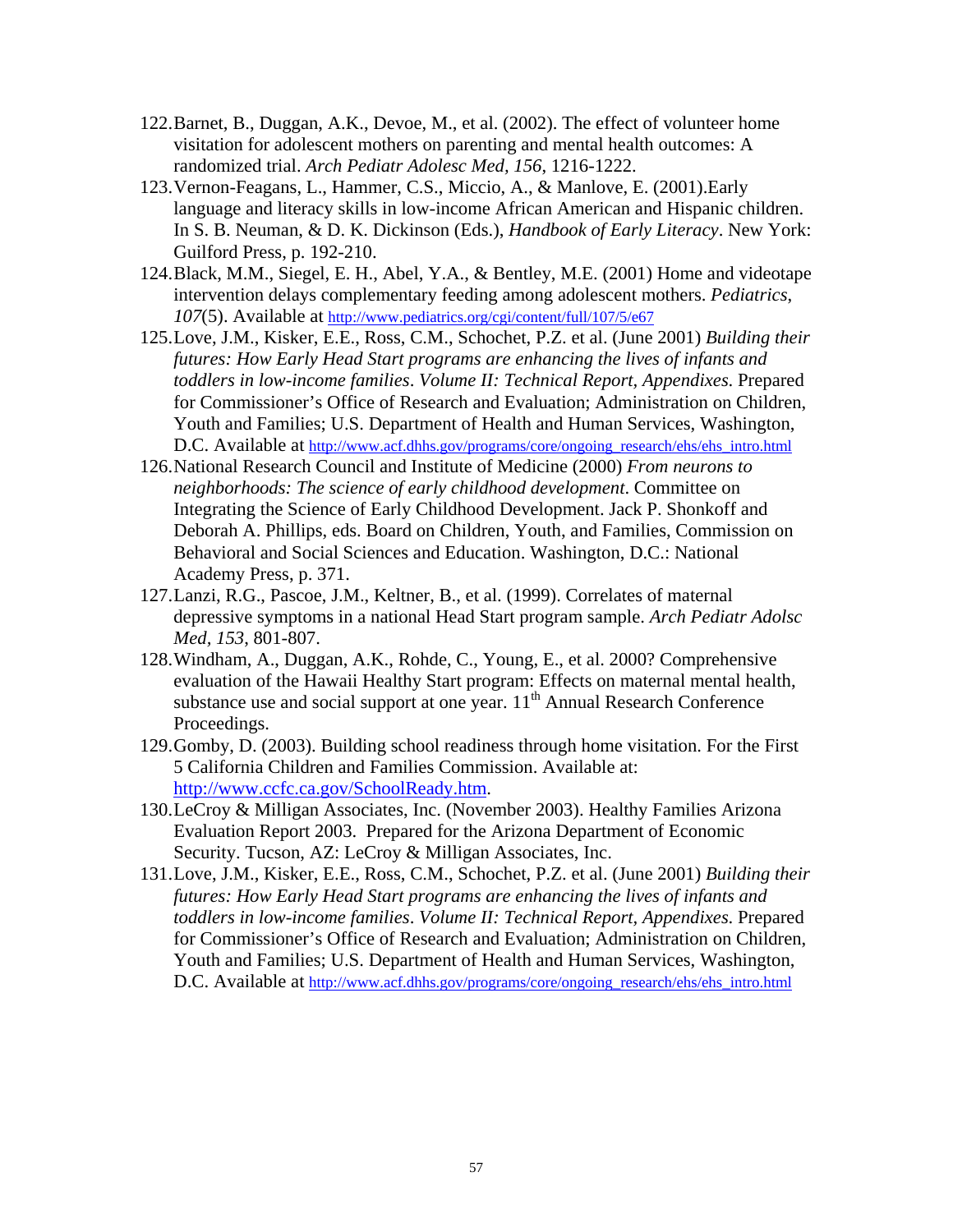# **Appendix A-1 Early Head Start<sup>e</sup>**

Early Head Start (EHS) was established in 1994, when the Head Start Authorization Act of 1994 mandated new Head Start services for families with infants and toddlers. In FY 2004, the budget for EHS was nearly \$677 million, which was used to support more than 650 programs serving nearly 62,000 children under age  $3^{\text{f}}$ 

Early Head Start programs are comprehensive, "two-generation" programs that seek to produce outcomes for children and parents. EHS addresses four main domains:

- *Children's development*: including health, resiliency, social competence, and cognitive and language development
- *Family development*: parenting and relationships with children, the home environment and family functioning, family health, parent involvement, and economic self-sufficiency
- *Staff development*: professional development and relationships with parents
- *Community development*: enhanced child care quality, community collaboration, and integration of services to support families with young children

Early Head Start serves low-income pregnant women and families with infants and toddlers. Most families must have incomes at or below the federal poverty level or be eligible for public assistance, although 10% of children may be from families that exceed these income eligibility criteria. Programs must reserve at least 10 percent of their spaces for children with disabilities.

Program services include early education both in and out of the home; parenting education; comprehensive health and mental health services, including services to women before, during, and after pregnancy; nutrition education; and family support services.

Programs may offer these services through primarily center- or home-based strategies, or through a combination of approaches. Each program component must meet Early Head Start performance standards, and programs are visited every three years to determine if they are in compliance with program guidelines. In home-based programs, home visits are scheduled weekly and are complemented by group socialization opportunities, scheduled biweekly. Home visitors need not have any special training or background.

A network of training and technical assistance supports EHS sites. The Early Head Start National Resource Center provides ongoing support, training, and technical assistance under a contract with the organization Zero to Three, and in conjunction with the Head

 $\overline{a}$ 

<sup>&</sup>lt;sup>e</sup> Appendices A1-A6 are adapted from Gomby, D. (2003) Building school readiness through home visitation. For the First 5 California Children and Families Commission. Available at:

http://www.ccfc.ca.gov/SchoolReady.htm. f www.acf.hhs.gov/programs/hsb/research/2005.htm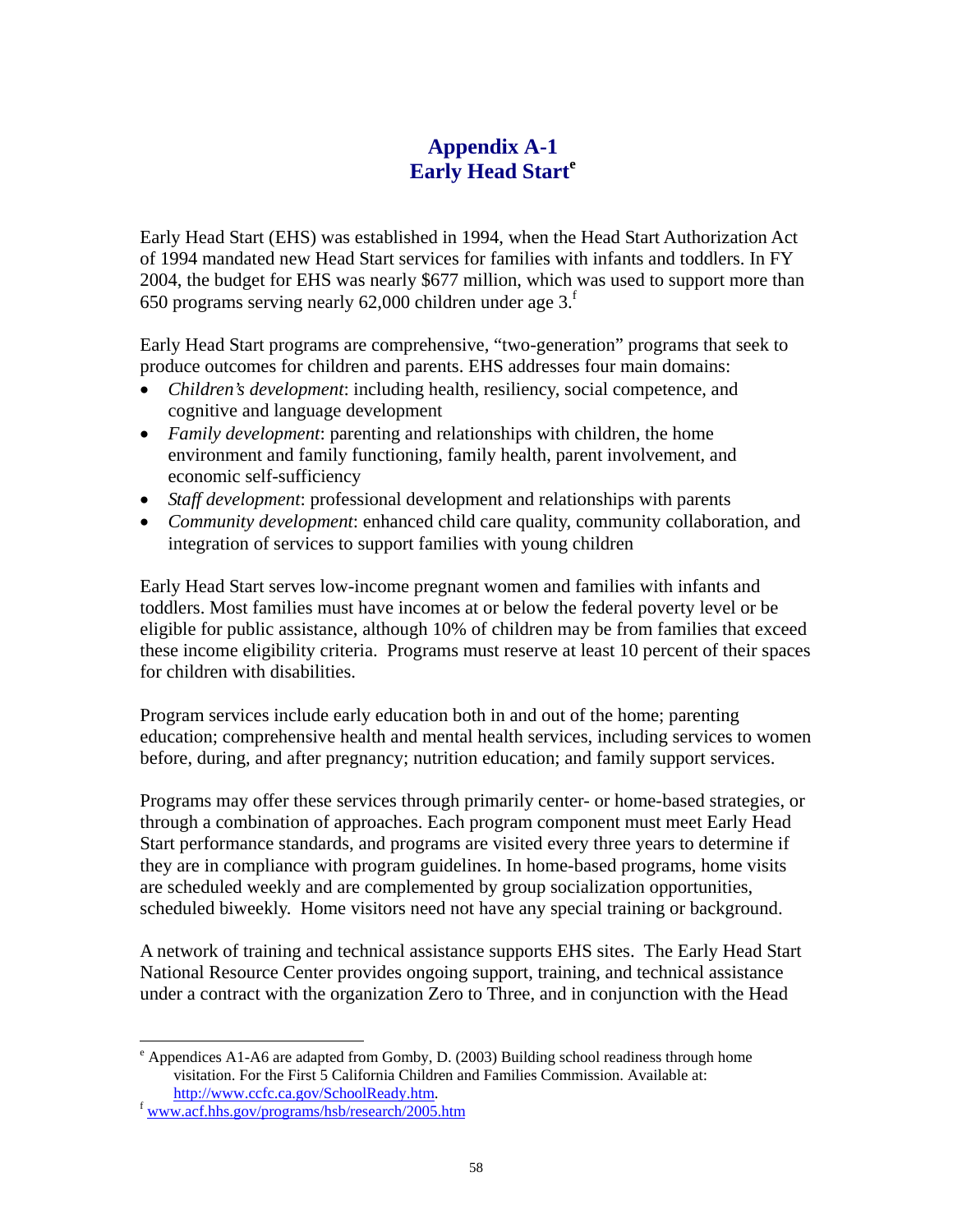Start Quality Improvement Centers and the Head Start Disabilities Services quality Improvement Centers.

Head Start programs are required to involve parents and community representatives in all areas of the program, including policy, program design, curriculum, and management decisions.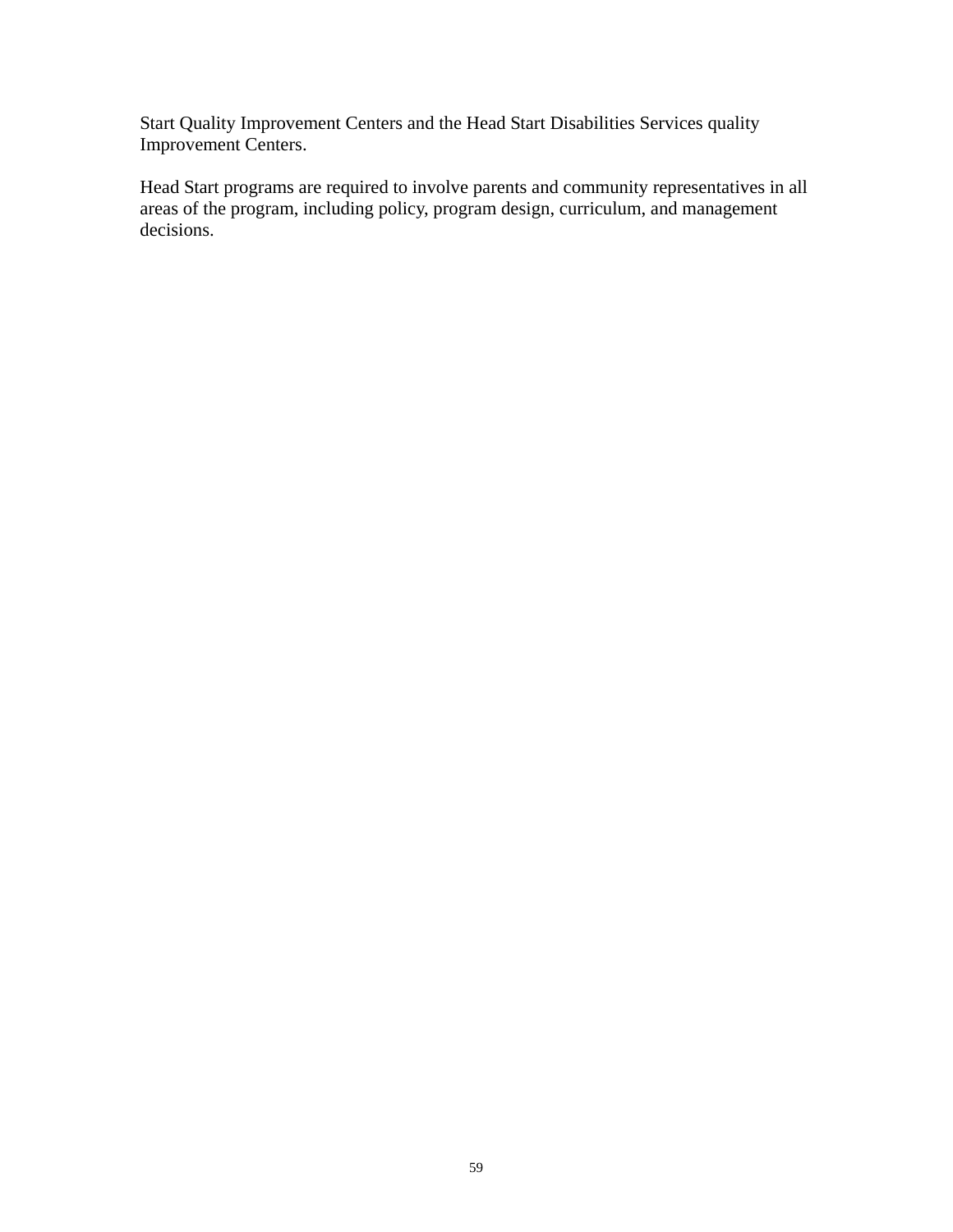## **Appendix A-2 Healthy Families America**

In 1992, the organization then known as National Committee to Prevent Child Abuse – now known as Prevent Child Abuse America (PCA America) – launched Healthy Families America (HFA), an initiative to provide voluntary home visitation services for new families at greater risk for parenting problems, including child abuse and neglect. As of 2002, HFA programs served more than 66,000 families in more than 450 communities in 39 states, the District of Columbia, and Canada.

HFA's goals are to promote positive parenting, enhance child health and development, and prevent child abuse and neglect by enhancing parent-child interaction, promoting the use of community resources, and creating community systems of support to assist parents in caring for their newborns.

Systematic assessment of all families in an intended population within a community is a distinguishing feature of HFA. More than 90% of all HFA programs reach out to either all new parents or all first-time parents within a community. Assessment usually occurs in the hospital or home with a specially trained person who listens to the family's interests and concerns and links the family with appropriate community resources.

Families at greater risk of parenting difficulties are encouraged to participate in home visiting, beginning with weekly visits. Visit frequency is reduced as families meet specific goals, which they develop with their home visitors during the initial visits. Services begin at a child's birth (or during pregnancy) and can continue until the child is five years of age.

Home visitors are selected on the basis of personal characteristics rather than formal education. The most important criterion is the ability to engage families and establish trusting relationships. As of 2002, most HFA home visitors (82%) had attended or graduated from college, specializing in child development, social work, nursing, or education. Most (87%) also had prior experience in home visitation programs.

Although initially guided by the Hawaii Healthy Start Program and other major family support initiatives, HFA is not a strict replication model. Flexibility is deemed essential to allow implementation in a wide range of communities. For example, each HFA program must systematically assess all families in its intended service population, but each community defines its intended population (for example, first-time parents, or all families living in selected neighborhoods).

To ensure quality with flexibility, HFA's home visitation effort is defined by 12 critical elements, which are based upon two decades of research regarding best practice standards. In partnership with the Council on Accreditation of Services to Families and Children (COA), PCA America developed and implemented a credentialing process to document that each HFA program adheres to the critical elements.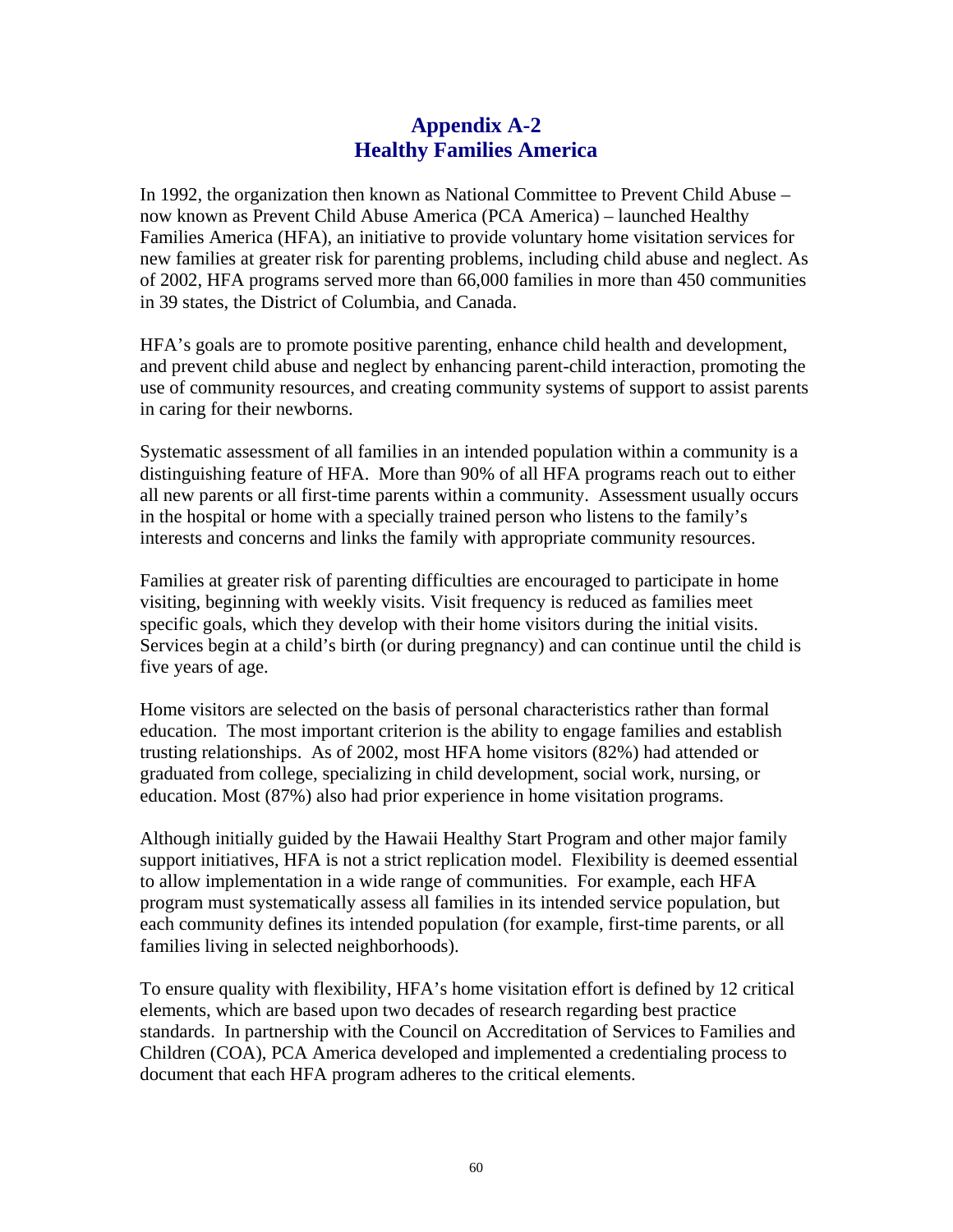The average annual cost per family for HFA services typically ranges from \$3,000 - \$5,000. In 2000, the average program budget was \$495,000. Most HFA program sites have multiple funding sources such as local charities; foundations, TANF; the Family Preservation and Support Act; Children's Trust Funds; Maternal and Child Health Services Block Grant (Title V); Early Intervention, Part H/C; Medicaid; and the Office of Juvenile Justice and Delinquency Prevention.

PCA America serves as the national headquarters for HFA. Regional centers also provide assistance to local programs. The national and regional centers divide tasks to offer sites the following: credential programs, train and certify HFA trainers, provide individualized technical assistance and written materials to state and community HFA leaders, conduct and coordinate research on HFA, and host HFA conferences. PCA America also links evaluation research with practice by convening the HFA Research Network to analyze program evaluations and design issues.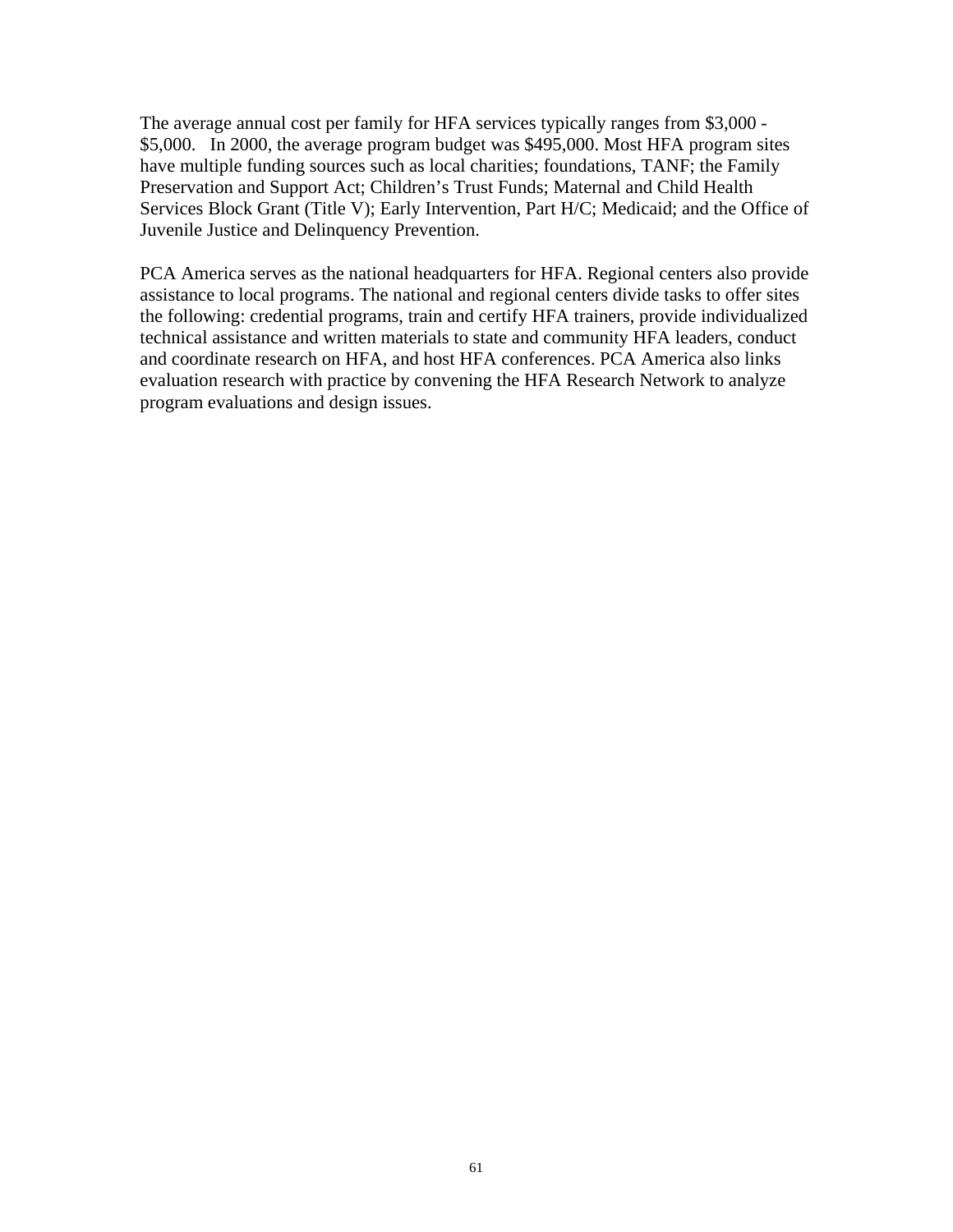# **Appendix A-3 Home Instruction for Parents of Preschool Youngsters (HIPPY)**

The Home Instruction for Parents of Preschool Youngsters (HIPPY) program aims to maximize children's chances for successful early school experiences by empowering parents as primary educators of their children and fostering parent involvement in school and community life. HIPPY USA supports the development and operation of HIPPY programs in communities across the United States through ongoing curriculum development and technical assistance.

HIPPY was developed in Israel in 1969, and the first HIPPY programs were established in the United States in 1984. In 2002, 160 HIPPY programs served more than 16,000 families in 27 states, plus the District of Columbia and Guam, and programs operate in other nations as well. In the United States, participating families are a richly multiethnic, multilinguistic group, primarily low-income, and living in wide-ranging urban, suburban, and rural environments.

HIPPY in the United States was a two-year program for parents of children ages four and five until 1994, when HIPPY USA introduced a new curriculum for three-year-olds, offering U.S. HIPPY programs the option of operating as either two- or three-year programs. The HIPPY curriculum focuses on the development of cognitive skills, including language development, problem solving, logical thinking, and perceptual skills. The curriculum also fosters the development of social/emotional and fine and gross motor skills.

HIPPY activities are written in a structured format, comparable to a well-designed lesson plan for a novice teacher. Available in English, Spanish, and Chinese, the curriculum contains 30 weekly activity packets, nine story books, and a set of 20 manipulative shapes for each year. Skills and concepts are developed through activities such as reading, writing, drawing, listening, talking, singing, playing games, puppetry, cooking, sewing, poetry, movement, and finger plays.

Parents are trained to use the curriculum through weekly visits with paraprofessionals who are also parents in the program. Every other week (or at least 15 times per year), the home visitors role-play the activities with parents during visits that each last at least 30 minutes each. Children need not be present during the visits. On alternate weeks, all of the parents and home visitors meet at the HIPPY site to role-play the activities as a group.

HIPPY home visitors are members of the participating communities and are themselves parents in the program. Home visitors have typically obtained a high school or equivalency diploma, and receive both intensive initial training and ongoing weekly training.

Each HIPPY program is supervised by a professional coordinator, typically an individual with a background in early childhood education or social work, who recruits parents, hires and trains paraprofessional home visitors, organizes parent group meetings, and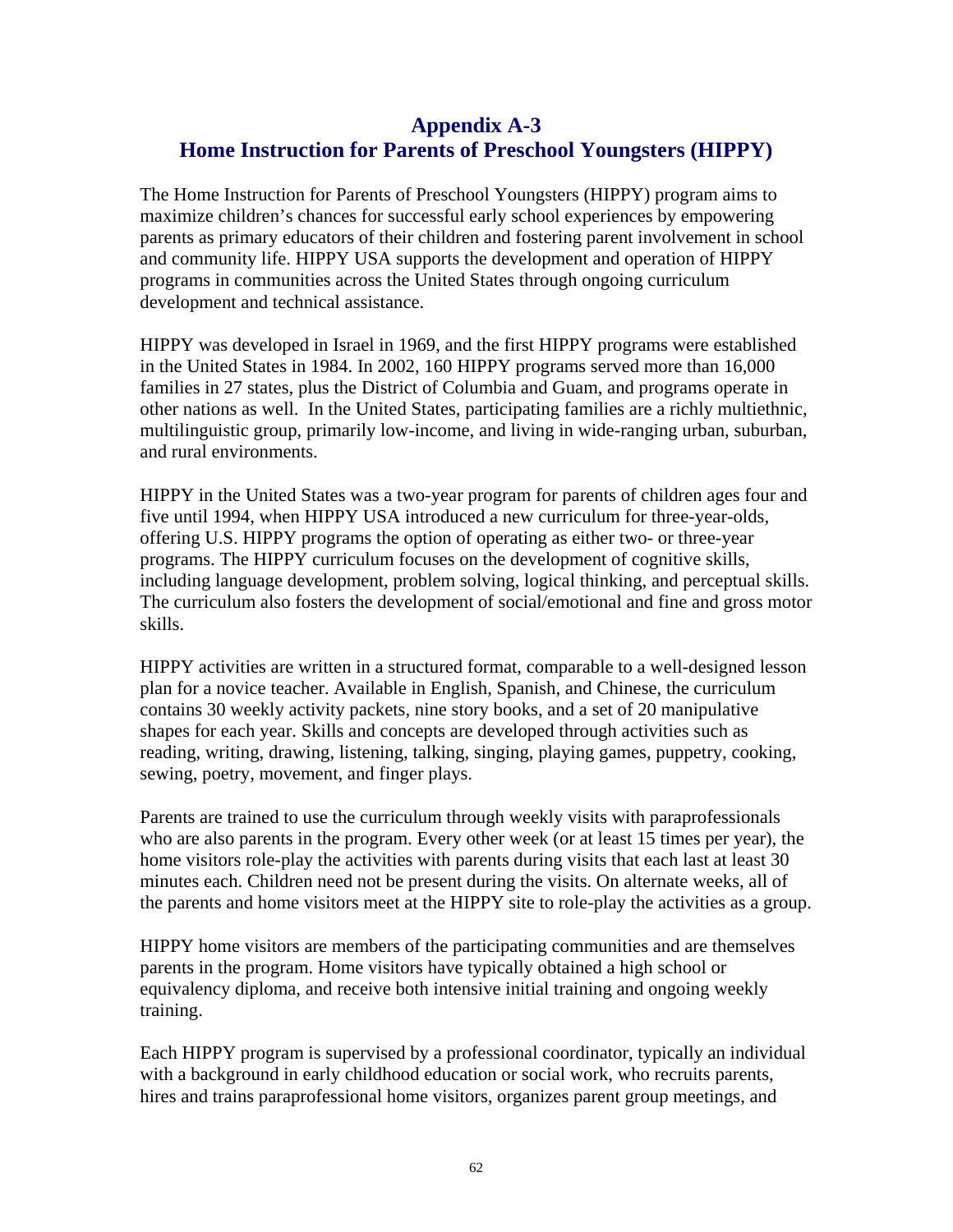ensures that families are linked to other services in the community. The coordinator and the paraprofessionals meet weekly to role-play the materials, discuss the previous week's activities, share experiences, solve problems, and also develop individual careerdevelopment plans for the paraprofessionals.

The HIPPY model has been adapted to meet societal changes and local community needs. For example, HIPPY has responded to the work requirements imposed on families by welfare reform with evening and weekend home visits, lunch hour visits at the workplace, or after-work visits at the child care center. Some HIPPY programs employ a schedule of weekly home visits and monthly group meetings to reach families that live in remote locations.

Local HIPPY programs are funded through many private and public sources, including the U.S. Departments of Education, health and Human Services, and Housing and Urban Development; federal community service programs such as AmeriCorps and Volunteers in Service to America (VISTA); federal and state job training and early intervention/prevention programs; and foundations and corporations. Collaboration with such programs as Head Start and Even Start ensures broader services to families and maximizes funding and other resources. The average annual cost per family was \$1,200 in 1999-2000. Average program site budgets were about \$180,000.

HIPPY USA provides each HIPPY program with intensive preservice training, comprehensive training guides for both program coordinators and home visitors, annual site visits with on-site training, an annual national conference, a newsletter published three times each year, and ongoing telephone support. HIPPY programs participate in a biannual self-assessment and validation process. They submit to HIPPY USA demographic information on program participants annually for analysis and dissemination.

HIPPY USA conducts ongoing curriculum development to ensure that all materials are developmentally appropriate, culturally relevant, and reflective of the growth that occurs in children and parents as they progress through the program. Recent revisions and additions to the curriculum include revised curricula; parent materials, including enrichment guides for families who want or need more practice in certain areas; a home visitor guide; and a nutrition curriculum (in collaboration with the Center on Hunger, Poverty and Nutrition Policy at Tufts University).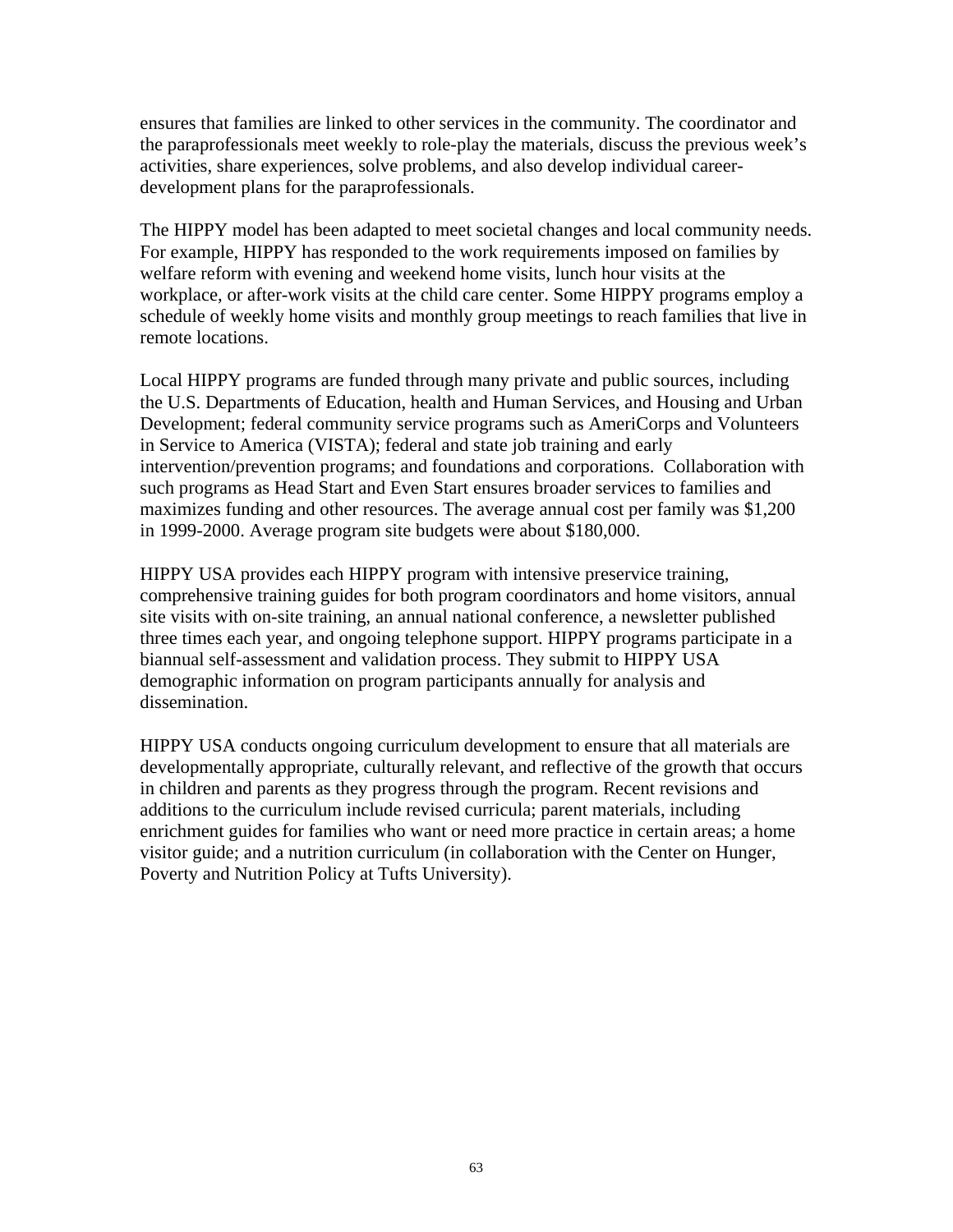# **Appendix A-4 Nurse-Family Partnership (NFP)**

Established in 1977 as a research-demonstration project in Elmira, New York, the Nurse-Family Partnership (formerly the Nurse Home Visitation Program) consists of nurses who visit first-time, low-income mothers and their families in their homes during pregnancy and the first two years of the child's life to accomplish three goals:

- 1. Improve pregnancy outcomes by helping women to alter their health-related behaviors, including reducing the use of cigarettes, alcohol, and illegal drugs;
- 2. Improve child health and development by helping parents provide more responsible and competent care for their children; and
- 3. Improve families' economic self-sufficiency by helping parents develop a vision for their own future, plan future pregnancies, continue their education, and find work.

The program has been tested in scientifically controlled studies in three communities (Elmira, New York; Memphis, Tennessee; and Denver, Colorado). As of 2002, the program operated in 250 communities in 22 states, serving more than 24,000 women. Plans exist to expand services gradually to reach, by 2020, fifty percent of the lowincome, first-time mothers in the country. New sites must commit to implementing the program model as it was tested in the earlier studies. The program developers believe that this is the best way to ensure that local programs will achieve the results produced in the studies.

Not surprisingly, therefore, program services have remained remarkably consistent across all sites. Briefly, nurses visit families from pregnancy (typically beginning before the end of the second trimester) through the child's second year of life. The frequency of home visits changes with the stages of pregnancy and as the child grows, and can be adapted to the mother's needs. The goal is to visit every week to two weeks, depending upon the phase of the program.

Each visit lasts approximately 60 to 90 minutes and is designed to encourage the mother to develop necessary knowledge and skills, and to change those behaviors that may lead to poor pregnancy outcomes, problems in child health or development, or compromised parental life course. Visitors help mothers strengthen relationships with family members and friends and link them with other health and human services. Detailed visit-by-visit program guidelines are organized around challenges mothers and children typically encounter during pregnancy and infancy. Topics focus on six domains: (1) personal health; (2) environmental health; (3) life-course development; (4) maternal role; (5) family and friends; and (6) health and human services. Maternal, child, and family functioning are assessed, and specific strength-based interventions are used depending upon the results of those assessments and the interests and priorities of each family.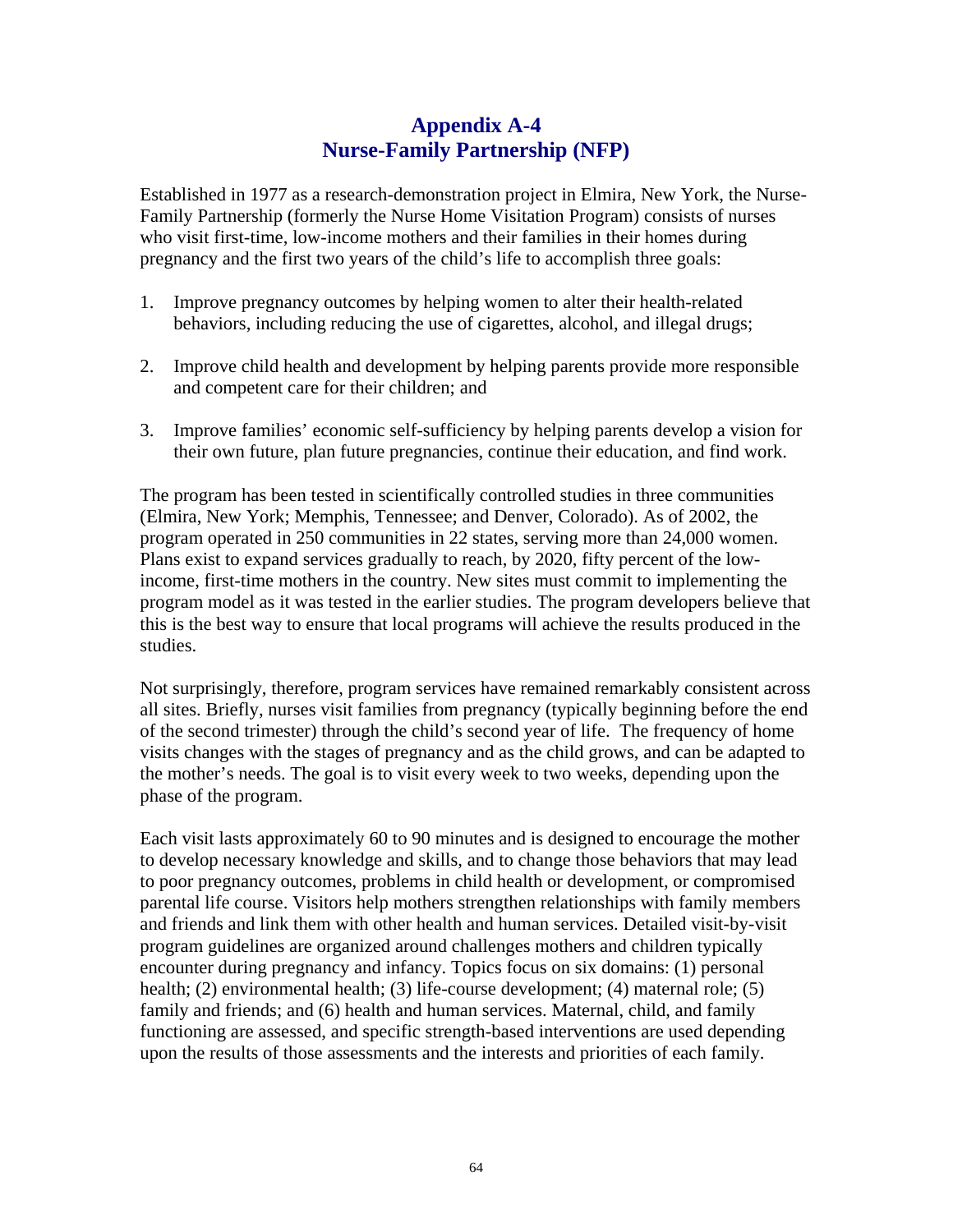A key element in the model is the use of nurses as home visitors. In the communities where the program is now being implemented, the nurses work for departments of health, visiting nurse associations, or hospitals that provides primary care for mothers and children. Typically public health nurses, the visitors are required to have a minimum of a bachelor's degree. Each attends a two-week training course spread out over the first year of his or her involvement in the program. Each carries a caseload of 20 to 25 families and receives regular clinical supervision from a more senior nurse. In addition to receipt of training in the program model, nurses are expected to become proficient in assessing parent-infant interaction within the first year after the initial training. This requires 45 hours of continuing education provided by the University of Washington's Nursing Child Assessment Satellite Training (NCAST) and qualifies for three college credits. Continuing education after that is expected at each site but is tailored to the individual needs of each nurse. Areas of expected proficiency are made available as part of the training in the program model.

A hallmark of this program is its use of research to determine program effectiveness and to improve services. Program implementation is monitored carefully in each site, using a management information system that is integral to the program. Longitudinal follow-ups are being conducted in Elmira, Memphis, and Denver.

Program services are usually funded through a variety of public and private sources. Public dollars include state and local dollars, as well as federal dollars from Medicaid, Maternal and Child Health Services Block Grant, and Temporary Assistance to Needy Families. The average annual program cost in 2002 was \$3,000 per family, with variations in cost primarily dependent upon local nurses' salaries.

The national office for the program and the National Center for Children, Families, and Communities at the University of Colorado together provide planning assistance to states, communities and operating agencies, nurse-training, evaluation services, and ongoing consultation in the development of the program.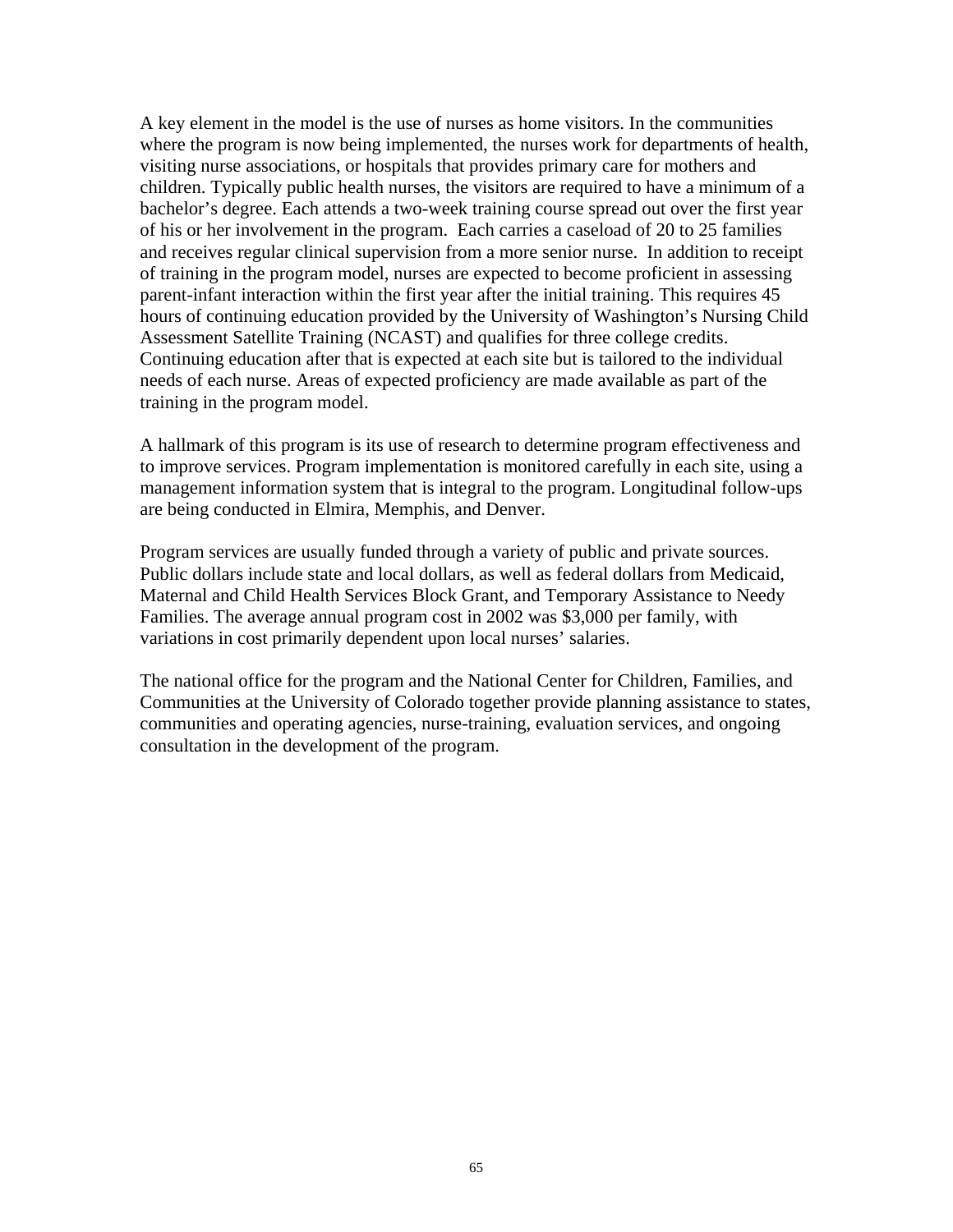# **Appendix A-5 Parents as Teachers (PAT)**

The Parents as Teachers (PAT) program began as a pilot project in 1981, implemented by the Missouri Department of Elementary and Secondary Education in collaboration with four school districts. Concerned that school-district programs for disadvantaged preschoolers that began at age three were intervening too late, school-district program designers sought to test the feasibility of influencing children's education from the onset of learning through a partnership with their parents. The goal of the intervention was to reduce the number of children entering school in need of special help.

The results of an independent evaluation of the program's benefits to participating children, as assessed at their third birthdays, led to funding for statewide implementation. The findings of this and subsequent studies contributed to the program's expansion by 2003 to about 3,000 sites in all 50 states, the District of Columbia, and six other countries, serving about 330,000 children prenatally to age five.

The PAT program is based on two simple ideas: babies are born learners, and parents play a critical role from the beginning in determining what their children will become. The tenet that *all* parents deserve to be supported in their role as first teachers led to a program designed for the voluntary participation of all families, and adaptable to the needs of broadly diverse families, cultures, and special populations. In 2002, the program's major goals were to (1) empower parents to give their children the best possible start in life through increased knowledge of child development and appropriate ways to foster growth and learning; (2) give children a solid foundation for school success; (3) prevent and reduce child abuse; (4) increase parents' feelings of competence and confidence; and (5) develop true home-school-community partnerships on behalf of children.

PAT program services include four components:

- 1. Regularly scheduled personal visits by trained and credentialed parent educators who provide information on the child's development, model and involve parents in ageappropriate activities with the child, and respond to parents' questions and concerns.
- 2. Group meetings in which parents share insights and build informal support networks.
- 3. Health and developmental screening to detect and treat any emerging problems as early as possible.
- 4. Linking of families with needed community services that are beyond the scope of the program.

Home visits are usually one hour in length and are scheduled monthly, biweekly, or weekly, depending upon family needs and local program budgetary restrictions. In Missouri, for example, state funds provide for a minimum of 4-5 visits per family per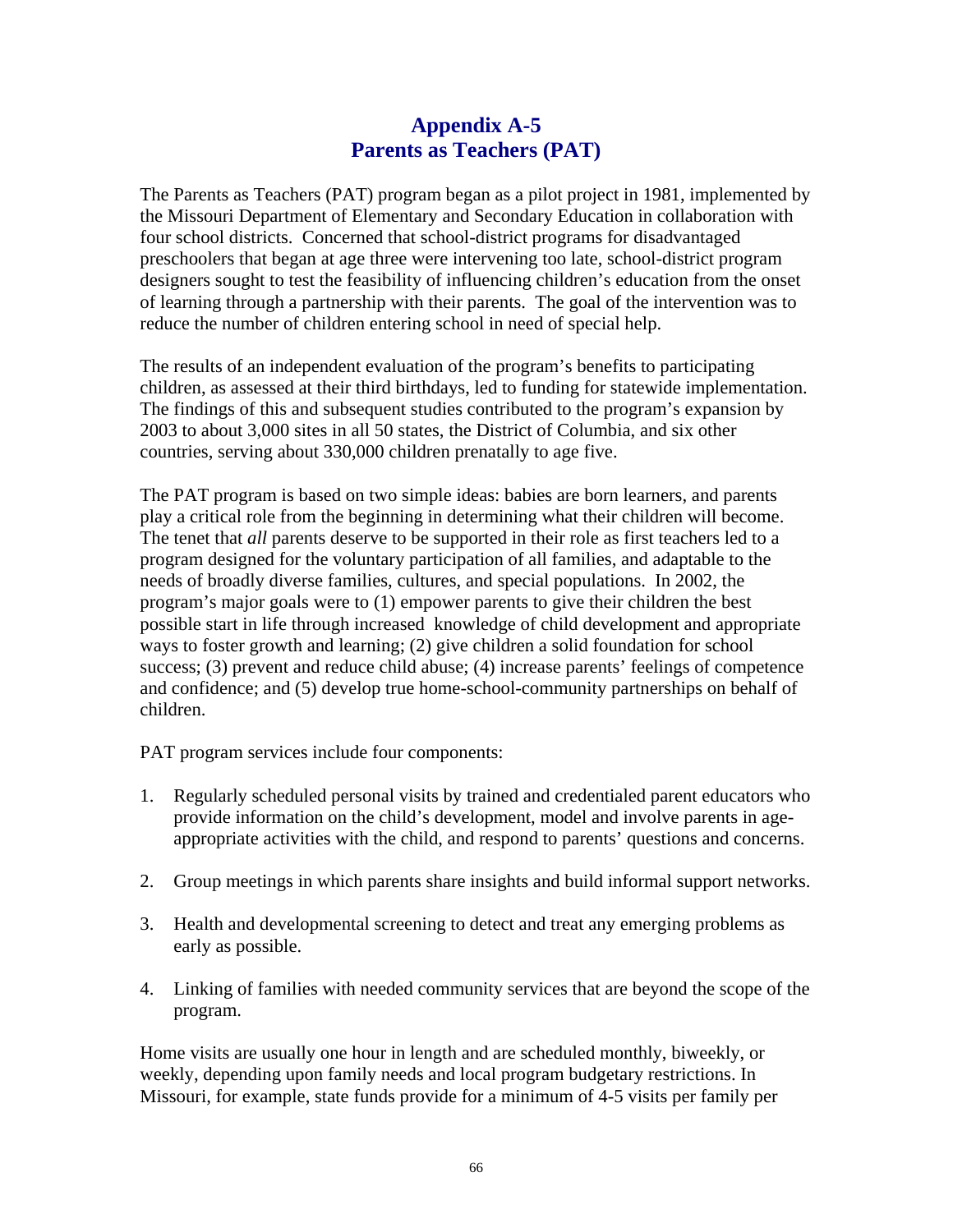year and up to 25 visits per year for high-need families—that is, families with one or more of the following characteristics: teen parents, single parents, children of parents with disabilities, low educational attainment, English as a Second Language, unemployment, chemical dependencies, foster parents, numerous family relocations, high stress, or involvement with the corrections system, or mental health, health, of social service agencies.

PAT programs are offered by school districts, hospitals, churches, and social service agencies as stand-alone programs or as part of more comprehensive service-delivery systems, such as Head Start or Even Start programs, or family resource centers. Funding is often a combination of federal (for example, Title I, Goals 2000, Even Start, and Head Start), state, and local dollars, as well as private monies.

Established in 1987, the Parents as Teachers National Center (PATNC) develops, promotes, and evaluates programs and public policies that provide family support and education through the earliest years of a child's life. PATNC provides training and technical assistance, curriculum and materials development, and research and evaluation coordination in support of quality PAT programs. PATNC maintains updated implementation plans for all programs, and programs submit annual reports about the services delivered and populations served.

Although programs select the personnel who will serve as parent educators, PATNC strongly recommends professional education and experience in the fields of education, health care, or social work related to young children and families. All parent educators (home visitors) receive one week of preservice training by trainers certified by PATNC. PATNC credentials parent educators on annually, contingent upon the local administering agency's approval of their service to families and their completion of the required 10 to 20 hours of annual in-service training, depending on length of service. Responsibility for supervision of service personnel rests with the local administering agency.

The PAT curriculum has evolved over the years. Originally designed as a birth- or prenatal-to-age-three program, the PAT curriculum now extends through age five. Special curricula have been created for child care providers and for teen parents. Child care providers are sometimes trained to deliver home visits as well.

The entire curriculum was revised in 1999 to translate the latest research about brain development into improved outcomes for young children. Dubbed the Born to Learn™ Curriculum, the curriculum now combines detailed home visiting plans in weekly, biweekly, and monthly formats with resource materials for parent educators, handouts for parents written at two different reading levels, and a 16-segment video series.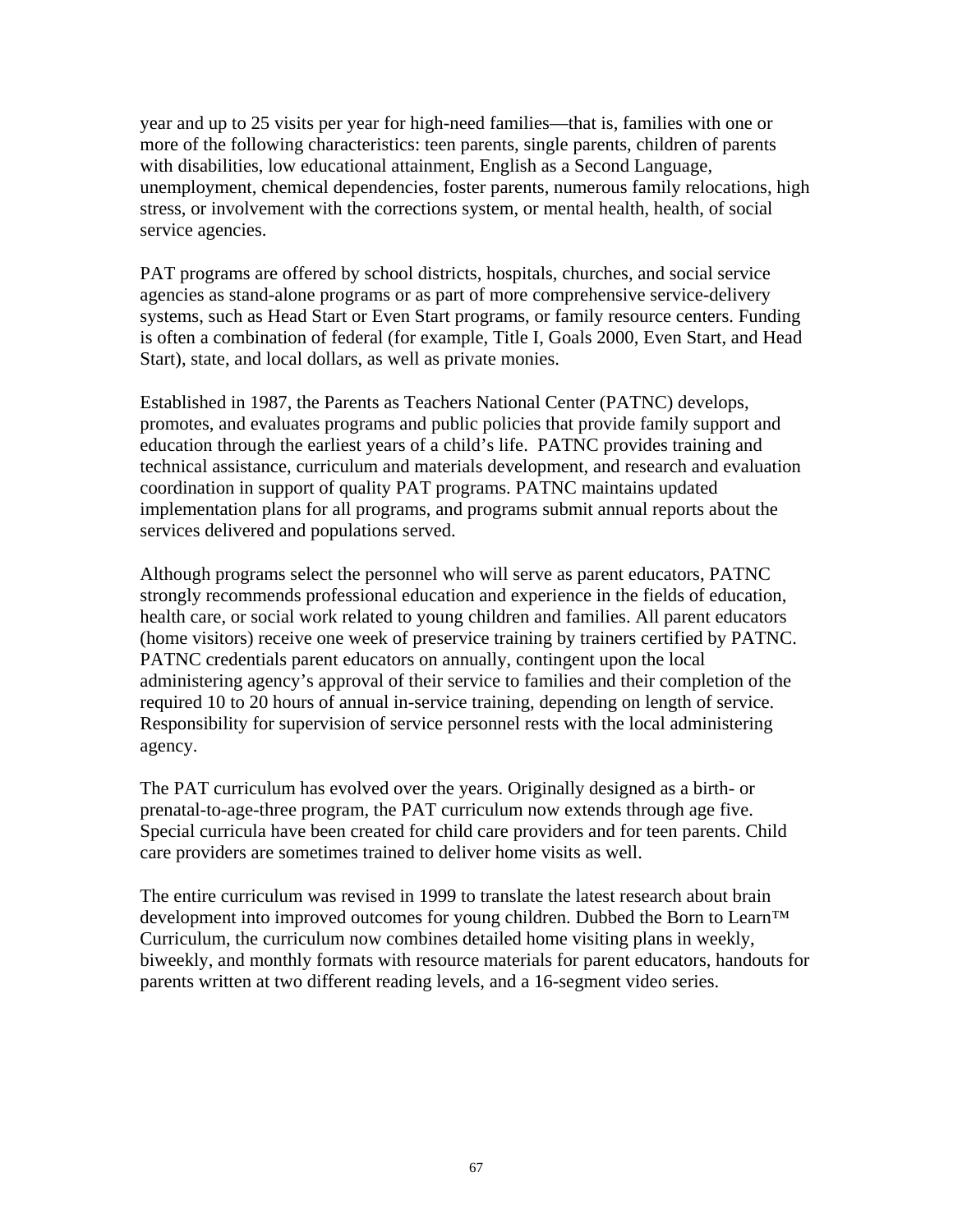# **Appendix A-6 The Parent-Child Home Program (PCHP)**

Established by the Verbal Interaction Project in 1965 under the direction of Dr. Phyllis Levenstein, the Parent-Child Home Program is an intensive home visiting model focused on increasing parent-child verbal interaction and enabling parents to prepare their children to enter school ready to learn and to achieve long-term academic success.

As of 2005, approximately 4,000 families were served at 140 program sites in 12 states. PCHP programs are often sponsored by school districts, individual schools, social service agencies, community-based organizations, community health centers and public libraries. Many sites operate in conjunction with local family resource centers.

Families receive two home visits per week for a minimum of 23 weeks in each of two years (a total of at least 92 visits over the course of two years, which typically follow the school year calendar). Families with children as young as 16 months may enter the program, but participants are usually families with 2- and 3-year-olds.

Paid paraprofessionals from the community, many of whom are former parentparticipants in the program, work with families that are challenged by poverty, low levels of education, language barriers, and other obstacles to educational success. These are often the first jobs for the paraprofessionals, and advancing their education and careers is an important additional impact of the program.

PCHP works with primary caregivers to develop their children's literacy and language skills and to prepare children to enter school ready to succeed. The PCHP curriculum focuses on two major areas: cognitive (sensory-motor skills, conceptual development, language development) and affective (social emotional competence and parenting skills). The home visitor emphasizes verbal interaction and learning through play using carefully chosen books and toys.

Families receive a minimum of 12 books and 11 toys free of charge each year. Many families have no children's books and few developmentally appropriate toys when they enter the program, but, upon completion, each family has a library of children's literature and a collection of the types of educational puzzles, blocks, and simple games that their children will be expected to have experienced when they enter kindergarten.

The program also seeks to connect families with needed services to help them reach the next appropriate educational step for their children and themselves. To that end, the Parent-Child Home Program Coordinator serves as a source of referrals to link families with social services or early childhood and parenting education opportunities in their communities.

The national office of the Parent-Child Home Program serves as a clearinghouse for the more than 35 years of evaluation and research on PCHP. The National Center provides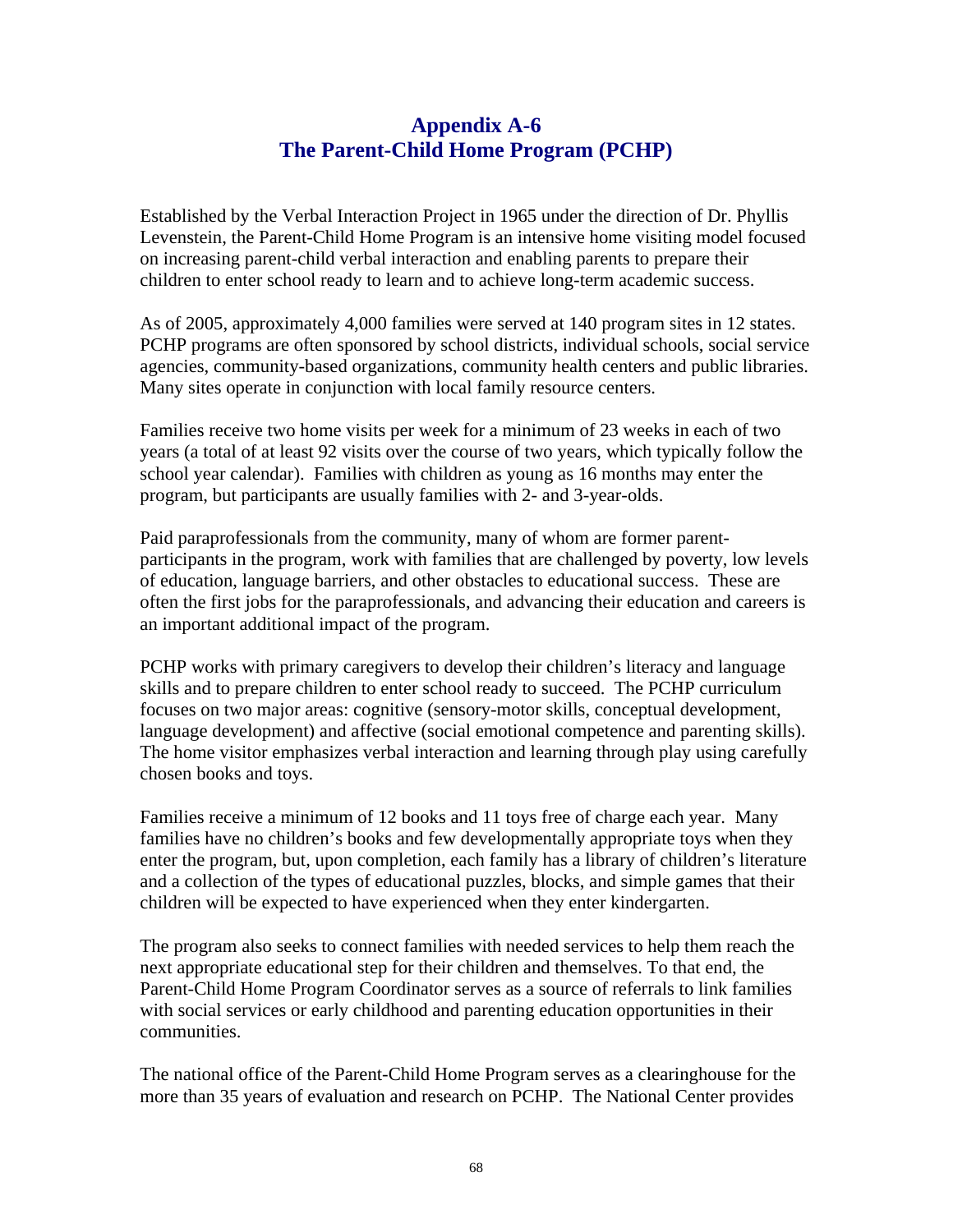start-up and technical assistance to individual sites; training and administrative materials to program coordinators, who then train their own home visitors locally; an annual conference for coordinators and home visitors; and assistance with conducting research and evaluation projects and with pilot projects serving special populations, such as homeless families, teen parents, and children younger than 16 months.

PCHP programs are funded through a variety of sources, including Title I; Even Start; TANF; state funds, including budget line items, First 5 in California, and parenting and literacy funds; school district funds; and private foundations and corporations. In 2002, the average annual cost was \$2,000 per family, and the average program site budget was \$120,000.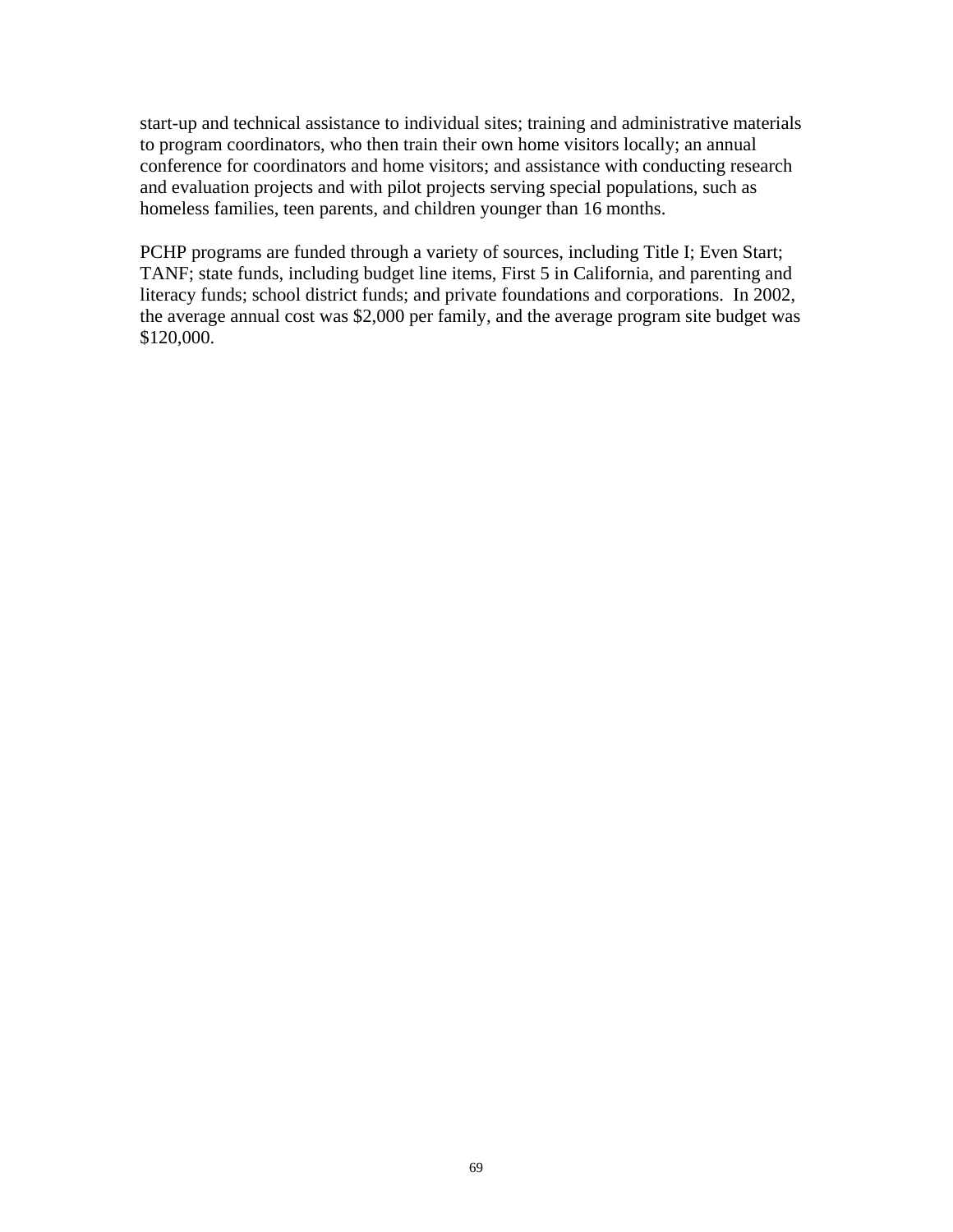# **APPENDIX B. META-ANALYSES AND LITERATURE REVIEWS OF HOME VISITING PROGRAMS**

# **I. Introduction**

## **II. Meta-Analyses**

- A. Meta-Analyses Derived from the Abt Associates, Inc., Database
	- 1. Layzer et al (2001)
	- 2. Sweet and Applebaum (2004)
- B. Meta-Analyses Derived from the Elkan et al Database
	- 1. Elkan et al (2000)
	- 2. Kendrick et al (2000a)
	- 3. Kendrick et al (2000b)
- C. Other Meta-Analyses
	- 1. Geerart et al (2004)
	- 2. Guterman (1999)
	- 3. Hodnett & Roberts (2001)
	- 4. Hodnett & Fredericks (2004)
	- 5. MacLeod & Nelson (2000)
	- 6. Nelson et al (2003)
	- 7. Roberts et al (1996)
	- 8. Sikorski et al (2003)

## **III. Literature Reviews**

- A. Bull et al (2004)
- B. Ciliska et al (2001)
- C. Cowan et al (1998)
- D. Gomby & Larson (1993)
- E. Gomby & Culross (1993)
- F. Guterman (2001)
- G. MacMillan, HL (2000)
- H. Montgomery et al (2000)
- I. National Research Council and Institute of Medicine (2000)
- J. Wade et al (1999)
- K. Olds et al (2000)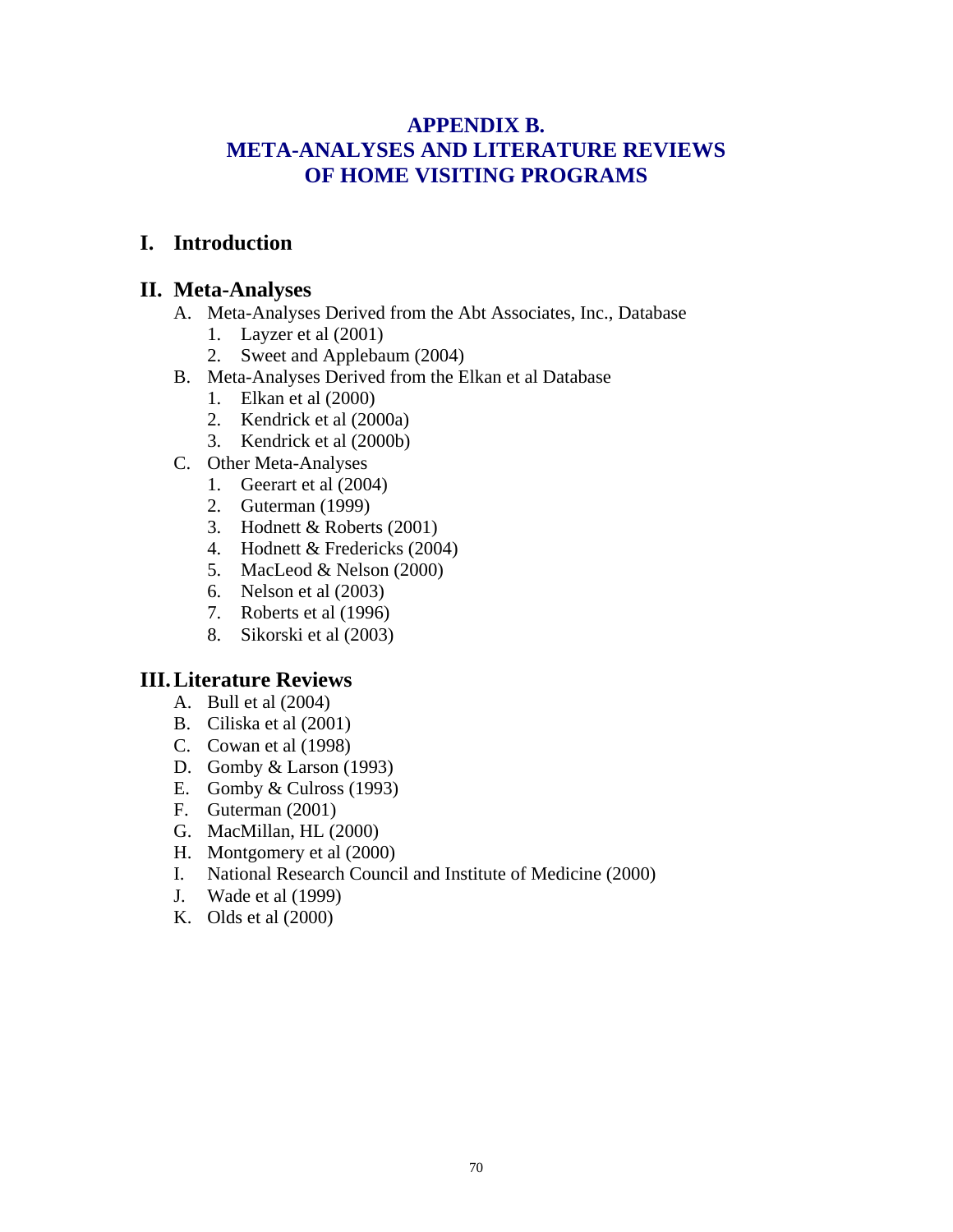# **I. INTRODUCTION**

Home visiting research has blossomed in the past two decades, and new studies continue to be produced each year. This Appendix is an annotated bibliography of several of the most recent literature reviews and meta-analyses. These, along with some very recent studies that have not been included in these thorough reviews, are the primary sources of information that were used to form the conclusions reached in this report.

# **II. META-ANALYSES**

Table 2 summarizes the key findings from several of the most recent meta-analyses of home visiting programs. Some of these meta-analyses are described below:

#### **A. Meta-Analyses Derived from the Abt Associates Database**

As part of a contract with the federal government to assess family support programs, Abt Associates undertook a meta-analysis of the family support literature since 1965. The Abt Associates database included all family support programs. Appelbaum and Sweet used the Abt database to conduct a meta-analysis that included only those family programs that employed home visiting. In contrast, the Abt researchers conducted some analyses that focused on family support broadly, some on home visiting programs, and some that contrasted the use of home visiting with other service strategies. The following summarizes the results of both efforts.

#### **1. Sweet, M.A., & Appelbaum, M.I. (2004). Is home visiting an effective strategy? A meta-analytic review of home visiting programs for families with young children. Child Development, 75(5), 1435-1456.**

Employs the database of studies from Abt Associates (see below) but examines only programs employing home visiting services as the primary means of service delivery, and only considers end-of-treatment outcomes and whole group comparisons. Reports the following effect sizes:

- *Child Development* 
	- Cognitive child development:  $.18, p<.001$
	- Socioemotional child development. .10, p<.001
- *Parenting* 
	- Parenting behaviors:  $.14, p<.001$
	- Parenting attitudes:  $.11, p<.01$
- *Prevention of child abuse* 
	- Actual abuse: .32, not statistically significant
	- Potential abuse: .24,  $p<.001$
	- Parent stress: .21, not statistically significant
- *Maternal life course* 
	- Education:  $.13, p<.01$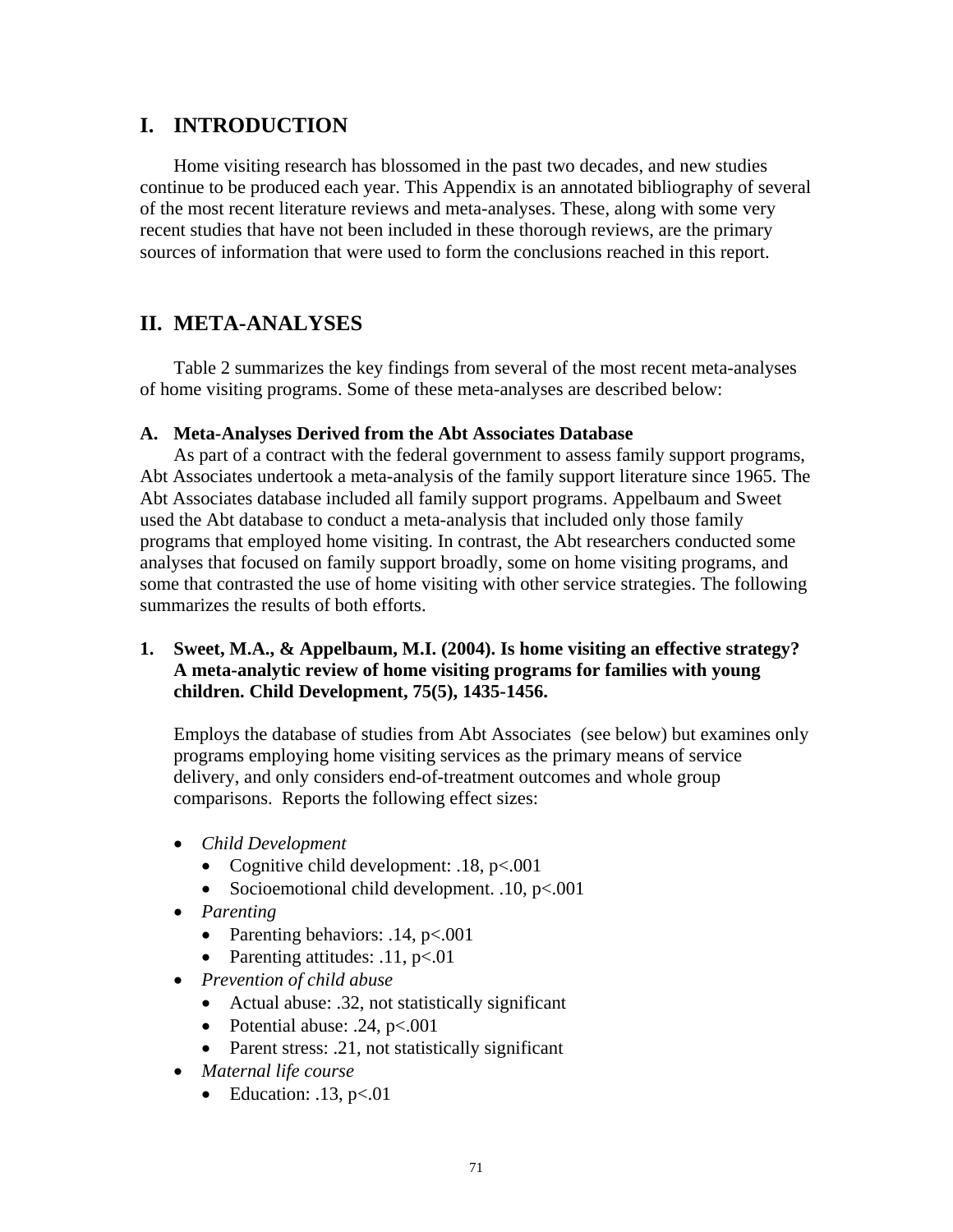- Employment/wages: .02, not statistically significant
- Reliance on public assistance: -.04, not statistically significant

The authors conclude:

- a. Effect sizes, while significant, are small for both child and parent outcomes.
- b. Increased length or intensity of services were not consistently related to outcomes.
- c. No differences in outcomes were found between professional and paraprofessional home visitors.
- d. There are no consistent effects across outcome groups for targeted populations, except that programs targeting families with low-birth-weight children were more effective than other programs for both child cognitive and parenting behavior outcomes.
- e. No consistent effects across outcome groups for primary program goals (e.g., programs that focus on child-related goals do not necessarily achieve child outcomes more than do programs that focus on parent-related goals).

### **2. Layzer, J.I., Goodson, B.D., Bernstein, L, & Price, C.** *National evaluation of family support programs. Final Report Volume A: The meta-analysis***. Abt Associates, April 2001.**

Meta-analysis of family support programs, including home visiting programs, conducted since 1965. The authors identified 900 research reports, coded 665 studies (representing 260 programs), and eventually included the most methodologically rigorous of those studies in the meta-analysis. That resulted in two databases: (1) an end-of-treatment database of 351 randomized or quasi-experimental studies of 191 programs, and (2) a follow-up database of 158 randomized or quasi-experimental studies of 87 programs. Approximately half of these programs included home visiting services as the primary mode of service delivery, and another 12% used home visits to deliver some services. The analyses cover the short-term and longterm effects of the programs and the differential effectiveness of alternative service strategies. Table 3 in the body of this paper lists the effect sizes from the Abt metaanalysis for randomized trials for both short-term and follow-up outcomes. Considering home visiting programs only, effect sizes for randomized and quasiexperimental studies did not differ significantly.

Selected findings:

- Family support services generate small positive effects in children's cognitive development, social and emotional development, and parenting attitudes and knowledge, parenting behavior, and family functioning.
- Services generate statistically significant but very small and perhaps functionally meaningless benefits on children's physical health and development, safety, parents' mental health or risk behaviors, and family economic self-sufficiency.
- Programs that focus on children with special needs have larger effects on children's cognitive outcomes, as do programs that provide early childhood education directly to children.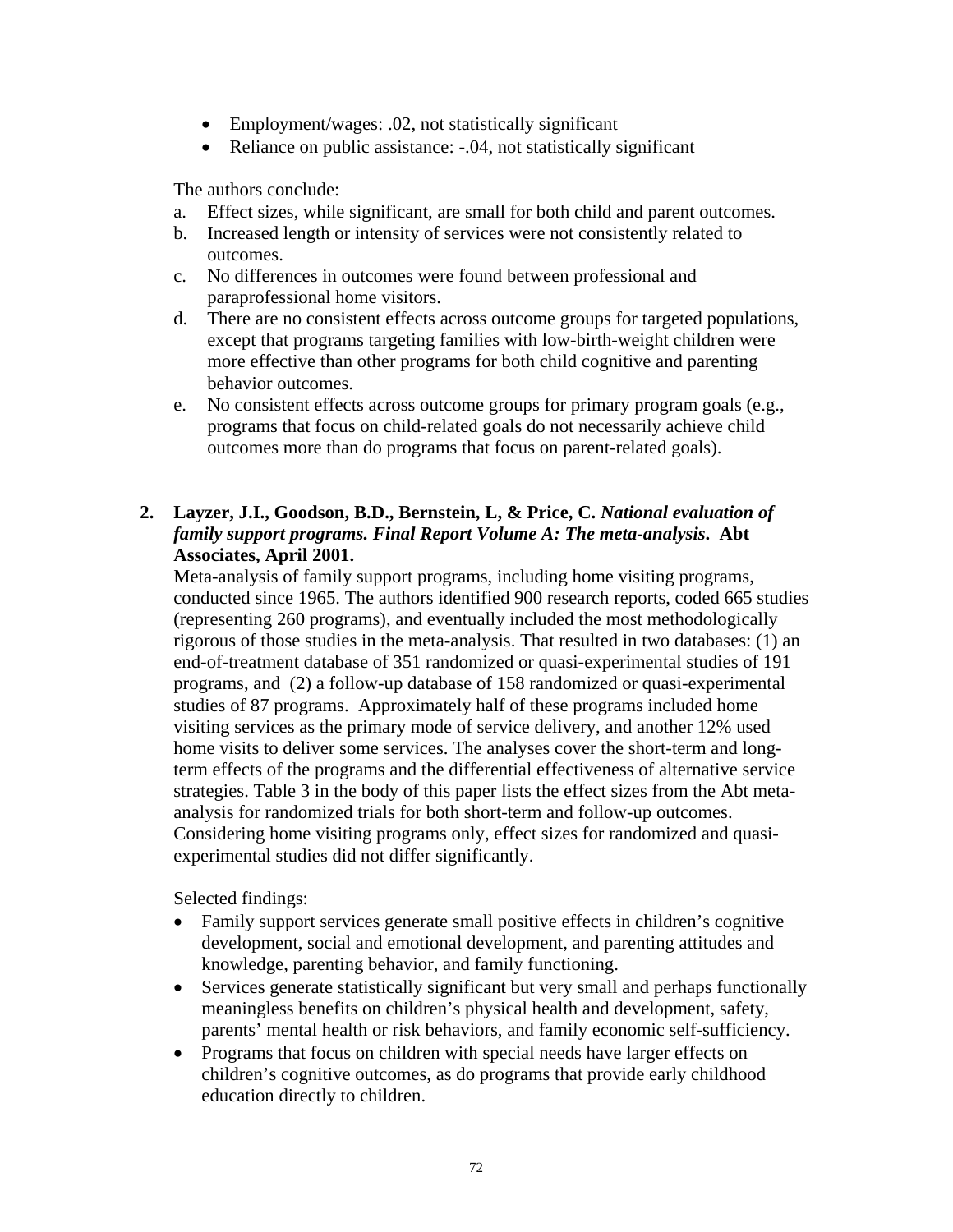- In contrast, programs that use home visiting as a primary intervention have weaker effects on children's cognitive outcomes.
- Programs that use professional staff to help parents to be effective adults, and that provide opportunities for parents to meet in support groups are more effective in producing positive outcomes for parents.
- Strategies showing the weakest effects were those relying on home visits, delivered by paraprofessional staff, with non-targeted services.
- Teens benefited from having a case manager, and organized parent-child activities.

The following tables from the Layzer et al paper list the magnitude of the effect sizes for cognitive development in programs with various characteristics. Generally, they show that center-based early childhood education programs and parent peer support groups have larger effects on child cognitive development than do home visiting programs, and that children with biological risks benefit more than other children.

#### **Average Effects on Children's Cognitive Development for Different Program Characteristics: Randomized Studies**

| Program Characteristic                 | Present | Absent | <b>Effect Size of Difference</b> |
|----------------------------------------|---------|--------|----------------------------------|
| Early childhood education              | .48     | .25    | $2.1$ s.d.                       |
| Targeted to special needs children     | .54     | 26     | $2.5$ s.d.                       |
| Peer support opportunities for parents | .40     | .25    | .9 s.d.                          |
| Home visiting (vs. parent groups)      | 26      | 49     | $1.4$ s.d                        |

#### **Average Effects on Cognitive Development of Children with Biological Risks in Programs with and without Early Childhood Education: Randomized Studies**

|                              | <b>Targeted to Children</b><br>At Biological Risk | Not Targeted |  |  |
|------------------------------|---------------------------------------------------|--------------|--|--|
| Early childhood education    |                                                   |              |  |  |
| No early childhood education | .5C                                               | .26          |  |  |

A difference of .05 represents an effect size of one standard deviation.

#### **Average Effects on Cognitive Development of Children with Biological Risks in Programs with Home Visiting vs. Parent Groups: Randomized Studies**

| Primary Method of Delivering<br><b>Parent Education</b> | Targeted to Children at<br><b>Biological Risk</b> | Not Targeted |
|---------------------------------------------------------|---------------------------------------------------|--------------|
| Home visiting                                           | .36                                               | .09          |
| Parent peer support groups                              | 54                                                |              |

A difference of .11 represents an effect size of one standard deviation.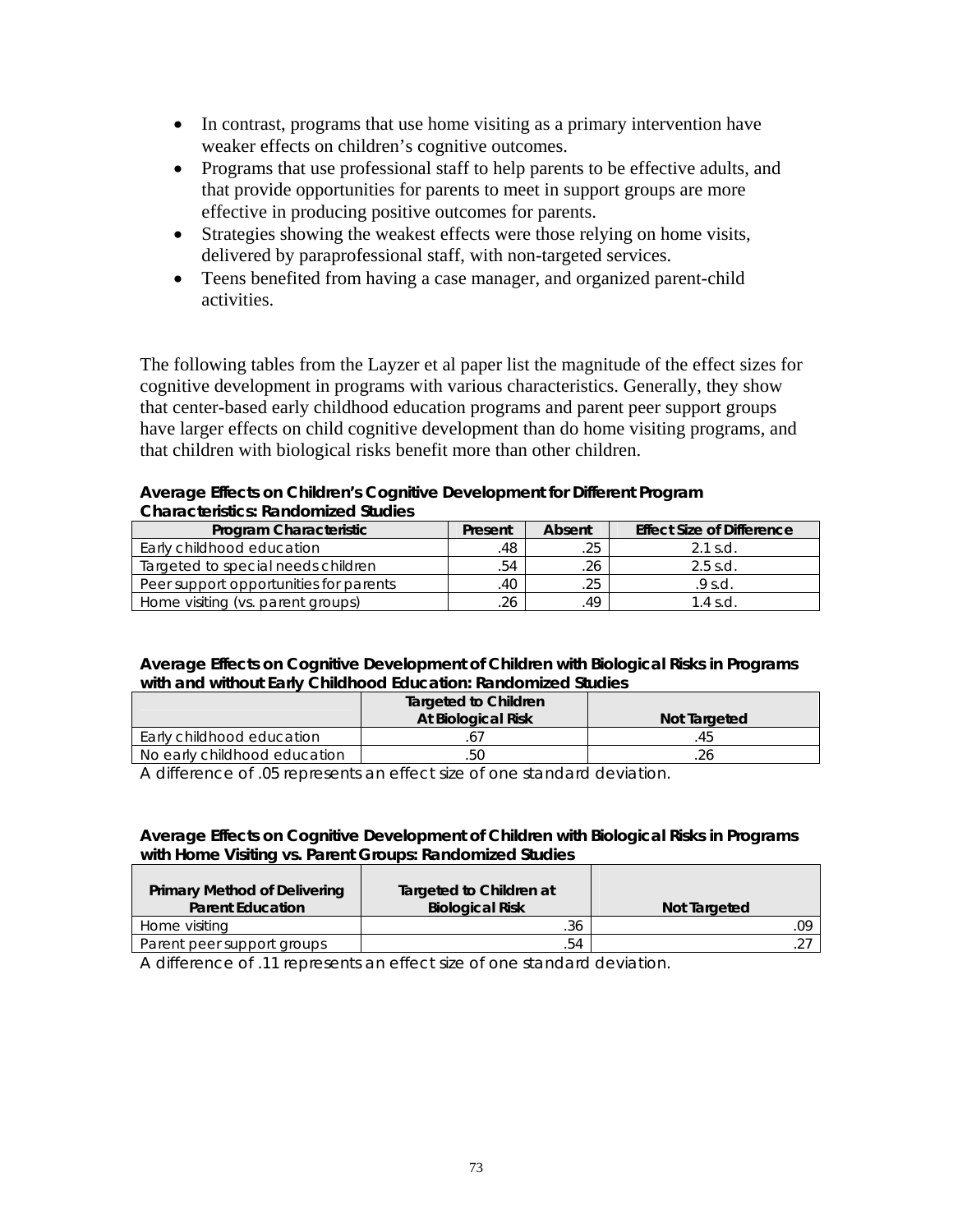#### **B. Meta-Analyses Derived from The Elkan et al Database**

British researchers Elkan, Kendrick, Hewitt, Robinson and their colleagues identified 1218 studies from all over the world, and eventually included 102 studies that met requirements for methodological rigor. The studies evaluated 86 home visiting programs. The relevance of non-United States studies to the United States is unclear, given the differences in health and human service systems across countries, the needs of the populations, and the extent to which home visiting is much more common across all socioeconomic strata in European nations. Nevertheless, the review is very comprehensive (at least through about 1996). The authors also published other studies based on the same database to examine the effects of home visiting on immunizations and parenting.

#### **1. Elkan, R., Kendrick, D., Hewitt, M, Robinson, JJA., et al. The effectiveness of domiciliary health visiting: a systematic review of international studies and a selective review of the British literature.** *Health Technology Assessment* **2000; Vol 4(13).**

The review concludes the following:

Home visiting is associated with improvements in:

- Parenting skills and the home environment
- Breastfeeding
- Social support for mothers
- Child intellectual development (especially among children with low birth weight or failure to thrive)

Home visiting is associated with reductions in:

- Some child behavioral problems
- Frequency of unintentional injury
- Maternal postnatal depression.

Home visiting has no effects on

- Children's motor development
- Immunization rates
- Preventive health services
- Emergency room services
- Hospital admission rates

There is insufficient evidence to draw conclusions regarding:

- Physical development
- Child illness
- Children's diet
- Rates of child abuse and neglect
- Mothers' use of informal community resources or the size of their informal support network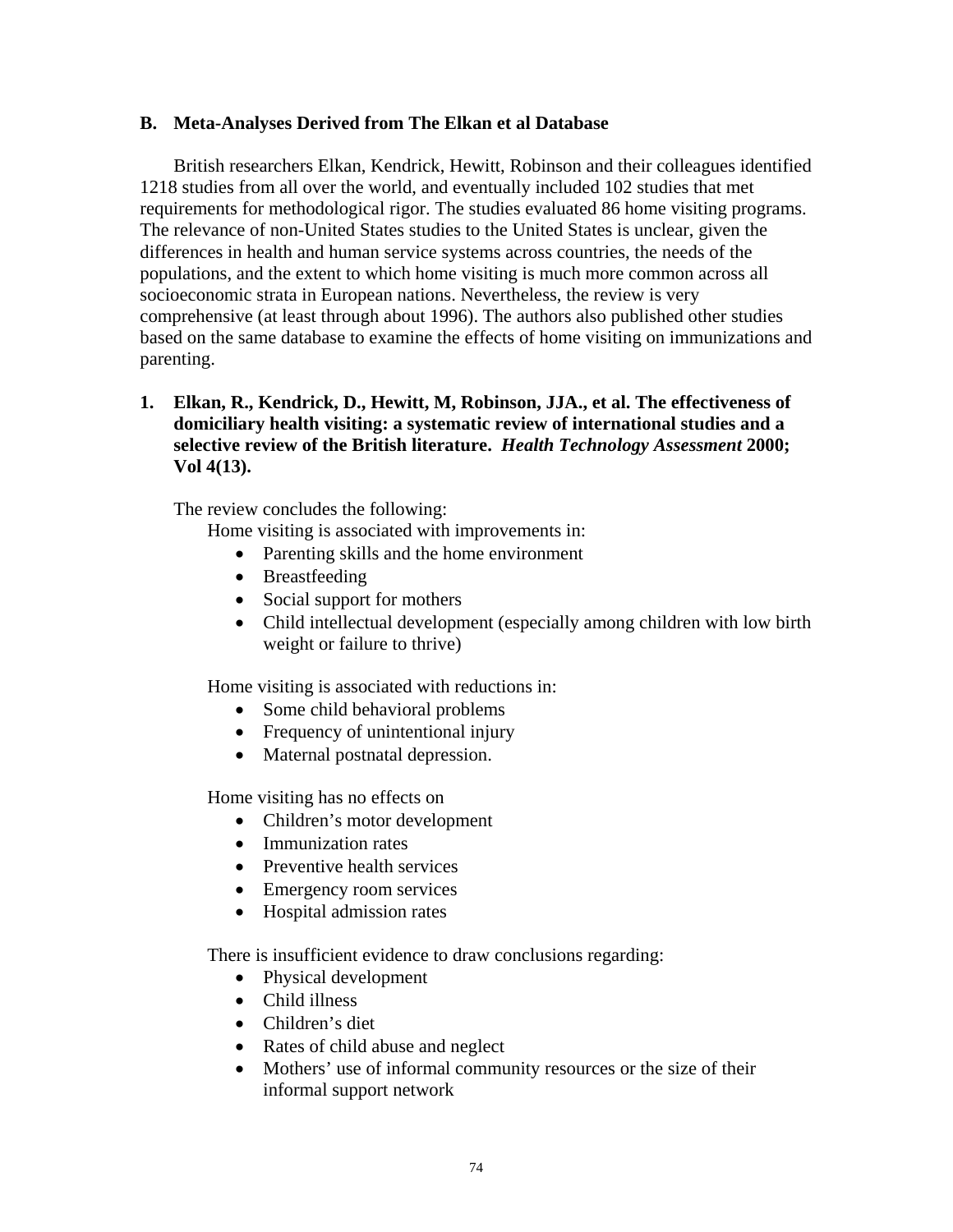• Mothers' return to education, participation in the workforce, use of public assistance, family size, number of subsequent pregnancies

#### **2. Kendrick, D., Elkan, R., Hewitt, M., Dewey, M., et al. Does home visiting improve parenting and the quality of the home environment? A systematic review and meta analysis.** *Arch Dis Child* **2000;** *82***:443-451 (June).**

Meta-analysis of home visiting programs from 1966 to October 1996. Included randomized trials and quasi-experimental studies of home visiting programs that included at least one postnatal home visit. Part of a larger meta-analysis (cf. Elkan at al, 2000). Found 1218 references, and eventually included 34 studies that reported HOME scores and/or other measures of parenting. Studies included 12 non-US studies (Canada, UK, Ireland, Bermuda, Jamaica). Concludes that home visiting services were associated with an improvement in the home environment (HOME scores) and improvements in parenting (measured in many different ways).

#### **3. Kendrick, D., Hewitt, M., Dewey, M., Elkan, R., et al. (2000). The effect of home visiting programmes on uptake of childhood immunization: A systematic review and meta-analysis.** *Journal of Public Health Medicine,* **22(1), 90-98.**

Meta-analysis of studies from 1966 to 1996. Identified 1218 references in the literature, eventually including only 11 studies that met methodological criteria and reported on immunization rates. Includes four non-U.S. studies (Canada, UK, Turkey, and Ireland). "Our findings suggest that multi-faceted home visiting programmes are not sufficient to increase uptake, and that more specific interventions may be required to achieve this." (p. 93)

### **C. Other Meta-Analyses**

Other notable meta-analyses include the following. Differences in conclusions illustrate the influence of different studies being included in the reviews.

#### **1. Geerart, L., Van den Noortgate, W., Grietens, H., & Onghena, P. (2004). The effects of early prevention programs for families with young children at risk for physical child abuse and neglect: A meta-analysis.** *Child Maltreatment, 9***(3), 277-291.**

Includes studies focused on the prevention of child maltreatment in families identified as at-risk for child maltreatment but where no physical abuse or neglect had yet been identified or substantiated, and which began either prenatally or in the first 3 years after birth. Studies from 1975-September 2002 which used any pretestposttest design or independent groups design were included. Forty studies were identified, 17 of which were of Healthy Families America. Most of these programs appear to be home visiting, but in-hospital rooming in and center-based group services are also included. 36 of 40 programs were from the United States.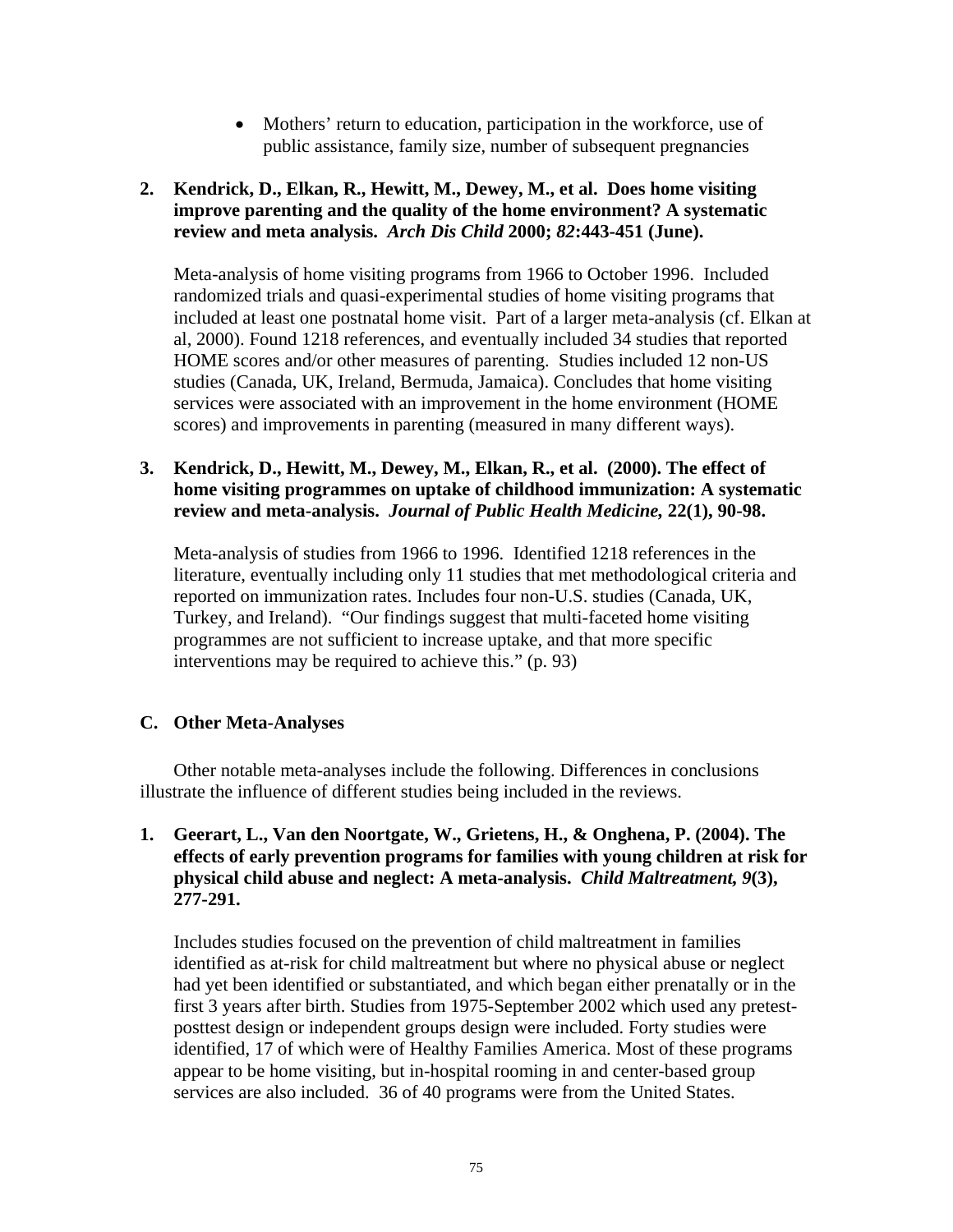Most of the interventions produced positive effects, but as many as 70% of the effect sizes were not statistically significant at a .05 alpha level. Results indicated no differences between HFA and non-HFA programs. Overall results for the sample included the following:

*Risk Reduction (overall effect size of .29):*

Child functioning (health, development, and behavior of the child): .23 Parent-Child Interaction Atmosphere (attachment, sensitivity, smiling, warmth): .30 Parent Management (parental reaction to behavioral problems of the child, restriction, punishment and playing): .36 Parent Functioning: Physical (health, subsequent pregnancies, infections of the parent): .28 Psycho-social (depression, anxiety, self-esteem): .25 As a parent (parenting knowledge, attitudes, or skills): .33 Family Functioning (relations between parents, housekeeping, relation with siblings): .33 **Context** Material situation (finances, housing): .38

Network (informal social contacts and use of community services):.25

### *Abuse Reduction (overall effect size of .26):*

Reports (CPS): .20

Indirect indicators (injuries, hospitalizations, ER visits, contacts with youth protective services, out-of-home placement): .26

### **2. Guterman, N.B. (1999). Enrollment strategies in early home visitation to prevent physical child abuse and neglect and the "universal versus targeted" debate: A meta-analysis of population-based and screening-based programs.**  *Child Abuse & Neglect***, 23(9), 863-890.**

Compared effect sizes from 19 controlled outcome studies across screening-based and population-based enrollment strategies. Effect sizes were calculated on protective services data and on child maltreatment-related measures of parenting. Contrasts programs that are population-based in that they enroll only on the basis of demographic factors (e.g., everyone in a community, or everyone in a community who is a first-time teen mother – as in the Nurse-Family Partnership), or use active screening-based strategies that assess risk at the individual-level and target services on the basis of psychosocial risk (e.g., using a screen at birth to identify families at high-risk for abuse, or families with substance abuse problems – as in Healthy Families America).

Concludes that each approach produces some benefits, but only the population-based approach produces benefits large enough to be functionally meaningful. Suggests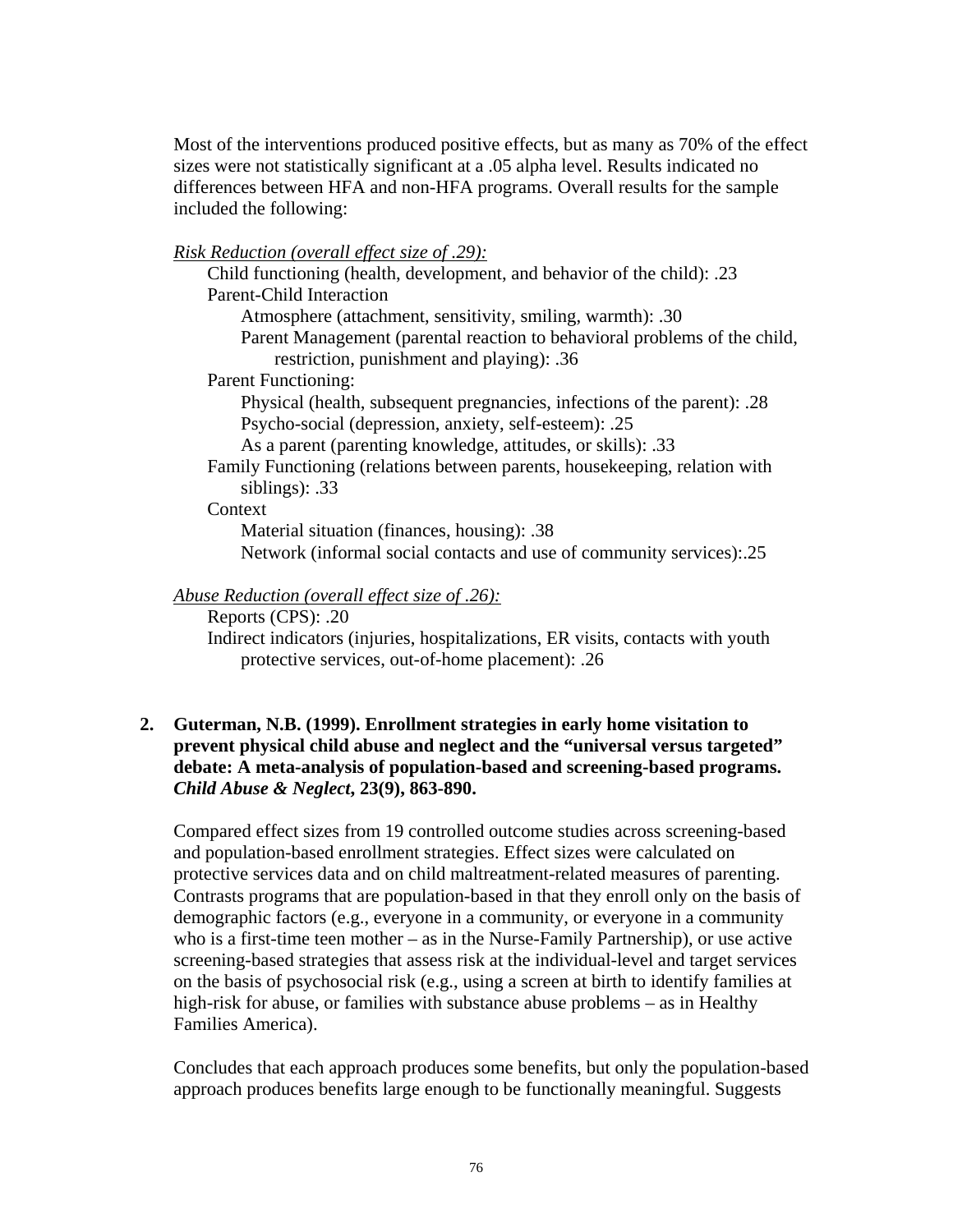three possible explanations: (1) psychosocial screens may not be accurate at identifying families at risk for future maltreatment; (2) screens may somehow screen in higher proportions of families who are less amenable to change and screen out families who are more amenable to change; and (3) screens may enroll high-need families, but program services may not adequately address their needs.

#### **3. Hodnett, E.D., & Fredericks, S. (2004).** *Support during pregnancy for women at increased risk of low birthweight babies (Cochrane Review).* **In: The Cochrane Library, Issue 3, 2004. Oxford: Update Software.**

The Cochrane Collaboration is a group dedicated to using rigorous standards to review the literature in a variety of health-related domains. Generally, only the most methodologically stringent studies are included. This review focuses on the evaluations of programs for pregnant women believed to be at high risk for giving birth to a preterm or small for gestational age baby, that have the provision of support as a major component. Support included emotional support, with or without information/advice, and/or tangible assistance such as transportation to appointments or respite care for other children. Nine of 16 included studies involved home visiting. All studies were randomized trials.

Results indicated social support was associated with improvements in immediate psychosocial outcomes such as anxiety, but that there were no effects on the numbers of preterm or low birthweight babies. There was a decreased likelihood of caesarean births, but a subset of studies indicated that women who received social support were almost 3 times more likely to have their pregnancies teminated.

### **4. Hodnett, E.D., & Roberts, I. (2001).** *Home-based social support for socially disadvantaged mothers (Cochrane Review).* **In: The Cochrane Library, Issue3, 2004. Oxford: Update Software.**

The Cochrane Collaboration is a group dedicated to using rigorous standards to review the literature in a variety of health-related domains. Generally, only the most methodologically stringent studies are included. Eleven studies that were either randomized or quasi-randomized trials of one or more post-natal home visits, with the aim of providing home-based support for socially disadvantaged women who had recently given birth, compared to usual care. Studies through about 1998 were included, and three studies were non-United States. The authors caution that results may change when an additional seven trials are included.

Results indicated home-visited children were more likely to be immunized, a nonstatistically significant trend towards reduced child injury rates, but no effects on child abuse and neglect.

#### **5. Roberts, I., Kramer, M.S., Suissa, S. Does home visiting prevent childhood injury? A systematic review of randomised controlled trials.** *British Medical*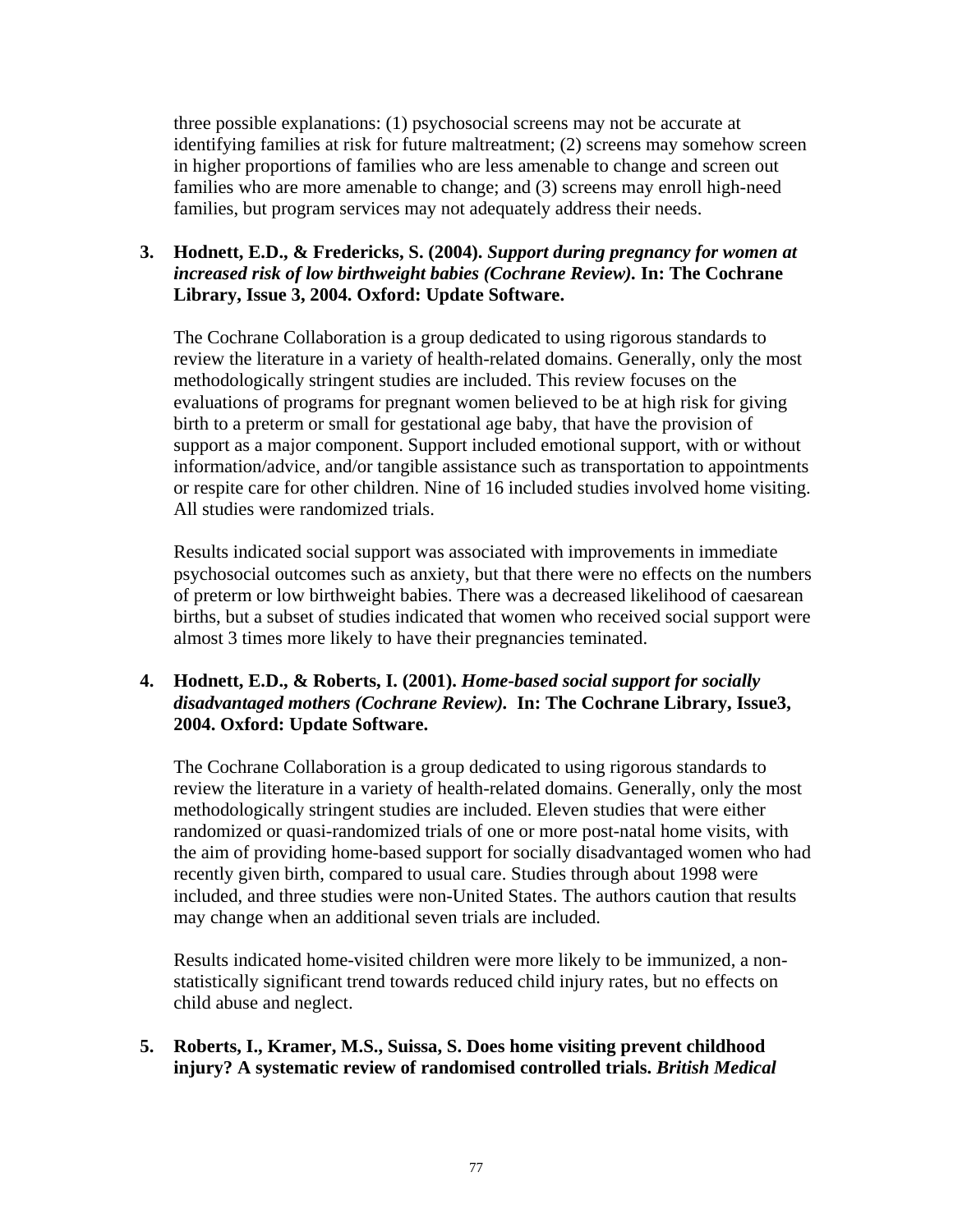## *Journal***, 1996;312:29-33 (6 January). Available at**

**http://www.bmj.com/cgi/content/full/312/7022/29.** 

Meta-analysis of home visiting programs from January 1966 to April 1995. Identified 33 experimental or quasi-experimental trials of home visiting programs and eventually included 11 which reported outcome data on injury or abuse or both. Concludes that home visiting has the potential to reduce the rates of childhood injury, but that results concerning abuse are equivocal, at least in part because the use of reported abuse is problematic in evaluations.

### **6. MacLeod, J., & Nelson, G. (2000) Programs for the promotion of family wellness and the prevention of child maltreatment: A meta-analytic review.**  *Child Abuse & Neglect***,** *24***(9), 1127-1149.**

Included 56 studies from 1979-1998 of programs that were designed to promote family wellness and prevent child maltreatment in families with children up to age 12. Included studies that employed a "prospective, controlled design," including quasi-experimental studies. Included family preservation programs as well as primary prevention home visiting programs, although analyses were conducted separately for the two types of programs. Effect sizes for a range of outcomes (outof-home placement rates, maltreatment, parent attitude, parent behavior, and HOME) were pooled to create an overall effect size for home visiting (.41).

Additional analyses suggested that benefits on the maltreatment construct were greater with more visits and longer interventions (although the relationship was not perfectly linear), and for programs *without* a social support component. Effect size on the parent behavior construct was greater with more visits. Effect size for change in HOME scores was greater for programs in which concrete support was *not* provided to families.

**7. Nelson, G., Westhues, A., & MacLeod, J. (2003). A meta-analysis of longitudinal research on preschool prevention programs for children.** *Prevention & Treatment***, Volume 6, Article 31, posted December 18, 2003. Available at: http://www.journals.apa.org/prevention/volume6/pre0060031a.html.** 

This meta-analysis included any intervention that occurred in the 0-5 age range with at least some outcome(s) assessed in the school years or later. Thirty-four studies from 1970-2000 were included, involving programs that provided home visiting services as well as center-based preschool programs. Fully 71% of the programs involved home visiting as at least one of the services provided.

Analyses examined cognitive and social-emotional effects for children and parentfamily effects, and outcomes during preschool, at K-8, and high school and beyond.

During the preschool time period, programs with a preschool education component produced cognitive effects that were much larger than for programs that did not have a preschool component (effect size of .53 versus .09). [Note that this is very similar to the effect sizes derived in the Abt Associates meta-analysis.] During this time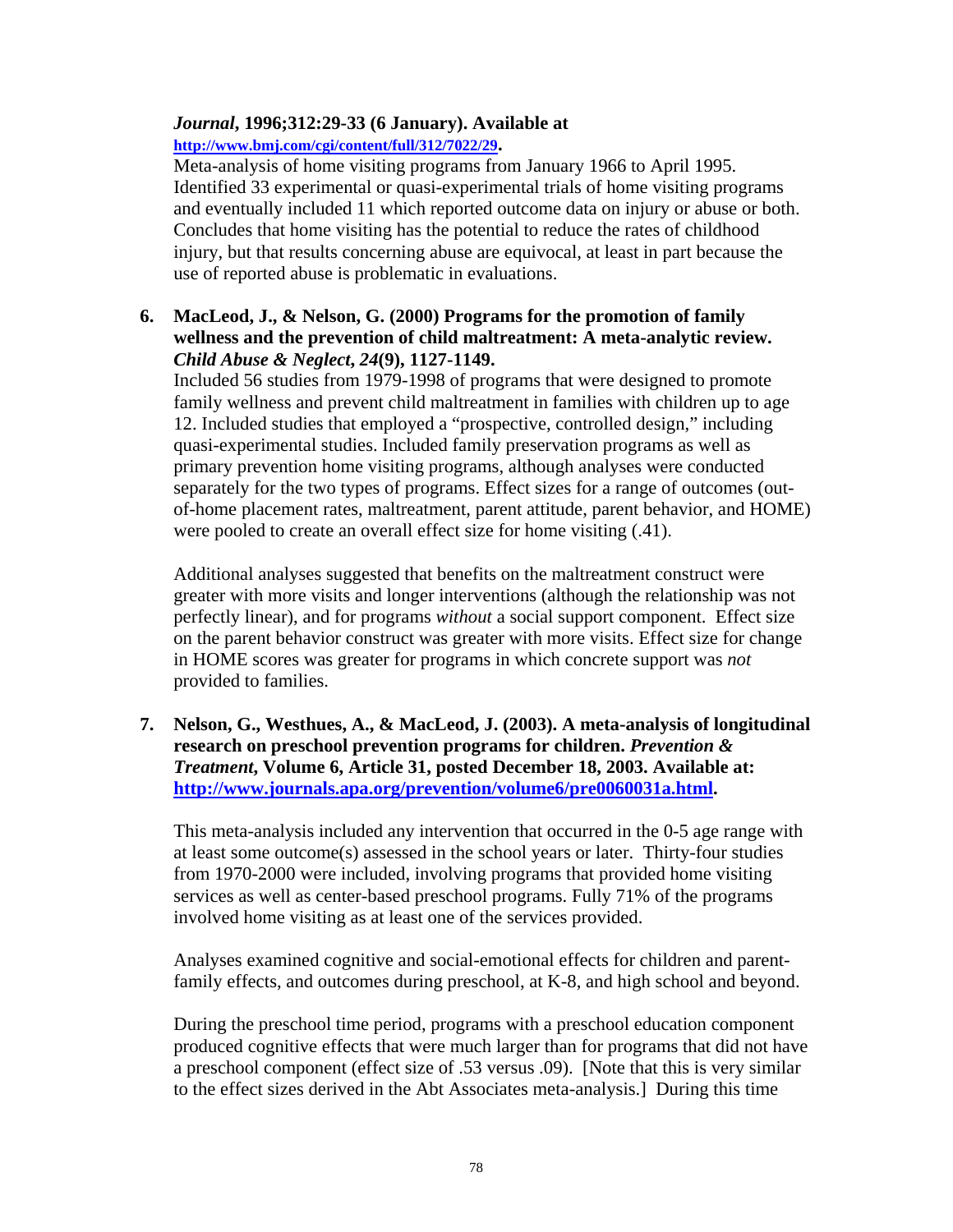period, the preschool education component accounted for 63% of the variance in cognitive outcomes. At K-8, the differences in effect sizes were no longer statistically significant (.30 for preschool versus .22 for programs without preschool).

## **8. Sikorski, J., Renfrew, M.J., Pindoria, S., & Wade, A. (2004). Support for breastfeeding mothers (Cochrane Review). In: The Cochrane Library, Issue 3, 2004. Oxford: Update Software.**

The Cochrane Collaboration is a group dedicated to using rigorous standards to review the literature in a variety of health-related domains. Generally, only the most methodologically stringent studies are included. This review focuses on 20 randomized or quasi-randomized controlled trials from 10 countries involving 23,712 mother-infant pairs. All the interventions focused primarily on promoting breastfeeding and did not necessarily address broader parent or child issues. Home visiting services were included in 12 of the programs, and ranged from 3-15 or more visits.

There was a beneficial effect on the duration of any breastfeeding, on exclusive breastfeeding, and on the cessation of breastfeeding before six months. Professional support appears to have more beneficial than lay support.

# **III. LITERATURE REVIEWS**

Several literature reviews and volumes of collected studies have been published on home visiting in the past decade, and this paper relies on several of them. Key collections include the following:

**A. Bull, J., McCormick, G., Swann, C., Mulvihill, C. (February 2004).** *Ante- and post-natal home-visiting programmes: a review of reviews***. Health Development Agency, National Health Service. http://194.83.94.67/uhtbin/cgisirsi.exe/1112044798/0/520/EBBD\_Home\_pdf\_ft** 

In 2001, the Department of Health in the United Kingdom gave responsibility to the Health Development Agency for maintaining an up-to-date map of the evidence base of public health and health improvement. One of the approaches that the HDA has taken is to develop evidence briefings which are essentially reviews of other reviews. This review includes international and US studies.

The findings are as follows:

### *Parenting*

• Good evidence that home visiting can produce positive effects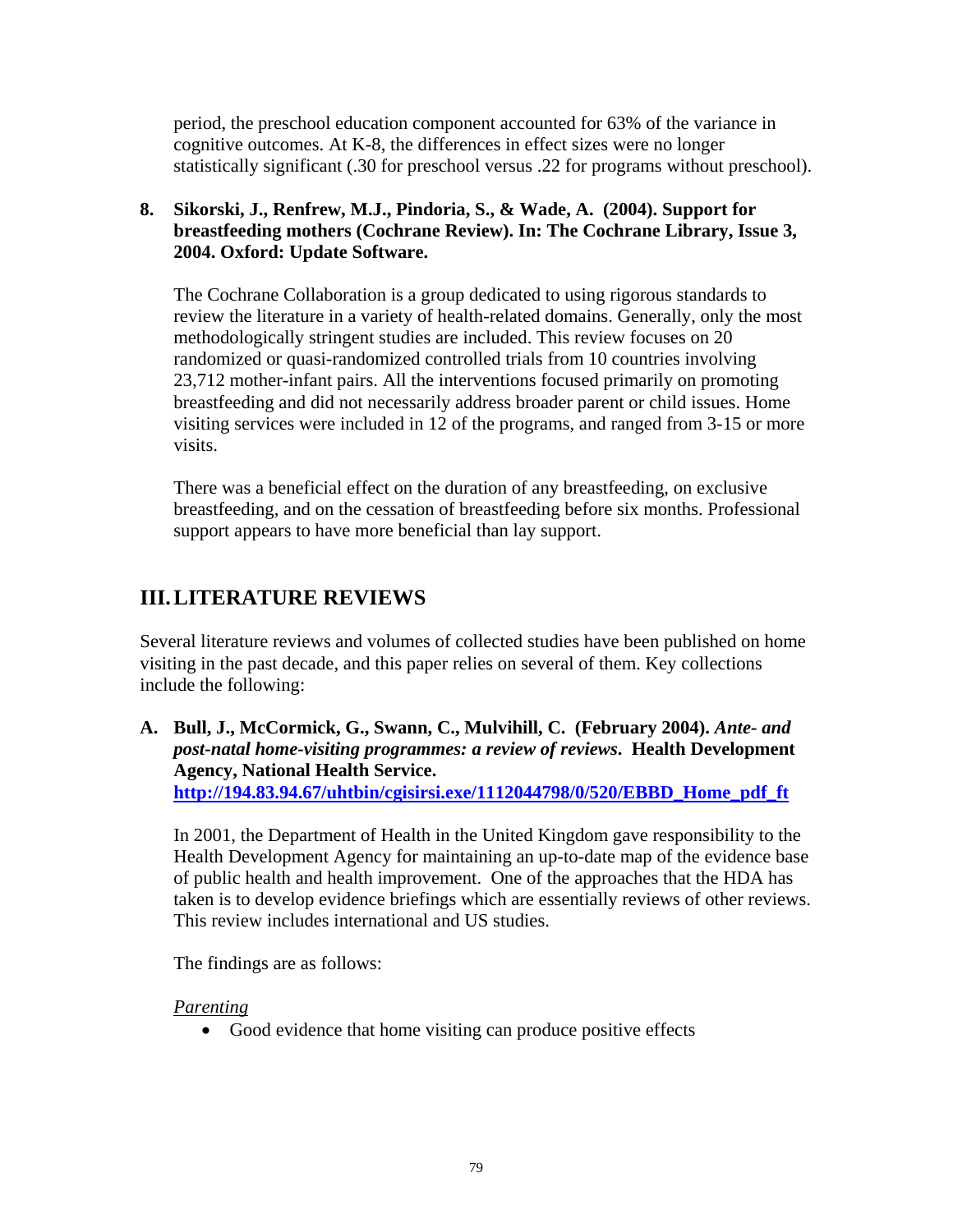#### *Child Health*

- Low birth weight or other pregnancy outcomes: Insufficient evidence to draw any conclusions
- Breastfeeding: potential but more evidence is needed.
- Children's diets: weak evidence of positive effect, but studies are methodologically flawed
- Immunizations or hospitalizations: Insufficient evidence
- Child abuse: inconclusive, though evidence appears stronger for changes in measures of parenting than in measures of abuse. Problems of report and surveillance bias.
- Childhood injury: good evidence to suggest an effect

#### *Parent Outcomes*

- Postnatal depression: some evidence for positive effect on detection and management of postnatal depression, although issues of measurement and report bias need consideration in future trials.
- Access to social support: insufficient evidence to show any effect
- Maternal life course: insufficient evidence

#### **B. Ciliska, D., Mastrilli, P., Ploeg, J., Hayward, S. et al. (2001). The effectiveness of home visiting as a delivery strategy for public health nursing interventions to clients in the prenatal and postnatal period: A systematic review.** *Primary Health Care Research and Development***, 2, 41-54.**

Reviews 20 studies through 1998, that are methodologically strong and that focus on the use of nurses as home visitors. Includes studies that combine home visiting with center-based early education services; studies that focus on home visiting for children with biological risks (born low birth weight or very low birth weight); international studies.

Concludes that nurse home visiting has no negative effects.

Positive effects include improvement in children's mental development, mental health and physical growth, reduction in mother's depression, improvement in maternal employment, education, nutrition and other health habits and government cost saving. [Many of these are based on the Nurse-Family Partnership.] No proven impact on birth outcomes.

**C. Cowan, P.A., Powell, D. & Cowan, C.P. (1998). Parenting interventions: A family systems perspective. In I.E. Sigel and K. Ann Renninger, (eds.),**  *Handbook of Child Psychology***, Volume 4.** *Child Psychology in Practice***, pp. 3-72.**  Literature review of parenting interventions, including home visiting services for young children.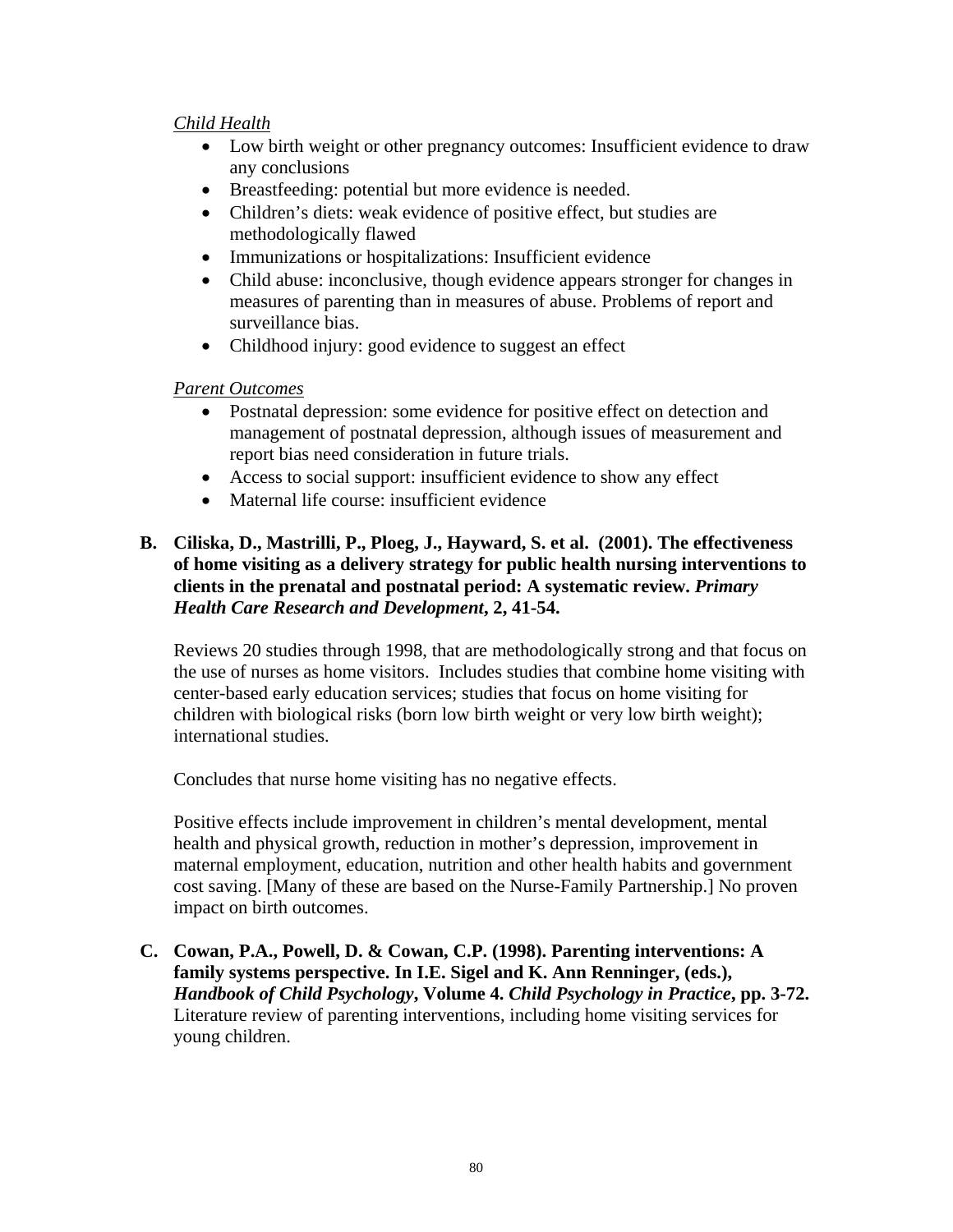#### **D. Gomby, D.S., & Larson, C.S. (eds.) (1993). Home Visiting.** *The Future of Children***,** *3***(3), 1-216.**

Special issue of *The Future of Children* which provides an overview of home visiting programs, their history, underlying conceptual models, and staffing; reviews the research literature through about 1992, including the research on the costs and benefits of home visiting programs; describes international (primarily European) home visiting programs; discusses the context of serving families of color and families in poverty; and contains a proposal for a universal system of home visiting by the U.S. Advisory Board on Child Abuse and Neglect. Appendices provide contact information for several national home visiting programs. Available at www.futureofchildren.org.

#### **E. Gomby, D.S. & Culross, P.L. (eds). (1999). Home Visiting: Recent Program Evaluations.** *The Future of Children***,** *9***(1), 1-224.**

Special issue of *The Future of Children* which updates the 1993 issue, and includes reports on the most recent studies of the Nurse Home Visitation Program (now called the Nurse-Family Partnership), Hawaii Healthy Start, Parents as Teachers, The Home Instruction Program for Preschool Youngsters (now the Home Instruction for Parents of Preschool Youngsters program), the Comprehensive Child Development Program, and Healthy Families America. Appendices provide contact and program information. Available at www.futureofchildren.org.

#### **F. Guterman, N.B. (2001)** *Stopping child maltreatment before it starts: Emerging horizons in early home visitation services***. Thousand Oaks, CA: Sage Publications.**

Volume that focuses on the use of home visiting to prevent child maltreatment. Provides background information on child maltreatment, including prevalence and risk factors; the rationale for and the history of home visiting services to prevent child maltreatment; core elements in the delivery of home visiting services; who receives and benefits from home visiting services; addressing substance abuse via home visitation; the role of families' social networks; and empowering parents. Throughout the book, many programs are profiled as examples of practice, and practice principles are outlined.

#### **G. MacMillan, HL with the Canadian Task Force on Preventive Health Care. (2000). Preventive health care, 2000 update: prevention of child maltreatment.**  *CMAJ, 163***(11), 1451-1458.**

This is an update to a review conducted in 1993, and focuses on interventions to prevent child maltreatment. Concludes that there is good evidence to recommend a program of home visitation for disadvantaged families during the perinatal period extending through infancy to prevent child abuse and neglect. The target group for the intervention should be first-time mothers with one or more of the following characteristics: age less than 19 years, single parent status, low socioeconomic status. The strongest evidence is for an intensive program delivered by nurses, beginning prenatally and extending until the child's second birthday. [This is largely based on the Nurse-Family Partnership.]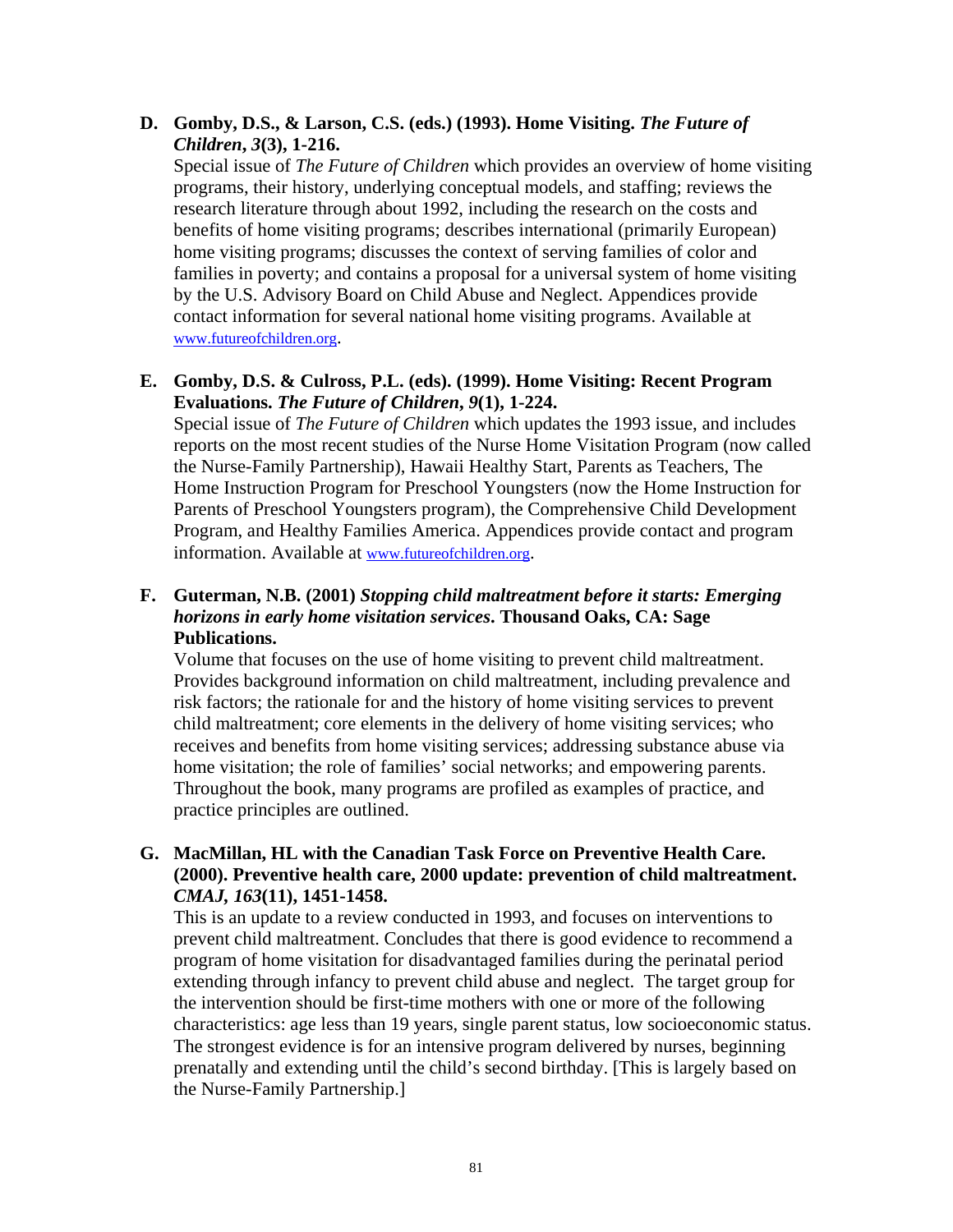**H. Montgomery, D., Phillips, G., & Merickel, A. (September, 29, 2000).** *Home visiting programs: Varying costs and elusive effects***. American Institutes for Research. Report submitted to The David and Lucile Packard Foundation for Grant #97-6152.** 

Reviews literature on costs and effectiveness of home visiting programs. Suggests that the annual costs per family for six major models of home visiting services (in 1998 dollars) are as follows:

\$1,341 for HIPPY

\$2,118 for PAT

\$2,203 for Healthy Families America

\$2,995 for Hawaii's Healthy Start

\$2,842-\$3,249 for the Nurse-Family Partnership (costs are less after three years, when all nurses are trained and full caseloads attained)

\$11,935 for the Comprehensive Child Development Program

Describes the components that go into costs for programs (primarily salaries), and the results of time studies of home visitor activities, and includes recommendations for policymakers and program administrators.

**I. National Research Council and Institute of Medicine (2000).** *From neurons to neighborhoods: The science of early childhood development***. Committee on Integrating the Science of Early Childhood Development. Jack P. Shonkoff & Deborah A. Phillips, eds. Board on Children, Youth, and Families, Commission on Behavioral and Social Sciences and Education. Washington, D.C.: National Academy Press.** 

Comprehensive review of the science of all aspects of early childhood development, including the basic biology of child development, core concepts of child development, the interaction between nature and nurture, the role of culture in development, and the roles of family, economics, child care, community, and intervention programs (including home visiting) in promoting child development. Contains recommendations for policy, program, and research.

#### **J. Olds, D., Hill, P., Robinson, J., Song, N. et al. (2000). Update on home visiting for pregnant women and parents of young children.** *Current Problems in Pediatrics***,** *30***: 109-41.**

This review updates a review by Olds and colleagues that appeared in the Gomby  $\&$ Larson (1993). The review focuses on high-quality randomized trials or quasiexperimental studies of home visiting from the United States and other nations. Research concerning the NFP, Hawaii Healthy Start, HFA, the Comprehensive Child Development Program, Parents as Teachers, and HIPPY is summarized first, followed by descriptions of randomized trials organized by whether they affected (1) maternal psychological distress; (2) parent-child interaction/quality of the home environment; and (3) child functioning; or (4) had no discernible effects.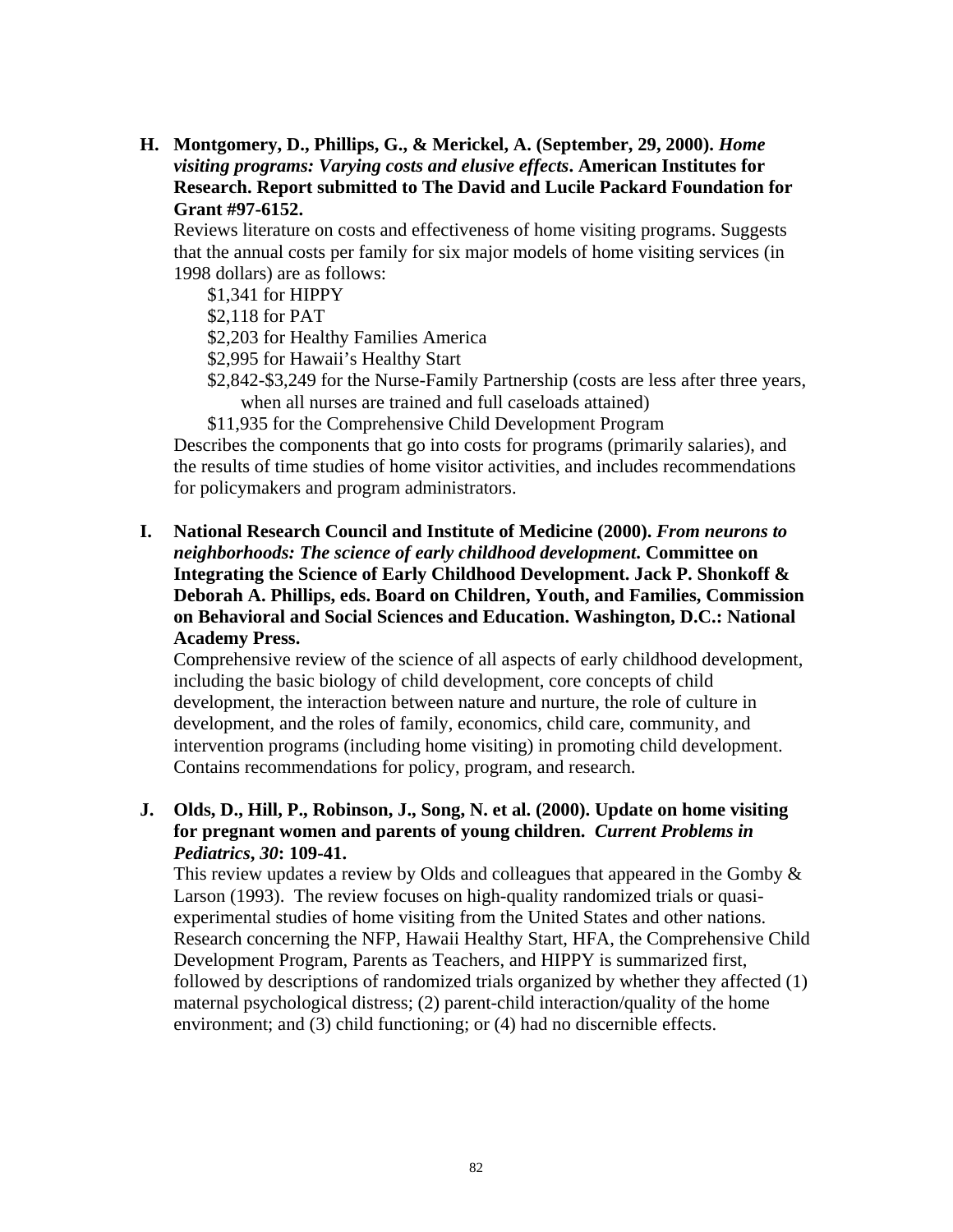The authors conclude:

- Birth outcomes: no effect, other than in the initial NFP study in Elmira, New York, for a subset of women
- For low-birth-weight, sick newborns: Positive effects are seen from multiple programs
- For disabled and chronically ill children: positive effects are seen from multiple programs
- For children at social or economic risk, findings are mixed. For the following domains:
	- o Parenting, qualities of the home environment, children's cognitive development: Mixed effects on parenting, but minimal effects on children's cognitive development.
	- o Child neglect and abuse and injuries to children: Differences in mothers' attitudes and beliefs related to abuse and neglect, but few differences in child abuse and neglect rates or injuries and ingestions other than from the NFP.
	- o Children's behavior problems: benefits in attachment security between mothers and infants from several programs, but few positive results in long-term change, with the exception of the NFP and other programs that used nurse or other professional home visitors
	- o Children's physical health: Minimal effects on the use of well child check-ups or immunizations.
	- o Maternal life course: none, except through the NFP.
- **K. Wade, K., Cava, M., Douglas, C., Feldman, L. et al. (March 1999). A systematic review of the effectiveness of peer/paraprofessional 1:1 interventions targeted toward mothers (parents) of 0-6 year old children in promoting positive maternal (parental) and/or child health/developmental outcomes. Effective Public Health Practice Project. Ontario Public Health Research, Education & Development Program.**

**http://www.city.hamilton.on.ca/PHCS/EPHPP/Research/Full-Reviews/98- 99/Para-Professional-Parenting-Interventions-review.pdf** 

In 1998-99, the Public Health Branch of the Ontario Ministry of Health in Canada provided funding for a project designed to release summary statements about the effectiveness of 15 public health practices in Ontario. This review focuses on the use of peers and paraprofessional 1:1 interventions to promote positive maternal and/or child health and developmental outcomes among children ages 0-6 and their parents. All programs involved home visits, and some also involved additional early childhood, nutritional, and parent support services. Studies were international. Studies included randomized and comparison group quasi-experimental studies as well as studies based on qualitative methodology (e.g., grounded theory, ethnography, phenomenology).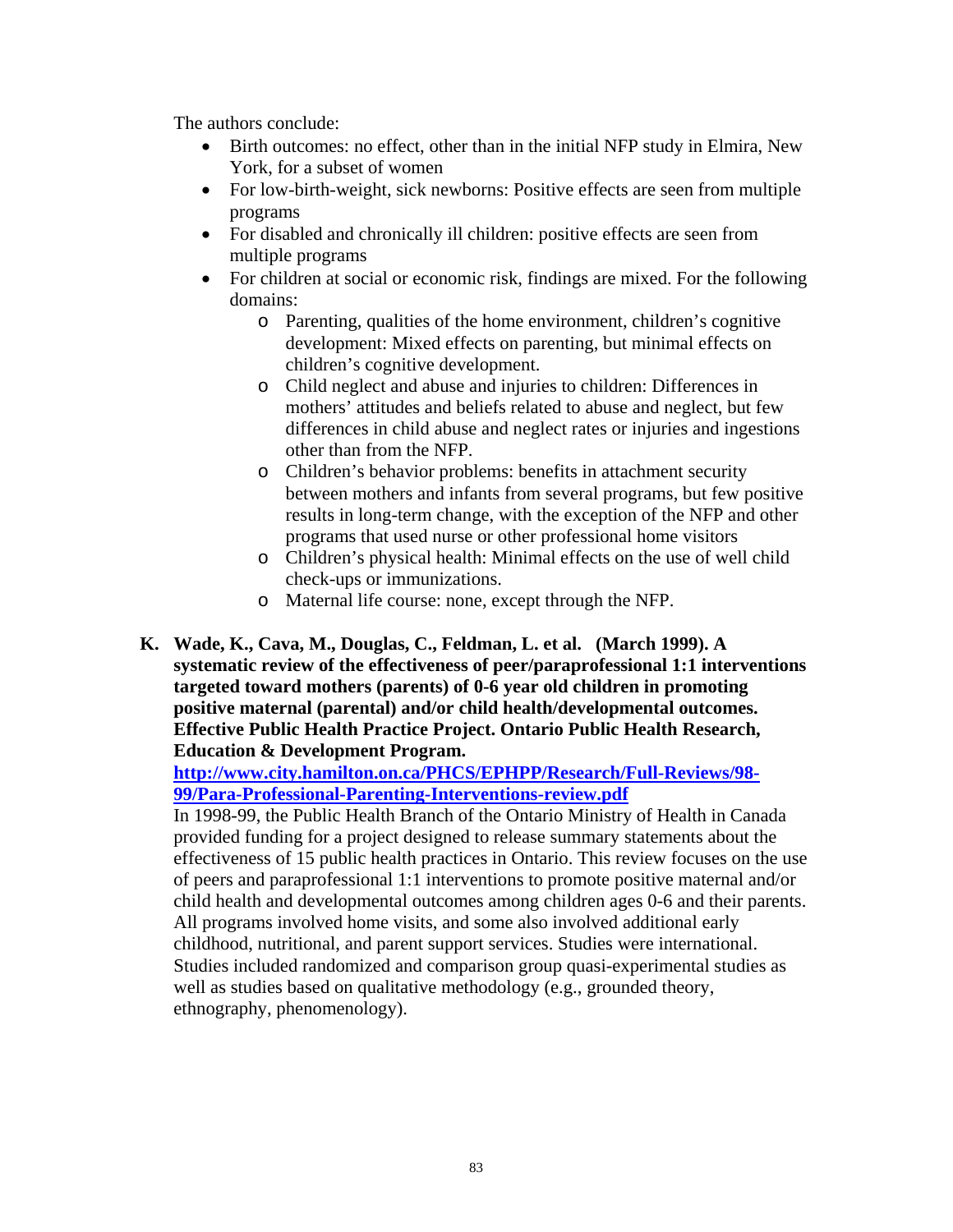The reviewers conclude:

- Peers/paraprofessionals can have a positive impact on child development and parent-child interaction, especially when the intervention is high in intensity (weekly or bi-weekly visits for at least one year), and part of a multifaceted intervention which includes professionals.
- There is not yet evidence for benefits from peer/paraprofessional interventions in the prevention of child abuse and neglect.
- There is not sufficient evidence to draw conclusions about effects on health care utilization, child health status, child behavior, or maternal psychosocial health status.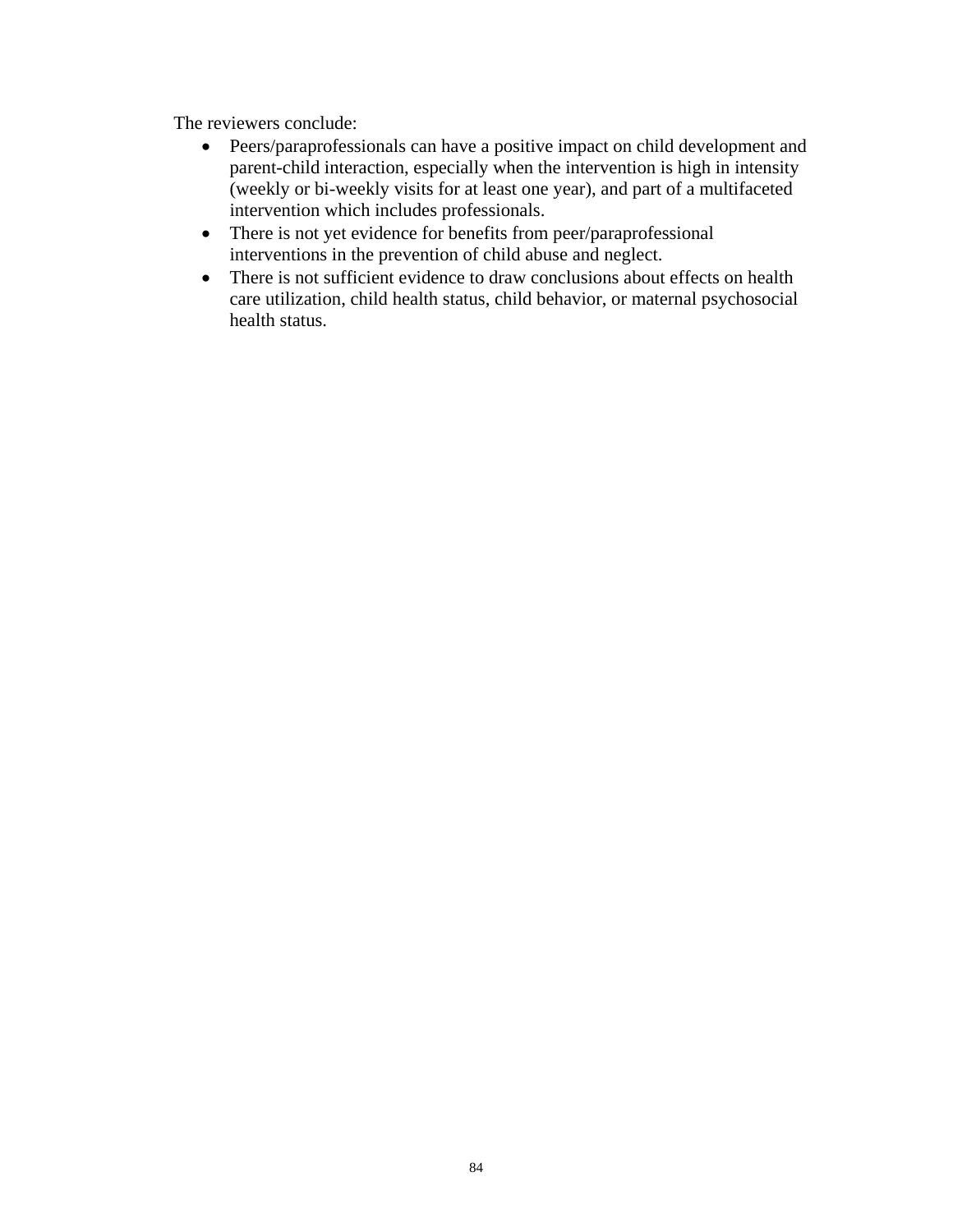|                                                                                      |                                                                                                                                                                                                             |                                                                                                                                                                                                                                                        |                                         | ponaix of Edifyriaaniai claares of Home Visiting With Follow op at Age 6 or Glaci<br>Outcomes Assessed at Age 6 or Later |                                |                         |                                                                 |                                                         |                                                  |
|--------------------------------------------------------------------------------------|-------------------------------------------------------------------------------------------------------------------------------------------------------------------------------------------------------------|--------------------------------------------------------------------------------------------------------------------------------------------------------------------------------------------------------------------------------------------------------|-----------------------------------------|--------------------------------------------------------------------------------------------------------------------------|--------------------------------|-------------------------|-----------------------------------------------------------------|---------------------------------------------------------|--------------------------------------------------|
| Author,<br>Date of<br>Study,<br>Citation #                                           | Sample                                                                                                                                                                                                      | Description of Study and<br>Intervention                                                                                                                                                                                                               | Age of<br>Child at<br>Last<br>Follow-up | Parental<br>Caregiving                                                                                                   | Abuse<br>and<br><b>Neglect</b> | Maternal<br>Life Course | <b>Child Cognitive</b><br>Development,<br>School<br>Achievement | <b>Child Behavior</b><br>and/or Physical<br>Development | Physical<br>Health, Use<br>of Health<br>Services |
| Gutelius<br>et al<br>(1972,<br>1977) 76,77                                           | Low-income<br>African-<br>American<br>unmarried first-<br>time mothers                                                                                                                                      | Randomized trial. Nurse<br>home visitor.<br>Visits: prenatal-3 yrs                                                                                                                                                                                     | 6 <sup>th</sup><br>birthday             | $\mathsf X$                                                                                                              |                                | $\mathsf{X}$            | X                                                               | X                                                       | X                                                |
| Lambie et<br>al<br>$(1974)$ ; <sup>78</sup><br>Epstein &<br>Weikart<br>$(1979)^{79}$ | Low SES<br>families with<br>infants 3, 7, 11<br>months old                                                                                                                                                  | Randomized trial.<br>Comparison of volunteer<br>and paraprofessional home<br>visitors, professional home<br>visitors and control group.<br>16 months of weekly home<br>visits                                                                          | $6 - 7.5$<br>years                      | X                                                                                                                        |                                |                         | $\sf X$                                                         | $\sf X$                                                 |                                                  |
| Jester &<br>Guinagh<br>$(1983)^{80}$                                                 | Low-income,<br>no history of<br>mental illness<br>or retardation<br>in mother;<br>singleton,<br>uncomplicated<br>birth; 80%<br>African-<br>American, 20%<br>white                                           | Complex design with low<br>retention (E: 171, to 29 at<br>follow-up; C: 109 to 23 at<br>follow-up). Paraprofessional<br>home visitors.<br>Visits: $3 \text{ most } -3 \text{ yrs.}$                                                                    | 11 years                                | $\overline{X}$                                                                                                           |                                |                         | $\mathsf X$                                                     |                                                         |                                                  |
| Olds et al,<br>1986-2001<br>(NFP:<br>Elmira, NY)<br>35,50,81-83                      | First-time<br>mothers $<$ 30<br>weeks<br>pregnant; 61%<br>social classes<br>IV and $V: 62\%$<br>unmarried; 47%<br>teens < 19; 89%<br>white, 10%<br>African-<br>American; 23%<br>poor,<br>unmarried<br>teens | Randomized trial of nurse<br>home visiting. Comparison<br>Of:<br>C1: screening<br>C2: screening plus<br>transportation<br>C3: prenatal home visits<br>C4: prenatal and postnatal<br>home visits<br>Visits: $<$ 30 wks gestation - 24<br>mos postpartum | 15 years                                | $\mathsf{X}$                                                                                                             | $\mathsf{X}$                   | $\mathsf X$             |                                                                 | $\mathsf{X}$                                            |                                                  |

#### **Appendix C. Longitudinal Studies of Home Visiting with Follow-Up at Age 6 or Older**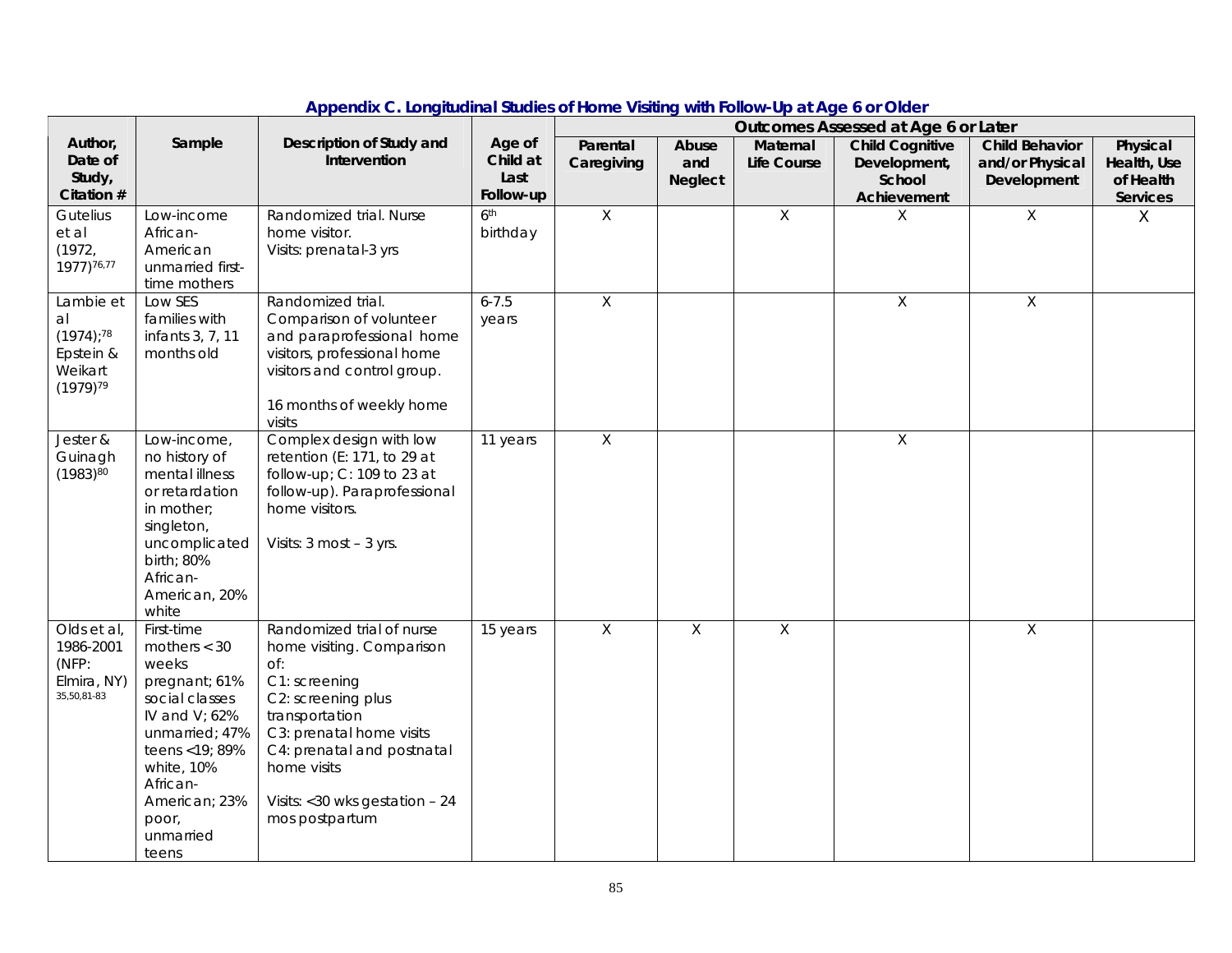|                                                                                    |                                                                                                                                                                                                                                                             |                                                                                                                                                                                                                                                                                                |                                         | Outcomes Assessed at Age 6 or Later |                                |                                |                                                                 |                                                            |                                                           |
|------------------------------------------------------------------------------------|-------------------------------------------------------------------------------------------------------------------------------------------------------------------------------------------------------------------------------------------------------------|------------------------------------------------------------------------------------------------------------------------------------------------------------------------------------------------------------------------------------------------------------------------------------------------|-----------------------------------------|-------------------------------------|--------------------------------|--------------------------------|-----------------------------------------------------------------|------------------------------------------------------------|-----------------------------------------------------------|
| Author,<br>Date of<br>Study,<br>Citation #                                         | Sample                                                                                                                                                                                                                                                      | Description of Study and<br>Intervention                                                                                                                                                                                                                                                       | Age of<br>Child at<br>Last<br>Follow-up | Parental<br>Caregiving              | Abuse<br>and<br><b>Neglect</b> | <b>Maternal</b><br>Life Course | <b>Child Cognitive</b><br>Development,<br>School<br>Achievement | <b>Child Behavior</b><br>and/or<br>Physical<br>Development | Physical<br>Health, Use<br>of Health<br><b>Services</b>   |
| Olds et al,<br>2004<br>(NFP:<br>Memphis,<br>TN) 35, 83, 84                         | First-time<br>mothers $<$ 29<br>weeks gestation,<br>and at least two<br>risk conditions:<br>unmarried, $<$ 12<br>yrs education, or<br>unemployed.<br>92% African-<br>American; 98%<br>unmarried, 64%<br>$\epsilon$ = 18 yrs, 85% $\epsilon$ =<br><b>FPL</b> | Randomized trial of nurse<br>home visiting.<br>Comparison of:<br>C1: transportation to<br>prenatal apptments<br>C2: transportation plus<br>screening<br>C3: transportation plus<br>prenatal home visiting<br>C4: transportation,<br>prenatal and postnatal<br>home visits<br>Visits: To age 2. | 6 years                                 |                                     |                                | X                              | X                                                               | X                                                          | X (birth<br>outcomes<br><b>of</b><br>subsequent<br>child) |
| Coates<br>(12/26/96)<br>Parkway<br>School<br>District,<br>Missouri<br>$(PAT)^{65}$ |                                                                                                                                                                                                                                                             | Quasi-experimental.<br>Children who had<br>participated in PAT<br>compared to community<br>peers who had not.                                                                                                                                                                                  | 4 <sup>th</sup> grade                   |                                     |                                |                                | $\mathsf{X}$                                                    |                                                            |                                                           |
| Drazen &<br>Haust<br>(1995,<br>1996)<br>(PAT) 85,86                                | 75% eligible for<br>school luch<br>program; 79%<br>white, 17%<br>African-<br>American                                                                                                                                                                       | Quasi-experimental.<br>Children who completed<br>at least 6 months of PAT<br>compared to matched<br>peers.                                                                                                                                                                                     | 2 <sup>nd</sup> grade                   |                                     |                                |                                | X                                                               |                                                            |                                                           |
| O'Brien et<br>al (2002) <sup>75</sup>                                              | Primarily white<br>$(86-94%)$ or<br>Hispanic (3-14%)                                                                                                                                                                                                        | Quasi-experimental. 2<br>cohorts; children with at<br>least 10 completed PAT<br>visits compared to<br>matched comparisons                                                                                                                                                                      | 3rd grade                               |                                     |                                |                                | X                                                               |                                                            |                                                           |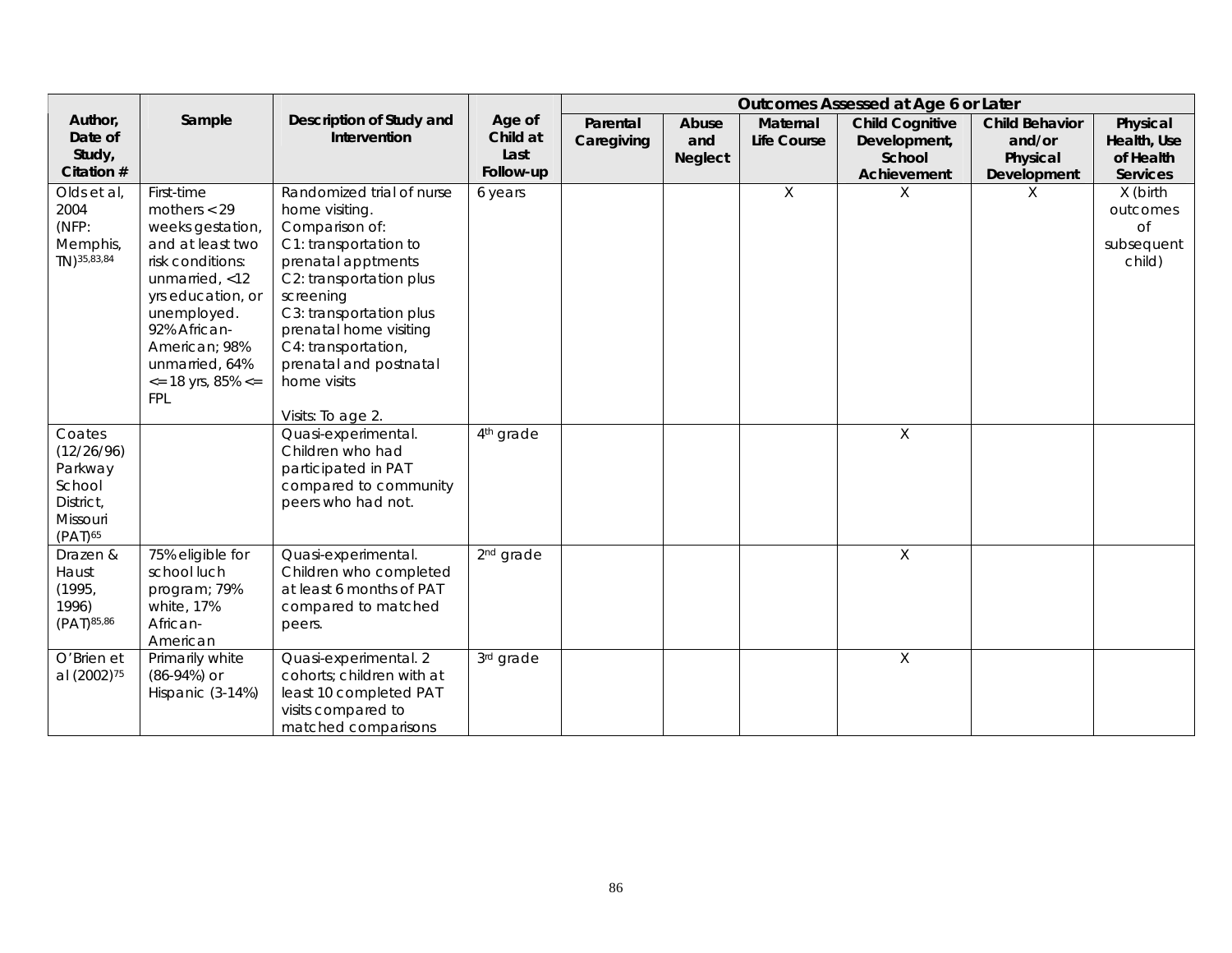|                                                                      |                                                                                                                                                                                                                                                                                                          |                                                                                                                                                                                                                                                                                                            | Outcomes Assessed at Age 6 or Later |                        |                                |                         |                                                  |                                             |                                      |
|----------------------------------------------------------------------|----------------------------------------------------------------------------------------------------------------------------------------------------------------------------------------------------------------------------------------------------------------------------------------------------------|------------------------------------------------------------------------------------------------------------------------------------------------------------------------------------------------------------------------------------------------------------------------------------------------------------|-------------------------------------|------------------------|--------------------------------|-------------------------|--------------------------------------------------|---------------------------------------------|--------------------------------------|
| Author,<br>Date of<br>Study,                                         | Sample                                                                                                                                                                                                                                                                                                   | Description of Study and<br>Intervention                                                                                                                                                                                                                                                                   | Age of<br>Child at<br>Last          | Parental<br>Caregiving | Abuse<br>and<br><b>Neglect</b> | Maternal<br>Life Course | <b>Child Cognitive</b><br>Development,<br>School | <b>Child Behavior</b><br>and/or<br>Physical | Physical<br>Health, Use<br>of Health |
| Citation #<br>Bradley &<br>Gilkey<br>(2002)<br>(HIPPY) <sup>66</sup> | 32.2% Afriican-<br>American; 65.2%<br>white: low-<br>income                                                                                                                                                                                                                                              | Quasi-experimental post<br>how within-classroom<br>matching design; two<br>cohorts, at 3rd and 6th<br>grades. HIPPY participants<br>had completed at least 1<br>year of HIPPY.<br>Visits: 30 wks per year for<br>1-3 yrs. Biweekly visits, plus<br>biweekly parent group<br>meetings; book<br>distribution | Follow-up<br>6 <sup>th</sup> grade  |                        |                                |                         | Achievement<br>X                                 | Development<br>X                            | Services                             |
| Baker et al<br>(1999)<br>(HIPPY) <sup>68</sup>                       | African-<br>American,<br>Latino, and<br>white. 34%-46%<br>on public<br>assistance                                                                                                                                                                                                                        | Two studies, each with<br>two cohorts: (1)<br>randomized trial<br>comparing HIPPY vs.<br>HIPPY plus preschool; (2)<br>quasi-experimental study<br>comparing HIPPY vs. non-<br>HIPPY (and no preschool).                                                                                                    | 1st and 2nd<br>grade                |                        |                                |                         | $\mathsf{X}$                                     | $\chi$                                      |                                      |
| Levenstein,<br>1998<br>Pittsfield,<br>MA<br>(PCHP) <sup>67</sup>     | Participants met<br>5/8 criteria:<br>$\bullet$ Child's IQ < 100<br>on PPVT<br>• Single parent<br>· Unemployed<br>mother<br>· Unemployed<br>father<br>$\bullet$ Parent educ $\lt$<br>12 <sup>th</sup> grade<br>· Poverty level<br>family income<br>· Older sibling in<br>Chapter 1<br>remedial<br>program | Randomized trial (five<br>years of cohorts).<br>Biweekly home visits over<br>7 months in each of 2<br>years (ages 2-3).<br>Paraprofessional or<br>volunteer home visitors. 12<br>books/11 toys given to<br>each family each year.                                                                          | High<br>school<br>graduation        |                        |                                |                         | $\mathsf X$                                      |                                             |                                      |